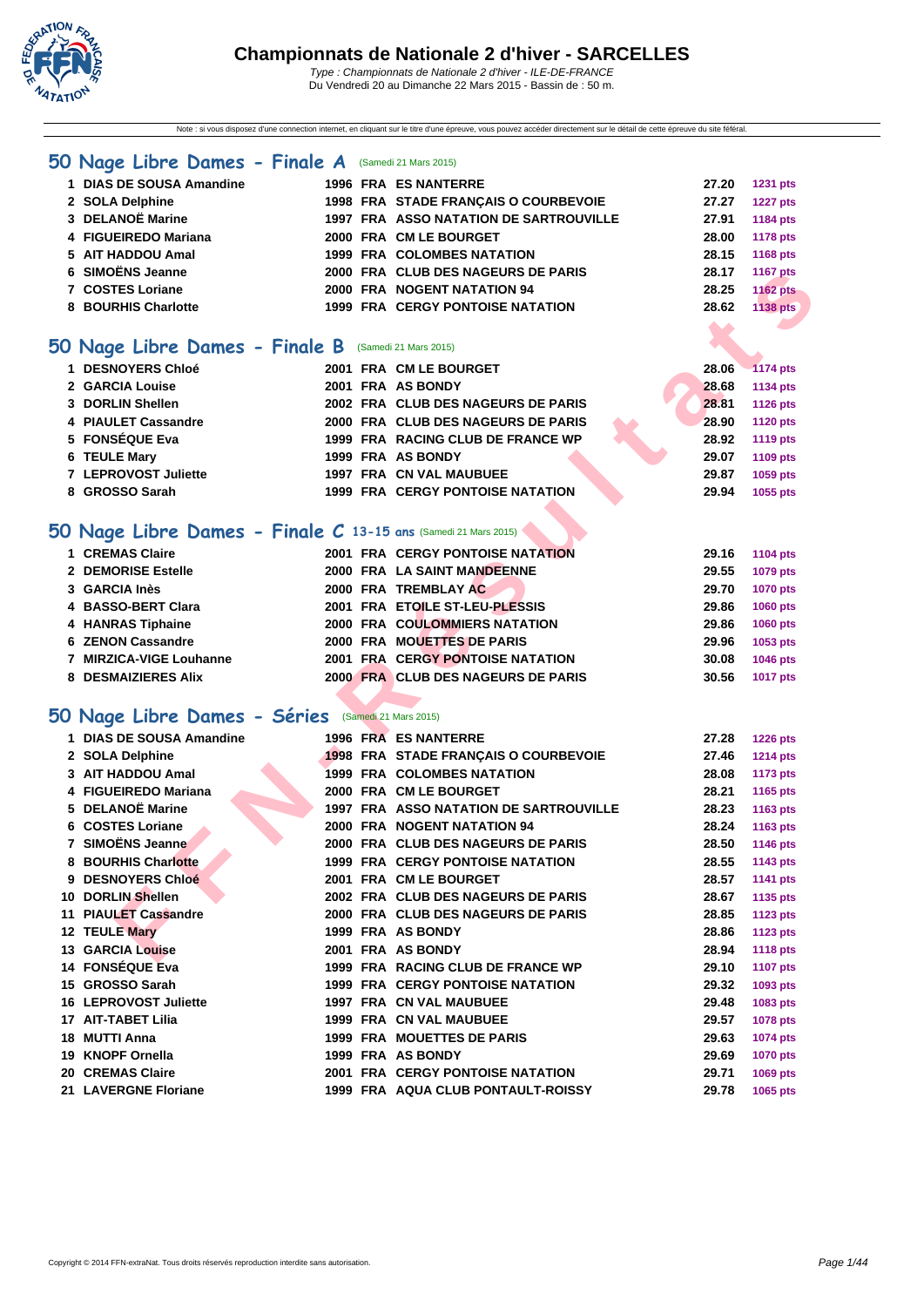**WATATION**  $^{\prime}$ 

#### **[50 Nage L](http://www.ffnatation.fr/webffn/index.php)ibre Dames - Séries (suite)**

| 22 CACHOUX Pauline                                            |  | 2001 FRA RACING CLUB DE FRANCE WP             | 29.79          | 1064 pts        |
|---------------------------------------------------------------|--|-----------------------------------------------|----------------|-----------------|
| 23 CRABIE Johanna                                             |  | 1999 FRA CNO ST-GERMAIN-EN-LAYE               | 29.82          | 1062 pts        |
| 24 GARCIA Inès                                                |  | 2000 FRA TREMBLAY AC                          | 29.86          | 1060 pts        |
| 25 BARRIER Clara                                              |  | 2001 FRA BOIS-COLOMBES SPORT                  | 29.97          | 1053 pts        |
| 26 BASSO-BERT Clara                                           |  | 2001 FRA ETOILE ST-LEU-PLESSIS                | 29.99          | 1052 pts        |
| 27 PARISI Mathilde                                            |  | 1999 FRA NEPTUNE CLUB DE FRANCE               | 30.00          | 1051 pts        |
| 28 ZENON Cassandre                                            |  | 2000 FRA MOUETTES DE PARIS                    | 30.05          | 1048 pts        |
| 29 MIRZICA-VIGE Louhanne                                      |  | <b>2001 FRA CERGY PONTOISE NATATION</b>       | 30.06          | <b>1047 pts</b> |
| 30 VERET Camille                                              |  | 1998 FRA AAS SARCELLES NATATION 95            | 30.14          | <b>1042 pts</b> |
| 31 NOIRBENT Coraline                                          |  | <b>1998 FRA AS HERBLAY NATATION</b>           | 30.17          | <b>1041 pts</b> |
| <b>32 DEMORISE Estelle</b>                                    |  | 2000 FRA LA SAINT MANDEENNE                   | 30.20          | 1039 pts        |
| <b>33 DESMAIZIERES Alix</b>                                   |  | 2000 FRA CLUB DES NAGEURS DE PARIS            | 30.22          | <b>1037 pts</b> |
| 34 NEGRE Katleen                                              |  | <b>1999 FRA TREMBLAY AC</b>                   | 30.28          | 1034 pts        |
| 35 HANRAS Tiphaine                                            |  | <b>2000 FRA COULOMMIERS NATATION</b>          | 30.38          | 1028 pts        |
| 36 ROBERT Pauline                                             |  | <b>2000 FRA CERGY PONTOISE NATATION</b>       | 30.41          | 1026 pts        |
| <b>37 MARTINS Chloe</b>                                       |  | 2001 FRA US JEUNESSE MITRY-MORY               | 30.44          | <b>1024 pts</b> |
| 38 LAPORTE Camille                                            |  | 2001 FRA AS EMERAINVILLE                      | 30.49          | 1021 pts        |
| <b>39 DUCHANT Steify</b>                                      |  | 2000 FRA TREMBLAY AC                          | 30.55          | <b>1017 pts</b> |
| <b>40 BELLAHCENE Ines</b>                                     |  | 2001 FRA AC VILLEPINTE                        | 30.56          | <b>1017 pts</b> |
| 41 MPACKO Ketsia                                              |  | 2000 FRA AQUA CLUB PONTAULT-ROISSY            | 30.61          | 1014 pts        |
| 42 ROUX Amandine                                              |  | 2000 FRA ES NANTERRE                          | 30.62          | 1013 pts        |
| <b>43 BRAULT Inès</b>                                         |  | 1999 FRA NOGENT NATATION 94                   | 30.65          | 1011 pts        |
| 44 BOUDISSA Naïla                                             |  | 2001 FRA NEPTUNE CLUB DE FRANCE               | 30.75          | 1005 pts        |
| <b>45 BEN FRIHA Ambre</b>                                     |  | 2001 FRA RACING CLUB DE FRANCE WP             | 30.80          | 1002 pts        |
| <b>46 TICHADOU-WACHE Flavie</b>                               |  | 2000 FRA RACING CLUB DE FRANCE WP             | 30.81          | 1002 pts        |
| 47 BELBACHIR Aliya                                            |  | 2002 FRA AS BONDY                             | 30.99          | 991 pts         |
| 48 ZIANE Lina                                                 |  | 2000 FRA CN ASNIÈRES                          | 31.06          | 987 pts         |
| --- KEBDI Manel                                               |  | 2002 FRA CN LA COURNEUVE                      | <b>DSQ Da</b>  |                 |
| --- BERROCHE Eva                                              |  | 1999 FRA CN POISSY                            | <b>DNS</b> dec |                 |
|                                                               |  |                                               |                |                 |
| 00 Nage Libre Dames - Finale A (Dimanche 22 Mars 2015)        |  |                                               |                |                 |
| 1 SOLA Delphine                                               |  | 1998 FRA STADE FRANÇAIS O COURBEVOIE          | 59.16          | <b>1211 pts</b> |
| 2 DIAS DE SOUSA Amandine                                      |  | 1996 FRA ES NANTERRE                          | 59.81          | 1190 pts        |
| 3 SIMOËNS Jeanne                                              |  | 2000 FRA CLUB DES NAGEURS DE PARIS            | 1:00.25        | 1176 pts        |
| 4 DELANOË Marine                                              |  | <b>1997 FRA ASSO NATATION DE SARTROUVILLE</b> | 1:01.16        | 1148 pts        |
| 5 COSTES Loriane                                              |  | 2000 FRA NOGENT NATATION 94                   | 1:01.64        | <b>1132 pts</b> |
| 6 PIAULET Cassandre                                           |  | 2000 FRA CLUB DES NAGEURS DE PARIS            | 1:01.73        | 1130 pts        |
| 7 DESNOYERS Chloé                                             |  | 2001 FRA CM LE BOURGET                        | 1:02.07        | <b>1119 pts</b> |
| 8 TEULE Mary                                                  |  | 1999 FRA AS BONDY                             | 1:03.27        | 1082 pts        |
|                                                               |  |                                               |                |                 |
| <b>00 Nage Libre Dames - Finale B</b> (Dimanche 22 Mars 2015) |  |                                               |                |                 |
| 1 FONSÉQUE Eva                                                |  | 1999 FRA RACING CLUB DE FRANCE WP             | 1:02.51        | 1105 pts        |
| 2 GARCIA Louise                                               |  | 2001 FRA AS BONDY                             | 1:02.63        | <b>1102 pts</b> |
| 3 IRIGARAY Loréa                                              |  | 1997 FRA RACING CLUB DE FRANCE WP             | 1:03.04        | 1089 pts        |
| 4 BEN MANSOUR Célina                                          |  | 1999 FRA AAS SARCELLES NATATION 95            | 1:03.05        | 1089 pts        |

### **100 Nage Libre Dames - Finale A** (Dimanche 22 Mars 2015)

| 1 SOLA Delphine          |  | 1998 FRA STADE FRANÇAIS O COURBEVOIE   | 59.16   | <b>1211 pts</b> |
|--------------------------|--|----------------------------------------|---------|-----------------|
| 2 DIAS DE SOUSA Amandine |  | 1996 FRA ES NANTERRE                   | 59.81   | 1190 pts        |
| 3  SIMOËNS Jeanne        |  | 2000 FRA CLUB DES NAGEURS DE PARIS     | 1:00.25 | 1176 pts        |
| 4 DELANOË Marine         |  | 1997 FRA ASSO NATATION DE SARTROUVILLE | 1:01.16 | 1148 pts        |
| 5 COSTES Loriane         |  | 2000 FRA NOGENT NATATION 94            | 1:01.64 | 1132 pts        |
| 6 PIAULET Cassandre      |  | 2000 FRA CLUB DES NAGEURS DE PARIS     | 1:01.73 | 1130 pts        |
| <b>7 DESNOYERS Chloé</b> |  | 2001 FRA CM LE BOURGET                 | 1:02.07 | 1119 pts        |
| 8 TEULE Mary             |  | 1999 FRA AS BONDY                      | 1:03.27 | 1082 pts        |
|                          |  |                                        |         |                 |

### **100 Nage Libre Dames - Finale B** (Dimanche 22 Mars 2015)

| 1 FONSÉQUE Eva           |  | 1999 FRA RACING CLUB DE FRANCE WP  | 1:02.51       | 1105 pts        |
|--------------------------|--|------------------------------------|---------------|-----------------|
| 2 GARCIA Louise          |  | 2001 FRA AS BONDY                  | 1:02.63       | 1102 pts        |
| 3 IRIGARAY Loréa         |  | 1997 FRA RACING CLUB DE FRANCE WP  | 1:03.04       | 1089 pts        |
| 4 BEN MANSOUR Célina     |  | 1999 FRA AAS SARCELLES NATATION 95 | 1:03.05       | 1089 pts        |
| 5 AIT HADDOU Amal        |  | <b>1999 FRA COLOMBES NATATION</b>  | 1:03.53       | 1074 pts        |
| <b>6 JAUNATRE Flavie</b> |  | 1999 FRA TREMBLAY AC               | 1:03.65       | <b>1070 pts</b> |
| 7 FIGUEIREDO Mariana     |  | 2000 FRA CM LE BOURGET             | 1:05.25       | <b>1022 pts</b> |
| --- BELVES Manon         |  | 2000 FRA RACING CLUB DE FRANCE WP  | <b>DSQ Da</b> |                 |

### **100 Nage Libre Dames - Finale C 13-15 ans** (Dimanche 22 Mars 2015)

| 1 HANRAS Tiphaine |  | <b>2000 FRA COULOMMIERS NATATION</b> | 1:03.39 | 1078 pts |
|-------------------|--|--------------------------------------|---------|----------|
| 2 BINOIS Emma     |  | 2000 FRA NOGENT NATATION 94          | 1:04.00 | 1060 pts |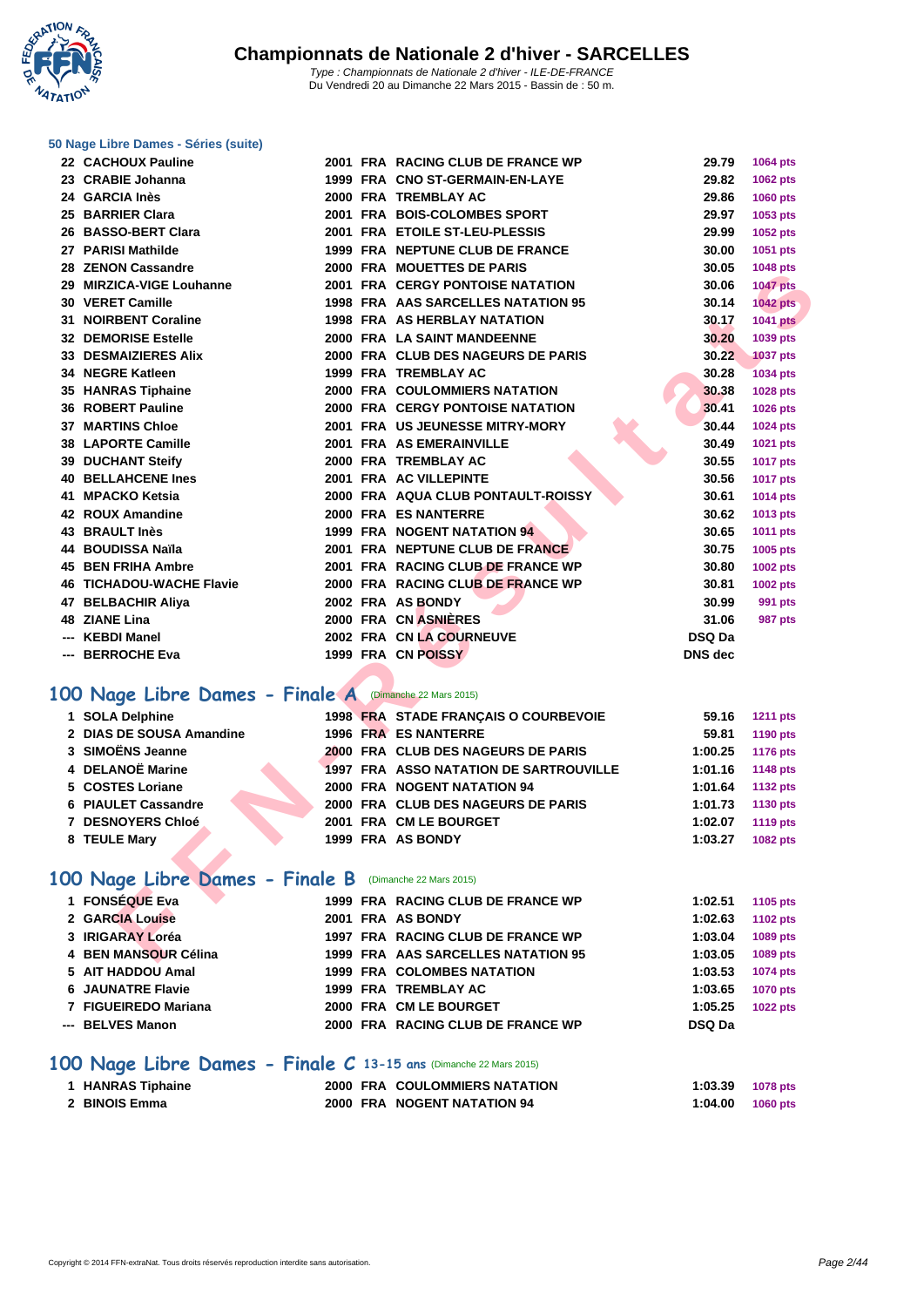

| 100 Nage Libre Dames - Finale C (suite) |  |  |  |
|-----------------------------------------|--|--|--|
|-----------------------------------------|--|--|--|

| 3 ROBERT Pauline        |  | <b>2000 FRA CERGY PONTOISE NATATION</b> | 1:04.48 | 1045 pts |
|-------------------------|--|-----------------------------------------|---------|----------|
| 4 GARCIA Inès           |  | 2000 FRA TREMBLAY AC                    | 1:04.83 | 1035 pts |
| 5 BOUDISSA Naïla        |  | 2001 FRA NEPTUNE CLUB DE FRANCE         | 1:06.54 | 984 pts  |
| 6 BILLON-PIERRON Lisa   |  | 2000 FRA RACING CLUB DE FRANCE WP       | 1:06.61 | 982 pts  |
| 7 MIRZICA-VIGE Louhanne |  | <b>2001 FRA CERGY PONTOISE NATATION</b> | 1:06.76 | 978 pts  |
| 8 LAPORTE Camille       |  | 2001 FRA AS EMERAINVILLE                | 1:07.72 | 950 pts  |
|                         |  |                                         |         |          |

#### **100 Nage Libre Dames - Séries** (Dimanche 22 Mars 2015)

| 00 Nage Libre Dames - Séries (Dimanche 22 Mars 2015) |  |                                           |                |                 |
|------------------------------------------------------|--|-------------------------------------------|----------------|-----------------|
| 1 DIAS DE SOUSA Amandine                             |  | <b>1996 FRA ES NANTERRE</b>               | 59.38          | <b>1204 pts</b> |
| 2 SOLA Delphine                                      |  | 1998 FRA STADE FRANÇAIS O COURBEVOIE      | 1:00.40        | <b>1172 pts</b> |
| 3 SIMOËNS Jeanne                                     |  | 2000 FRA CLUB DES NAGEURS DE PARIS        | 1:01.41        | 1140 pts        |
| 4 DELANOË Marine                                     |  | 1997 FRA ASSO NATATION DE SARTROUVILLE    | 1:02.02        | 1121 pts        |
| 5 COSTES Loriane                                     |  | 2000 FRA NOGENT NATATION 94               | 1:02.43        | 1108 pts        |
| 6 DESNOYERS Chloé                                    |  | 2001 FRA CM LE BOURGET                    | 1:02.57        | 1104 pts        |
| 7 PIAULET Cassandre                                  |  | 2000 FRA CLUB DES NAGEURS DE PARIS        | 1:02.64        | 1101 pts        |
| 8 TEULE Mary                                         |  | 1999 FRA AS BONDY                         | 1:02.68        | <b>1100 pts</b> |
| 9 FONSÉQUE Eva                                       |  | 1999 FRA RACING CLUB DE FRANCE WP         | 1:02.77        | 1097 pts        |
| <b>10 GARCIA Louise</b>                              |  | 2001 FRA AS BONDY                         | 1:03.07        | 1088 pts        |
| 11 IRIGARAY Loréa                                    |  | 1997 FRA RACING CLUB DE FRANCE WP         | 1:03.22        | 1084 pts        |
| 12 BELVES Manon                                      |  | 2000 FRA RACING CLUB DE FRANCE WP         | 1:03.56        | 1073 pts        |
| 12 AIT HADDOU Amal                                   |  | <b>1999 FRA COLOMBES NATATION</b>         | 1:03.56        | 1073 pts        |
| <b>14 JAUNATRE Flavie</b>                            |  | <b>1999 FRA TREMBLAY AC</b>               | 1:03.74        | 1068 pts        |
| 15 FIGUEIREDO Mariana                                |  | 2000 FRA CM LE BOURGET                    | 1:03.83        | 1065 pts        |
| 16 BEN MANSOUR Célina                                |  | 1999 FRA AAS SARCELLES NATATION 95        | 1:04.04        | 1059 pts        |
| 17 VERET Camille                                     |  | <b>1998 FRA AAS SARCELLES NATATION 95</b> | 1:04.36        | 1049 pts        |
| <b>18 LEPROVOST Juliette</b>                         |  | 1997 FRA CN VAL MAUBUEE                   | 1:04.48        | 1045 pts        |
| 19 GROSSO Sarah                                      |  | 1999 FRA CERGY PONTOISE NATATION          | 1:04.65        | 1040 pts        |
| 20 HANRAS Tiphaine                                   |  | <b>2000 FRA COULOMMIERS NATATION</b>      | 1:04.76        | <b>1037 pts</b> |
| 21 ROBERT Pauline                                    |  | <b>2000 FRA CERGY PONTOISE NATATION</b>   | 1:05.01        | 1029 pts        |
| 22 GUNASENA Emma                                     |  | <b>1998 USA CN EPINETTES PARIS</b>        | 1:05.12        | 1026 pts        |
| 23 GARCIA Inès                                       |  | 2000 FRA TREMBLAY AC                      | 1:05.24        | 1023 pts        |
| 24 PARISI Mathilde                                   |  | 1999 FRA NEPTUNE CLUB DE FRANCE           | 1:05.49        | 1015 pts        |
| 25 MUTTI Anna                                        |  | 1999 FRA MOUETTES DE PARIS                | 1:05.78        | <b>1007 pts</b> |
| 26 KNOPF Ornella                                     |  | 1999 FRA AS BONDY                         | 1:05.95        | 1002 pts        |
| 27 CRISTINI Marie                                    |  | 2002 FRA OLYMPIQUE LA GARENNE-COLOMBES    | 1:05.98        | 1001 pts        |
| 28 BILLON-PIERRON Lisa                               |  | 2000 FRA RACING CLUB DE FRANCE WP         | 1:06.29        | 992 pts         |
| 29 BINOIS Emma                                       |  | 2000 FRA NOGENT NATATION 94               | 1:06.33        | <b>990 pts</b>  |
| 30 ZENON Cassandre                                   |  | 2000 FRA MOUETTES DE PARIS                | 1:06.34        | <b>990 pts</b>  |
| 31 CIANELLI Juliette                                 |  | <b>1998 FRA CN VERNEUIL VERNOUILLET</b>   | 1:06.37        | <b>989 pts</b>  |
| 32 RIVAS Manon                                       |  | 2000 FRA JEANNE D'ARC DRANCY              | 1:06.46        | 987 pts         |
| 33 BERROCHE Eva                                      |  | 1999 FRA CN POISSY                        | 1:06.51        | 985 pts         |
| 34 RICHERT Gabrielle                                 |  | 1997 FRA AS ARGENTEUIL NATATION           | 1:06.99        | 971 pts         |
| 35 NIN Colombe                                       |  | 2000 FRA RACING CLUB DE FRANCE WP         | 1:07.05        | 969 pts         |
| 36 MIRZICA-VIGE Louhanne                             |  | <b>2001 FRA CERGY PONTOISE NATATION</b>   | 1:07.14        | 967 pts         |
| 37 LAPORTE Camille                                   |  | 2001 FRA AS EMERAINVILLE                  | 1:07.48        | 957 pts         |
| 38 BOUDISSA Naïla                                    |  | 2001 FRA NEPTUNE CLUB DE FRANCE           | 1:07.73        | 950 pts         |
| 39 ZIANE Lina                                        |  | 2000 FRA CN ASNIERES                      | 1:07.99        | 942 pts         |
| <b>39 DUCHANT Steify</b>                             |  | 2000 FRA TREMBLAY AC                      | 1:07.99        | 942 pts         |
| 41 BELBACHIR Aliya                                   |  | 2002 FRA AS BONDY                         | 1:08.34        | 932 pts         |
| <b>42 BELLAHCENE Ines</b>                            |  | 2001 FRA AC VILLEPINTE                    | 1:11.79        | 837 pts         |
| --- FOUCHER Méghane                                  |  | 1996 FRA CN ASNIÈRES                      | <b>DNS dec</b> |                 |

### **200 Nage Libre Dames - Finale A** (Vendredi 20 Mars 2015)

**REBOUL Alice 1997 FRA CLUB DES NAGEURS DE PARIS 2:09.16 1175 pts** 50 m : --- 100 m : 1:03.50 (1:03.50) 150 m : --- 200 m : 2:09.16 (1:05.66)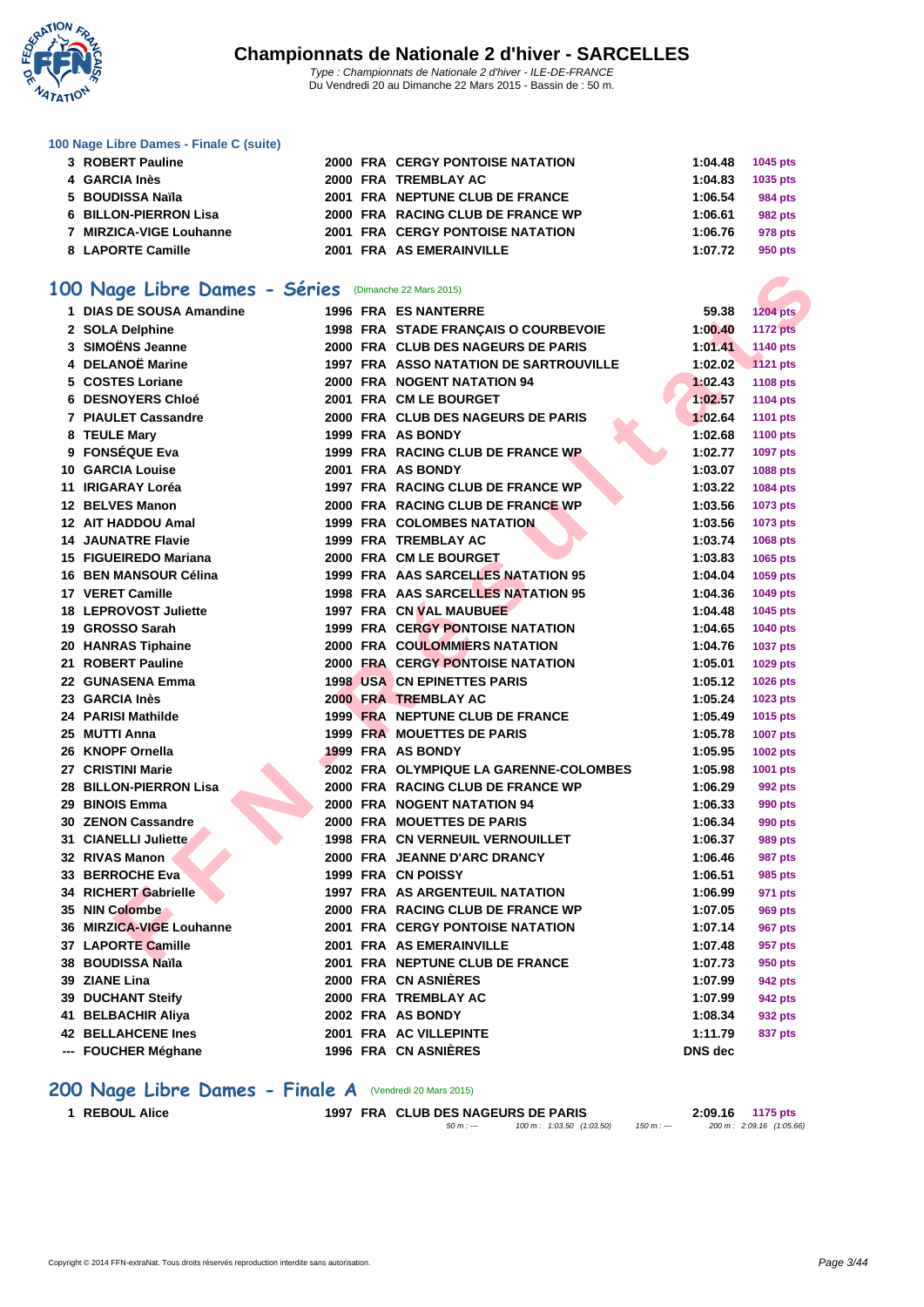

| 2 SIMOËNS Jeanne     |  | 2000 FRA CLUB DES NAGEURS DE PARIS               |                          |             | 2:09.77 | <b>1166 pts</b>                             |
|----------------------|--|--------------------------------------------------|--------------------------|-------------|---------|---------------------------------------------|
| 3 COSTES Loriane     |  | $50 m : -$<br>2000 FRA NOGENT NATATION 94        | 100 m: 1:04.60 (1:04.60) | $150 m: -$  | 2:12.96 | 200 m: 2:09.77 (1:05.17)<br>1115 $pts$      |
| 4 RENNER Miranda     |  | $50 m : -$<br>2001 USA RACING CLUB DE FRANCE WP  | 100 m: 1:04.82 (1:04.82) | $150 m: -$  | 2:13.15 | 200 m: 2:12.96 (1:08.14)<br>1112 $pts$      |
| 5 PIAULET Cassandre  |  | $50 m : -$<br>2000 FRA CLUB DES NAGEURS DE PARIS | 100 m: 1:05.31 (1:05.31) | $150 m : -$ | 2:14.48 | 200 m: 2:13.15 (1:07.84)<br>1092 $pts$      |
| 6 JAUNATRE Flavie    |  | $50 m : -$<br>1999 FRA TREMBLAY AC               | 100 m: 1:05.81 (1:05.81) | $150 m: -$  | 2:14.79 | 200 m: 2:14.48 (1:08.67)<br><b>1087 pts</b> |
| 7 BEN MANSOUR Célina |  | $50 m : -$<br>1999 FRA AAS SARCELLES NATATION 95 | 100 m: 1:05.65 (1:05.65) | $150 m : -$ | 2:15.43 | 200 m: 2:14.79 (1:09.14)<br><b>1077 pts</b> |
| 8 DESNOYERS Chloé    |  | $50 m : -$<br>2001 FRA CM LE BOURGET             | 100 m: 1:05.34 (1:05.34) | $150 m: -$  | 2:15.76 | 200 m: 2:15.43 (1:10.09)<br>1072 pts        |
|                      |  | $50 m : -$                                       | 100 m: 1:05.16 (1:05.16) | $150 m: -$  |         | 200 m: 2:15.76 (1:10.60)                    |

#### **200 Nage Libre Dames - Finale B** (Vendredi 20 Mars 2015)

| <b>UNVIVATIVE LIQVIG</b>                                         | 1999 I IVA | INLMPLAINV                                                                       |               | 2. IT.I J | <b>TUOT DIS</b>                             |
|------------------------------------------------------------------|------------|----------------------------------------------------------------------------------|---------------|-----------|---------------------------------------------|
| 7 BEN MANSOUR Célina                                             |            | 100 m: 1:05.65 (1:05.65)<br>$50 m: -$<br>1999 FRA AAS SARCELLES NATATION 95      | $150 m: -$    | 2:15.43   | 200 m: 2:14.79 (1:09.14)<br><b>1077 pts</b> |
|                                                                  |            | $50 m: -$<br>100 m: 1:05.34 (1:05.34)                                            | $150 m: -$    |           | 200 m: 2:15.43 (1:10.09)                    |
| 8 DESNOYERS Chloé                                                |            | 2001 FRA CM LE BOURGET                                                           |               | 2:15.76   | <b>1072 pts</b>                             |
|                                                                  |            | $50 m: -$<br>100 m: 1:05.16 (1:05.16)                                            | $150 m: -$    |           | 200 m: 2:15.76 (1:10.60)                    |
| <b>00 Nage Libre Dames - Finale B</b> (Vendredi 20 Mars 2015)    |            |                                                                                  |               |           |                                             |
| 1 GRESSET Lucie                                                  |            | <b>1998 FRA CERGY PONTOISE NATATION</b>                                          |               | 2:16.27   | 1064 pts                                    |
|                                                                  |            | 100 m: 1:07.19 (1:07.19)<br>$50 m: -$                                            | $150 m: -$    |           | 200 m: 2:16.27 (1:09.08)                    |
| 2 DESMAIZIERES Alix                                              |            | 2000 FRA CLUB DES NAGEURS DE PARIS                                               |               | 2:16.62   | 1059 pts                                    |
|                                                                  |            | 100 m: 1:05.91 (1:05.91)<br>$50 m: -$                                            | $150 m : -$   |           | 200 m: 2:16.62 (1:10.71)                    |
| 3 GARCIA Inès                                                    |            | 2000 FRA TREMBLAY AC                                                             |               | 2:16.83   | 1056 pts                                    |
|                                                                  |            | 100 m: 1:06.44 (1:06.44)<br>$50 m: -$                                            | $150 m$ : --- |           | 200 m: 2:16.83 (1:10.39)                    |
| 4 GUIDET Delphine                                                |            | <b>2000 FRA CERGY PONTOISE NATATION</b><br>100 m: 1:07.16 (1:07.16)<br>$50 m: -$ | $150 m: -$    | 2:17.91   | 1039 pts<br>200 m: 2:17.91 (1:10.75)        |
| 5 AIT HADDOU Amal                                                |            | <b>1999 FRA COLOMBES NATATION</b>                                                |               | 2:18.04   | 1038 pts                                    |
|                                                                  |            | $50 m: -$<br>100 m: 1:05.75 (1:05.75)                                            | $150 m: -$    |           | 200 m: 2:18.04 (1:12.29)                    |
| 5 DELCAMP Chloe                                                  |            | 1997 FRA CN POISSY                                                               |               | 2:18.04   | 1038 pts                                    |
|                                                                  |            | $50 m: -$<br>100 m: 1:06.73 (1:06.73)                                            | $150 m: -$    |           | 200 m: 2:18.04 (1:11.31)                    |
| 7 VERET Camille                                                  |            | 1998 FRA AAS SARCELLES NATATION 95                                               |               | 2:18.41   | 1032 pts                                    |
|                                                                  |            | $50 m: -$<br>100 m: 1:06.57 (1:06.57)                                            | $150 m: -$    |           | 200 m: 2:18.41 (1:11.84)                    |
| 8 CREMAS Claire                                                  |            | <b>2001 FRA CERGY PONTOISE NATATION</b>                                          |               | 2:20.71   | 998 pts                                     |
|                                                                  |            | 100 m: 1:08.27 (1:08.27)<br>$50 m : -$                                           | $150 m: -$    |           | 200 m: 2:20.71 (1:12.44)                    |
| 00 Nage Libre Dames - Finale C 13-15 ans (Vendredi 20 Mars 2015) |            |                                                                                  |               |           |                                             |
| 1 GARCIA Louise                                                  |            | 2001 FRA AS BONDY                                                                |               | 2:19.02   | 1023 pts                                    |
|                                                                  |            | $50 m: -$<br>100 m: 1:07.37 (1:07.37)                                            | $150 m : -$   |           | 200 m: 2:19.02 (1:11.65)                    |
| 2 CRISTINI Marie                                                 |            | 2002 FRA OLYMPIQUE LA GARENNE-COLOMBES                                           |               | 2:21.20   | 991 pts                                     |
|                                                                  |            | $50 m: -$<br>100 m: 1:08.12 (1:08.12)                                            | $150 m: -$    |           | 200 m: 2:21.20 (1:13.08)                    |
| 3 OUALID GIRARD Sarah                                            |            | 2000 FRA AS EMERAINVILLE                                                         | $150 m: -$    | 2:21.47   | 987 pts                                     |
| <b>4 BILLON-PIERRON Lisa</b>                                     |            | 100 m: 1:08.03 (1:08.03)<br>$50 m: -$<br>2000 FRA RACING CLUB DE FRANCE WP       |               | 2:21.80   | 200 m: 2:21.47 (1:13.44)<br>982 pts         |
|                                                                  |            | $50 m: -$<br>100 m: 1:09.99 (1:09.99)                                            | $150 m: -$    |           | 200 m: 2:21.80 (1:11.81)                    |
| 5 FIGUEIREDO Mariana                                             |            | 2000 FRA CM LE BOURGET                                                           |               | 2:22.33   | 974 pts                                     |
|                                                                  |            | $50 m: -$<br>100 m: 1:08.46 (1:08.46)                                            | $150 m: -$    |           | 200 m: 2:22.33 (1:13.87)                    |
| 6 DUMUR Julie                                                    |            | 2001 FRA AS EMERAINVILLE                                                         |               | 2:23.58   | 956 pts                                     |
|                                                                  |            | 100 m: 1:10.71 (1:10.71)<br>$50 m: -$                                            | $150 m: -$    |           | 200 m: 2:23.58 (1:12.87)                    |
| 7 BARBOSA Manoella                                               |            | 2002 BRA CNO ST-GERMAIN-EN-LAYE                                                  |               | 2:24.83   | 938 pts                                     |
|                                                                  |            | 100 m: 1:10.66 (1:10.66)<br>$50 m: -$                                            | $150 m: -$    |           | 200 m: 2:24.83 (1:14.17)                    |
| 8 COLOMBO Lou                                                    |            | 2000 FRA CLUB DES NAGEURS DE PARIS                                               |               | 2:32.87   | 826 pts                                     |
|                                                                  |            | $50 m: -$<br>100 m: 1:12.39 (1:12.39)                                            | $150 m: -$    |           | 200 m: 2:32.87 (1:20.48)                    |
| 00 Nage Libre Dames - Séries                                     |            | (Vendredi 20 Mars 2015)                                                          |               |           |                                             |
| 1 REBOUL Alice                                                   |            | 1997 FRA CLUB DES NAGEURS DE PARIS                                               |               | 2:11.15   | <b>1144 pts</b>                             |
|                                                                  |            | 100 m: 1:03.80 (1:03.80)<br>$50 m: -$                                            | $150 m: -$    |           | 200 m: 2:11.15 (1:07.35)                    |
| 2 SIMOËNS Jeanne                                                 |            | 2000 FRA CLUB DES NAGEURS DE PARIS                                               |               | 2:13.42   | <b>1108 pts</b>                             |
|                                                                  |            | $50 m: -$<br>100 m: 1:06.44 (1:06.44)                                            | $150 m: -$    |           | 200 m: 2:13.42 (1:06.98)                    |
| 3 RENNER Miranda                                                 |            | 2001 USA RACING CLUB DE FRANCE WP                                                |               | 2:14.01   | 1099 pts                                    |
|                                                                  |            | $50 m: -$<br>100 m: 1:04.94 (1:04.94)                                            | $150 m: -$    |           | 200 m: 2:14.01 (1:09.07)                    |
| 4 PIAULET Cassandre                                              |            | 2000 FRA CLUB DES NAGEURS DE PARIS                                               |               | 2:14.03   | 1099 pts                                    |

## **200 Nage Libre Dames - Finale C 13-15 ans (Vendredi 20 Mars 2015)**<br> **1. GABCIA Louise**

| 1 GARCIA Louise              |  | 2001 FRA AS BONDY                      |                                         |             | 2:19.02 | $1023$ pts               |
|------------------------------|--|----------------------------------------|-----------------------------------------|-------------|---------|--------------------------|
|                              |  | $50 m : -$                             | 100 m : 1:07.37 (1:07.37)               | $150 m : -$ |         | 200 m: 2:19.02 (1:11.65) |
| 2 CRISTINI Marie             |  | 2002 FRA OLYMPIQUE LA GARENNE-COLOMBES |                                         |             | 2:21.20 | 991 pts                  |
|                              |  | $50 m : -$                             | $100 \text{ m}$ : $1:08.12$ $(1:08.12)$ | $150 m : -$ |         | 200 m: 2:21.20 (1:13.08) |
| 3 OUALID GIRARD Sarah        |  | 2000 FRA AS EMERAINVILLE               |                                         |             | 2:21.47 | 987 pts                  |
|                              |  | $50 m : -$                             | 100 m: 1:08.03 (1:08.03)                | $150 m : -$ |         | 200 m: 2:21.47 (1:13.44) |
| <b>4 BILLON-PIERRON Lisa</b> |  | 2000 FRA RACING CLUB DE FRANCE WP      |                                         |             | 2:21.80 | 982 pts                  |
|                              |  | $50 m : -$                             | 100 m : 1:09.99 (1:09.99)               | $150 m : -$ |         | 200 m: 2:21.80 (1:11.81) |
| 5 FIGUEIREDO Mariana         |  | 2000 FRA CM LE BOURGET                 |                                         |             | 2:22.33 | 974 pts                  |
|                              |  | $50 m : -$                             | 100 m : 1:08.46 (1:08.46)               | $150 m : -$ |         | 200 m: 2:22.33 (1:13.87) |
| 6 DUMUR Julie                |  | 2001 FRA AS EMERAINVILLE               |                                         |             | 2:23.58 | 956 pts                  |
|                              |  | $50 m : -$                             | $100 \text{ m}$ : 1:10.71 (1:10.71)     | $150 m : -$ |         | 200 m: 2:23.58 (1:12.87) |
| 7 BARBOSA Manoella           |  | 2002 BRA CNO ST-GERMAIN-EN-LAYE        |                                         |             | 2:24.83 | 938 pts                  |
|                              |  | $50 m : -$                             | 100 m: 1:10.66 (1:10.66)                | $150 m : -$ |         | 200 m: 2:24.83 (1:14.17) |
| 8 COLOMBO Lou                |  | 2000 FRA CLUB DES NAGEURS DE PARIS     |                                         |             | 2:32.87 | 826 pts                  |
|                              |  | $50 m : -$                             | 100 m : 1:12.39 (1:12.39)               | $150 m : -$ |         | 200 m: 2:32.87 (1:20.48) |

## **200 Nage Libre Dames - Séries** (Vendredi 20 Mars 2015)

| 1 REBOUL Alice       |  | 1997 FRA CLUB DES NAGEURS DE PARIS   |                                       |             |         | $2:11.15$ 1144 pts       |
|----------------------|--|--------------------------------------|---------------------------------------|-------------|---------|--------------------------|
|                      |  | $50 m : -$                           | 100 m: 1:03.80 (1:03.80)              | $150 m : -$ |         | 200 m: 2:11.15 (1:07.35) |
| 2 SIMOËNS Jeanne     |  | 2000 FRA CLUB DES NAGEURS DE PARIS   |                                       |             |         | 2:13.42 1108 pts         |
|                      |  | $50 m : -$                           | 100 m: 1:06.44 (1:06.44)              | $150 m: -$  |         | 200 m: 2:13.42 (1:06.98) |
| 3 RENNER Miranda     |  | 2001 USA RACING CLUB DE FRANCE WP    |                                       |             | 2:14.01 | 1099 pts                 |
|                      |  | $50 m : -$                           | 100 m: 1:04.94 (1:04.94)              | $150 m : -$ |         | 200 m: 2:14.01 (1:09.07) |
| 4 PIAULET Cassandre  |  | 2000 FRA CLUB DES NAGEURS DE PARIS   |                                       |             | 2:14.03 | 1099 pts                 |
|                      |  | $50 m : -$                           | 100 m: 1:05.23 (1:05.23)              | $150 m : -$ |         | 200 m: 2:14.03 (1:08.80) |
| 5 SOLA Delphine      |  | 1998 FRA STADE FRANÇAIS O COURBEVOIE |                                       |             | 2:14.59 | 1090 pts                 |
|                      |  | $50 m : -$                           | 100 m: 1:04.66 (1:04.66)              | $150 m : -$ |         | 200 m: 2:14.59 (1:09.93) |
| 6 DESNOYERS Chloé    |  | 2001 FRA CM LE BOURGET               |                                       |             |         | 2:14.74 1088 pts         |
|                      |  | $50 m : -$                           | $100 \text{ m}$ : $1:05.01$ (1:05.01) | $150 m : -$ |         | 200 m: 2:14.74 (1:09.73) |
| 7 BEN MANSOUR Célina |  | 1999 FRA AAS SARCELLES NATATION 95   |                                       |             | 2:14.80 | 1087 pts                 |
|                      |  | $50 m : -$                           | 100 m : 1:05.72 (1:05.72)             | $150 m : -$ |         | 200 m: 2:14.80 (1:09.08) |
| 8 COSTES Loriane     |  | 2000 FRA NOGENT NATATION 94          |                                       |             | 2:14.95 | <b>1085 pts</b>          |
|                      |  | $50 m : -$                           | 100 m : 1:04.92 (1:04.92)             | $150 m : -$ |         | 200 m: 2:14.95 (1:10.03) |
| 9 JAUNATRE Flavie    |  | 1999 FRA TREMBLAY AC                 |                                       |             | 2:15.21 | <b>1081 pts</b>          |
|                      |  | $50 m: -$                            | 100 m: 1:05.61 (1:05.61)              | $150 m : -$ |         | 200 m: 2:15.21 (1:09.60) |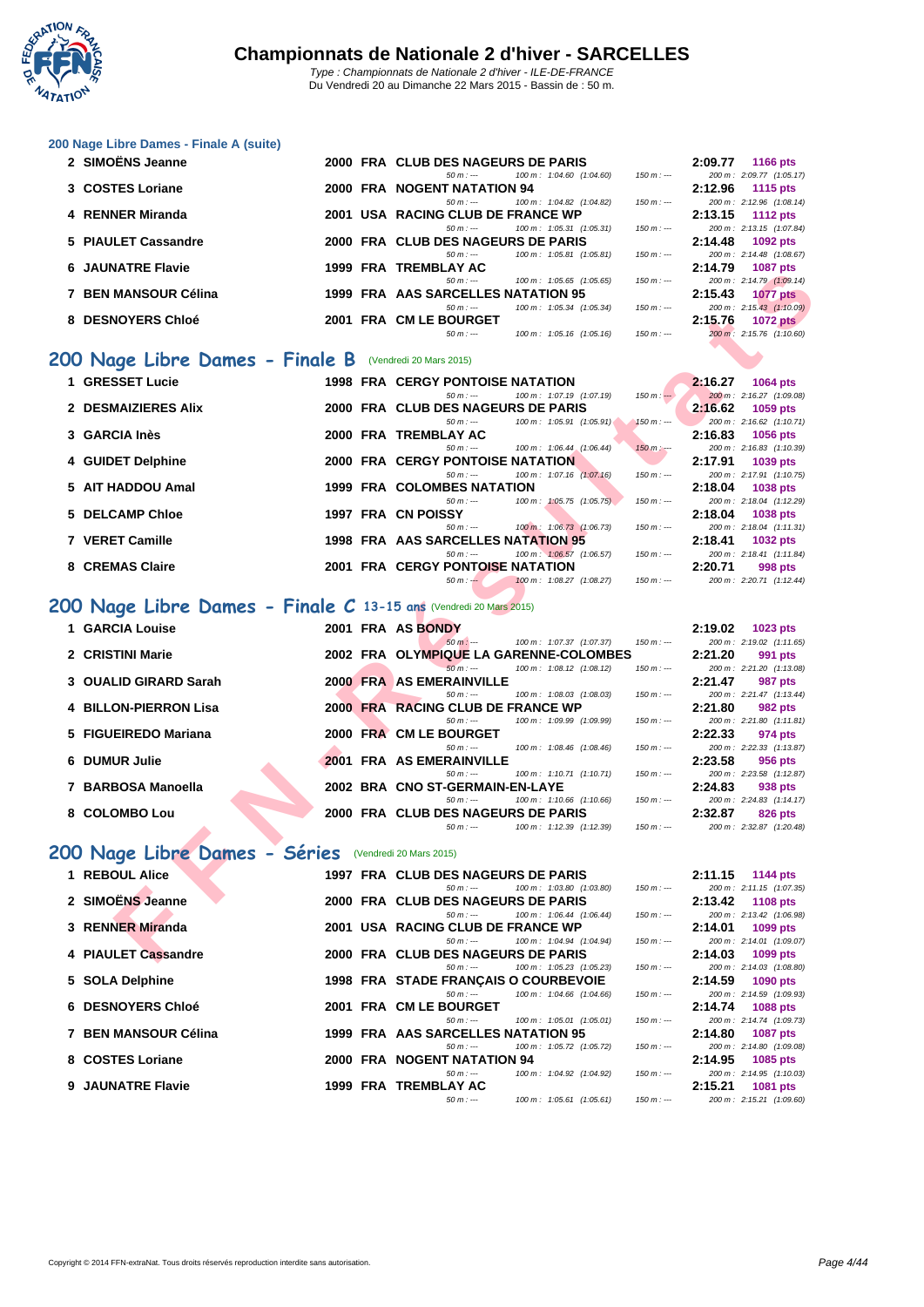

|     | 200 Nage Libre Dames - Séries (suite) |  |                                                                                  |             |         |                                             |
|-----|---------------------------------------|--|----------------------------------------------------------------------------------|-------------|---------|---------------------------------------------|
|     | 10 AIT HADDOU Amal                    |  | 1999 FRA COLOMBES NATATION                                                       |             | 2:16.54 | <b>1060 pts</b>                             |
|     | 11 GARCIA Inès                        |  | 100 m: 1:05.61 (1:05.61)<br>$50 m: -$<br>2000 FRA TREMBLAY AC                    | $150 m: -$  | 2:16.58 | 200 m: 2:16.54 (1:10.93)<br>1060 pts        |
|     | 12 IRIGARAY Loréa                     |  | $50 m: -$<br>100 m: 1:06.40 (1:06.40)<br>1997 FRA RACING CLUB DE FRANCE WP       | $150 m: -$  | 2:16.93 | 200 m: 2:16.58 (1:10.18)<br>1054 pts        |
|     |                                       |  | $50 m: -$<br>100 m: 1:05.94 (1:05.94)                                            | $150 m: -$  |         | 200 m: 2:16.93 (1:10.99)                    |
|     | <b>13 DELCAMP Chloe</b>               |  | 1997 FRA CN POISSY<br>$50 m: -$<br>100 m: 1:07.49 (1:07.49)                      | $150 m: -$  | 2:17.05 | 1052 pts<br>200 m: 2:17.05 (1:09.56)        |
| 14. | <b>DESMAIZIERES Alix</b>              |  | 2000 FRA CLUB DES NAGEURS DE PARIS                                               |             | 2:17.56 | 1045 pts                                    |
|     | 15 GUIDET Delphine                    |  | $50 m: -$<br>100 m: 1:07.16 (1:07.16)<br><b>2000 FRA CERGY PONTOISE NATATION</b> | $150 m: -$  | 2:17.86 | 200 m: 2:17.56 (1:10.40)<br><b>1040 pts</b> |
|     |                                       |  | $50 m: -$<br>100 m: 1:07.04 (1:07.04)                                            | $150 m: -$  |         | 200 m: 2:17.86 (1:10.82)                    |
|     | <b>16 GRESSET Lucie</b>               |  | <b>1998 FRA CERGY PONTOISE NATATION</b><br>$50 m: -$<br>100 m: 1:06.12 (1:06.12) | $150 m: -$  | 2:18.22 | $1035$ pts<br>200 m: 2:18.22 (1:12.10)      |
|     | 17 FONSÉQUE Eva                       |  | 1999 FRA RACING CLUB DE FRANCE WP<br>$50 m: -$<br>100 m: 1:06.57 (1:06.57)       | $150 m: -$  | 2:18.41 | 1032 pts                                    |
|     | <b>18 LEGENDRE Jeanne</b>             |  | 1997 FRA RACING CLUB DE FRANCE WP                                                |             | 2:19.22 | 200 m: 2:18.41 (1:11.84)<br>1020 pts        |
|     | 19 VERET Camille                      |  | $50 m: -$<br>100 m: 1:08.06 (1:08.06)<br>1998 FRA AAS SARCELLES NATATION 95      | $150 m: -$  | 2:19.54 | 200 m: 2:19.22 (1:11.16)<br>1015 pts        |
|     |                                       |  | 100 m: 1:07.36 (1:07.36)<br>$50 m: -$                                            | $150 m : -$ |         | 200 m: 2:19.54 (1:12.18)                    |
|     | 20 CREMAS Claire                      |  | <b>2001 FRA CERGY PONTOISE NATATION</b><br>$50 m: -$<br>100 m: 1:07.71 (1:07.71) | $150 m: -$  | 2:19.75 | <b>1012 pts</b><br>200 m: 2:19.75 (1:12.04) |
| 21. | <b>GARCIA Louise</b>                  |  | 2001 FRA AS BONDY                                                                |             | 2:20.17 | 1006 pts                                    |
| 22  | <b>GUNASENA Emma</b>                  |  | 100 m: 1:07.60 (1:07.60)<br>$50 m: -$<br><b>1998 USA CN EPINETTES PARIS</b>      | $150 m: -$  | 2:20.49 | 200 m: 2:20.17 (1:12.57)<br>1001 pts        |
|     |                                       |  | 100 m: 1:08.53 (1:08.53)<br>$50 m: -$                                            | $150 m: -$  |         | 200 m: 2:20.49 (1:11.96)                    |
| 23. | <b>JAMLAOUI Salsabil</b>              |  | 1999 FRA MOUETTES DE PARIS<br>100 m: 1:08.76 (1:08.76)<br>$50 m: -$              | $150 m: -$  | 2:20.52 | 1001 pts<br>200 m: 2:20.52 (1:11.76)        |
| 24  | <b>FIGUEIREDO Mariana</b>             |  | 2000 FRA CM LE BOURGET<br>$50 m: -$<br>100 m: 1:07.73 (1:07.73)                  | $150 m: -$  | 2:20.61 | 999 pts<br>200 m: 2:20.61 (1:12.88)         |
| 25  | <b>TRAMIER Juliette</b>               |  | 1999 FRA RACING CLUB DE FRANCE WP                                                |             | 2:20.62 | 999 pts                                     |
| 26. | <b>CRISTINI Marie</b>                 |  | 100 m: 1:06.89 (1:06.89)<br>$50 m: -1$<br>2002 FRA OLYMPIQUE LA GARENNE-COLOMBES | $150 m: -$  | 2:20.98 | 200 m: 2:20.62 (1:13.73)<br>994 pts         |
|     |                                       |  | 100 m: 1:07.81 (1:07.81)<br>$50 m: -$                                            | $150 m: -$  |         | 200 m: 2:20.98 (1:13.17)                    |
|     | 27 BILLON-PIERRON Lisa                |  | 2000 FRA RACING CLUB DE FRANCE WP<br>$50 m: -$<br>100 m: 1:09.42 (1:09.42)       | $150 m: -$  | 2:21.01 | 993 pts<br>200 m: 2:21.01 (1:11.59)         |
| 28. | <b>BOULARD Léa</b>                    |  | <b>1999 FRA COULOMMIERS NATATION</b><br>$50 m: -$<br>100 m: 1:08.57 (1:08.57)    | $150 m: -$  | 2:21.12 | 992 pts<br>200 m: 2:21.12 (1:12.55)         |
| 29  | <b>HUDEBINE Camille</b>               |  | 1999 FRA CNO ST-GERMAIN-EN-LAYE                                                  |             | 2:21.66 | 984 pts                                     |
| 30  | <b>BRAULT Inès</b>                    |  | $50 m: -$<br>100 m: 1:07.65 (1:07.65)<br><b>1999 FRA NOGENT NATATION 94</b>      | $150 m: -$  | 2:22.25 | 200 m: 2:21.66 (1:14.01)<br>975 pts         |
|     |                                       |  | $50 m: -$<br>100 m: 1:08.32 (1:08.32)                                            | $150 m: -$  |         | 200 m: 2:22.25 (1:13.93)                    |
| 31  | <b>LISIK Chloé</b>                    |  | <b>2000 FRA AS ARGENTEUIL NATATION</b><br>$50 m: -$<br>100 m: 1:09.46 (1:09.46)  | $150 m: -$  | 2:22.37 | 973 pts<br>200 m: 2:22.37 (1:12.91)         |
|     | 32 OUALID GIRARD Sarah                |  | <b>2000 FRA AS EMERAINVILLE</b>                                                  |             | 2:22.60 | 970 pts                                     |
| 33. | <b>DUMUR Julie</b>                    |  | 100 m: 1:08.38 (1:08.38)<br>$50 m: -$<br>2001 FRA AS EMERAINVILLE                | $150 m: -$  | 2:23.80 | 200 m: 2:22.60 (1:14.22)<br>953 pts         |
|     | 34 BARBOSA Manoella                   |  | $50 m: -$<br>100 m: 1:09.71 (1:09.71)<br>2002 BRA CNO ST-GERMAIN-EN-LAYE         | $150 m: -$  | 2:24.17 | 200 m: 2:23.80 (1:14.09)<br>947 pts         |
|     |                                       |  | $50 m: -$<br>100 m: 1:10.67 (1:10.67)                                            | $150 m: -$  |         | 200 m: 2:24.17 (1:13.50)                    |
|     | 35 LECOMTE Anna                       |  | 1999 FRA RACING CLUB DE FRANCE WP<br>100 m: 1:09.49 (1:09.49)<br>$50 m : -$      | 150 m : --- | 2:24.27 | 946 pts<br>200 m: 2:24.27 (1:14.78)         |
|     | 36 BOUDISSA Naïla                     |  | 2001 FRA NEPTUNE CLUB DE FRANCE                                                  |             | 2:25.12 | 934 pts                                     |
|     | 37 FOUCHER Méghane                    |  | $50 m: -$<br>100 m: 1:11.63 (1:11.63)<br>1996 FRA CN ASNIERES                    | $150 m: -$  | 2:25.30 | 200 m: 2:25.12 (1:13.49)<br>931 pts         |
|     |                                       |  | $50 m: -$<br>100 m: 1:08.42 (1:08.42)                                            | $150 m: -$  |         | 200 m: 2:25.30 (1:16.88)                    |
|     | 38 COLOMBO Lou                        |  | 2000 FRA CLUB DES NAGEURS DE PARIS<br>$50 m: -$<br>100 m: 1:10.86 (1:10.86)      | $150 m: -$  | 2:26.14 | 919 pts<br>200 m: 2:26.14 (1:15.28)         |
|     | 39 KEBDI Manel                        |  | 2002 FRA CN LA COURNEUVE                                                         |             | 2:26.68 | 912 pts                                     |
|     | 40 BELLAHCENE Ines                    |  | $50 m : -$<br>100 m: 1:09.93 (1:09.93)<br>2001 FRA AC VILLEPINTE                 | $150 m : -$ | 2:28.54 | 200 m: 2:26.68 (1:16.75)<br>886 pts         |
|     |                                       |  | 100 m: 1:11.22 (1:11.22)<br>$50 m: -$<br>2000 FRA CN ASNIERES                    | $150 m: -$  | 2:29.47 | 200 m: 2:28.54 (1:17.32)<br>873 pts         |
|     |                                       |  |                                                                                  |             |         |                                             |
|     | 41 ZIANE Lina<br>42 GIBON Flavie      |  | 100 m: 1:11.78 (1:11.78)<br>$50 m: -$<br>2001 FRA NOGENT NATATION 94             | $150 m: -$  | 2:29.91 | 200 m: 2:29.47 (1:17.69)                    |

### **400 Nage Libre Dames - Finale A** (Samedi 21 Mars 2015)

| <b>REBOUL Alice</b> |                           |             | 1997 FRA CLUB DES NAGEURS DE PARIS |             |                           | 4:31.89     | 1157 pts                  |
|---------------------|---------------------------|-------------|------------------------------------|-------------|---------------------------|-------------|---------------------------|
| $50 m : -$          | 100 m: 1:05.59 (1:05.59)  | 150 m : --- | 200 m : 2:14.99 (1:09.40)          | 250 m : --- | 300 m : 3:24.02 (1:09.03) | $350 m : -$ | 400 m: 4:31.89 (1:07.87)  |
| 2 RAMON Mae         |                           |             | 2000 FRA AAS SARCELLES NATATION 95 |             |                           | 4:37.53     | 1114 pts                  |
| $50 m : -$          | 100 m : 1:05.82 (1:05.82) | $150 m : -$ | 200 m : 2:15.77 (1:09.95)          | 250 m : --- | $300 m : -$               | $350 m : -$ | 400 m : 4:37.53 (2:21.76) |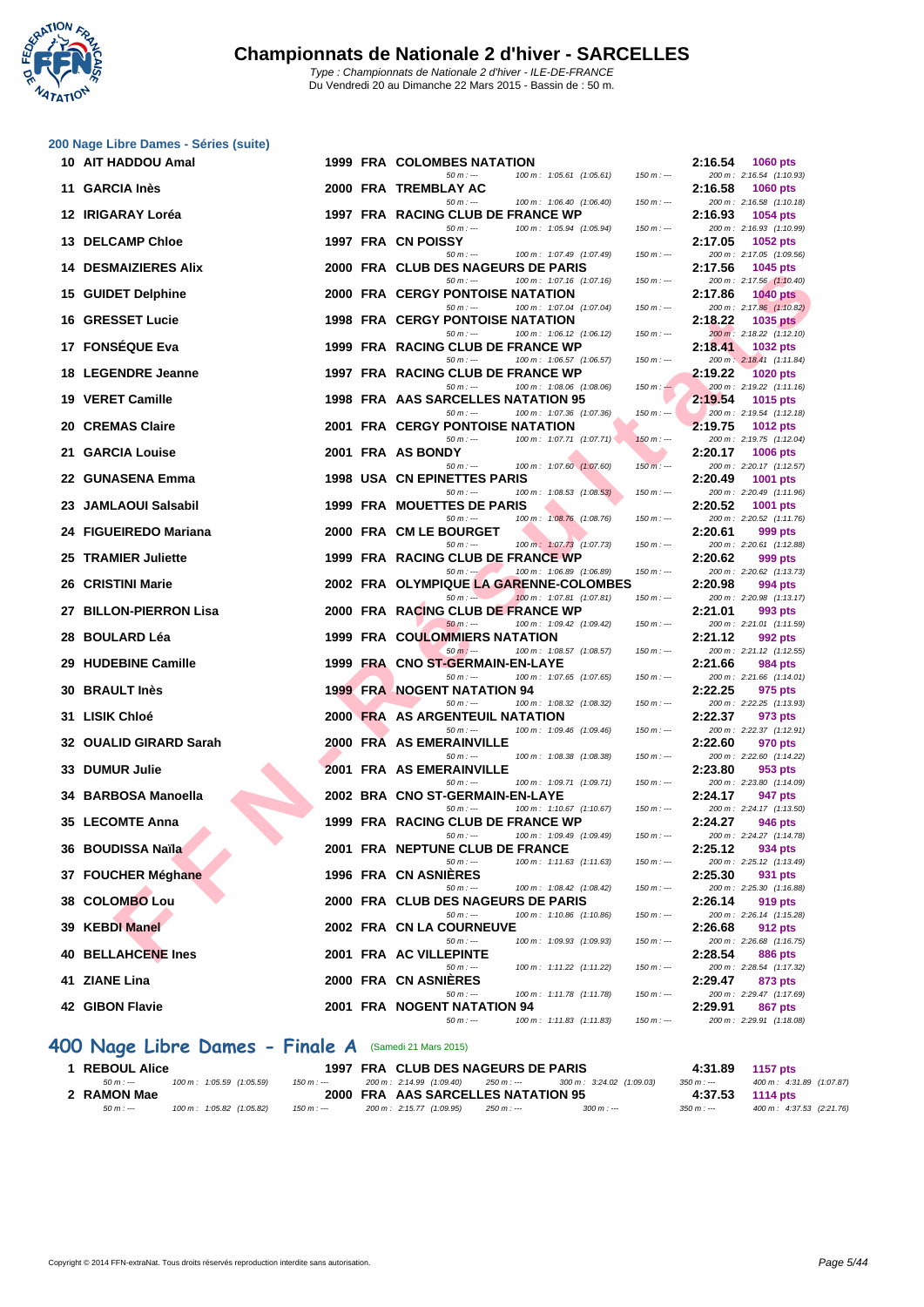

| 400 Nage Libre Dames - Finale A (suite)                          |                 |                                                                                                                     |                        |                                      |
|------------------------------------------------------------------|-----------------|---------------------------------------------------------------------------------------------------------------------|------------------------|--------------------------------------|
| 3 CHALACA Laura                                                  |                 | 1997 FRA NOGENT NATATION 94                                                                                         | 4:39.83                | 1096 pts                             |
| 50 m : ---<br>100 m: 1:06.51 (1:06.51)<br>4 DESMAIZIERES Alix    | $150 m : -$     | 200 m: 2:17.56 (1:11.05)<br>300 m: 3:29.39 (1:11.83)<br>$250 m : -$<br>2000 FRA CLUB DES NAGEURS DE PARIS           | $350 m : -$<br>4:46.53 | 400 m: 4:39.83 (1:10.44)<br>1046 pts |
| 100 m: 1:08.71 (1:08.71)<br>$50 m: -$                            | $150 m : -$     | 200 m: 2:21.27 (1:12.56)<br>$250 m : -$<br>300 m: 3:34.38 (1:13.11)                                                 | $350 m: -$             | 400 m: 4:46.53 (1:12.15)             |
| 5 VERET Camille<br>$50 m: -$<br>100 m: 1:09.19 (1:09.19)         | $150 m : -$     | 1998 FRA AAS SARCELLES NATATION 95<br>200 m: 2:22.94 (1:13.75)<br>$250 m: -$<br>300 m: 3:36.10 (1:13.16)            | 4:48.07<br>$350 m : -$ | 1034 pts<br>400 m: 4:48.07 (1:11.97) |
| 6 GARCIA Inès                                                    |                 | 2000 FRA TREMBLAY AC                                                                                                | 4:49.21                | 1026 pts                             |
| $50 m: -$<br>100 m: 1:08.01 (1:08.01)                            | $150 m : -$     | 200 m: 2:22.30 (1:14.29)<br>$250 m: -$<br>300 m: 3:36.45 (1:14.15)                                                  | $350 m : -$            | 400 m: 4:49.21 (1:12.76)             |
| 7 BEN MANSOUR Célina<br>100 m: 1:08.78 (1:08.78)<br>$50 m: -$    | $150 m : -$     | 1999 FRA AAS SARCELLES NATATION 95<br>200 m: 2:22.03 (1:13.25)<br>$250 m: -$<br>300 m: 3:35.73 (1:13.70)            | 4:49.69<br>$350 m: -$  | 1022 pts<br>400 m: 4:49.69 (1:13.96) |
| 8 JAUNATRE Flavie                                                |                 | 1999 FRA TREMBLAY AC                                                                                                | 4:49.73                | 1022 pts                             |
| $50 m: -$<br>100 m: 1:06.98 (1:06.98)                            | $150 m : -$     | 200 m: 2:21.30 (1:14.32)<br>$250 m : -$<br>300 m: 3:37.12 (1:15.82)                                                 | $350 m : -$            | 400 m: 4:49.73 (1:12.61)             |
| 400 Nage Libre Dames -                                           | <b>Finale B</b> | (Samedi 21 Mars 2015)                                                                                               |                        |                                      |
| 1 PIAULET Cassandre                                              |                 | 2000 FRA CLUB DES NAGEURS DE PARIS                                                                                  | 4:48.78                | <b>1029 pts</b>                      |
| 100 m: 1:08.67 (1:08.67)<br>$50 m: -$                            | $150 m : -$     | 200 m: 2:22.13 (1:13.46)<br>$250 m : -$<br>300 m: 3:36.43 (1:14.30)                                                 | $350 m : -$            | 400 m: 4:48.78 (1:12.35)             |
| 2 GUIDET Delphine<br>$50 m: -$<br>100 m: 1:10.60 (1:10.60)       | $150 m: -$      | <b>2000 FRA CERGY PONTOISE NATATION</b><br>200 m: 2:24.26 (1:13.66)<br>$250 m: -$<br>300 m: 3:38.87 (1:14.61)       | 4:52.60<br>$350 m : -$ | 1001 pts<br>400 m: 4:52.60 (1:13.73) |
| 3 GARCIA Louise                                                  |                 | 2001 FRA AS BONDY                                                                                                   | 4:52.62                | 1001 pts                             |
| $50 m: -$<br>100 m: 1:08.92 (1:08.92)                            | $150 m: -$      | 200 m: 2:23.31 (1:14.39)<br>$250 m : -$<br>300 m : 3:39.32 (1:16.01)                                                | $350 m : -$            | 400 m : 4:52.62 (1:13.30)            |
| 4 BOULARD Léa<br>$50 m: -$<br>100 m: 1:09.60 (1:09.60)           | $150 m$ : ---   | 1999 FRA COULOMMIERS NATATION<br>200 m: 2:24.13 (1:14.53)<br>$250 m : -$<br>$300 \text{ m}$ : $3:39.43$ $(1:15.30)$ | 4:53.58<br>$350 m : -$ | 994 pts<br>400 m: 4:53.58 (1:14.15)  |
| <b>JAMLAOUI Salsabil</b><br>5                                    |                 | 1999 FRA MOUETTES DE PARIS                                                                                          | 4:54.91                | <b>984 pts</b>                       |
| 100 m: 1:10.36 (1:10.36)<br>$50 m: -$<br><b>LISIK Chloé</b><br>6 | $150 m: -$      | 200 m: 2:25.15 (1:14.79)<br>$250 m : -$<br>300 m: 3:41.21 (1:16.06)<br>2000 FRA AS ARGENTEUIL NATATION              | $350 m: -$<br>4:55.78  | 400 m: 4:54.91 (1:13.70)<br>978 pts  |
| $50 m: -$<br>100 m: 1:10.70 (1:10.70)                            | $150 m: -$      | 200 m: 2:25.41 (1:14.71)<br>250 m : ---<br>300 m: 3:41.48 (1:16.07)                                                 | $350 m : -$            | 400 m: 4:55.78 (1:14.30)             |
| 7 BARBOSA Manoella                                               |                 | 2002 BRA CNO ST-GERMAIN-EN-LAYE                                                                                     | 4:58.40                | 959 pts                              |
| $50 m: -$<br>100 m: 1:11.49 (1:11.49)<br>8 CRISTINI Marie        | $150 m: -$      | 200 m: 2:28.25 (1:16.76)<br>$250 m : -$<br>300 m: 3:45.18 (1:16.93)<br>2002 FRA OLYMPIQUE LA GARENNE-COLOMBES       | $350 m : -$<br>5:00.26 | 400 m: 4:58.40 (1:13.22)<br>946 pts  |
| 100 m: 1:10.60 (1:10.60)<br>$50 m: -$                            | $150 m : -$     | 200 m: 2:26.77 (1:16.17)<br>$250 m : -$<br>300 m: 3:44.15 (1:17.38)                                                 | $350 m : -$            | 400 m: 5:00.26 (1:16.11)             |
| 400 Nage Libre Dames - Finale C 13-15 ans (Samedi 21 Mars 2015)  |                 |                                                                                                                     |                        |                                      |
| <b>BOUAOUNI Sonia</b><br>1.                                      |                 | 2001 FRA CNO ST-GERMAIN-EN-LAYE                                                                                     | 5:01.65                | 936 pts                              |
| 100 m: 1:10.95 (1:10.95)<br>$50 m: -$                            | $150 m: -$      | 200 m: 2:28.28 (1:17.33)<br>$250 m: -$<br>300 m: 3:46.53 (1:18.25)                                                  | $350 m : -$            | 400 m: 5:01.65 (1:15.12)             |
| 2 COLOMBO Lou                                                    |                 | 2000 FRA CLUB DES NAGEURS DE PARIS                                                                                  | 5:01.89                | 935 pts                              |
| 100 m: 1:11.49 (1:11.49)<br>$50 m: -$<br>3 BELBACHIR Aliya       | $150 m: -$      | 200 m: 2:28.28 (1:16.79)<br>$250 m: -$<br>300 m: 3:45.86 (1:17.58)<br>2002 FRA AS BONDY                             | $350 m : -$<br>5:14.94 | 400 m: 5:01.89 (1:16.03)<br>845 pts  |
| $50 m: -$<br>100 m: 1:13.81 (1:13.81)                            | $150 m: -$      | 200 m: 2:35.42 (1:21.61)<br>$250 m : -$<br>300 m: 3:56.64 (1:21.22)                                                 | $350 m : -$            | 400 m: 5:14.94 (1:18.30)             |
| 400 Nage Libre Dames - Séries (Samedi 21 Mars 2015)              |                 |                                                                                                                     |                        |                                      |
| 1 REBOUL Alice                                                   |                 | 1997 FRA CLUB DES NAGEURS DE PARIS                                                                                  | 4:35.23                | 1131 pts                             |
| 100 m: 1:06.30 (1:06.30)<br>$50 m: -$                            | $150 m : -$     | 200 m: 2:16.41 (1:10.11)<br>300 m: 3:26.74 (1:10.33)<br>$250 m : -$                                                 | $350 m : -$            | 400 m: 4:35.23 (1:08.49)             |
| 2 RAMON Mae                                                      |                 | 2000 FRĀ AAS SARCELLES NATATION 95                                                                                  | 4:35.56                | 1129 pts                             |
| $50 m : -$<br>100 m: 1:07.12 (1:07.12)<br>3 CHALACA Laura        | $150 m : -$     | 200 m: 2:17.19 (1:10.07)<br>$250 m : -$<br>300 m: 3:27.50 (1:10.31)<br><b>1997 FRA NOGENT NATATION 94</b>           | $350 m: -$<br>4:36.77  | 400 m: 4:35.56 (1:08.06)<br>1120 pts |
| $50 m : -$<br>100 m: 1:06.34 (1:06.34)                           | $150 m : -$     | 200 m: 2:16.23 (1:09.89)<br>$250 m : -$<br>300 m: 3:27.15 (1:10.92)                                                 | $350 m : -$            | 400 m: 4:36.77 (1:09.62)             |
| 4 DESMAIZIERES Alix<br>100 m: 1:08.77 (1:08.77)<br>$50 m: -$     | $150 m : -$     | 2000 FRA  CLUB DES NAGEURS DE PARIS<br>200 m: 2:20.78 (1:12.01)<br>$250 m : -$<br>300 m: 3:34.00 (1:13.22)          | 4:46.15<br>$350 m : -$ | 1049 pts<br>400 m: 4:46.15 (1:12.15) |
| 5 JAUNATRE Flavie                                                |                 | 1999 FRA TREMBLAY AC                                                                                                | 4:47.95                | 1035 pts                             |
| 50 m : ---<br>100 m : 1:08.17 (1:08.17)                          | $150 m : -$     | 200 m: 4:48.09 (3:39.92)<br>250 m : ---<br>$300 m : -$                                                              | $350 m : -$            | 400 m: 4:47.95<br>- 6                |
| 6 HANRAS Tiphaine<br>100 m: 1:10.63 (1:10.63)<br>$50 m : -$      | $150 m: -$      | 2000 FRA COULOMMIERS NATATION<br>200 m: 2:25.13 (1:14.50)<br>$250 m : -$<br>300 m: 3:39.24 (1:14.11)                | 4:48.99<br>$350 m : -$ | 1028 pts<br>400 m: 4:48.99 (1:09.75) |
| <b>7 DELCAMP Chloe</b>                                           |                 | 1997 FRA CN POISSY                                                                                                  | 4:49.74                | 1022 pts                             |
| 100 m: 1:10.56 (1:10.56)<br>$50 m : -2$<br>8 VERET Camille       | $150 m: -$      | 200 m: 2:24.65 (1:14.09)<br>300 m: 3:38.54 (1:13.89)<br>$250 m : -$<br>1998 FRA AAS SARCELLES NATATION 95           | $350 m : -$<br>4:51.32 | 400 m: 4:49.74 (1:11.20)<br>1011 pts |
| 100 m: 1:10.23 (1:10.23)<br>$50 m : -$                           | $150 m : -$     | 200 m: 2:24.97 (1:14.74)<br>$250 m : -$<br>300 m: 3:38.64 (1:13.67)                                                 | $350 m : -$            | 400 m: 4:51.32 (1:12.68)             |
| <b>BEN MANSOUR Célina</b><br>9                                   |                 | 1999 FRA AAS SARCELLES NATATION 95                                                                                  | 4:51.39                | 1010 pts                             |
| $50 m : -$<br>100 m: 1:10.69 (1:10.69)<br>10 GARCIA Inès         | $150 m : -$     | 200 m: 2:24.11 (1:13.42)<br>$250 m : -$<br>300 m: 3:38.23 (1:14.12)<br>2000 FRA TREMBLAY AC                         | $350 m : -$<br>4:52.10 | 400 m: 4:51.39 (1:13.16)<br>1005 pts |
| 100 m: 1:08.52 (1:08.52)<br>$50 m: -$                            | $150 m : -$     | 200 m: 2:23.50 (1:14.98)<br>300 m: 3:38.82 (1:15.32)<br>$250 m : -$                                                 | $350 m : -$            | 400 m: 4:52.10 (1:13.28)             |
| 11 AIT HADDOU Amal<br>100 m: 1:06.90 (1:06.90)<br>$50 m : -$     | $150 m: -$      | <b>1999 FRA COLOMBES NATATION</b><br>200 m: 2:21.59 (1:14.69)<br>$250 m : -$<br>300 m: 3:37.98 (1:16.39)            | 4:52.24<br>$350 m : -$ | 1004 pts<br>400 m: 4:52.24 (1:14.26) |
| 12 JAMLAOUI Salsabil                                             |                 | 1999 FRA MOUETTES DE PARIS                                                                                          | 4:52.25                | 1004 pts                             |
| $50 m : -$<br>100 m: 1:09.10 (1:09.10)                           | $150 m : -$     | 200 m: 2:22.27 (1:13.17)<br>$250 m : -$<br>300 m: 3:37.26 (1:14.99)                                                 | $350 m : -$            | 400 m: 4:52.25 (1:14.99)             |
| 13 PIAULET Cassandre<br>100 m: 1:09.36 (1:09.36)<br>$50 m: -$    | $150 m : -$     | 2000 FRA CLUB DES NAGEURS DE PARIS<br>200 m: 2:24.12 (1:14.76)<br>$250 m : -$<br>300 m: 3:39.67 (1:15.55)           | 4:53.39<br>$350 m : -$ | 995 pts<br>400 m: 4:53.39 (1:13.72)  |
| 14 CRISTINI Marie                                                |                 | 2002 FRA OLYMPIQUE LA GARENNE-COLOMBES                                                                              | 4:54.91                | 984 pts                              |
| $50 m: -$<br>100 m: 1:08.82 (1:08.82)<br><b>15 GARCIA Louise</b> | $150 m : -$     | 200 m: 2:23.55 (1:14.73)<br>$250 m : -$<br>300 m: 3:39.61 (1:16.06)<br>2001 FRA AS BONDY                            | $350 m : -$<br>4:55.14 | 400 m: 4:54.91 (1:15.30)             |
| $50 m : -$<br>100 m: 1:09.02 (1:09.02)                           | $150 m : -$     | 200 m: 2:24.82 (1:15.80)<br>300 m: 3:41.04 (1:16.22)<br>$250 m : -$                                                 | $350 m : -$            | 983 pts<br>400 m: 4:55.14 (1:14.10)  |
|                                                                  |                 |                                                                                                                     |                        |                                      |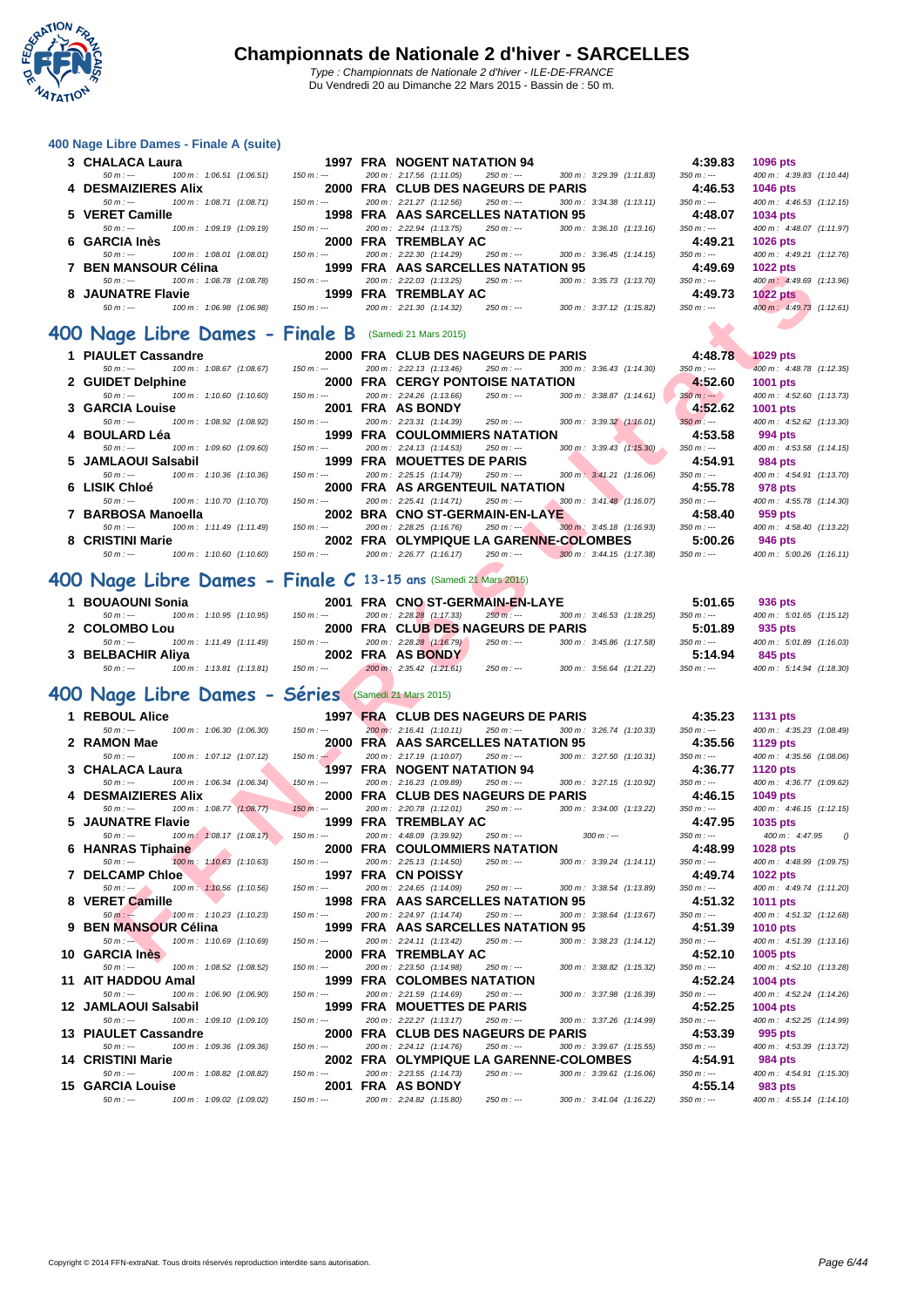

#### **[400 Nage](http://www.ffnatation.fr/webffn/index.php) Libre Dames - Séries (suite)**

| ou nage Libre Dames - Series (Suite)                   |             |                                                                                                               |             |                          |
|--------------------------------------------------------|-------------|---------------------------------------------------------------------------------------------------------------|-------------|--------------------------|
| 16 GUIDET Delphine                                     |             | 2000 FRA CERGY PONTOISE NATATION 4:56.96                                                                      |             | 970 pts                  |
| $50 m$ : --- $100 m$ : 1:11.32 (1:11.32) $150 m$ : --- |             | 200 m: 2:25.93 (1:14.61) 250 m: --- 300 m: 3:41.43 (1:15.50) 350 m: ---                                       |             | 400 m: 4:56.96 (1:15.53) |
| 17 BOULARD Léa                                         |             | 1999 FRA COULOMMIERS NATATION 4:57.01                                                                         |             | 969 pts                  |
| 100 m : 1:09.58 (1:09.58)<br>$50 m : -$                | $150 m : -$ | 200 m : 2:25.46 (1:15.88)<br>250 m :--- 300 m : 3:42.48 (1:17.02)                                             | $350 m : -$ | 400 m: 4:57.01 (1:14.53) |
| 18 LISIK Chloé                                         |             | 2000 FRA AS ARGENTEUIL NATATION<br>4.57.42                                                                    |             | 966 pts                  |
| 100 m : 1:10.51 (1:10.51)  150 m : ---<br>$50 m : -$   |             | 200 m: 2:26.32 (1:15.81) 250 m: --- 300 m: 3:42.63 (1:16.31) 350 m: ---                                       |             | 400 m: 4:57.42 (1:14.79) |
| 19 BARBOSA Manoella                                    |             | 2002 BRA CNO ST-GERMAIN-EN-LAYE<br>4:58.16                                                                    |             | 961 pts                  |
| 100 m : 1:10.98 (1:10.98)  150 m : ---<br>$50 m : -$   |             | $300 \text{ m}$ : $3:43.66$ (1:15.97) $350 \text{ m}$ : ---<br>200 m : 2:27.69 (1:16.71)<br>250 m : ---       |             | 400 m: 4:58.16 (1:14.50) |
| 20 TRAMIER Juliette                                    |             | <b>1999 FRA RACING CLUB DE FRANCE WP</b>                                                                      | 4.58.69     | 957 pts                  |
| 100 m : 1:10.60 (1:10.60)<br>$50 m : -$                | $150 m : -$ | 200 m: 2:25.66 (1:15.06)<br>$300 \text{ m}$ : $3:42.51$ (1:16.85) $350 \text{ m}$ : ---<br>$250 \; m : -$     |             | 400 m: 4:58.69 (1:16.18) |
| 21 BRAULT Inès                                         |             | 1999 FRA NOGENT NATATION 94                                                                                   | 4:59.25     | $953$ pts                |
| 100 m : 1:11.55 (1:11.55)<br>$50 m : -$                | $150 m : -$ | $300 \text{ m}$ : $3:43.44$ (1:16.38) $350 \text{ m}$ : ---<br>$200 \text{ m}$ : 2:27.06 (1:15.51) 250 m :--- |             | 400 m: 4:59.25 (1:15.81) |
| 22 KEBDI Manel                                         |             | 2002 FRA CN LA COURNEUVE                                                                                      | 5:04.90     | 914 pts                  |
| $50 m : -$                                             |             | $250 \text{ m}$ : $-$ 300 m: 3:47.64 (1:19.10) 350 m: $-$<br>200 m : 2:28.54 (1:16.97)                        |             | 400 m: 5:04.90 (1:17.26) |
| 23 COLOMBO Lou                                         |             | <b>2000 FRA CLUB DES NAGEURS DE PARIS</b>                                                                     | 5:05.89     | 907 pts                  |
| 100 m : 1:12.16 (1:12.16)<br>$50 m : -$                | $150 m : -$ | $250 \text{ m}$ : --- $300 \text{ m}$ : $3:48.01$ (1:18.50) $350 \text{ m}$ : ---<br>200 m: 2:29.51 (1:17.35) |             | 400 m: 5:05.89 (1:17.88) |
| 24 BOUAOUNI Sonia                                      |             | 2001 FRA CNO ST-GERMAIN-EN-LAYE                                                                               | $-5:06.32$  | 904 pts                  |
| 100 m : 1:12.53 (1:12.53) 150 m : ---<br>$50 m : -$    |             | 200 m : 2:31.19 (1:18.66)<br>$250 \text{ m}$ : $-$ 300 m : 3:49.31 (1:18.12) 350 m : $-$                      |             | 400 m: 5:06.32 (1:17.01) |
| 25 BELBACHIR Aliya<br><b>2002 FRA AS BONDY</b>         |             |                                                                                                               | 5:11.45     | 869 pts                  |
| 50 m :--- 100 m : 1:14.09 (1:14.09) 150 m :---         |             | $250 \text{ m}$ : $ 300 \text{ m}$ : $3.54.10$ $(1.20.10)$ $350 \text{ m}$ : $-$<br>200 m: 2:34.00 (1:19.91)  |             | 400 m: 5:11.45 (1:17.35) |
| 26 MARGUERON Julie                                     |             | <b>2001 FRA</b> AAS SARCELLES NATATION 95 5:31.83                                                             |             | 736 pts                  |
| $50 m : -$                                             |             | $250 \text{ m}$ : $\leftarrow$ $300 \text{ m}$ : $4.07.35$ $(1.24.72)$ $350 \text{ m}$ : $\leftarrow$         |             | 400 m: 5:31.83 (1:24.48) |

#### **800 Nage Libre Dames - Série rapide** (Dimanche 22 Mars 2015)

| LU. | <b>INAMILIA</b> JUIKKU                                                            | 1999                         | <b>TIM INSTRUCT OF DETINATIVE</b>                                                   |                                                      | 4.90.99                      | <i>องเ</i> มเธ                                        |
|-----|-----------------------------------------------------------------------------------|------------------------------|-------------------------------------------------------------------------------------|------------------------------------------------------|------------------------------|-------------------------------------------------------|
|     | $50 m: -$<br>100 m: 1:10.60 (1:10.60)                                             | $150 m: -$                   | 200 m: 2:25.66 (1:15.06)<br>$250 m : -$                                             | 300 m: 3:42.51 (1:16.85)                             | $350 m: -$                   | 400 m: 4:58.69 (1:16.18)                              |
|     | 21   BRAULT Inès                                                                  | 1999                         | <b>FRA NOGENT NATATION 94</b>                                                       |                                                      | 4:59.25                      | 953 pts                                               |
|     | $50 m: -$<br>100 m: 1:11.55 (1:11.55)                                             | $150 m$ : ---                | 200 m: 2:27.06 (1:15.51)<br>$250 m: -$                                              | 300 m: 3:43.44 (1:16.38)                             | $350 m : -$                  | 400 m: 4:59.25 (1:15.81)                              |
|     | 22 KEBDI Manel                                                                    |                              | <b>2002 FRA CN LA COURNEUVE</b>                                                     |                                                      | 5:04.90                      | 914 pts                                               |
|     | $50 m: -$<br>100 m: 1:11.57 (1:11.57)                                             | $150 m: -$                   | 200 m: 2:28.54 (1:16.97)<br>250 m : ---                                             | 300 m: 3:47.64 (1:19.10)                             | $350 m : -$                  | 400 m: 5:04.90 (1:17.26)                              |
|     | 23 COLOMBO Lou                                                                    |                              | 2000 FRA CLUB DES NAGEURS DE PARIS                                                  |                                                      | 5:05.89                      | <b>907 pts</b>                                        |
|     | $50 m: -$<br>100 m: 1:12.16 (1:12.16)                                             | $150 m : -$                  | 200 m: 2:29.51 (1:17.35)<br>$250 m: -$                                              | 300 m: 3:48.01 (1:18.50)                             | $350 m : -$                  | 400 m: 5:05.89 (1:17.88)                              |
|     | 24   BOUAOUNI Sonia                                                               |                              | 2001 FRA CNO ST-GERMAIN-EN-LAYE                                                     |                                                      | 5:06.32                      | 904 pts                                               |
|     | $50 m: -$<br>100 m: 1:12.53 (1:12.53)                                             | $150 m: -$                   | 200 m: 2:31.19 (1:18.66)<br>$250 m: -$<br>2002 FRA AS BONDY                         | 300 m: 3:49.31 (1:18.12)                             | $350 m$ : ---<br>5:11.45     | 400 m: 5:06.32 (1:17.01)                              |
|     | 25 BELBACHIR Aliya<br>$50 m: -$<br>100 m: 1:14.09 (1:14.09)                       | $150 m : -$                  | 200 m: 2:34.00 (1:19.91)<br>$250 m : -$                                             |                                                      | $350 m : -$                  | 869 pts                                               |
|     | <b>26 MARGUERON Julie</b>                                                         |                              | 2001 FRA AAS SARCELLES NATATION 95                                                  | 300 m: 3:54.10 (1:20.10)                             | 5:31.83                      | 400 m: 5:11.45 (1:17.35)<br><b>736 pts</b>            |
|     | $50 m: -$<br>100 m: 1:18.05 (1:18.05)                                             | $150 m: -$                   | 200 m: 2:42.63 (1:24.58)<br>250 m : ---                                             | 300 m: 4:07.35 (1:24.72)                             | $350 m : -$                  | 400 m: 5:31.83 (1:24.48)                              |
|     |                                                                                   |                              |                                                                                     |                                                      |                              |                                                       |
|     | 00 Nage Libre Dames - Série rapide                                                |                              | (Dimanche 22 Mars 2015)                                                             |                                                      |                              |                                                       |
|     |                                                                                   |                              |                                                                                     |                                                      |                              |                                                       |
|     | 1 CHALACA Laura                                                                   |                              | 1997 FRA NOGENT NATATION 94                                                         |                                                      | 9:23.85                      | 1136 pts                                              |
|     | $50 m : -$<br>100 m: 1:06.86 (1:06.86)<br>450 m : ---<br>500 m: 5:50.69 (1:11.66) | $150 m : -$<br>$550 m: -$    | 200 m: 2:16.95 (1:10.09)<br>$250 m : -$<br>600 m: 7:02.70 (1:12.01)<br>$650 m: -$   | 300 m: 3:27.57 (1:10.62)<br>700 m: 8:14.28 (1:11.58) | $350 m : -$<br>750 m : ---   | 400 m: 4:39.03 (1:11.46)<br>800 m: 9:23.85 (1:09.57)  |
|     | 2 RAMON Mae                                                                       | 2000                         | <b>FRA AAS SARCELLES NATATION 95</b>                                                |                                                      | 9:28.45                      | 1118 pts                                              |
|     | $50 m: -$<br>100 m: 1:06.81 (1:06.81)                                             | $150 m: -$                   | 200 m: 2:18.28 (1:11.47)<br>$250 m: -$                                              | 300 m : 3:30.27 (1:11.99)                            | $350 m : -$                  | 400 m : 4:42.72 (1:12.45)                             |
|     | 450 m : ---<br>500 m: 5:55.00 (1:12.28)                                           | $550 m: -$                   | 600 m: 7:06.92 (1:11.92)<br>$650 m: -$                                              | 700 m: 8:18.64 (1:11.72)                             | 750 m : ---                  | 800 m: 9:28.45 (1:09.81)                              |
|     | 3 REBOUL Alice                                                                    | $150 m$ : ---                | 1997 FRA CLUB DES NAGEURS DE PARIS                                                  |                                                      | 9:33.87                      | 1098 pts                                              |
|     | $50 m: -$<br>100 m: 1:06.97 (1:06.97)<br>500 m: 5:54.93 (1:12.71)<br>450 m : ---  | $550 m : -$                  | 200 m: 2:17.90 (1:10.93)<br>$250 m: -$<br>600 m: 7:08.48 (1:13.55)<br>$650 m: -$    | 300 m: 3:29.67 (1:11.77)<br>700 m: 8:21.47 (1:12.99) | $350 m$ : ---<br>750 m : --- | 400 m: 4:42.22 (1:12.55)<br>800 m: 9:33.87 (1:12.40)  |
|     | <b>4 DESMAIZIERES Alix</b>                                                        | 2000                         | FRA CLUB DES NAGEURS DE PARIS                                                       |                                                      | 9:56.61                      | 1012 pts                                              |
|     | $50 m : -$<br>100 m: 1:11.20 (1:11.20)                                            | $150 m: -$                   | 200 m: 2:25.83 (1:14.63)<br>$250 m: -$                                              | 300 m: 3:40.62 (1:14.79)                             | $350 m : -$                  | 400 m: 4:55.82 (1:15.20)                              |
|     | $450 m: -$<br>500 m: 6:10.97 (1:15.15)                                            | $550 m: -$                   | 600 m: 7:27.49 (1:16.52)<br>$650 m: -$                                              | 700 m: 8:43.37 (1:15.88)                             | 750 m : ---                  | 800 m: 9:56.61 (1:13.24)                              |
|     | 5 LISIK Chloé                                                                     | 2000<br>$150 m : -$          | <b>FRA AS ARGENTEUIL NATATION</b><br>200 m: 2:25.87 (1:15.09)<br>$250 m: -$         |                                                      | 10:00.37<br>$350 m : -$      | 999 pts                                               |
|     | $50 m: -$<br>100 m: 1:10.78 (1:10.78)<br>450 m : ---<br>500 m: 6:13.50 (1:16.47)  | $550 m : -$                  | $650 m: -$<br>600 m: 7:30.45 (1:16.95)                                              | 300 m: 3:41.14 (1:15.27)<br>700 m: 8:46.58 (1:16.13) | 750 m : ---                  | 400 m: 4:57.03 (1:15.89)<br>800 m: 10:00.37 (1:13.79) |
|     | 7 TEULE Mary                                                                      | 1999                         | <b>FRA AS BONDY</b>                                                                 |                                                      | 10:03.49                     | 987 pts                                               |
|     | $50 m: -$<br>100 m: 1:08.17 (1:08.17)                                             | $150 m: -$                   | 200 m: 2:23.97 (1:15.80)<br>$250 m : -$                                             | 300 m: 3:41.59 (1:17.62)                             | $350 m : -$                  | 400 m: 4:58.74 (1:17.15)                              |
|     | 500 m: 6:16.11 (1:17.37)<br>450 m : ---<br>8 GRESSET Lucie                        | $550 m$ : ---                | 650 $m:$ ---<br>600 m: 7:32.87 (1:16.76)<br><b>1998 FRA CERGY PONTOISE NATATION</b> | 700 m: 8:50.28 (1:17.41)                             | 750 m : ---<br>10:03.50      | 800 m: 10:03.49 (1:13.21)<br><b>987 pts</b>           |
|     | 100 m: 1:10.60 (1:10.60)<br>$50 m: -$                                             | $150 m : -$                  | 200 m: 2:25.63 (1:15.03)<br>$250 m : -$                                             | 300 m: 3:41.34 (1:15.71)                             | $350 m : -$                  | 400 m: 4:58.26 (1:16.92)                              |
|     | 450 m : ---<br>500 m: 6:15.30 (1:17.04)                                           | $550 m: -$                   | 600 m : 7:32.90 (1:17.60)<br>$650 m: -$                                             | 700 m: 8:50.73 (1:17.83)                             | 750 m : ---                  | 800 m: 10:03.50 (1:12.77)                             |
|     | 16 RICHERT Gabrielle                                                              | 1997                         | <b>FRA</b> AS ARGENTEUIL NATATION                                                   |                                                      | 10:45.48                     | 841 pts                                               |
|     | $50 m: -$<br>100 m: 1:14.20 (1:14.20)                                             | $150 m : -$                  | 200 m: 2:34.67 (1:20.47)<br>$250 m: -$                                              | 300 m: 3:55.86 (1:21.19)                             | $350 m : -$                  | 400 m: 5:17.71 (1:21.85)                              |
|     | $450 m : -$<br>500 m: 6:39.71 (1:22.00)                                           | $550 m$ : $-$                | 600 m: 8:01.94 (1:22.23)<br>$650 m: -$                                              | 700 m: 9:24.70 (1:22.76)                             | 750 m : ---                  | 800 m: 10:45.48 (1:20.78)                             |
|     | 00 Nage Libre Dames - Séries lentes                                               |                              | (Dimanche 22 Mars 2015)                                                             |                                                      |                              |                                                       |
|     |                                                                                   |                              |                                                                                     |                                                      |                              |                                                       |
|     | 6 GARCIA Inès                                                                     |                              | 2000 FRA TREMBLAY AC                                                                |                                                      | 10:01.54                     | 994 pts                                               |
|     | 100 m: 1:10.98 (1:10.98)<br>$50 m: -$<br>450 m : ---<br>500 m: 6:15.79 (1:16.87)  | $150 m : -$<br>$550 m$ : --- | 200 m: 2:26.95 (1:15.97)<br>$250 m : -$<br>600 m: 7:32.15 (1:16.36)<br>$650 m: -$   | 300 m: 3:42.37 (1:15.42)<br>700 m: 8:47.63 (1:15.48) | $350 m : -$<br>750 m : ---   | 400 m: 4:58.92 (1:16.55)<br>800 m: 10:01.54 (1:13.91) |
|     | 9 BOULARD Léa                                                                     | 1999                         | <b>FRA</b> COULOMMIERS NATATION                                                     |                                                      | 10:04.07                     | 985 pts                                               |
|     | $50 m: -$<br>100 m: 1:10.64 (1:10.64)                                             | $150 m: -$                   | 200 m: 2:25.69 (1:15.05)<br>$250 m : -$                                             | 300 m: 3:40.84 (1:15.15)                             | $350 m : -$                  | 400 m: 4:56.03 (1:15.19)                              |
|     | 500 m: 6:12.96 (1:16.93)<br>450 m : ---                                           | $550 m: -$                   | 600 m: 7:30.14 (1:17.18)<br>$650 m: -$                                              | 700 m: 8:49.41 (1:19.27)                             | $750 m: -$                   | 800 m: 10:04.07 (1:14.66)                             |
|     | 10 POREAU Marine                                                                  | 2001                         | <b>FRA LAGNY-SUR-MARNE NATATION</b>                                                 |                                                      | 10:14.53                     | 948 pts                                               |
|     | $50 m: -$<br>100 m: 1:11.99 (1:11.99)<br>$450 m: -$<br>500 m: 6:22.69 (1:18.30)   | $150 m : -$<br>$550 m: -$    | 200 m: 2:29.26 (1:17.27)<br>$250 m : -$<br>600 m: 7:41.35 (1:18.66)<br>$650 m: -$   | 300 m: 3:46.82 (1:17.56)<br>700 m: 8:59.26 (1:17.91) | $350 m : -$<br>750 m : ---   | 400 m: 5:04.39 (1:17.57)<br>800 m: 10:14.53 (1:15.27) |
|     | 11   COLOMBO Lou                                                                  | 2000                         | FRA CLUB DES NAGEURS DE PARIS                                                       |                                                      | 10:25.40                     | 909 pts                                               |
|     | $50 m: -$<br>100 m: 1:12.20 (1:12.20)                                             | $150 m: -$                   | 200 m: 2:30.58 (1:18.38)<br>$250 m: -$                                              | 300 m: 3:50.34 (1:19.76)                             | $350 m : -$                  | 400 m: 5:09.89 (1:19.55)                              |
|     | $450 m: -$<br>500 m: 6:28.97 (1:19.08)                                            | $550 m: -$                   | 600 m: 7:48.33 (1:19.36)<br>$650 m: -$                                              | 700 m: 9:08.07 (1:19.74)                             | 750 m : ---                  | 800 m: 10:25.40 (1:17.33)                             |
|     | 12 BOUAOUNI Sonia                                                                 |                              | 2001 FRA CNO ST-GERMAIN-EN-LAYE                                                     |                                                      | 10:25.68                     | 908 pts                                               |
|     | $50 m : -$<br>100 m: 1:13.03 (1:13.03)                                            | $150 m: -$                   | 200 m: 2:31.82 (1:18.79)<br>$250 m: -$                                              | 300 m: 3:50.68 (1:18.86)                             | $350 m : -$                  | 400 m: 5:09.96 (1:19.28)                              |

#### **800 Nage Libre Dames - Séries lentes** (Dimanche 22 Mars 2015)

| 6 GARCIA Inès                                                                                    | 2000                      |            | FRA TREMBLAY AC                                                                   |                                                                   | 10:01.54                  | 994 pts                                               |
|--------------------------------------------------------------------------------------------------|---------------------------|------------|-----------------------------------------------------------------------------------|-------------------------------------------------------------------|---------------------------|-------------------------------------------------------|
| $100 \text{ m}$ : 1:10.98 $(1:10.98)$<br>$50 m : -$<br>500 m : 6:15.79 (1:16.87)<br>$450 m: -$   | $150 m : -$<br>$550 m: -$ |            | 200 m: 2:26.95 (1:15.97)<br>$250 m: -$<br>600 m: 7:32.15 (1:16.36)<br>$650 m: -$  | 300 m: 3:42.37 (1:15.42)<br>700 m: 8:47.63 (1:15.48)              | $350 m : -$<br>$750 m: -$ | 400 m: 4:58.92 (1:16.55)<br>800 m: 10:01.54 (1:13.91) |
| 9 BOULARD Léa                                                                                    | 1999                      | <b>FRA</b> | <b>COULOMMIERS NATATION</b>                                                       |                                                                   | 10:04.07                  | 985 pts                                               |
| $50 m : -$<br>100 m: 1:10.64 (1:10.64)<br>500 m: 6:12.96 (1:16.93)<br>$450 m: -$                 | $150 m: -$<br>$550 m: -$  |            | 200 m: 2:25.69 (1:15.05)<br>$250 m: -$<br>600 m: 7:30.14 (1:17.18)<br>$650 m: -$  | 300 m: 3:40.84 (1:15.15)<br>700 m: 8:49.41 (1:19.27)              | $350 m : -$<br>$750 m: -$ | 400 m: 4:56.03 (1:15.19)<br>800 m: 10:04.07 (1:14.66) |
| 10 POREAU Marine                                                                                 | 2001                      |            | <b>FRA</b> LAGNY-SUR-MARNE NATATION                                               |                                                                   | 10:14.53                  | 948 pts                                               |
| $50 m : -$<br>$100 \text{ m}$ : $1:11.99$ $(1:11.99)$<br>$450 m : -$<br>500 m: 6:22.69 (1:18.30) | $150 m: -$<br>$550 m: -$  |            | 200 m: 2:29.26 (1:17.27)<br>$250 m: -$<br>$650 m: -$<br>600 m: 7:41.35 (1:18.66)  | $300 \text{ m}$ : $3:46.82$ (1:17.56)<br>700 m: 8:59.26 (1:17.91) | $350 m: -$<br>$750 m: -$  | 400 m: 5:04.39 (1:17.57)<br>800 m: 10:14.53 (1:15.27) |
| 11 COLOMBO Lou                                                                                   | 2000                      |            | FRA CLUB DES NAGEURS DE PARIS                                                     |                                                                   | 10:25.40                  | 909 pts                                               |
| $100 \text{ m}$ : 1:12.20 $(1:12.20)$<br>$50 m: -$<br>500 m: 6:28.97 (1:19.08)<br>$450 m: -$     | $150 m: -$<br>$550 m: -$  |            | 200 m: 2:30.58 (1:18.38)<br>$250 m: -$<br>600 m: 7:48.33 (1:19.36)<br>$650 m: -$  | $300 \text{ m}$ : $3:50.34$ (1:19.76)<br>700 m: 9:08.07 (1:19.74) | $350 m : -$<br>$750 m: -$ | 400 m: 5:09.89 (1:19.55)<br>800 m: 10:25.40 (1:17.33) |
| 12 BOUAOUNI Sonia                                                                                | 2001                      |            | FRA CNO ST-GERMAIN-EN-LAYE                                                        |                                                                   | 10:25.68                  | 908 pts                                               |
| $50 m : -$<br>$100 \text{ m}$ : 1:13.03 $(1:13.03)$<br>$450 m: -$<br>500 m: 6:28.94 (1:18.98)    | $150 m: -$<br>$550 m: -$  |            | 200 m: 2:31.82 (1:18.79)<br>$250 m: -$<br>600 m: 7:47.89 (1:18.95)<br>$650 m: -$  | $300 \text{ m}$ : $3:50.68$ (1:18.86)<br>700 m: 9:07.27 (1:19.38) | $350 m : -$<br>$750 m: -$ | 400 m: 5:09.96 (1:19.28)<br>800 m: 10:25.68 (1:18.41) |
| <b>13 COUSIN Chloe</b>                                                                           | 1999                      | FRA        | <b>MONTIGNY NATATION</b>                                                          |                                                                   | 10:34.43                  | 878 pts                                               |
| $50 m : -$<br>$100 \text{ m}$ : 1:13.36 $(1:13.36)$<br>500 m: 6:31.75 (1:19.86)<br>$450 m: -$    | $150 m: -$<br>$550 m: -$  |            | 200 m: 2:32.57 (1:19.21)<br>$250 m: -$<br>600 m: 7:53.23 (1:21.48)<br>$650 m: -$  | 300 m: 3:51.90 (1:19.33)<br>700 m: 9:14.35 (1:21.12)              | $350 m : -$<br>$750 m: -$ | 400 m: 5:11.89 (1:19.99)<br>800 m: 10:34.43 (1:20.08) |
| <b>14 BARRIERE Sophie</b>                                                                        | 2001                      | <b>FRA</b> | <b>COLOMBES NATATION</b>                                                          |                                                                   | 10:34.75                  | 877 pts                                               |
| 100 m: 1:12.07 (1:12.07)<br>$50 m : -$<br>500 m: 6:32.53 (1:20.89)<br>$450 m: -$                 | $150 m: -$<br>$550 m: -$  |            | 200 m: 2:29.90 (1:17.83)<br>$250 m: -$<br>600 m: 7:54.24 (1:21.71)<br>$650 m: -$  | 300 m: 3:49.87 (1:19.97)<br>700 m : 9:16.09 (1:21.85)             | $350 m : -$<br>$750 m: -$ | 400 m: 5:11.64 (1:21.77)<br>800 m: 10:34.75 (1:18.66) |
| 15 BLANCHARD Maelle                                                                              | 2001                      |            | <b>FRA AAS SARCELLES NATATION 95</b>                                              |                                                                   | 10:40.34                  | 858 pts                                               |
| $50 m : -$<br>$100 \text{ m}$ : 1:14.47 $(1:14.47)$<br>$450 m: -$<br>500 m: 6:38.62 (1:21.16)    | $150 m: -$<br>$550 m: -$  |            | 200 m: 2:35.07 (1:20.60)<br>$250 m: -$<br>600 m: 7:59.85 (1:21.23)<br>$650 m: -$  | 300 m: 3:55.70 (1:20.63)<br>700 m: 9:20.98 (1:21.13)              | $350 m : -$<br>$750 m: -$ | 400 m: 5:17.46 (1:21.76)<br>800 m: 10:40.34 (1:19.36) |
| 17 DUMUR Julie                                                                                   | 2001                      |            | <b>FRA AS EMERAINVILLE</b>                                                        |                                                                   | 10:58.46                  | <b>798 pts</b>                                        |
| $50 m : -$<br>100 m: 1:17.84 (1:17.84)<br>500 m: 6:51.37 (1:23.56)<br>$450 m : -$                | $150 m: -$<br>$550 m : -$ |            | 200 m: 2:40.87 (1:23.03)<br>$250 m: -$<br>600 m : 8:13.87 (1:22.50)<br>$650 m: -$ | 300 m: 4:04.14 (1:23.27)<br>700 m: 9:37.10 (1:23.23)              | $350 m : -$<br>$750 m: -$ | 400 m: 5:27.81 (1:23.67)<br>800 m: 10:58.46 (1:21.36) |

| 'RA   CERGY PONTOISE NATATION                                             |  | 4:56.96 970 pts       |                             |  |
|---------------------------------------------------------------------------|--|-----------------------|-----------------------------|--|
| 200 m : 2:25.93 (1:14.61) 250 m : --- 300 m : 3:41.43 (1:15.50)           |  | $350 m : -$           | 400 m: 4:56.96 (1:15.53)    |  |
| <b>RA COULOMMIERS NATATION</b>                                            |  | 4:57.01 969 pts       |                             |  |
| 200 m: 2:25.46 (1:15.88)  250 m:---  300 m: 3:42.48 (1:17.02)             |  | $350 m : -$           | 400 m: 4:57.01 (1:14.53)    |  |
| <b>RA AS ARGENTEUIL NATATION</b>                                          |  | 4:57.42 966 pts       |                             |  |
| 200 m : 2:26.32 (1:15.81) 250 m : --- 300 m : 3:42.63 (1:16.31)           |  | $350 m : -$           | 400 m: 4:57.42 (1:14.79)    |  |
| RA CNO ST-GERMAIN-EN-LAYE:                                                |  | 4:58.16 961 pts       |                             |  |
| 200 m : 2:27.69 (1:16.71) 250 m : --- 300 m : 3:43.66 (1:15.97)           |  | $350 m : -$           | 400 m: 4:58.16 (1:14.50)    |  |
|                                                                           |  | 4:58.69 957 pts       |                             |  |
| 200 m: 2:25.66 (1:15.06)     250 m : ---        300 m : 3:42.51 (1:16.85) |  | $350 \; m : -$        | 400 m: 4:58.69 (1:16.18)    |  |
| <b>RA NOGENT NATATION 94</b>                                              |  |                       | $4:59.25$ $953 \text{ pts}$ |  |
| 200 m : 2:27.06 (1:15.51) 250 m : --- 300 m : 3:43.44 (1:16.38)           |  | $350 m : -$           | 400 m: 4:59.25 (1:15.81)    |  |
| <b>RA CN LA COURNEUVE</b>                                                 |  | 5:04.90               | 914 pts                     |  |
| 200 m : 2:28.54 (1:16.97) 250 m :--- 300 m : 3:47.64 (1:19.10)            |  | $350 m : -$           | 400 m: 5:04.90 (1:17.26)    |  |
| <b>RA CLUB DES NAGEURS DE PARIS</b>                                       |  | 5:05.89 907 pts       |                             |  |
| 200 m : 2:29.51 (1:17.35) 250 m : --- 300 m : 3:48.01 (1:18.50)           |  | $350 m: -$            | 400 m : 5:05.89 (1:17.88)   |  |
| <b>RA CNO ST-GERMAIN-EN-LAYE</b>                                          |  | $-5.06.32$ 904 pts    |                             |  |
| 200 m : 2:31.19 (1:18.66) 250 m : --- 300 m : 3:49.31 (1:18.12)           |  | $350 \text{ m}$ : --- | 400 m: 5:06.32 (1:17.01)    |  |
| RA AS BONDY                                                               |  |                       | $5:11.45$ 869 pts           |  |
| 200 m : 2:34.00 (1:19.91) 250 m : --- 300 m : 3:54.10 (1:20.10)           |  | $350 m$ : ---         | 400 m: 5:11.45 (1:17.35)    |  |
| <b>RA AAS SARCELLES NATATION 95</b>                                       |  | 5.31.83 736 pts       |                             |  |
| 200 m : 2:42.63 (1:24.58) 250 m : --- 300 m : 4:07.35 (1:24.72)           |  | $350 m : -$           | 400 m: 5:31.83 (1:24.48)    |  |

| 8.85 | 1136 pts                                                             |
|------|----------------------------------------------------------------------|
|      | 400 m: 4:39.03 (1:11.46)<br>800 m: 9:23.85 (1:09.57)                 |
| 1.45 | 1118 pts                                                             |
|      | 400 m: 4:42.72 (1:12.45)<br>800 m: 9:28.45 (1:09.81)                 |
| 8.87 | 1098 pts                                                             |
|      | 400 m: 4:42.22 (1:12.55)<br>800 m: 9:33.87 (1:12.40)                 |
| 5.61 | 1012 pts                                                             |
|      | 400 m: 4:55.82 (1:15.20)<br>800 m: 9:56.61 (1:13.24)                 |
| .37  | 999 pts                                                              |
|      | 400 m: 4:57.03 (1:15.89)<br>800 m: 10:00.37 (1:13.79)                |
| 3.49 | <b>987 pts</b>                                                       |
|      | 400 m: 4:58.74 (1:17.15)<br>800 m: 10:03.49 (1:13.21)                |
| 8.50 | 987 pts                                                              |
|      | 400 m: 4:58.26 (1:16.92)<br>800 m: 10:03.50 (1:12.77)                |
| 5.48 | 841 pts                                                              |
|      | 400 m: 5:17.71 (1:21.85)<br>$900 \text{ m} \cdot 10.45 49 71.20 791$ |

| 0:01.54                | 994 pts                                           |  |
|------------------------|---------------------------------------------------|--|
| $m: -$<br>$m: -$       | 400 m: 4:58.92 (1:16.5<br>800 m: 10:01.54 (1:13.9 |  |
| 0:04.07                | 985 pts                                           |  |
| $m: \cdots$<br>$m: --$ | 400 m: 4:56.03 (1:15.1<br>800 m: 10:04.07 (1:14.6 |  |
| ):14.53                | 948 pts                                           |  |
| m : ---<br>m : ---     | 400 m: 5:04.39 (1:17.5<br>800 m: 10:14.53 (1:15.2 |  |
| ):25.40                | 909 pts                                           |  |
| $m: \cdots$<br>m : --- | 400 m: 5:09.89 (1:19.5<br>800 m: 10:25.40 (1:17.3 |  |
| ):25.68                | <b>908 pts</b>                                    |  |
| m : ---<br>$m: -$      | 400 m: 5:09.96 (1:19.2<br>800 m: 10:25.68 (1:18.4 |  |
| 0:34.43                | 878 pts                                           |  |
| m : ---<br>m : ---     | 400 m: 5:11.89 (1:19.9<br>800 m: 10:34.43 (1:20.0 |  |
| ):34.75                | 877 pts                                           |  |
| m : ---<br>m : ---     | 400 m: 5:11.64 (1:21.7<br>800 m: 10:34.75 (1:18.6 |  |
| 0:40.34                | 858 pts                                           |  |
| m : ---<br>m : ---     | 400 m: 5:17.46 (1:21.7<br>800 m: 10:40.34 (1:19.3 |  |
| 0:58.46                | 798 pts                                           |  |
|                        |                                                   |  |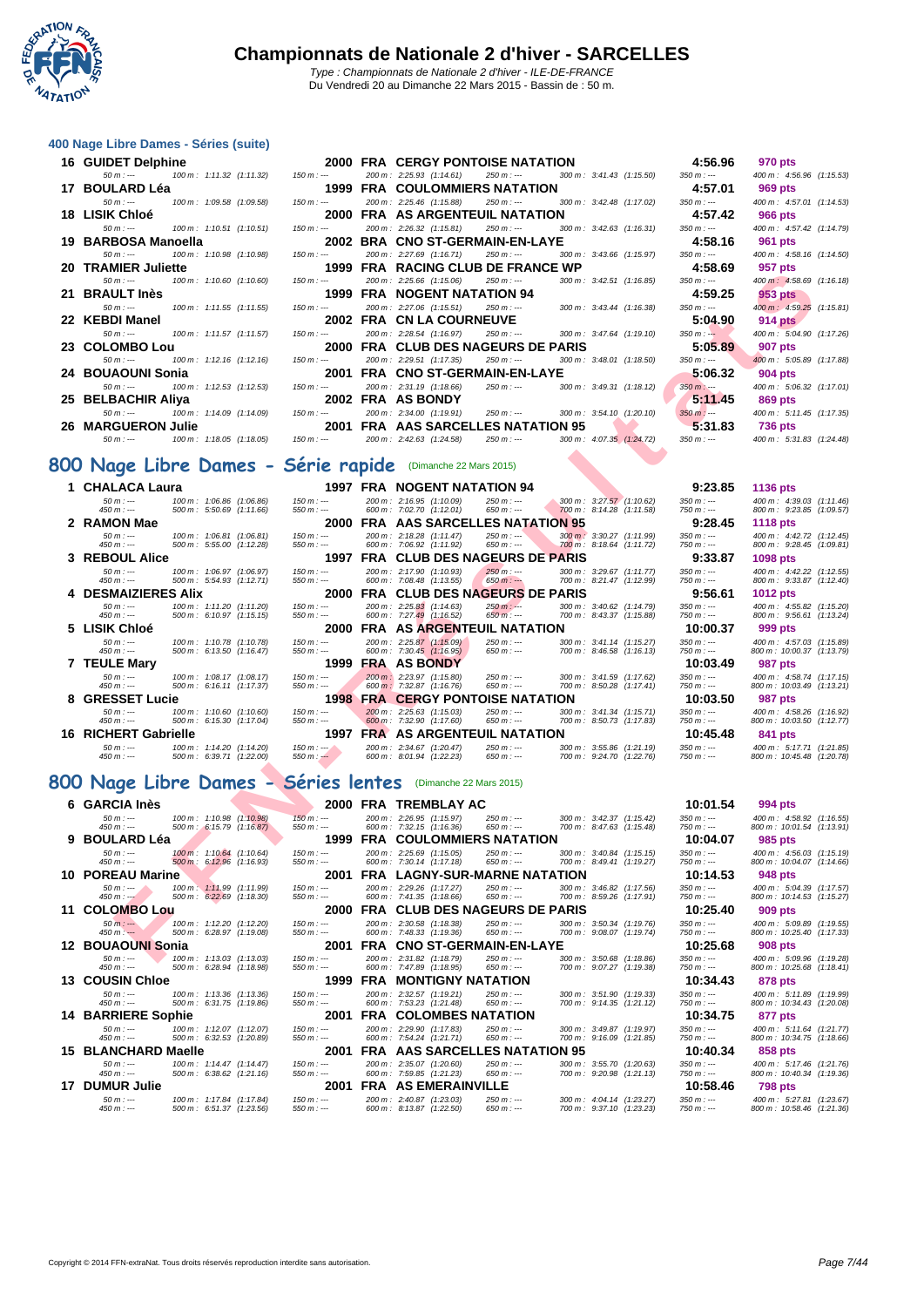

### **[1500](http://www.ffnatation.fr/webffn/index.php) Nage Libre Dames - Série rapide** (Vendredi 20 Mars 2015)

|   | 1 CHALACA Laura                                                                          |                             | 1997 FRA NOGENT NATATION 94                                                             |                                                           | 18:14.08                     | 1098 pts                                                |
|---|------------------------------------------------------------------------------------------|-----------------------------|-----------------------------------------------------------------------------------------|-----------------------------------------------------------|------------------------------|---------------------------------------------------------|
|   | $50 m : -$<br>100 m: 1:05.33 (1:05.33)<br>$450 m : -$<br>500 m: 5:53.55 (1:12.95)        | $150 m : -$<br>$550 m : -$  | 200 m: 2:15.95 (1:10.62)<br>$250 m : -$<br>600 m: 7:06.83 (1:13.28)<br>$650 m : -$      | 300 m: 3:27.93 (1:11.98)<br>700 m: 8:20.52 (1:13.69)      | $350 m : -$<br>$750 m: -$    | 400 m: 4:40.60 (1:12.67)<br>800 m: 9:34.33 (1:13.81)    |
|   | $850 m : -$<br>900 m: 10:48.16 (1:13.83)<br>$1250 m : -$                                 | $950 m : -$                 | 1000 m: 12:01.98 (1:13.82)<br>$1050 m : -$<br>$1450 m : -$                              | 1100 m: 13:16.42<br>(1:14.44)                             | $1150 m : -$                 | 1200 m: 14:30.76 (1:14.34)                              |
|   | 1300 m: 15:45.30 (1:14.54)<br>2 LISIK Chloé                                              | $1350 m : -$                | 1400 m: 16:59.79 (1:14.49)<br>2000 FRA AS ARGENTEUIL NATATION                           | 1500 m: 18:14.08 (1:14.29)                                | 19:02.34                     | <b>1006 pts</b>                                         |
|   | $50 m : -$<br>100 m: 1:10.85 (1:10.85)                                                   | $150 m : -$                 | 200 m: 2:26.13 (1:15.28)<br>250 m : ---                                                 | 300 m: 3:41.73 (1:15.60)                                  | $350 m : -$                  | 400 m: 4:58.28 (1:16.55)                                |
|   | $450 m : -$<br>500 m: 6:14.45 (1:16.17)<br>$850 m : -$<br>900 m: 11:21.27 (1:17.29)      | $550 m : -$<br>$950 m : -$  | 600 m: 7:30.69 (1:16.24)<br>$650 m: -$<br>1000 m: 12:38.64 (1:17.37)<br>$1050 m : -$    | 700 m: 8:47.21 (1:16.52)<br>1100 m: 13:56.17 (1:17.53)    | 750 m : ---<br>$1150 m: -$   | 800 m: 10:03.98 (1:16.77)<br>1200 m: 15:12.99 (1:16.82) |
|   | 1250 m : ---<br>1300 m: 16:30.23 (1:17.24)                                               | $1350 m : -$                | 1400 m: 17:46.85 (1:16.62)<br>1450 m : ---                                              | 1500 m: 19:02.34 (1:15.49)                                |                              |                                                         |
|   | 3 BRAULT Inès<br>$50 m: -$<br>100 m: 1:12.51 (1:12.51)                                   | $150 m: -$                  | 1999 FRA NOGENT NATATION 94<br>200 m: 2:29.99 (1:17.48)<br>$250 m : -$                  | 300 m: 3:46.29 (1:16.30)                                  | 19:19.80<br>350 m : ---      | 974 pts<br>400 m: 5:03.01 (1:16.72)                     |
|   | $450 m : -$<br>500 m: 6:20.40<br>(1:17.39)<br>$850 m : -$<br>900 m: 11:30.57 (1:17.99)   | $550 m: -$<br>$950 m: -$    | 600 m: 7:37.67 (1:17.27)<br>$650 m: -$<br>1000 m: 12:48.79 (1:18.22)<br>$1050 m: -$     | 700 m: 8:55.13 (1:17.46)<br>1100 m: 14:07.01 (1:18.22)    | 750 m : ---<br>$1150 m: -$   | 800 m: 10:12.58 (1:17.45)<br>1200 m: 15:25.65 (1:18.64) |
|   | $1250 m : -$<br>1300 m: 16:43.66 (1:18.01)                                               | $1350 m : -$                | 1400 m: 18:02.15 (1:18.49)<br>$1450 m : -$                                              | 1500 m: 19:19.80 (1:17.65)                                |                              |                                                         |
|   | 4 BOULARD Léa                                                                            |                             | <b>1999 FRA COULOMMIERS NATATION</b>                                                    |                                                           | 19:25.47                     | <b>964 pts</b>                                          |
|   | $50 m : -$<br>100 m: 1:12.12 (1:12.12)<br>$450 m : -$<br>500 m: 6:19.51 (1:17.96)        | $150 m : -$<br>$550 m : -$  | 200 m: 2:28.33 (1:16.21)<br>$250 m : -$<br>600 m: 7:37.09 (1:17.58)<br>$650 m : -$      | 300 m: 3:44.70 (1:16.37)<br>700 m: 8:55.23 (1:18.14)      | $350 m : -2$<br>750 m : ---  | 400 m: 5:01.55 (1:16.85)<br>800 m : 10:13.00 (1:17.77)  |
|   | 850 m : ---<br>900 m: 11:31.47 (1:18.47)<br>$1250 m : -$<br>1300 m: 16:48.75 (1:19.75)   | $950 m: -$<br>$1350 m : -$  | 1000 m: 12:50.28 (1:18.81)<br>$1050 m : -$<br>1400 m: 18:07.65 (1:18.90)<br>$1450 m: -$ | 1100 m: 14:09.74 (1:19.46)<br>1500 m: 19:25.47 (1:17.82)  | $1150 m: -$                  | 1200 m: 15:29.00 (1:19.26)                              |
|   | 5 BOUAOUNI Sonia                                                                         |                             | 2001 FRA CNO ST-GERMAIN-EN-LAYE                                                         |                                                           | 19:44.03                     | 930 pts                                                 |
|   | $50 m : -$<br>100 m: 1:12.77 (1:12.77)<br>500 m: 6:26.18 (1:19.05)<br>$450 m$ : ---      | $150 m : -$<br>$550 m: -$   | 200 m: 2:30.47 (1:17.70)<br>$250 m : -$<br>600 m: 7:45.01 (1:18.83)<br>$650 m: -$       | 300 m: 3:48.67 (1:18.20)<br>700 m: 9:04.26 (1:19.25)      | $350 m : -$<br>$750 m: -$    | 400 m: 5:07.13 (1:18.46)<br>800 m: 10:23.93 (1:19.67)   |
|   | $850 m : -$<br>900 m: 11:44.01 (1:20.08)                                                 | $950 m : -$                 | 1000 m: 13:04.57 (1:20.56)<br>$1050 m : -$                                              | 1100 m: 14:24.46 (1:19.89)                                | $1150 m$ : ---               | 1200 m: 15:44.92 (1:20.46)                              |
|   | 1300 m: 17:05.34 (1:20.42)<br>1250 m : ---<br>6 POREAU Marine                            | $1350 m : -$                | 1400 m: 18:25.29 (1:19.95)<br>1450 m : ---<br>2001 FRA LAGNY-SUR-MARNE NATATION         | 1500 m: 19:44.03 (1:18.74)                                | 19:44.36                     | 930 pts                                                 |
|   | $50 m : -$<br>100 m: 1:12.90 (1:12.90)                                                   | $150 m : -$                 | 200 m: 2:29.64 (1:16.74)<br>250 m : ---                                                 | $300 \text{ m}$ : 3:46.37 (1:16.73)                       | $350 m : -$                  | 400 m: 5:03.98 (1:17.61)                                |
|   | $450 m : -$<br>500 m: 6:22.62 (1:18.64)<br>$850 m: -$<br>900 m: 11:40.14 (1:19.52)       | $550 m : -$<br>$950 m: -$   | 600 m: 7:41.74 (1:19.12)<br>$650 m : -$<br>1000 m: 13:00.24 (1:20.10)<br>$1050 m$ : --- | 700 m: 9:00.84 (1:19.10)<br>1100 m: 14:21.49<br>(1:21.25) | 750 $m$ : ---<br>$1150 m: -$ | 800 m: 10:20.62 (1:19.78)<br>1200 m: 15:42.08 (1:20.59) |
|   | 1250 m : ---<br>1300 m: 17:02.65 (1:20.57)                                               | $1350 m : -$                | 1400 m: 18:23.85 (1:21.20)<br>$1450 m$ : ---                                            | 1500 m: 19:44.36 (1:20.51)                                |                              |                                                         |
|   | 7 COLOMBO Lou                                                                            |                             | 2000 FRA CLUB DES NAGEURS DE PARIS                                                      |                                                           | 20:06.10                     | 892 pts                                                 |
|   | $50 m : -$<br>100 m: 1:13.68 (1:13.68)<br>450 m : ---<br>500 m: 6:33.48 (1:20.54)        | $150 m: -$<br>$550 m : -$   | 200 m: 2:33.39 (1:19.71)<br>$250 m: -$<br>600 m: 7:53.68 (1:20.20)<br>$650 m: -$        | 300 m: 3:53.17 (1:19.78)<br>700 m: 9:14.01 (1:20.33)      | $350 m: -$<br>$750 m: -$     | 400 m: 5:12.94 (1:19.77)<br>800 m: 10:35.00 (1:20.99)   |
|   | $850 m : -$<br>900 m: 11:55.58<br>(1:20.58)<br>1300 m: 18:43.76 (2:44.57)<br>$1250 m: -$ | $950 m : -$<br>$1350 m : -$ | 1000 m: 13:16.81 (1:21.23)<br>$1050 m: -$<br>1400 m: 20:06.10 (1:22.34)<br>$1450 m: -$  | 1100 m: 14:37.88 (1:21.07)<br>1500 m : 20:06.10           | $1150 m: -$                  | 1200 m: 15:59.19 (1:21.31)                              |
|   | 8 COUSIN Chloe                                                                           |                             | <b>1999 FRA MONTIGNY NATATION</b>                                                       |                                                           | 21:23.13                     | <b>762 pts</b>                                          |
|   | $50 m: -$<br>100 m: 1:13.18 (1:13.18)<br>$450 m: -$<br>500 m: 6:39.56 (1:25.86)          | $150 m: -$<br>$550 m: -$    | 200 m: 2:32.74 (1:19.56)<br>$250 m: -$<br>600 m: 8:06.47 (1:26.91)<br>$650 m: -$        | 300 m: 3:52.26 (1:19.52)<br>700 m: 9:34.58 (1:28.11)      | $350 m : -$<br>$750 m : -$   | 400 m: 5:13.70 (1:21.44)<br>800 m: 11:02.99 (1:28.41)   |
|   | 900 m: 12:31.55 (1:28.56)<br>$850 m: -$<br>$1250 m : -$<br>1300 m: 18:25.52 (1:27.83)    | $950 m : -$<br>$1350 m : -$ | 1000 m: 13:59.70 (1:28.15)<br>$1050 m : -$<br>1400 m: 19:54.58 (1:29.06)<br>$1450 m: -$ | 1100 m: 15:28.66 (1:28.96)<br>1500 m: 21:23.13 (1:28.55)  | $1150 m: -$                  | 1200 m: 16:57.69 (1:29.03)                              |
|   |                                                                                          |                             |                                                                                         |                                                           |                              |                                                         |
|   | 50 Dos Dames - Finale A                                                                  | (Vendredi 20 Mars 2015)     |                                                                                         |                                                           |                              |                                                         |
|   | 1 LEUREGANS Camille                                                                      |                             | 1993 FRA STADE FRANÇAIS O COURBEVOIE                                                    |                                                           | 31.19                        | 1238 pts                                                |
|   | 2 DESNOYERS Chloé                                                                        |                             | 2001 FRA CM LE BOURGET                                                                  |                                                           | 31.53                        | <b>1217 pts</b>                                         |
|   | 3 DELANOË Marine                                                                         |                             | 1997 FRA ASSO NATATION DE SARTROUVILLE                                                  |                                                           | 31.61                        | <b>1212 pts</b>                                         |
|   | <b>COMBEAU Charlotte</b>                                                                 |                             | <b>1992 FRA CN EPINETTES PARIS</b>                                                      |                                                           | 31.67                        | 1209 pts                                                |
|   | 5 CACHOUX Pauline                                                                        |                             |                                                                                         |                                                           | 31.76                        |                                                         |
|   |                                                                                          |                             | 2001 FRA RACING CLUB DE FRANCE WP                                                       |                                                           |                              | 1203 pts                                                |
|   | 6 BLIN Marie                                                                             |                             | 1999 FRA CLUB DES NAGEURS DE PARIS                                                      |                                                           | 32.10                        | 1183 pts                                                |
|   | 7 FIGUEIREDO Mariana                                                                     |                             | 2000 FRA CM LE BOURGET                                                                  |                                                           | 32.51                        | 1159 pts                                                |
|   | 8 DETCHENIQUE Noémie                                                                     |                             | <b>2000 FRA AAS SARCELLES NATATION 95</b>                                               |                                                           | 32.68                        | 1149 pts                                                |
|   |                                                                                          |                             |                                                                                         |                                                           |                              |                                                         |
|   | <b>10 Dos Dames - Finale B</b> (Vendredi 20 Mars 2015)                                   |                             |                                                                                         |                                                           |                              |                                                         |
|   | 1 BOURHIS Charlotte                                                                      |                             | <b>1999 FRA CERGY PONTOISE NATATION</b>                                                 |                                                           | 32.33                        | 1169 pts                                                |
|   | 2 PETITPRE Alexandra                                                                     |                             | 1996 FRA CS CLICHY 92                                                                   |                                                           | 32.35                        |                                                         |
|   |                                                                                          |                             |                                                                                         |                                                           |                              | 1168 pts                                                |
|   | 3 NOIRBENT Coraline                                                                      |                             | 1998 FRA AS HERBLAY NATATION                                                            |                                                           | 32.72                        | <b>1147 pts</b>                                         |
| 4 | <b>BELVES Manon</b>                                                                      |                             | 2000 FRA RACING CLUB DE FRANCE WP                                                       |                                                           | 32.74                        | 1145 pts                                                |
|   | 5 ZENON Cassandre                                                                        |                             | 2000 FRA MOUETTES DE PARIS                                                              |                                                           | 33.07                        | <b>1126 pts</b>                                         |
| 6 | <b>PORRON Clara</b>                                                                      |                             | 1996 FRA SO ROSNY                                                                       |                                                           | 33.18                        | <b>1120 pts</b>                                         |
|   |                                                                                          |                             |                                                                                         |                                                           |                              |                                                         |
|   | 7 LOMBA Claire                                                                           |                             | 2000 FRA AS PORCHEVILLE                                                                 |                                                           | 33.38                        | <b>1108 pts</b>                                         |
|   | 8 MISSONIER Chloe                                                                        |                             | <b>1997 FRA SO ROSNY</b>                                                                |                                                           | 34.03                        | 1071 pts                                                |

## **50 Dos Dames - Finale A** (Vendredi 20 Mars 2015)

| 1 LEUREGANS Camille  |  | 1993 FRA STADE FRANCAIS O COURBEVOIE   | 31.19 | <b>1238 pts</b> |
|----------------------|--|----------------------------------------|-------|-----------------|
| 2 DESNOYERS Chloé    |  | 2001 FRA CM LE BOURGET                 | 31.53 | <b>1217 pts</b> |
| 3 DELANOË Marine     |  | 1997 FRA ASSO NATATION DE SARTROUVILLE | 31.61 | <b>1212 pts</b> |
| 4 COMBEAU Charlotte  |  | <b>1992 FRA CN EPINETTES PARIS</b>     | 31.67 | <b>1209 pts</b> |
| 5 CACHOUX Pauline    |  | 2001 FRA RACING CLUB DE FRANCE WP      | 31.76 | 1203 pts        |
| 6 BLIN Marie         |  | 1999 FRA CLUB DES NAGEURS DE PARIS     | 32.10 | 1183 pts        |
| 7 FIGUEIREDO Mariana |  | 2000 FRA CM LE BOURGET                 | 32.51 | 1159 pts        |
| 8 DETCHENIQUE Noémie |  | 2000 FRA AAS SARCELLES NATATION 95     | 32.68 | 1149 pts        |

### **50 Dos Dames - Finale B** (Vendredi 20 Mars 2015)

| 1 BOURHIS Charlotte  |  | 1999 FRA CERGY PONTOISE NATATION  | 32.33 | 1169 pts        |
|----------------------|--|-----------------------------------|-------|-----------------|
| 2 PETITPRE Alexandra |  | 1996 FRA CS CLICHY 92             | 32.35 | 1168 pts        |
| 3 NOIRBENT Coraline  |  | 1998 FRA AS HERBLAY NATATION      | 32.72 | 1147 pts        |
| 4 BELVES Manon       |  | 2000 FRA RACING CLUB DE FRANCE WP | 32.74 | 1145 pts        |
| 5 ZENON Cassandre    |  | 2000 FRA MOUETTES DE PARIS        | 33.07 | <b>1126 pts</b> |
| 6 PORRON Clara       |  | 1996 FRA SO ROSNY                 | 33.18 | <b>1120 pts</b> |
| 7 LOMBA Claire       |  | 2000 FRA AS PORCHEVILLE           | 33.38 | 1108 pts        |
| 8 MISSONIER Chloe    |  | 1997 FRA SO ROSNY                 | 34.03 | 1071 pts        |

#### **50 Dos Dames - Finale C 13-15 ans** (Vendredi 20 Mars 2015)

| 1 OUALID GIRARD Sarah     |  | 2000 FRA AS EMERAINVILLE           | 32.85 | 1139 pts        |
|---------------------------|--|------------------------------------|-------|-----------------|
| 2 BELLAHCENE Ines         |  | 2001 FRA AC VILLEPINTE             | 32.90 | 1136 pts        |
| 3 ROUX Amandine           |  | 2000 FRA ES NANTERRE               | 33.35 | <b>1110 pts</b> |
| 4 BLANCHARD Maelle        |  | 2001 FRA AAS SARCELLES NATATION 95 | 33.85 | 1082 pts        |
| 5 NICOLAS Johann          |  | 2000 FRA CS MEAUX NATATION         | 34.20 | 1062 pts        |
| 6 PIAULET Cassandre       |  | 2000 FRA CLUB DES NAGEURS DE PARIS | 34.24 | <b>1060 pts</b> |
| <b>7 DEMORISE Estelle</b> |  | 2000 FRA LA SAINT MANDEENNE        | 34.44 | <b>1048 pts</b> |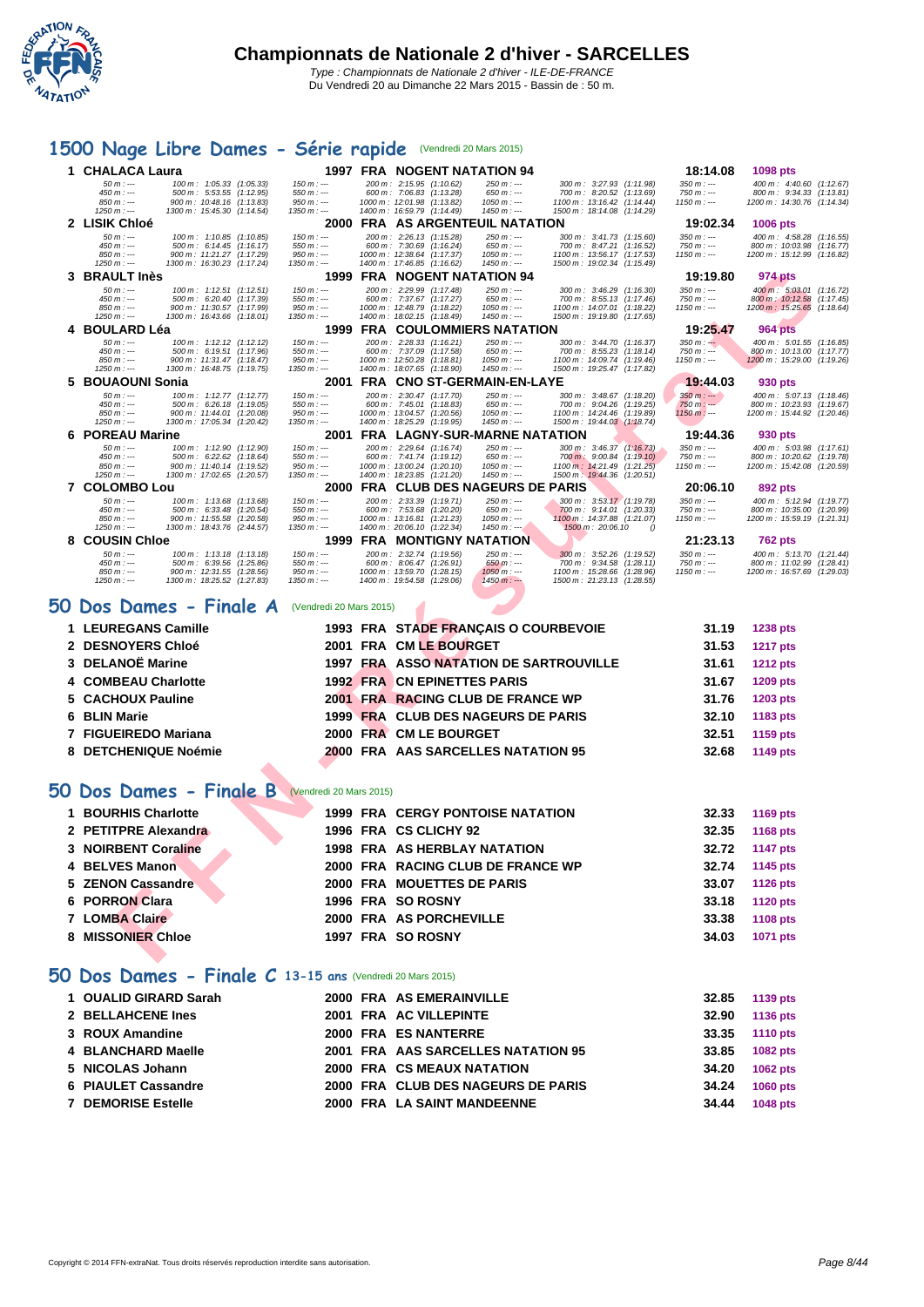**WATATION**  $^{\prime}$ 

|    | 50 Dos Dames - Finale C (suite)                      |                         |                                               |                |                 |
|----|------------------------------------------------------|-------------------------|-----------------------------------------------|----------------|-----------------|
|    | 8 BEN FRIHA Ambre                                    |                         | 2001 FRA RACING CLUB DE FRANCE WP             | 34.75          | 1031 pts        |
|    |                                                      |                         |                                               |                |                 |
|    | 50 Dos Dames - Séries                                | (Vendredi 20 Mars 2015) |                                               |                |                 |
|    | 1 LEUREGANS Camille                                  |                         | 1993 FRA STADE FRANÇAIS O COURBEVOIE          | 31.57          | <b>1215 pts</b> |
|    | 2 DESNOYERS Chloé                                    |                         | 2001 FRA CM LE BOURGET                        | 31.61          | <b>1212 pts</b> |
|    | 3 COMBEAU Charlotte                                  |                         | 1992 FRA CN EPINETTES PARIS                   | 31.73          | 1205 pts        |
|    | 4 CACHOUX Pauline                                    |                         | 2001 FRA RACING CLUB DE FRANCE WP             | 31.77          | <b>1203 pts</b> |
|    | 5 BLIN Marie                                         |                         | 1999 FRA CLUB DES NAGEURS DE PARIS            | 31.78          | <b>1202 pts</b> |
|    | 6 FIGUEIREDO Mariana                                 |                         | 2000 FRA CM LE BOURGET                        | 32.11          | <b>1182 pts</b> |
|    | 7 DETCHENIQUE Noémie                                 |                         | 2000 FRA AAS SARCELLES NATATION 95            | 32.18          | <b>1178 pts</b> |
|    | 8 DELANOË Marine                                     |                         | <b>1997 FRA ASSO NATATION DE SARTROUVILLE</b> | 32.20          | 1177 pts        |
|    | 9 BOURHIS Charlotte                                  |                         | <b>1999 FRA CERGY PONTOISE NATATION</b>       | 32.27          | 1173 pts        |
|    | 10 BELVES Manon                                      |                         | 2000 FRA RACING CLUB DE FRANCE WP             | 32.42          | <b>1164 pts</b> |
|    | 11 NOIRBENT Coraline                                 |                         | 1998 FRA AS HERBLAY NATATION                  | 32.69          |                 |
|    | 12 PETITPRE Alexandra                                |                         | 1996 FRA CS CLICHY 92                         | 32.88          | <b>1148 pts</b> |
|    | 13 PORRON Clara                                      |                         | 1996 FRA SO ROSNY                             | 33.10          | <b>1137 pts</b> |
|    | <b>14 ZENON Cassandre</b>                            |                         | 2000 FRA MOUETTES DE PARIS                    | 33.11          | 1125 pts        |
|    | 15 LOMBA Claire                                      |                         | 2000 FRA AS PORCHEVILLE                       |                | <b>1124 pts</b> |
|    |                                                      |                         | 1997 FRA SO ROSNY                             | 33.18          | <b>1120 pts</b> |
|    | <b>16 MISSONIER Chloe</b><br><b>DEMORISE Estelle</b> |                         |                                               | 33.39          | <b>1108 pts</b> |
| 17 |                                                      |                         | 2000 FRA LA SAINT MANDEENNE                   | 33.48          | 1103 pts        |
|    | 18 COUPLET Céleste<br><b>19 BELLAHCENE Ines</b>      |                         | 1999 FRA STADE FRANÇAIS O COURBEVOIE          | 33.50          | <b>1102 pts</b> |
|    | 20 KNOPF Ornella                                     |                         | 2001 FRA AC VILLEPINTE                        | 33.53          | 1100 pts        |
|    |                                                      |                         | 1999 FRA AS BONDY                             | 33.57          | 1098 pts        |
|    | 20 ROUX Amandine                                     |                         | 2000 FRA ES NANTERRE                          | 33.57          | 1098 pts        |
|    | 22 PIAULET Cassandre                                 |                         | 2000 FRA CLUB DES NAGEURS DE PARIS            | 33.65          | 1093 pts        |
|    | 23 SOLA Delphine                                     |                         | 1998 FRA STADE FRANÇAIS O COURBEVOIE          | 33.66          | 1092 pts        |
|    | <b>24 JAUNATRE Flavie</b>                            |                         | 1999 FRA TREMBLAY AC                          | 33.86          | 1081 pts        |
|    | 25 NICOLAS Johann                                    |                         | <b>2000 FRA CS MEAUX NATATION</b>             | 33.87          | 1080 pts        |
|    | 26 BLANCHARD Maelle                                  |                         | 2001 FRA AAS SARCELLES NATATION 95            | 33.94          | 1076 pts        |
|    | 27 OUALID GIRARD Sarah                               |                         | 2000 FRA AS EMERAINVILLE                      | 34.05          | <b>1070 pts</b> |
|    | 28 DIAS DE SOUSA Amandine                            |                         | <b>1996 FRA ES NANTERRE</b>                   | 34.11          | <b>1067 pts</b> |
|    | 29 SUSINI Marine                                     |                         | 1998 FRA ASN LOUVRES-ROISSY-SURVILLIERS       | 34.28          | 1057 pts        |
|    | 30 BEN FRIHA Ambre                                   |                         | 2001 FRA RACING CLUB DE FRANCE WP             | 34.42          | 1050 pts        |
|    | <b>31 MARTINS Chloe</b>                              |                         | 2001 FRA US JEUNESSE MITRY-MORY               | 34.59          | <b>1040 pts</b> |
|    | 32 MOHRI COTTI Tara                                  |                         | 2001 FRA SCUF PARIS                           | 34.61          | 1039 pts        |
|    | 33 MPACKO Ketsia                                     |                         | 2000 FRA AQUA CLUB PONTAULT-ROISSY            | 34.62          | 1038 pts        |
|    | <b>34 BECOURT Anais</b>                              |                         | <b>1999 FRA COULOMMIERS NATATION</b>          | 34.66          | 1036 pts        |
|    | 35 TICHADOU-WACHE Flavie                             |                         | 2000 FRA RACING CLUB DE FRANCE WP             | 34.67          | 1036 pts        |
|    | 36 BERROCHE Eva                                      |                         | 1999 FRA CN POISSY                            | 34.70          | 1034 pts        |
|    | 37 SADYS Léa                                         |                         | 1999 FRA CN EPINETTES PARIS                   | 34.74          | <b>1032 pts</b> |
|    | 38 TREGLIA Elisa                                     |                         | <b>1999 FRA MONTIGNY NATATION</b>             | 34.77          | 1030 pts        |
|    | 39 PICARD Nina                                       |                         | 1999 FRA AQUA CLUB PONTAULT-ROISSY            | 34.86          | 1025 pts        |
|    | 40 KEBDI Manel                                       |                         | 2002 FRA CN LA COURNEUVE                      | 34.93          | 1021 pts        |
|    | <b>41 DUCHANT Steify</b>                             |                         | 2000 FRA TREMBLAY AC                          | 35.13          | <b>1010 pts</b> |
|    | 42 CASBAS Charlotte                                  |                         | <b>2001 FRA CERGY PONTOISE NATATION</b>       | 35.27          | 1003 pts        |
|    | <b>43 GIBON Flavie</b>                               |                         | 2001 FRA NOGENT NATATION 94                   | 35.55          | 987 pts         |
|    | 44 JANIN Juliette                                    |                         | 2000 FRA NOGENT NATATION 94                   | 35.71          | 979 pts         |
|    | 45 BELBACHIR Aliya                                   |                         | 2002 FRA AS BONDY                             | 35.89          | 969 pts         |
|    | 46 ZIANE Lina                                        |                         | 2000 FRA CN ASNIÈRES                          | 36.94          | <b>914 pts</b>  |
|    | --- LAVERGNE Floriane                                |                         | 1999 FRA AQUA CLUB PONTAULT-ROISSY            | <b>DSQ 15m</b> |                 |

#### **100 Dos Dames - Finale A** (Dimanche 22 Mars 2015)

**LEUREGANS Camille 1993 FRA STADE FRANÇAIS O COURBEVOIE 1:06.67 1205 pts**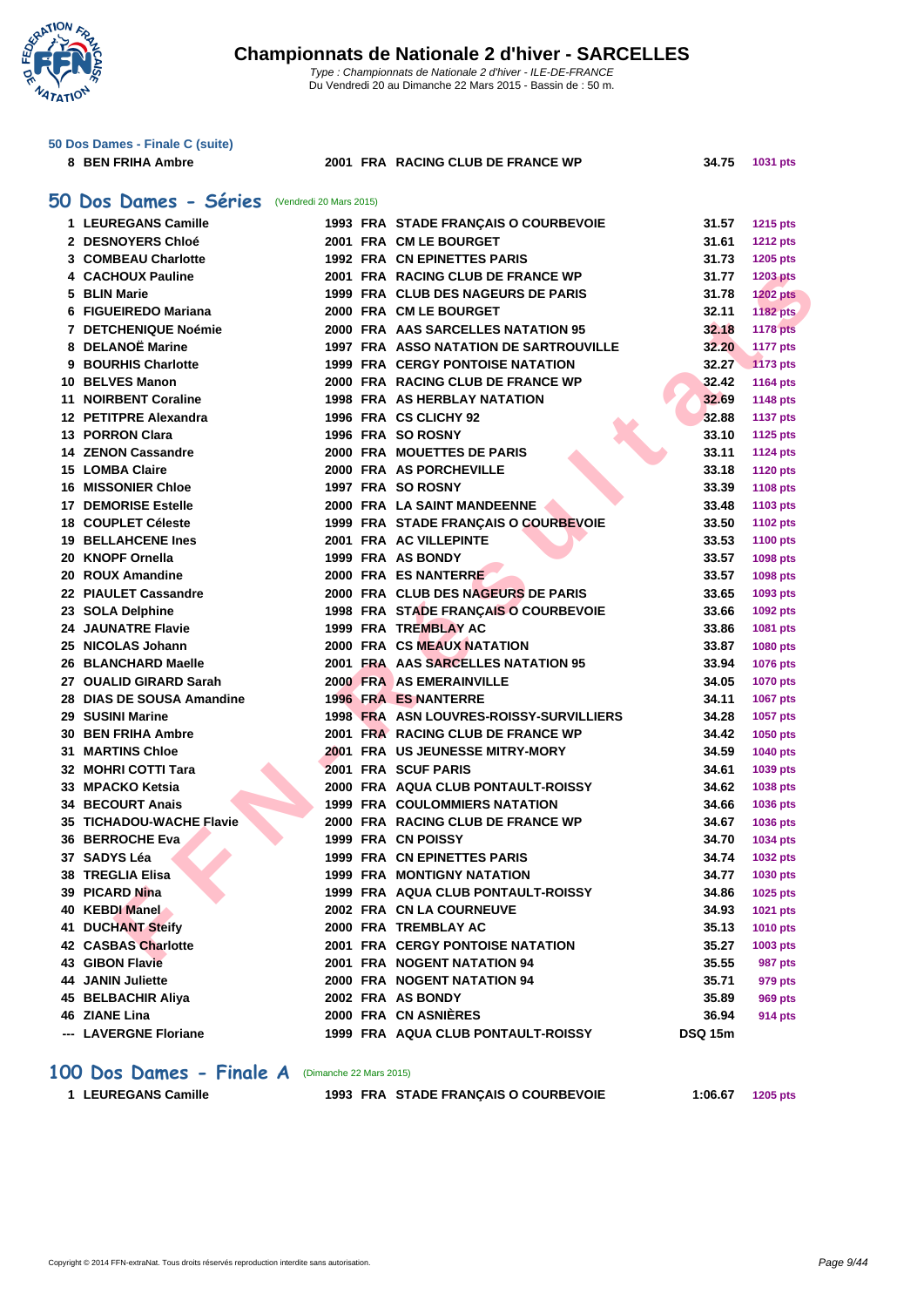

#### **[100 Dos D](http://www.ffnatation.fr/webffn/index.php)ames - Finale A (suite)**

| 2 COMBEAU Charlotte  |  | 1992 FRA CN EPINETTES PARIS                   | 1:07.36 | 1185 pts        |
|----------------------|--|-----------------------------------------------|---------|-----------------|
| 3 BLIN Marie         |  | 1999 FRA CLUB DES NAGEURS DE PARIS            | 1:07.74 | <b>1174 pts</b> |
| 4 PETITPRE Alexandra |  | 1996 FRA CS CLICHY 92                         | 1:08.44 | 1154 pts        |
| 5 BELVES Manon       |  | 2000 FRA RACING CLUB DE FRANCE WP             | 1:08.49 | 1153 pts        |
| 6 CACHOUX Pauline    |  | 2001 FRA RACING CLUB DE FRANCE WP             | 1:09.10 | 1136 pts        |
| 7 FIGUEIREDO Mariana |  | 2000 FRA CM LE BOURGET                        | 1:09.14 | 1135 pts        |
| 8 DELANOË Marine     |  | <b>1997 FRA ASSO NATATION DE SARTROUVILLE</b> | 1:10.25 | <b>1104 pts</b> |
|                      |  |                                               |         |                 |

### **100 Dos Dames - Finale B** (Dimanche 22 Mars 2015)

| 1 PRIOVILLE Estelle  | <b>1996 FRA NOGENT NATATION 94</b>   | 1:08.70<br><b>1147 pts</b> |
|----------------------|--------------------------------------|----------------------------|
| 2 DETCHENIQUE Noémie | 2000 FRA AAS SARCELLES NATATION 95   | <b>1118 pts</b><br>1:09.73 |
| 3 LAVERGNE Floriane  | 1999 FRA AQUA CLUB PONTAULT-ROISSY   | <b>1107 pts</b><br>1:10.13 |
| 4 COUPLET Céleste    | 1999 FRA STADE FRANÇAIS O COURBEVOIE | 1092 pts<br>1:10.66        |
| 5 PORRON Clara       | 1996 FRA SO ROSNY                    | 1089 pts<br>1:10.79        |
| 6 LOMBA Claire       | 2000 FRA AS PORCHEVILLE              | 1:11.68<br><b>1064 pts</b> |
| 7 KNOPF Ornella      | 1999 FRA AS BONDY                    | 1:11.71<br><b>1064 pts</b> |
| 8 NOIRBENT Coraline  | <b>1998 FRA AS HERBLAY NATATION</b>  | 1:15.57<br><b>961 pts</b>  |

#### **100 Dos Dames - Finale C 13-15 ans** (Dimanche 22 Mars 2015)

| 1 BELLAHCENE Ines        |  | 2001 FRA AC VILLEPINTE             | 1:11.18 | 1078 pts |
|--------------------------|--|------------------------------------|---------|----------|
| 1 COSTES Loriane         |  | 2000 FRA NOGENT NATATION 94        | 1:11.18 | 1078 pts |
| 3 OUALID GIRARD Sarah    |  | 2000 FRA AS EMERAINVILLE           | 1:11.94 | 1057 pts |
| 4 DEMORISE Estelle       |  | 2000 FRA LA SAINT MANDEENNE        | 1:13.66 | 1011 pts |
| 4 BLANCHARD Maelle       |  | 2001 FRA AAS SARCELLES NATATION 95 | 1:13.66 | 1011 pts |
| <b>6 BEN FRIHA Ambre</b> |  | 2001 FRA RACING CLUB DE FRANCE WP  | 1:14.25 | 996 pts  |
| 7 BILLON-PIERRON Lisa    |  | 2000 FRA RACING CLUB DE FRANCE WP  | 1:15.07 | 974 pts  |
| 8 LISIK Chloé            |  | 2000 FRA AS ARGENTEUIL NATATION    | 1:15.46 | 964 pts  |

#### **100 Dos Dames - Séries** (Dimanche 22 Mars 2015)

| <b>00 Dos Dames - Finale B</b> (Dimanche 22 Mars 2015)    |  |                                                                          |                    |                                    |
|-----------------------------------------------------------|--|--------------------------------------------------------------------------|--------------------|------------------------------------|
| 1 PRIOVILLE Estelle                                       |  |                                                                          |                    | <b>1147 pts</b>                    |
| 2 DETCHENIQUE Noémie                                      |  | <b>1996 FRA NOGENT NATATION 94</b><br>2000 FRA AAS SARCELLES NATATION 95 | 1:08.70            |                                    |
| 3 LAVERGNE Floriane                                       |  | 1999 FRA AQUA CLUB PONTAULT-ROISSY                                       | 1:09.73            | <b>1118 pts</b><br><b>1107 pts</b> |
| 4 COUPLET Céleste                                         |  | 1999 FRA STADE FRANÇAIS O COURBEVOIE                                     | 1:10.13<br>1:10.66 |                                    |
| 5 PORRON Clara                                            |  | 1996 FRA SO ROSNY                                                        |                    | 1092 pts                           |
| 6 LOMBA Claire                                            |  | 2000 FRA AS PORCHEVILLE                                                  | 1:10.79<br>1:11.68 | 1089 pts                           |
| 7 KNOPF Ornella                                           |  | 1999 FRA AS BONDY                                                        | 1:11.71            | 1064 pts<br><b>1064 pts</b>        |
|                                                           |  |                                                                          | 1:15.57            |                                    |
| 8 NOIRBENT Coraline                                       |  | 1998 FRA AS HERBLAY NATATION                                             |                    | 961 pts                            |
| 00 Dos Dames - Finale C 13-15 ans (Dimanche 22 Mars 2015) |  |                                                                          |                    |                                    |
| 1 BELLAHCENE Ines                                         |  | 2001 FRA AC VILLEPINTE                                                   | 1:11.18            | 1078 pts                           |
| 1 COSTES Loriane                                          |  | 2000 FRA NOGENT NATATION 94                                              | 1:11.18            | 1078 pts                           |
| 3 OUALID GIRARD Sarah                                     |  | 2000 FRA AS EMERAINVILLE                                                 | 1:11.94            | 1057 pts                           |
| <b>4 DEMORISE Estelle</b>                                 |  | 2000 FRA LA SAINT MANDEENNE                                              | 1:13.66            | 1011 pts                           |
| 4 BLANCHARD Maelle                                        |  | 2001 FRA AAS SARCELLES NATATION 95                                       | 1:13.66            | 1011 pts                           |
| <b>6 BEN FRIHA Ambre</b>                                  |  | 2001 FRA RACING CLUB DE FRANCE WP                                        | 1:14.25            | 996 pts                            |
| 7 BILLON-PIERRON Lisa                                     |  | 2000 FRA RACING CLUB DE FRANCE WP                                        | 1:15.07            | 974 pts                            |
| 8 LISIK Chloé                                             |  | 2000 FRA AS ARGENTEUIL NATATION                                          | 1:15.46            | <b>964 pts</b>                     |
|                                                           |  |                                                                          |                    |                                    |
| 00 Dos Dames - Séries<br>(Dimanche 22 Mars 2015)          |  |                                                                          |                    |                                    |
| 1 LEUREGANS Camille                                       |  | 1993 FRA STADE FRANÇAIS O COURBEVOIE                                     | 1:06.79            | <b>1202 pts</b>                    |
| 2 COMBEAU Charlotte                                       |  | <b>1992 FRA CN EPINETTES PARIS</b>                                       | 1:07.36            | 1185 pts                           |
| 3 BLIN Marie                                              |  | 1999 FRA CLUB DES NAGEURS DE PARIS                                       | 1:08.10            | <b>1164 pts</b>                    |
| 4 PETITPRE Alexandra                                      |  | 1996 FRA CS CLICHY 92                                                    | 1:08.32            | 1158 pts                           |
| 5 CACHOUX Pauline                                         |  | 2001 FRA RACING CLUB DE FRANCE WP                                        | 1:08.69            | <b>1147 pts</b>                    |
| 6 FIGUEIREDO Mariana                                      |  | 2000 FRA CM LE BOURGET                                                   | 1:08.96            | 1140 pts                           |
| 7 BELVES Manon                                            |  | 2000 FRA RACING CLUB DE FRANCE WP                                        | 1:09.35            | 1129 pts                           |
| 8 DELANOË Marine                                          |  | <b>1997 FRA ASSO NATATION DE SARTROUVILLE</b>                            | 1:09.40            | <b>1127 pts</b>                    |
| 9 DETCHENIQUE Noémie                                      |  | 2000 FRA AAS SARCELLES NATATION 95                                       | 1:09.85            | <b>1115 pts</b>                    |
| <b>10 PRIOVILLE Estelle</b>                               |  | 1996 FRA NOGENT NATATION 94                                              | 1:10.37            | 1100 pts                           |
| 11 COUPLET Céleste                                        |  | 1999 FRA STADE FRANÇAIS O COURBEVOIE                                     | 1:10.40            | 1100 pts                           |
| 12 NOIRBENT Coraline                                      |  | <b>1998 FRA AS HERBLAY NATATION</b>                                      | 1:11.00            | 1083 pts                           |
| <b>13 LAVERGNE Floriane</b>                               |  | 1999 FRA AQUA CLUB PONTAULT-ROISSY                                       | 1:11.05            | 1082 pts                           |
| <b>14 LOMBA Claire</b>                                    |  | 2000 FRA AS PORCHEVILLE                                                  | 1:11.35            | 1073 pts                           |
| 15 KNOPF Ornella                                          |  | 1999 FRA AS BONDY                                                        | 1:11.55            | <b>1068 pts</b>                    |
| 16 PORRON Clara                                           |  | 1996 FRA SOROSNY                                                         | 1:11.63            | <b>1066 pts</b>                    |
| 17 BOURHIS Charlotte                                      |  | <b>1999 FRA CERGY PONTOISE NATATION</b>                                  | 1:11.65            | 1065 pts                           |
| 18 PLESEL Amazone                                         |  | 1997 FRA ES NANTERRE                                                     | 1:11.76            | 1062 pts                           |
| <b>19 BELLAHCENE Ines</b>                                 |  | 2001 FRA AC VILLEPINTE                                                   | 1:12.06            | 1054 pts                           |
| 20 OUALID GIRARD Sarah                                    |  | 2000 FRA AS EMERAINVILLE                                                 | 1:12.40            | 1045 pts                           |
| 21 COSTES Loriane                                         |  | 2000 FRA NOGENT NATATION 94                                              | 1:12.66            | 1038 pts                           |
| 22 BECOURT Anais                                          |  | <b>1999 FRA COULOMMIERS NATATION</b>                                     | 1:12.79            | 1035 pts                           |
| 23 BILLON-PIERRON Lisa                                    |  | 2000 FRA RACING CLUB DE FRANCE WP                                        | 1:13.62            | <b>1012 pts</b>                    |
| 24 BEN FRIHA Ambre                                        |  | 2001 FRA RACING CLUB DE FRANCE WP                                        | 1:13.85            | <b>1006 pts</b>                    |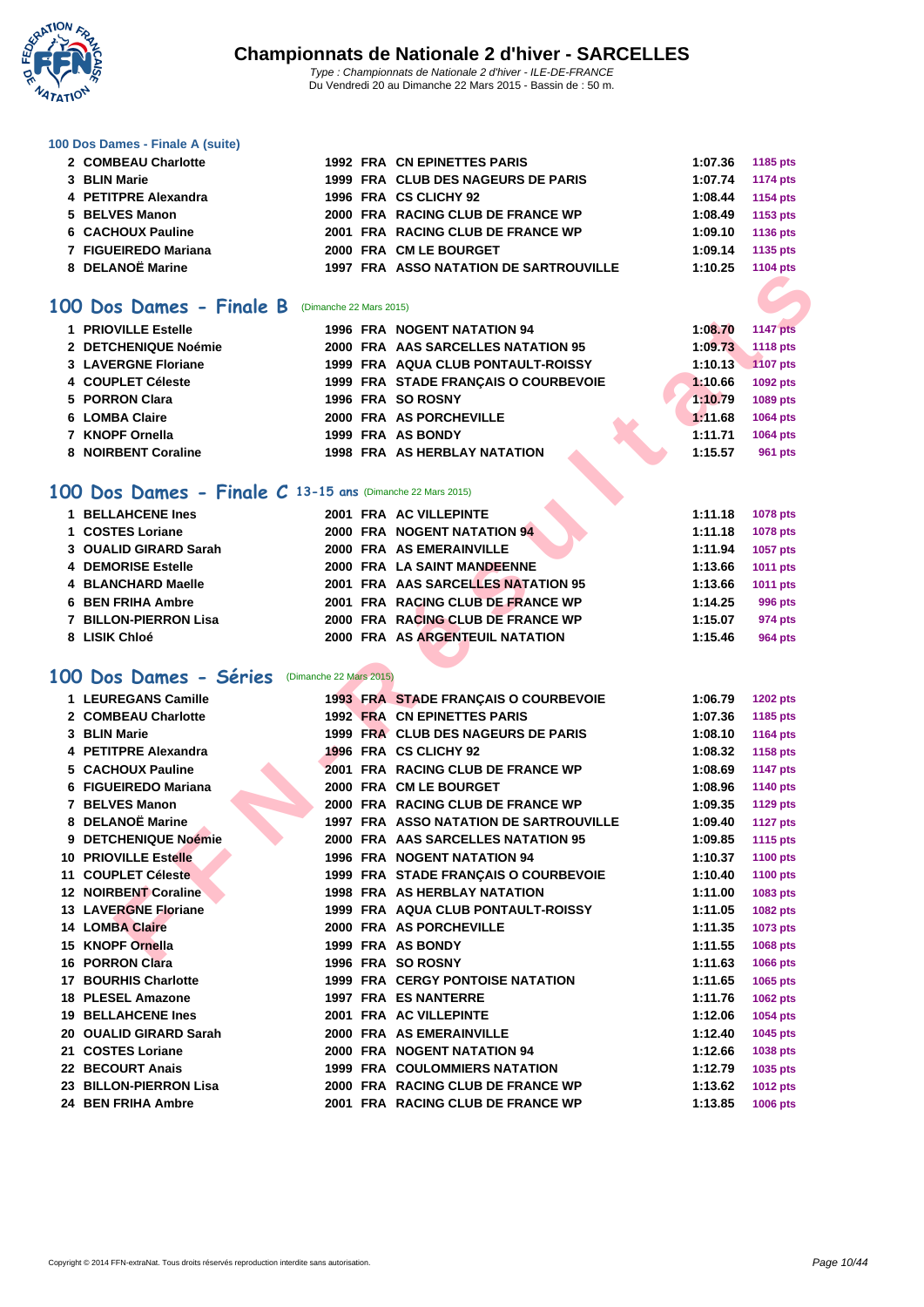**WATATION** .,

#### **[100 Dos D](http://www.ffnatation.fr/webffn/index.php)ames - Séries (suite)**

|     | 25 GRESSET Lucie            |      | <b>1998 FRA CERGY PONTOISE NATATION</b> | 1:13.92 | 1004 pts       |
|-----|-----------------------------|------|-----------------------------------------|---------|----------------|
| 26  | <b>DEMORISE Estelle</b>     |      | 2000 FRA LA SAINT MANDEENNE             | 1:14.02 | 1002 pts       |
| 27  | <b>BLANCHARD Maelle</b>     |      | 2001 FRA AAS SARCELLES NATATION 95      | 1:14.12 | 999 pts        |
|     | <b>28 JAUNATRE Flavie</b>   | 1999 | FRA TREMBLAY AC                         | 1:14.35 | 993 pts        |
| 29  | <b>MISSONIER Chloe</b>      |      | 1997 FRA SO ROSNY                       | 1:14.36 | 993 pts        |
|     | 30 ROUX Amandine            |      | 2000 FRA ES NANTERRE                    | 1:14.48 | 990 pts        |
|     | 31 SUSINI Marine            |      | 1998 FRA ASN LOUVRES-ROISSY-SURVILLIERS | 1:14.57 | <b>987 pts</b> |
|     | 32 TREGLIA Elisa            |      | <b>1999 FRA MONTIGNY NATATION</b>       | 1:14.59 | <b>987 pts</b> |
|     | 33 LE PEN Naomi             |      | <b>1998 FRA CN VAL MAUBUEE</b>          | 1:14.60 | <b>987 pts</b> |
|     | 34 SADYS Léa                |      | 1999 FRA CN EPINETTES PARIS             | 1:14.85 | <b>980 pts</b> |
|     | 35 LISIK Chloé              |      | 2000 FRA AS ARGENTEUIL NATATION         | 1:15.00 | 976 pts        |
|     | 36 JANIN Juliette           | 2000 | <b>FRA NOGENT NATATION 94</b>           | 1:15.46 | <b>964 pts</b> |
| 37  | <b>NICOLAS Johann</b>       |      | <b>2000 FRA CS MEAUX NATATION</b>       | 1:15.93 | 952 pts        |
|     | 38 TICHADOU-WACHE Flavie    |      | 2000 FRA RACING CLUB DE FRANCE WP       | 1:16.74 | 931 pts        |
|     | <b>39 CIANELLI Juliette</b> |      | <b>1998 FRA CN VERNEUIL VERNOUILLET</b> | 1:16.96 | 926 pts        |
| 40  | <b>KEBDI Manel</b>          |      | 2002 FRA CN LA COURNEUVE                | 1:17.21 | 919 pts        |
| --- | <b>MARTINS Chloe</b>        |      | 2001 FRA US JEUNESSE MITRY-MORY         | DSQ Da  |                |
|     |                             |      |                                         |         |                |

#### 200 Dos Dames - Finale A (Samedi 21 Mars 2015)

| JI<br>סווו ואווטטט                                   |                       | ASIN LOUVINLS-INOISSIT-SUINVILLILINS                                             | <i>ວ</i> ດເ hrs                                                      |
|------------------------------------------------------|-----------------------|----------------------------------------------------------------------------------|----------------------------------------------------------------------|
| 32 TREGLIA Elisa                                     |                       | <b>1999 FRA MONTIGNY NATATION</b>                                                | 1:14.59<br>987 pts                                                   |
| 33 LE PEN Naomi                                      |                       | <b>1998 FRA CN VAL MAUBUEE</b>                                                   | 1:14.60<br><b>987 pts</b>                                            |
| 34 SADYS Léa                                         |                       | 1999 FRA CN EPINETTES PARIS                                                      | 1:14.85<br><b>980 pts</b>                                            |
| 35 LISIK Chloé                                       |                       | 2000 FRA AS ARGENTEUIL NATATION                                                  | 1:15.00<br><b>976 pts</b>                                            |
| <b>36 JANIN Juliette</b>                             |                       | 2000 FRA NOGENT NATATION 94                                                      | 1:15.46<br><b>964 pts</b>                                            |
| 37 NICOLAS Johann                                    |                       | 2000 FRA CS MEAUX NATATION                                                       | 1:15.93<br>952 pts                                                   |
| 38 TICHADOU-WACHE Flavie                             |                       | 2000 FRA RACING CLUB DE FRANCE WP                                                | 1:16.74                                                              |
|                                                      |                       |                                                                                  | 931 pts                                                              |
| <b>39 CIANELLI Juliette</b>                          |                       | <b>1998 FRA CN VERNEUIL VERNOUILLET</b>                                          | 1:16.96<br><b>926 pts</b>                                            |
| 40 KEBDI Manel                                       |                       | 2002 FRA CN LA COURNEUVE                                                         | 1:17.21<br>919 pts                                                   |
| --- MARTINS Chloe                                    |                       | 2001 FRA US JEUNESSE MITRY-MORY                                                  | <b>DSQ Da</b>                                                        |
|                                                      |                       |                                                                                  |                                                                      |
| 00 Dos Dames - Finale A                              | (Samedi 21 Mars 2015) |                                                                                  |                                                                      |
| 1 COMBEAU Charlotte                                  |                       |                                                                                  |                                                                      |
|                                                      |                       | <b>1992 FRA CN EPINETTES PARIS</b><br>100 m: 1:08.69 (1:08.69)<br>$50 m: -$      | 2:22.96<br>1191 pts<br>$150 m: -$<br>200 m: 2:22.96 (1:14.27)        |
| 2 COUPLET Céleste                                    |                       | 1999 FRA STADE FRANÇAIS O COURBEVOIE                                             | 2:24.54<br><b>1168 pts</b>                                           |
|                                                      |                       | 100 m: 1:11.00 (1:11.00)<br>$50 m: -$                                            | 200 m: 2:24.54 (1:13.54)<br>$150 m: -$                               |
| 3 LEUREGANS Camille                                  |                       | 1993 FRA STADE FRANÇAIS O COURBEVOIE                                             | 2:24.99<br><b>1162 pts</b>                                           |
|                                                      |                       | $50 m : -$<br>100 m: 1:09.99 (1:09.99)                                           | 200 m: 2:24.99 (1:15.00)<br>$150 m: -$                               |
| 4 FIGUEIREDO Mariana                                 |                       | 2000 FRA CM LE BOURGET<br>$50 m: -$<br>100 m: 1:12.56 (1:12.56)                  | 2:28.37<br><b>1114 pts</b><br>200 m: 2:28.37 (1:15.81)<br>$150 m: -$ |
| 5 BELVES Manon                                       |                       | 2000 FRA RACING CLUB DE FRANCE WP                                                | 2:28.38<br><b>1114 pts</b>                                           |
|                                                      |                       | $50 m : -$<br>100 m: 1:13.50 (1:13.50)                                           | $150 m: -$<br>200 m: 2:28.38 (1:14.88)                               |
| 6 CACHOUX Pauline                                    |                       | 2001 FRA RACING CLUB DE FRANCE WP                                                | 2:30.26<br><b>1088 pts</b>                                           |
|                                                      |                       | $50 m: -$<br>100 m: 1:12.33 (1:12.33)                                            | 200 m: 2:30.26 (1:17.93)<br>$150 m: -$                               |
| 7 PORRON Clara                                       |                       | 1996 FRA SO ROSNY<br>$50 m: -$                                                   | 2:32.12<br>1063 pts                                                  |
| 8 GRESSET Lucie                                      |                       | 100 m: 1:13.23 (1:13.23)<br><b>1998 FRA CERGY PONTOISE NATATION</b>              | 200 m: 2:32.12 (1:18.89)<br>$150 m: -$<br>2:33.01<br>1051 pts        |
|                                                      |                       | 100 m: 1:14.50 (1:14.50)<br>$50 m: -$                                            | 200 m: 2:33.01 (1:18.51)<br>$150 m: -$                               |
|                                                      |                       |                                                                                  |                                                                      |
| <b>00 Dos Dames - Finale B</b> (Samedi 21 Mars 2015) |                       |                                                                                  |                                                                      |
| 1 DETCHENIQUE Noémie                                 |                       | <b>2000 FRA AAS SARCELLES NATATION 95</b>                                        | 2:30.62<br>1083 pts                                                  |
|                                                      |                       | $50 m: -$<br>100 m: 1:11.71 (1:11.71)                                            | 200 m: 2:30.62 (1:18.91)<br>$150 m : -$                              |
| 2 KNOPF Ornella                                      |                       | 1999 FRA AS BONDY                                                                | 2:31.94<br>1065 pts                                                  |
|                                                      |                       | 100 m: 1:13.71 (1:13.71)<br>$50 m: -$                                            | 200 m: 2:31.94 (1:18.23)<br>$150 m: -$                               |
| 3 CASBAS Charlotte                                   |                       | <b>2001 FRA CERGY PONTOISE NATATION</b><br>100 m: 1:15.85 (1:15.85)<br>$50 m: -$ | 2:34.87<br>1025 pts<br>200 m: 2:34.87 (1:19.02)<br>$150 m: -$        |
| 4 OUALID GIRARD Sarah                                |                       | 2000 FRA AS EMERAINVILLE                                                         | 2:34.96<br><b>1024 pts</b>                                           |
|                                                      |                       | $50 m: -$<br>100 m: 1:14.75 (1:14.75)                                            | 200 m: 2:34.96 (1:20.21)<br>$150 m : -$                              |
| 5 BLANCHARD Maelle                                   |                       | 2001 FRA AAS SARCELLES NATATION 95                                               | 2:35.59<br><b>1016 pts</b>                                           |
|                                                      |                       | $50 m: -$<br>100 m: 1:15.17 (1:15.17)                                            | 200 m: 2:35.59 (1:20.42)<br>$150 m: -$                               |
| 6 LE PEN Naomi                                       |                       | <b>1998 FRA CN VAL MAUBUEE</b><br>$50 m: -$<br>100 m: 1:16.31 (1:16.31)          | 2:36.98<br>997 pts<br>200 m: 2:36.98 (1:20.67)<br>$150 m: -$         |
| 7 LOMBA Claire                                       |                       | 2000 FRA AS PORCHEVILLE                                                          | 2:37.64<br>989 pts                                                   |
|                                                      |                       | $50 m: -$<br>100 m: 1:16.83 (1:16.83)                                            | 200 m: 2:37.64 (1:20.81)<br>$150 m: -$                               |
| 8 JAUNATRE Flavie                                    |                       | 1999 FRA TREMBLAY AC                                                             | 2:38.54<br>977 pts                                                   |
|                                                      |                       | $50 m: -$<br>100 m: 1:15.53 (1:15.53)                                            | 200 m: 2:38.54 (1:23.01)<br>$150 m: -$                               |
|                                                      |                       |                                                                                  |                                                                      |

#### **200 Dos Dames - Finale B** (Samedi 21 Mars 2015)

| 1 DETCHENIQUE Noémie  |  | <b>2000 FRA AAS SARCELLES NATATION 95</b> |                                     |             | 2:30.62 | 1083 pts                 |
|-----------------------|--|-------------------------------------------|-------------------------------------|-------------|---------|--------------------------|
|                       |  | $50 m : -$                                | 100 m: 1:11.71 (1:11.71)            | $150 m : -$ |         | 200 m: 2:30.62 (1:18.91) |
| 2 KNOPF Ornella       |  | 1999 FRA AS BONDY                         |                                     |             | 2:31.94 | 1065 pts                 |
|                       |  | $50 m : -$                                | $100 \text{ m}$ : 1:13.71 (1:13.71) | $150 m : -$ |         | 200 m: 2:31.94 (1:18.23) |
| 3 CASBAS Charlotte    |  | <b>2001 FRA CERGY PONTOISE NATATION</b>   |                                     |             | 2:34.87 | 1025 pts                 |
|                       |  | $50 m : -$                                | 100 m: 1:15.85 (1:15.85)            | $150 m : -$ |         | 200 m: 2:34.87 (1:19.02) |
| 4 OUALID GIRARD Sarah |  | 2000 FRA AS EMERAINVILLE                  |                                     |             | 2:34.96 | <b>1024 pts</b>          |
|                       |  | $50 m : -$                                | $100 \text{ m}$ : 1:14.75 (1:14.75) | $150 m : -$ |         | 200 m: 2:34.96 (1:20.21) |
| 5 BLANCHARD Maelle    |  | 2001 FRA AAS SARCELLES NATATION 95        |                                     |             | 2:35.59 | <b>1016 pts</b>          |
|                       |  | $50 m : -$                                | 100 m: 1:15.17 (1:15.17)            | $150 m : -$ |         | 200 m: 2:35.59 (1:20.42) |
| 6 LE PEN Naomi        |  | <b>1998 FRA CN VAL MAUBUEE</b>            |                                     |             | 2:36.98 | 997 pts                  |
|                       |  | $50 m : -$                                | 100 m: 1:16.31 (1:16.31)            | $150 m : -$ |         | 200 m: 2:36.98 (1:20.67) |
| <b>7 LOMBA Claire</b> |  | 2000 FRA AS PORCHEVILLE                   |                                     |             | 2:37.64 | 989 pts                  |
|                       |  | $50 m : -$                                | $100 \text{ m}$ : 1:16.83 (1:16.83) | $150 m : -$ |         | 200 m: 2:37.64 (1:20.81) |
| 8 JAUNATRE Flavie     |  | 1999 FRA TREMBLAY AC                      |                                     |             | 2:38.54 | 977 pts                  |
|                       |  | $50 m : -$                                | 100 m : 1:15.53 (1:15.53)           | $150 m: -$  |         | 200 m: 2:38.54 (1:23.01) |

#### **200 Dos Dames - Finale C 13-15 ans** (Samedi 21 Mars 2015)

| 1 BILLON-PIERRON Lisa |  | 2000 FRA RACING CLUB DE FRANCE WP |                                     |             | 2:36.37 | 1005 pts                 |
|-----------------------|--|-----------------------------------|-------------------------------------|-------------|---------|--------------------------|
|                       |  | $50 m : -$                        | $100 \text{ m}$ : 1:16.43 (1:16.43) | $150 m : -$ |         | 200 m: 2:36.37 (1:19.94) |
| 2 JANIN Juliette      |  | 2000 FRA NOGENT NATATION 94       |                                     |             |         | $2:36.45$ 1004 pts       |
|                       |  | $50 m : -$                        | 100 m: 1:17.07 (1:17.07)            | $150 m : -$ |         | 200 m: 2:36.45 (1:19.38) |
| 3 BELLAHCENE Ines     |  | 2001 FRA AC VILLEPINTE            |                                     |             | 2:37.35 | 993 pts                  |
|                       |  | $50 m : -$                        | $100 \text{ m}$ : 1:16.43 (1:16.43) | $150 m : -$ |         | 200 m: 2:37.35 (1:20.92) |
| 4 LISIK Chloé         |  | 2000 FRA AS ARGENTEUIL NATATION   |                                     |             | 2:38.70 | 975 pts                  |
|                       |  | $50 m : -$                        | 100 m: 1:17.96 (1:17.96)            | $150 m : -$ |         | 200 m: 2:38.70 (1:20.74) |
| 5 NICOLAS Johann      |  | 2000 FRA CS MEAUX NATATION        |                                     |             | 2:40.59 | 950 pts                  |
|                       |  | $50 m : -$                        | 100 m : 1:17.76 (1:17.76)           | 150 m : --- |         | 200 m: 2:40.59 (1:22.83) |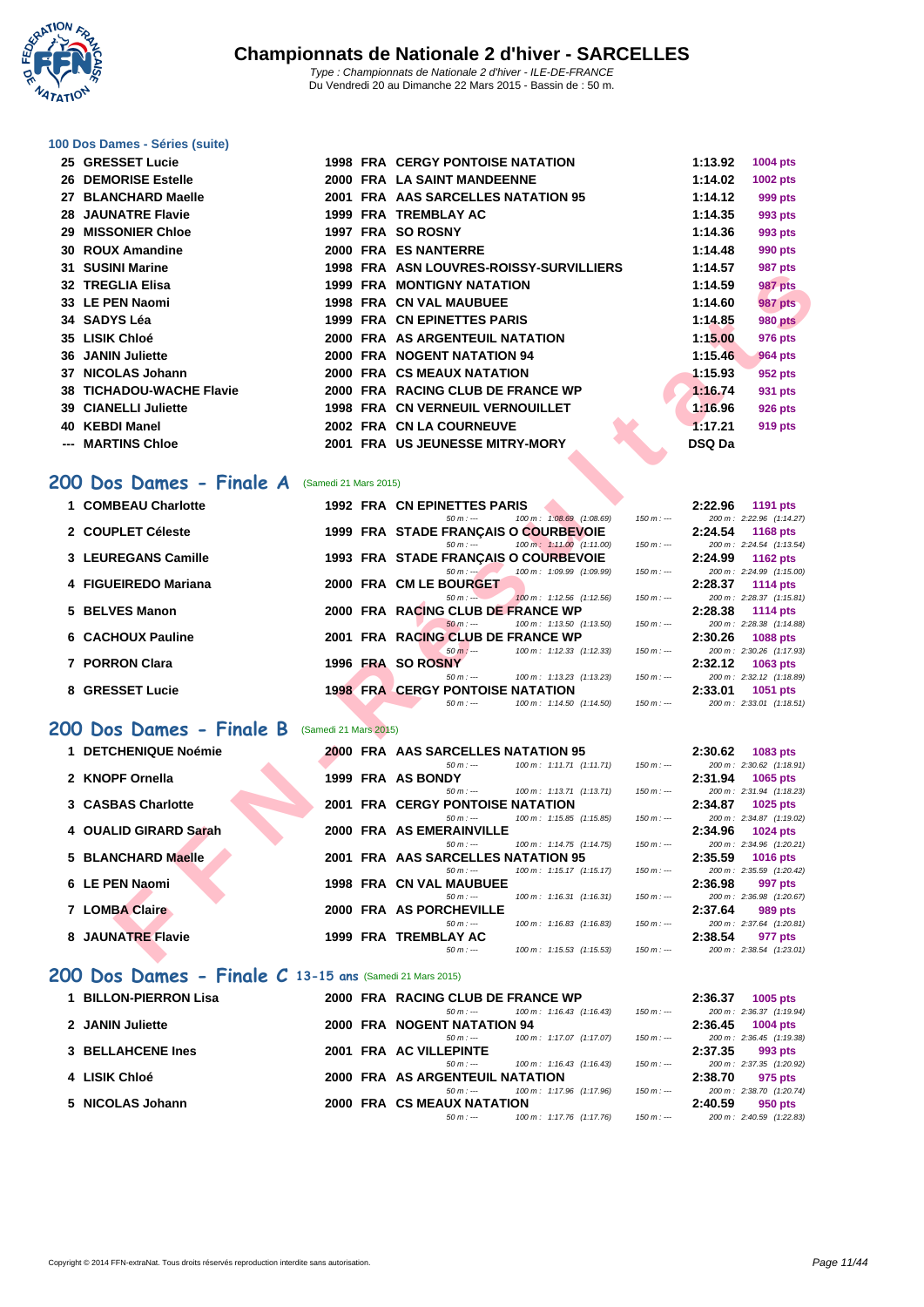

Du Vendredi 20 au Dimanche 22 Mars 2015 - Bassin de : 50 m.

#### **[200 Dos D](http://www.ffnatation.fr/webffn/index.php)ames - Finale C (suite)**

| 6 BELBACHIR Aliya  |  | 2002 FRA AS BONDY           |                          |             | 2:42.86 | 921 pts                  |
|--------------------|--|-----------------------------|--------------------------|-------------|---------|--------------------------|
|                    |  | $50 m : -$                  | 100 m: 1:19.96 (1:19.96) | 150 m : --- |         | 200 m: 2:42.86 (1:22.90) |
| 7 DEMORISE Estelle |  | 2000 FRA LA SAINT MANDEENNE |                          |             | 2:42.89 | 921 pts                  |
|                    |  | $50 m : -$                  | 100 m: 1:20.11 (1:20.11) | 150 m : --- |         | 200 m: 2:42.89 (1:22.78) |
| 8 MOHRI COTTI Tara |  | 2001 FRA SCUF PARIS         |                          |             | 2:44.33 | 903 pts                  |
|                    |  | $50 m : -$                  | 100 m: 1:19.90 (1:19.90) | 150 m : --- |         | 200 m: 2:44.33 (1:24.43) |

#### **200 Dos Dames - Séries** (Samedi 21 Mars 2015)

| 1 COMBEAU Charlotte        |      | 1992 FRA CN EPINETTES PARIS                                                       |             | 2:25.10 | <b>1160 pts</b>                             |
|----------------------------|------|-----------------------------------------------------------------------------------|-------------|---------|---------------------------------------------|
| 2 COUPLET Céleste          |      | $50 m: -$<br>100 m: 1:08.96 (1:08.96)<br>1999 FRA STADE FRANÇAIS O COURBEVOIE     | $150 m: -$  | 2:26.01 | 200 m: 2:25.10 (1:16.14)<br>1148 pts        |
| 3 LEUREGANS Camille        |      | $50 m: -$<br>100 m: 1:11.43 (1:11.43)<br>1993 FRA STADE FRANÇAIS O COURBEVOIE     | $150 m: -$  | 2:26.31 | 200 m: 2:26.01 (1:14.58)<br><b>1143 pts</b> |
|                            |      | 100 m: 1:11.37 (1:11.37)<br>$50 m: -$                                             | $150 m: -$  |         | 200 m: 2:26.31 (1:14.94)                    |
| 4 PETITPRE Alexandra       |      | 1996 FRA CS CLICHY 92<br>100 m: 1:12.16 (1:12.16)<br>$50 m: -$                    | $150 m: -$  | 2:27.99 | <b>1120 pts</b><br>200 m: 2:27.99 (1:15.83) |
| 5 FIGUEIREDO Mariana       |      | 2000 FRA CM LE BOURGET                                                            |             | 2:29.02 | 1105 pts                                    |
| <b>6 CACHOUX Pauline</b>   |      | $50 m : -$<br>100 m: 1:11.81 (1:11.81)<br>2001 FRA RACING CLUB DE FRANCE WP       | $150 m: -$  | 2:29.32 | 200 m: 2:29.02 (1:17.21)<br><b>1101 pts</b> |
| 7 BELVES Manon             |      | 100 m: 1:12.68 (1:12.68)<br>$50 m: -$<br>2000 FRA RACING CLUB DE FRANCE WP        | $150 m: -$  | 2:29.62 | 200 m: 2:29.32 (1:16.64)                    |
|                            |      | 100 m: 1:13.51 (1:13.51)<br>$50 m: -$                                             | $150 m: -$  |         | 1097 pts<br>200 m: 2:29.62 (1:16.11)        |
| 8 PORRON Clara             |      | 1996 FRA SO ROSNY<br>100 m: 1:13.18 (1:13.18)<br>$50 m: -$                        | $150 m: -$  | 2:31.60 | <b>1070 pts</b><br>200 m: 2:31.60 (1:18.42) |
| 9 REBOUL Alice             |      | 1997 FRA CLUB DES NAGEURS DE PARIS                                                |             | 2:32.03 | 1064 pts                                    |
| 10 GRESSET Lucie           |      | 100 m: 1:15.07 (1:15.07).<br>$50 m: -$<br><b>1998 FRA CERGY PONTOISE NATATION</b> | $150 m: -$  | 2:33.37 | 200 m: 2:32.03 (1:16.96)<br><b>1046 pts</b> |
|                            |      | 100 m: 1:14.48 (1:14.48)<br>$50 m: -$                                             | $150 m: -$  |         | 200 m: 2:33.37 (1:18.89)                    |
| 11 DETCHENIQUE Noémie      |      | 2000 FRA AAS SARCELLES NATATION 95<br>$50 m: -$<br>100 m: 1:13.96 (1:13.96)       | $150 m: -$  | 2:34.16 | 1035 pts<br>200 m: 2:34.16 (1:20.20)        |
| 12 OUALID GIRARD Sarah     |      | <b>2000 FRA AS EMERAINVILLE</b>                                                   |             | 2:35.12 | <b>1022 pts</b>                             |
| 13 KNOPF Ornella           |      | $50 m : -$<br>100 m: 1:14.68 (1:14.68)<br>1999 FRA AS BONDY                       | $150 m: -$  | 2:35.37 | 200 m: 2:35.12 (1:20.44)<br>1019 pts        |
|                            |      | $50 m: -$<br>100 m: 1:13.46 (1:13.46)                                             | $150 m: -$  |         | 200 m: 2:35.37 (1:21.91)                    |
| <b>14 CASBAS Charlotte</b> |      | <b>2001 FRA CERGY PONTOISE NATATION</b><br>$50 m: -$<br>100 m: 1:15.19 (1:15.19)  | $150 m: -$  | 2:35.90 | <b>1012 pts</b><br>200 m: 2:35.90 (1:20.71) |
| 15 BLANCHARD Maelle        |      | 2001 FRA AAS SARCELLES NATATION 95                                                |             | 2:36.21 | 1008 pts                                    |
| 16 LE PEN Naomi            |      | 100 m: 1:14.99 (1:14.99)<br>$50 m: -$<br><b>1998 FRA CN VAL MAUBUEE</b>           | $150 m: -$  | 2:36.55 | 200 m: 2:36.21 (1:21.22)<br>1003 pts        |
|                            |      | $50 m: -$<br>100 m: 1:15.04 (1:15.04)                                             | $150 m: -$  |         | 200 m: 2:36.55 (1:21.51)                    |
| <b>17 JAUNATRE Flavie</b>  |      | 1999 FRA TREMBLAY AC<br>$50 m: -$<br>100 m: 1:14.52 (1:14.52)                     | $150 m: -$  | 2:36.87 | 999 pts<br>200 m: 2:36.87 (1:22.35)         |
| 18 LOMBA Claire            | 2000 | <b>FRA AS PORCHEVILLE</b>                                                         |             | 2:37.10 | 996 pts                                     |
| 19 TEULE Mary              |      | $50 m: -$<br>100 m: 1:15.88 (1:15.88)<br>1999 FRA AS BONDY                        | $150 m: -$  | 2:37.13 | 200 m: 2:37.10 (1:21.22)<br>995 pts         |
|                            |      | $50 m: -$<br>100 m: 1:15.74 (1:15.74)                                             | $150 m: -$  |         | 200 m: 2:37.13 (1:21.39)                    |
| 20 BECOURT Anais           |      | 1999 FRA COULOMMIERS NATATION<br>$50 m: -$<br>100 m: 1:16.65 (1:16.65)            | $150 m: -$  | 2:37.23 | 994 pts<br>200 m: 2:37.23 (1:20.58)         |
| 21 JANIN Juliette          |      | <b>2000 FRA NOGENT NATATION 94</b>                                                |             | 2:38.32 | 980 pts                                     |
| 22 BILLON-PIERRON Lisa     |      | 100 m: 1:17.73 (1:17.73)<br>$50 m: -$<br>2000 FRA RACING CLUB DE FRANCE WP        | $150 m: -$  | 2:38.38 | 200 m: 2:38.32 (1:20.59)<br>979 pts         |
|                            |      | 100 m: 1:17.23 (1:17.23)<br>$50 m: -$                                             | $150 m: -$  |         | 200 m: 2:38.38 (1:21.15)                    |
| 23 SADYS Léa               |      | 1999 FRA CN EPINETTES PARIS<br>$50 m: -$<br>100 m: 1:16.36 (1:16.36)              | $150 m: -$  | 2:40.83 | 947 pts<br>200 m: 2:40.83 (1:24.47)         |
| <b>24 BELLAHCENE Ines</b>  | 2001 | <b>FRA AC VILLEPINTE</b>                                                          |             | 2:40.92 | 946 pts                                     |
| 25 PICARD Nina             |      | $50 m: -$<br>100 m: 1:18.04 (1:18.04)<br>1999 FRA AQUA CLUB PONTAULT-ROISSY       | $150 m: -$  | 2:41.01 | 200 m: 2:40.92 (1:22.88)<br>945 pts         |
|                            |      | $50 m: -$<br>100 m: 1:17.63 (1:17.63)                                             | $150 m: -$  |         | 200 m: 2:41.01 (1:23.38)                    |
| 26 LISIK Chloé             |      | 2000 FRA AS ARGENTEUIL NATATION<br>$50 m: -$<br>100 m: 1:19.45 (1:19.45)          | $150 m: -$  | 2:41.22 | 942 pts<br>200 m: 2:41.22 (1:21.77)         |
| 27 BOURHIS Charlotte       |      | 1999 FRA CERGY PONTOISE NATATION                                                  |             | 2:41.54 | 938 pts                                     |
| 28 BRAULT Inès             |      | $50 m : -$<br>100 m: 1:20.03 (1:20.03)<br>1999 FRA NOGENT NATATION 94             | $150 m : -$ | 2:42.15 | 200 m: 2:41.54 (1:21.51)<br>930 pts         |
|                            |      | 100 m: 1:19.11 (1:19.11)<br>$50 m: -$<br>2000 FRA LA SAINT MANDEENNE              | $150 m : -$ |         | 200 m: 2:42.15 (1:23.04)                    |
| <b>29 DEMORISE Estelle</b> |      | $50 m: -$<br>100 m: 1:19.73 (1:19.73)                                             | $150 m: -$  | 2:42.18 | 930 pts<br>200 m: 2:42.18 (1:22.45)         |
| 30 BELBACHIR Aliya         |      | 2002 FRA AS BONDY<br>100 m: 1:20.22 (1:20.22)<br>$50 m: -$                        | $150 m : -$ | 2:42.59 | 925 pts<br>200 m: 2:42.59 (1:22.37)         |
| 31 MOHRI COTTI Tara        |      | 2001 FRA SCUF PARIS                                                               |             | 2:43.88 | <b>908 pts</b>                              |
| 32 LECOMTE Anna            |      | $50 m: -$<br>100 m: 1:18.10 (1:18.10)<br>1999 FRA RACING CLUB DE FRANCE WP        | $150 m : -$ | 2:44.07 | 200 m: 2:43.88 (1:25.78)<br><b>906 pts</b>  |
|                            |      | $50 m: -$<br>100 m: 1:20.71 (1:20.71)                                             | $150 m: -$  |         | 200 m: 2:44.07 (1:23.36)                    |

|            | 2:25.10              | <b>1160 pts</b>                            |
|------------|----------------------|--------------------------------------------|
| 50 m : --- | 200 m:<br>2:26.01    | 2:25.10 (1:16.14)<br><b>1148 pts</b>       |
| 50 m : --- | 200 m:               | 2:26.01 (1:14.58)                          |
|            | 2:26.31              | <b>1143 pts</b>                            |
| 50 m : --- | $200 m$ :<br>2:27.99 | 2:26.31 (1:14.94)<br><b>1120 pts</b>       |
| 50 m : --- | 200 m:               | 2:27.99 (1:15.83)                          |
|            | 2:29.02              | 1105 pts                                   |
| 50 m : $-$ | $200 m$ :<br>2:29.32 | 2:29.02 (1:17.21)<br>1101 pts              |
| 50 m : -   | 200 m:               | 2:29.32 (1:16.64)                          |
|            | 2:29.62              | <b>1097 pts</b>                            |
| 50 m:      | 200 m:<br>2:31.60    | $2:29.62$ $(1:16.11)$<br><b>1070 pts</b>   |
| $50 m : -$ | 200 m:               | 2:31.60 (1:18.42)                          |
|            | 2:32.03              | 1064 pts                                   |
| 50 m : -   | 200 m:<br>2:33.37    | 2:32.03 (1:16.96)<br>1046 pts              |
| 50 m : --- | 200 m:               | 2:33.37 (1:18.89)                          |
|            | 2:34.16              | 1035 pts                                   |
| 50 m : --- | 200 m:<br>2:35.12    | 2:34.16 (1:20.20)<br><b>1022 pts</b>       |
| 50 m : --- | 200 m:               | 2:35.12 (1:20.44)                          |
| 50 m : --- | 2:35.37<br>200 m:    | 1019 pts                                   |
|            | 2:35.90              | 2:35.37 (1:21.91)<br><b>1012 pts</b>       |
| 50 m : --- | 200 m:               | 2:35.90 (1:20.71)                          |
| 50 m : --- | 2:36.21<br>200 m:    | 1008 pts<br>2:36.21 (1:21.22)              |
|            | 2:36.55              | 1003 pts                                   |
| 50 m : --- | 200 m:               | 2:36.55 (1:21.51)                          |
| 50 m : --- | 2:36.87<br>200 m:    | 999 pts<br>2:36.87 (1:22.35)               |
|            | 2:37.10              | 996 pts                                    |
| 50 m : --- | 200 m:               | 2:37.10 (1:21.22)                          |
| 50 m : --- | 2:37.13<br>200 m:    | 995 pts<br>2:37.13 (1:21.39)               |
|            | 2:37.23              | 994 pts                                    |
| 50 m : --- | 200 m:               | 2:37.23 (1:20.58)                          |
| 50 m : -   | 2:38.32<br>200 m:    | <b>980 pts</b><br>2:38.32 (1:20.59)        |
|            | 2:38.38              | 979 pts                                    |
| 50 m : --- | 200 m:<br>2:40.83    | 2:38.38 (1:21.15)<br>947 pts               |
| 50 m : --- | 200 m:               | 2:40.83 (1:24.47)                          |
|            | 2:40.92              | <b>946 pts</b>                             |
| 50 m : ·   | 200 m:<br>2:41.01    | 2:40.92 (1:22.88)<br>945 pts               |
| 50 m :     | 200 m:               | 2:41.01 (1:23.38)                          |
|            | 2:41.22              | 942 pts                                    |
| $50 m: -$  | 200 m:<br>2:41.54    | 2:41.22 (1:21.77)<br>938 pts               |
| 50 m : --- | 200 m:               | 2:41.54 (1:21.51)                          |
|            | 2:42.15              | 930 pts                                    |
| 50 m : --- | 200 m:<br>2:42.18    | 2:42.15 (1:23.04)<br>930 pts               |
| 50 m : --- | 200 m:               | 2:42.18 (1:22.45)                          |
|            | 2:42.59<br>200 m:    | 925 pts<br>2:42.59 (1:22.37)               |
| 50 m : --- | 2:43.88              | <b>908 pts</b>                             |
| 50 m : --- | 200 m:               | 2:43.88 (1:25.78)                          |
| 50 m : --- | 2:44.07              | <b>906 pts</b><br>200 m: 2:44.07 (1:23.36) |
|            |                      |                                            |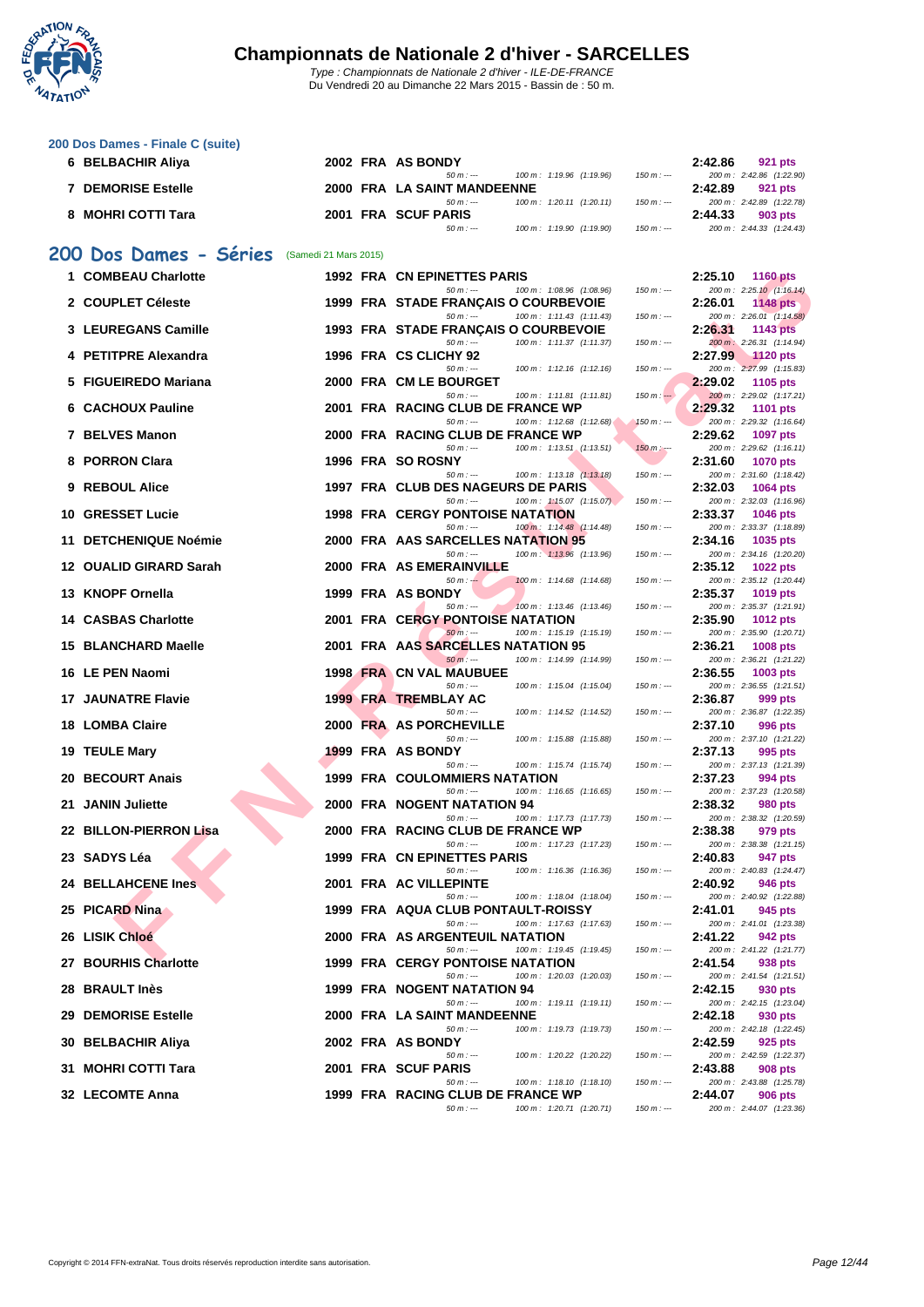

Du Vendredi 20 au Dimanche 22 Mars 2015 - Bassin de : 50 m.

#### **[200 Dos D](http://www.ffnatation.fr/webffn/index.php)ames - Séries (suite)**

| 33 NICOLAS Johann | 2000 FRA CS MEAUX NATATION              | 2:44.36<br>902 pts                       |
|-------------------|-----------------------------------------|------------------------------------------|
|                   | 100 m : 1:17.55 (1:17.55)<br>50 m : --- | 200 m: 2:44.36 (1:26.81)<br>150 m : ---  |
| 34 GIBON Flavie   | 2001 FRA NOGENT NATATION 94             | 2:45.00<br>894 pts                       |
|                   | 100 m : 1:20.01 (1:20.01)<br>50 m : --- | 200 m : 2:45.00 (1:24.99)<br>150 m : --- |
| --- KEBDI Manel   | 2002 FRA CN LA COURNEUVE                | DNS dec                                  |

#### **50 Brasse Dames - Finale A** (Samedi 21 Mars 2015)

| 1 CHARLES-FRANÇOIS Lucie<br>2 RENOU Jeanne<br>3 DERMEE Tessa<br>4 CHARPENTIER IIona<br>5 BOUVET Camille<br>6 CONNETABLE Barbara<br>7 NEGRE Katleen | <b>1998 FRA CERGY PONTOISE NATATION</b><br>1999 FRA CLUB DES NAGEURS DE PARIS<br>2000 FRA NOGENT NATATION 94<br>1998 FRA AAS SARCELLES NATATION 95<br>1998 FRA ETOILE ST-LEU-PLESSIS<br>2000 FRA CLUB DES NAGEURS DE PARIS<br>1999 FRA TREMBLAY AC | <b>1203 pts</b><br>34.70<br><b>1168 pts</b><br>35.41<br><b>1164 pts</b><br>35.48<br><b>1163 pts</b><br>35.51<br>35.94<br>1142 pts<br><b>1122 pts</b><br>36.36<br>1085 pts<br>37.13 |
|----------------------------------------------------------------------------------------------------------------------------------------------------|----------------------------------------------------------------------------------------------------------------------------------------------------------------------------------------------------------------------------------------------------|------------------------------------------------------------------------------------------------------------------------------------------------------------------------------------|
| 8 RIVAS Manon                                                                                                                                      | 2000 FRA JEANNE D'ARC DRANCY                                                                                                                                                                                                                       | 1076 pts<br>37.32                                                                                                                                                                  |

#### **50 Brasse Dames - Finale B** (Samedi 21 Mars 2015)

| 1 BRUZZO Aurore           |  | 2000 FRA CLUB DES NAGEURS DE PARIS     | 36.40 | <b>1120 pts</b> |
|---------------------------|--|----------------------------------------|-------|-----------------|
| 2 GARCIA Louise           |  | 2001 FRA AS BONDY                      | 36.99 | 1092 pts        |
| 3 MUTTI Anna              |  | <b>1999 FRA MOUETTES DE PARIS</b>      | 37.18 | 1083 pts        |
| 4 LE GARREC Perrine       |  | <b>1999 FRA AS ARGENTEUIL NATATION</b> | 37.43 | 1071 pts        |
| 5 DETAIS Laurine          |  | 2000 FRA USO BEZONS                    | 37.48 | 1069 pts        |
| <b>6 SONNEVILLE Prune</b> |  | 2001 FRA AS PORCHEVILLE                | 37.49 | 1068 pts        |
| 7 BEDAIE Tais             |  | 1999 FRA AS BONDY                      | 37.75 | <b>1056 pts</b> |
| 8 BARRIER Clara           |  | 2001 FRA BOIS-COLOMBES SPORT           | 38.27 | 1032 pts        |

# **50 Brasse Dames - Finale C 13-15 ans** (Samedi 21 Mars 2015)

| 1 LAURENCE Oceane  |  | 2001 FRA ETOILE ST-LEU-PLESSIS     | 37.86 | 1051 pts        |
|--------------------|--|------------------------------------|-------|-----------------|
| 2 BESSON Chloé     |  | 2001 FRA CN ANDRESY                | 38.07 | <b>1041 pts</b> |
| 3 BARBOSA Manoella |  | 2002 BRA CNO ST-GERMAIN-EN-LAYE    | 38.29 | 1031 pts        |
| 4 BELBACHIR Aliya  |  | 2002 FRA AS BONDY                  | 38.79 | 1008 pts        |
| 5 MARTINS Chloe    |  | 2001 FRA US JEUNESSE MITRY-MORY    | 39.26 | 987 pts         |
| 6 DUMONT Mahona    |  | 2000 FRA CLUB DES NAGEURS DE PARIS | 39.32 | 984 pts         |

### **50 Brasse Dames - Séries** (Samedi 21 Mars 2015)

| 1 CHARLES-FRANÇOIS Lucie                                     |                       | <b>1998 FRA CERGY PONTOISE NATATION</b> | 34.70        | <b>1203 pts</b> |
|--------------------------------------------------------------|-----------------------|-----------------------------------------|--------------|-----------------|
| 2 RENOU Jeanne                                               |                       | 1999 FRA CLUB DES NAGEURS DE PARIS      | 35.41        | <b>1168 pts</b> |
| 3 DERMEE Tessa                                               |                       | 2000 FRA NOGENT NATATION 94             | 35.48        | <b>1164 pts</b> |
| 4 CHARPENTIER IIona                                          |                       | 1998 FRA AAS SARCELLES NATATION 95      | <b>35.51</b> | <b>1163 pts</b> |
| 5 BOUVET Camille                                             |                       | 1998 FRA ETOILE ST-LEU-PLESSIS          | 35.94        | 1142 pts        |
| 6 CONNETABLE Barbara                                         |                       | 2000 FRA CLUB DES NAGEURS DE PARIS      | 36.36        | <b>1122 pts</b> |
| 7 NEGRE Katleen                                              |                       | 1999 FRA TREMBLAY AC                    | 37.13        | 1085 pts        |
| 8 RIVAS Manon                                                |                       | 2000 FRA JEANNE D'ARC DRANCY            | 37.32        | <b>1076 pts</b> |
|                                                              |                       |                                         |              |                 |
| 50 Brasse Dames - Finale B                                   | (Samedi 21 Mars 2015) |                                         |              |                 |
| 1 BRUZZO Aurore                                              |                       | 2000 FRA CLUB DES NAGEURS DE PARIS      | 36.40        | <b>1120 pts</b> |
| 2 GARCIA Louise                                              |                       | 2001 FRA AS BONDY                       | 36.99        | <b>1092 pts</b> |
| 3 MUTTI Anna                                                 |                       | <b>1999 FRA MOUETTES DE PARIS</b>       | 37.18        | 1083 pts        |
| 4 LE GARREC Perrine                                          |                       | 1999 FRA AS ARGENTEUIL NATATION         | 37.43        | 1071 pts        |
| 5 DETAIS Laurine                                             |                       | 2000 FRA USO BEZONS                     | 37.48        | 1069 pts        |
| <b>6 SONNEVILLE Prune</b>                                    |                       | 2001 FRA AS PORCHEVILLE                 | 37.49        | 1068 pts        |
| 7 BEDAIE Tais                                                |                       | 1999 FRA AS BONDY                       | 37.75        | 1056 pts        |
| 8 BARRIER Clara                                              |                       | 2001 FRA BOIS-COLOMBES SPORT            | 38.27        | 1032 pts        |
|                                                              |                       |                                         |              |                 |
| $50$ Brasse Dames - Finale C 13-15 ans (Samedi 21 Mars 2015) |                       |                                         |              |                 |
| 1 LAURENCE Oceane                                            |                       | 2001 FRA ETOILE ST-LEU-PLESSIS          | 37.86        | 1051 pts        |
| 2 BESSON Chloé                                               |                       | 2001 FRA CN ANDRESY                     | 38.07        | 1041 pts        |
| 3 BARBOSA Manoella                                           |                       | 2002 BRA CNO ST-GERMAIN-EN-LAYE         | 38.29        | 1031 pts        |
| 4 BELBACHIR Aliya                                            |                       | 2002 FRA AS BONDY                       | 38.79        | 1008 pts        |
| 5 MARTINS Chloe                                              |                       | 2001 FRA US JEUNESSE MITRY-MORY         | 39.26        | <b>987 pts</b>  |
| 6 DUMONT Mahona                                              |                       | 2000 FRA CLUB DES NAGEURS DE PARIS      | 39.32        | <b>984 pts</b>  |
|                                                              |                       |                                         |              |                 |
| 50 Brasse Dames - Séries                                     | (Samedi 21 Mars 2015) |                                         |              |                 |
| 1 CHARLES-FRANÇOIS Lucie                                     |                       | <b>1998 FRA CERGY PONTOISE NATATION</b> | 35.22        | <b>1177 pts</b> |
| 2 DERMEE Tessa                                               |                       | 2000 FRA NOGENT NATATION 94             | 35.55        | <b>1161 pts</b> |
| 3 RENOU Jeanne                                               |                       | 1999 FRA CLUB DES NAGEURS DE PARIS      | 35.76        | <b>1151 pts</b> |
| 4 CHARPENTIER Ilona                                          |                       | 1998 FRA AAS SARCELLES NATATION 95      | 35.79        | 1149 pts        |
| <b>5 CONNETABLE Barbara</b>                                  |                       | 2000 FRA CLUB DES NAGEURS DE PARIS      | 36.00        | 1139 pts        |
| 6 BOUVET Camille                                             |                       | 1998 FRA ETOILE ST-LEU-PLESSIS          | 36.47        | <b>1116 pts</b> |
| 7 NEGRE Katleen                                              |                       | 1999 FRA TREMBLAY AC                    | 36.78        | <b>1102 pts</b> |
| 8 RIVAS Manon                                                |                       | 2000 FRA JEANNE D'ARC DRANCY            | 37.02        | 1090 pts        |
| 9 BEDAIE Tais                                                |                       | 1999 FRA AS BONDY                       | 37.33        | 1076 pts        |
| 10 MUTTI Anna                                                |                       | <b>1999 FRA MOUETTES DE PARIS</b>       | 37.34        | 1075 pts        |
| 11 LE GARREC Perrine                                         |                       | 1999 FRA AS ARGENTEUIL NATATION         | 37.44        | <b>1070 pts</b> |
| <b>12 DETAIS Laurine</b>                                     |                       | 2000 FRA USO BEZONS                     | 37.45        | <b>1070 pts</b> |
| <b>13 SONNEVILLE Prune</b>                                   |                       | 2001 FRA AS PORCHEVILLE                 | 37.46        | 1069 pts        |
| 14 BRUZZO Aurore                                             |                       | 2000 FRA CLUB DES NAGEURS DE PARIS      | 37.54        | <b>1066 pts</b> |
| 15 BARRIER Clara                                             |                       | 2001 FRA BOIS-COLOMBES SPORT            | 37.61        | 1062 pts        |
| <b>16 GARCIA Louise</b>                                      |                       | 2001 FRA AS BONDY                       | 37.67        | <b>1060 pts</b> |
| 17 CRABIE Johanna                                            |                       | 1999 FRA CNO ST-GERMAIN-EN-LAYE         | 37.77        | 1055 pts        |
| 18 LAURENCE Oceane                                           |                       | 2001 FRA ETOILE ST-LEU-PLESSIS          | 38.03        | 1043 pts        |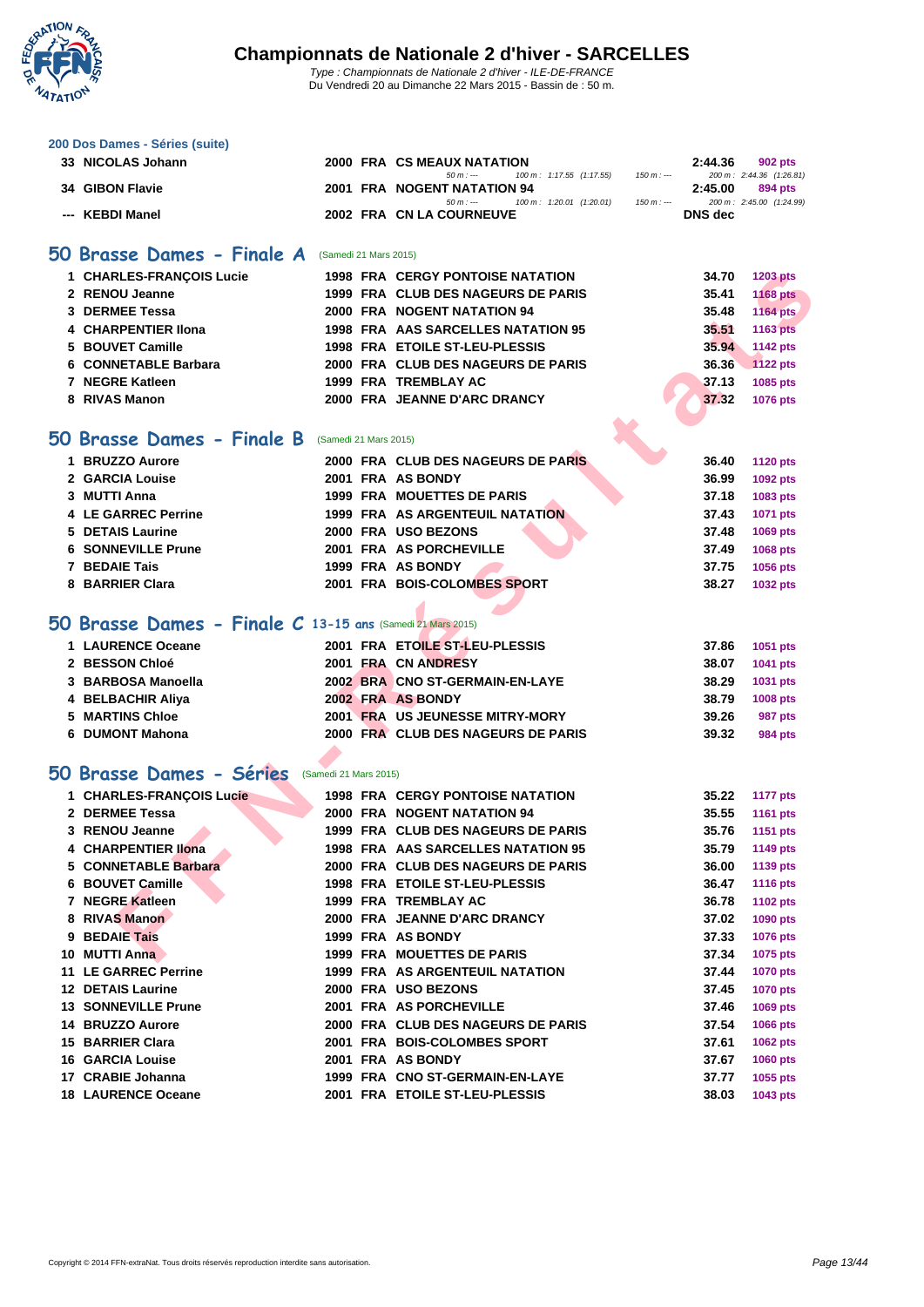

|  | 50 Brasse Dames - Séries (suite) |  |  |
|--|----------------------------------|--|--|
|  | <b>DECCAN OLLS</b>               |  |  |

| 19 BESSON Chloé         |  | 2001 FRA CN ANDRESY                    | 38.13  | 1038 pts        |
|-------------------------|--|----------------------------------------|--------|-----------------|
| 20 DUMONT Mahona        |  | 2000 FRA CLUB DES NAGEURS DE PARIS     | 38.30  | <b>1030 pts</b> |
| 21 STRUILLOU Julie      |  | 1999 FRA OLYMPIQUE LA GARENNE-COLOMBES | 38.53  | <b>1020 pts</b> |
| 22 KEBDI Manel          |  | 2002 FRA CN LA COURNEUVE               | 39.01  | 998 pts         |
| 23 BELBACHIR Aliya      |  | 2002 FRA AS BONDY                      | 39.07  | 995 pts         |
| <b>24 MARTINS Chloe</b> |  | 2001 FRA US JEUNESSE MITRY-MORY        | 39.10  | 994 pts         |
| 25 BARBOSA Manoella     |  | 2002 BRA CNO ST-GERMAIN-EN-LAYE        | 39.17  | 991 pts         |
| 26 VESELINOVIC Jovana   |  | 1997 FRA JEANNE D'ARC DRANCY           | 40.57  | <b>928 pts</b>  |
| --- BASSO-BERT Clara    |  | 2001 FRA ETOILE ST-LEU-PLESSIS         | DSQ Da |                 |
|                         |  |                                        |        |                 |

#### **100 Brasse Dames - Finale A** (Vendredi 20 Mars 2015)

|                                                              |                         |                                         |               | <i>ออ</i> เ มเจ |
|--------------------------------------------------------------|-------------------------|-----------------------------------------|---------------|-----------------|
| 26 VESELINOVIC Jovana                                        |                         | 1997 FRA JEANNE D'ARC DRANCY            | 40.57         | 928 pts         |
| --- BASSO-BERT Clara                                         |                         | 2001 FRA ETOILE ST-LEU-PLESSIS          | <b>DSQ Da</b> |                 |
|                                                              |                         |                                         |               |                 |
| 00 Brasse Dames - Finale A                                   | (Vendredi 20 Mars 2015) |                                         |               |                 |
| 1 CHARLES-FRANÇOIS Lucie                                     |                         | <b>1998 FRA CERGY PONTOISE NATATION</b> | 1:15.51       | 1183 pts        |
| 2 RENNER Miranda                                             |                         | 2001 USA RACING CLUB DE FRANCE WP       | 1:15.74       | <b>1177 pts</b> |
| 3 RENOU Jeanne                                               |                         | 1999 FRA CLUB DES NAGEURS DE PARIS      | 1:17.14       | 1143 pts        |
| <b>4 CHARPENTIER Ilona</b>                                   |                         | 1998 FRA AAS SARCELLES NATATION 95      | 1:18.15       | <b>1119 pts</b> |
| 5 BASSO-BERT Clara                                           |                         | 2001 FRA ETOILE ST-LEU-PLESSIS          | 1:18.31       | 1115 pts        |
| 6 BRUZZO Aurore                                              |                         | 2000 FRA CLUB DES NAGEURS DE PARIS      | 1:18.38       | <b>1113 pts</b> |
| 7 CONNETABLE Barbara                                         |                         | 2000 FRA CLUB DES NAGEURS DE PARIS      | 1:18.79       | <b>1104 pts</b> |
| 8 BEDAIE Tais                                                |                         | 1999 FRA AS BONDY                       | 1:19.59       | 1085 pts        |
|                                                              |                         |                                         |               |                 |
| 00 Brasse Dames - Finale B                                   | (Vendredi 20 Mars 2015) |                                         |               |                 |
|                                                              |                         |                                         |               |                 |
| 1 SIMOËNS Jeanne                                             |                         | 2000 FRA CLUB DES NAGEURS DE PARIS      | 1:16.82       | 1151 pts        |
| 2 MUTTI Anna                                                 |                         | 1999 FRA MOUETTES DE PARIS              | 1:20.26       | <b>1069 pts</b> |
| 3 DERMEE Tessa                                               |                         | 2000 FRA NOGENT NATATION 94             | 1:20.33       | 1067 pts        |
| 4 REBOUL Ines                                                |                         | 1999 FRA CLUB DES NAGEURS DE PARIS      | 1:20.70       | 1059 pts        |
| 5 CRABIE Johanna                                             |                         | 1999 FRA CNO ST-GERMAIN-EN-LAYE         | 1:20.86       | 1055 pts        |
| 6 BARRIER Clara                                              |                         | 2001 FRA BOIS-COLOMBES SPORT            | 1:21.73       | 1035 pts        |
| 7 CREMAS Claire                                              |                         | 2001 FRA CERGY PONTOISE NATATION        | 1:21.75       | 1035 pts        |
| 8 BOUVET Camille                                             |                         | <b>1998 FRA ETOILE ST-LEU-PLESSIS</b>   | 1:22.09       | <b>1027 pts</b> |
|                                                              |                         |                                         |               |                 |
| 00 Brasse Dames - Finale C 13-15 ans (Vendredi 20 Mars 2015) |                         |                                         |               |                 |
| 1 BINOIS Emma                                                |                         | 2000 FRA NOGENT NATATION 94             | 1:20.96       | 1053 pts        |
| 2 GARCIA Louise                                              |                         | 2001 FRA AS BONDY                       | 1:21.02       | 1051 pts        |
| <b>3 DETAIS Laurine</b>                                      |                         | 2000 FRA USO BEZONS                     | 1:22.04       | <b>1028 pts</b> |
| 4 BESSON Chloé                                               |                         | 2001 FRA CN ANDRESY                     | 1:24.00       | <b>984 pts</b>  |
| <b>5 SONNEVILLE Prune</b>                                    |                         | 2001 FRA AS PORCHEVILLE                 | 1:24.31       | 977 pts         |
| 6 BARBOSA Manoella                                           |                         | 2002 BRA CNO ST-GERMAIN-EN-LAYE         | 1:24.61       | 970 pts         |
| 7 LAURENCE Oceane                                            |                         | 2001 FRA ETOILE ST-LEU-PLESSIS          | 1:25.74       | 945 pts         |
| --- DUMONT Mahona                                            |                         | 2000 FRA CLUB DES NAGEURS DE PARIS      | <b>DSQ Ni</b> |                 |
|                                                              |                         |                                         |               |                 |
| 00 Brasse Dames - Séries                                     | (Vendredi 20 Mars 2015) |                                         |               |                 |
| 1 RENNER Miranda                                             |                         | 2001 USA RACING CLUB DE FRANCE WP       | 1:15.43       | 1185 pts        |
| 2 CHARLES-FRANÇOIS Lucie                                     |                         | <b>1998 FRA CERGY PONTOISE NATATION</b> | 1:15.84       | <b>1174 pts</b> |
| 3 RENOU Jeanne                                               |                         | 1999 FRA CLUB DES NAGEURS DE PARIS      | 1:17.90       | 1125 pts        |
|                                                              |                         |                                         |               |                 |

#### **100 Brasse Dames - Finale B** (Vendredi 20 Mars 2015)

| 1 SIMOËNS Jeanne       | 2000 FRA CLUB DES NAGEURS DE PARIS | 1:16.82 | 1151 pts        |
|------------------------|------------------------------------|---------|-----------------|
| 2 MUTTI Anna           | 1999 FRA MOUETTES DE PARIS         | 1:20.26 | <b>1069 pts</b> |
| 3 DERMEE Tessa         | 2000 FRA NOGENT NATATION 94        | 1:20.33 | <b>1067 pts</b> |
| 4 REBOUL Ines          | 1999 FRA CLUB DES NAGEURS DE PARIS | 1:20.70 | 1059 pts        |
| 5 CRABIE Johanna       | 1999 FRA CNO ST-GERMAIN-EN-LAYE    | 1:20.86 | 1055 pts        |
| 6 BARRIER Clara        | 2001 FRA BOIS-COLOMBES SPORT       | 1:21.73 | 1035 pts        |
| <b>7 CREMAS Claire</b> | 2001 FRA CERGY PONTOISE NATATION   | 1:21.75 | 1035 pts        |
| 8 BOUVET Camille       | 1998 FRA ETOILE ST-LEU-PLESSIS     | 1:22.09 | <b>1027 pts</b> |
|                        |                                    |         |                 |

### **100 Brasse Dames - Finale C 13-15 ans** (Vendredi 20 Mars 2015)

| <b>BINOIS Emma</b> |  | 2000 FRA NOGENT NATATION 94        | 1:20.96       | 1053 pts |
|--------------------|--|------------------------------------|---------------|----------|
| 2 GARCIA Louise    |  | 2001 FRA AS BONDY                  | 1:21.02       | 1051 pts |
| 3 DETAIS Laurine   |  | 2000 FRA USO BEZONS                | 1:22.04       | 1028 pts |
| 4 BESSON Chloé     |  | 2001 FRA CN ANDRESY                | 1:24.00       | 984 pts  |
| 5 SONNEVILLE Prune |  | 2001 FRA AS PORCHEVILLE            | 1:24.31       | 977 pts  |
| 6 BARBOSA Manoella |  | 2002 BRA CNO ST-GERMAIN-EN-LAYE    | 1:24.61       | 970 pts  |
| 7 LAURENCE Oceane  |  | 2001 FRA ETOILE ST-LEU-PLESSIS     | 1:25.74       | 945 pts  |
| --- DUMONT Mahona  |  | 2000 FRA CLUB DES NAGEURS DE PARIS | <b>DSQ Ni</b> |          |

### **100 Brasse Dames - Séries** (Vendredi 20 Mars 2015)

| 1 RENNER Miranda         |  | 2001 USA RACING CLUB DE FRANCE WP       | 1:15.43 | 1185 pts        |
|--------------------------|--|-----------------------------------------|---------|-----------------|
| 2 CHARLES-FRANÇOIS Lucie |  | <b>1998 FRA CERGY PONTOISE NATATION</b> | 1:15.84 | 1174 pts        |
| 3 RENOU Jeanne           |  | 1999 FRA CLUB DES NAGEURS DE PARIS      | 1:17.90 | 1125 pts        |
| 4 CHARPENTIER IIona      |  | 1998 FRA AAS SARCELLES NATATION 95      | 1:18.32 | 1115 pts        |
| 5 CONNETABLE Barbara     |  | 2000 FRA CLUB DES NAGEURS DE PARIS      | 1:18.42 | <b>1112 pts</b> |
| 6 BASSO-BERT Clara       |  | 2001 FRA ETOILE ST-LEU-PLESSIS          | 1:19.23 | 1093 pts        |
| 7 BEDAIE Tais            |  | 1999 FRA AS BONDY                       | 1:19.48 | <b>1087 pts</b> |
| 8 BRUZZO Aurore          |  | 2000 FRA CLUB DES NAGEURS DE PARIS      | 1:19.96 | 1076 pts        |
| 9 SIMOËNS Jeanne         |  | 2000 FRA CLUB DES NAGEURS DE PARIS      | 1:20.10 | 1073 pts        |
| 10 CRABIE Johanna        |  | 1999 FRA CNO ST-GERMAIN-EN-LAYE         | 1:20.15 | <b>1072 pts</b> |
| 11 DERMEE Tessa          |  | 2000 FRA NOGENT NATATION 94             | 1:20.19 | 1071 pts        |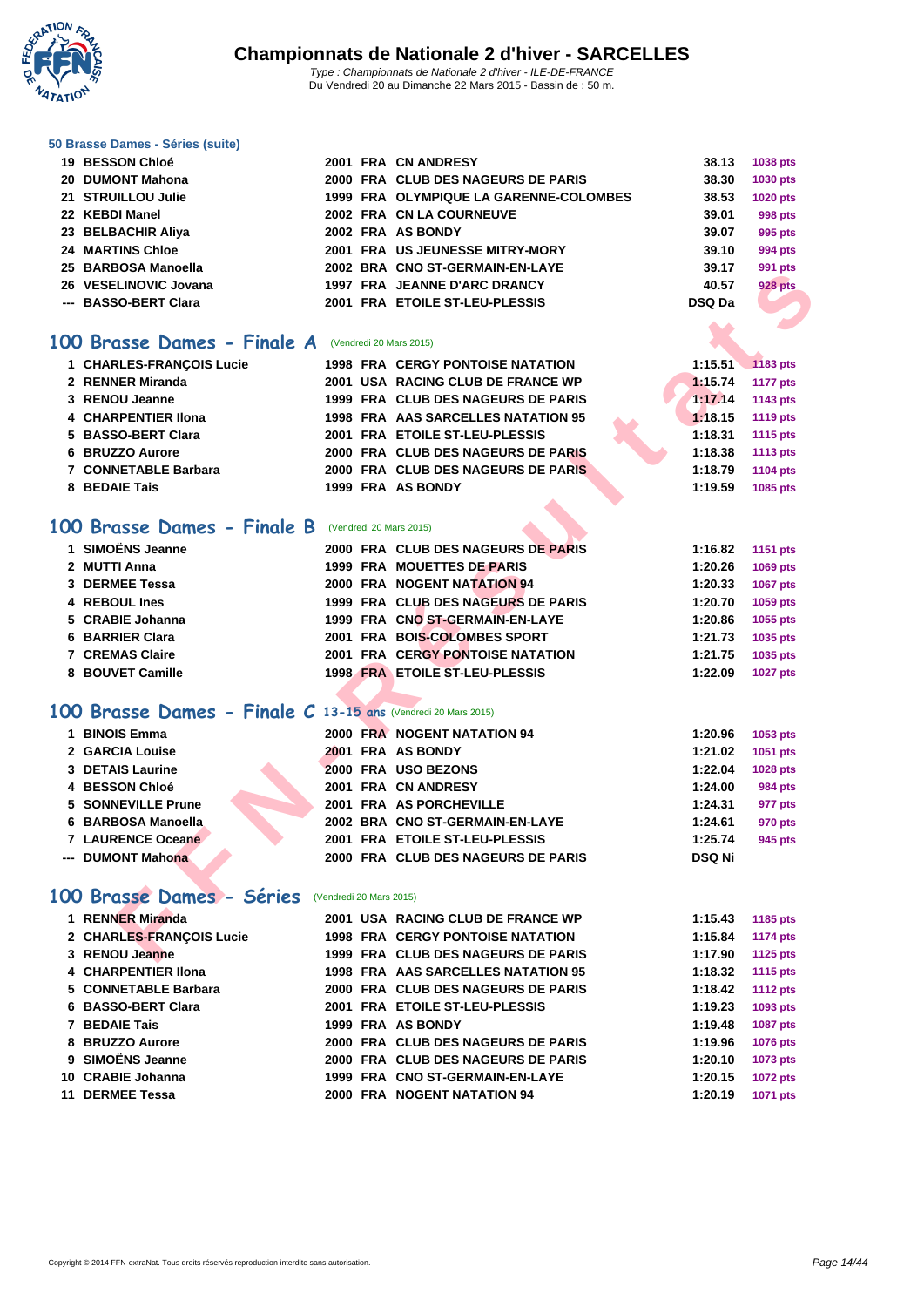

#### **[100 Brass](http://www.ffnatation.fr/webffn/index.php)e Dames - Séries (suite)**

| 12 CREMAS Claire            |  | <b>2001 FRA CERGY PONTOISE NATATION</b>                                                            |             | 1:20.50        | 1063 pts                                    |
|-----------------------------|--|----------------------------------------------------------------------------------------------------|-------------|----------------|---------------------------------------------|
| 13 REBOUL Ines              |  | 1999 FRA CLUB DES NAGEURS DE PARIS                                                                 |             | 1:20.92        | 1054 pts                                    |
| 14 MUTTI Anna               |  | <b>1999 FRA MOUETTES DE PARIS</b>                                                                  |             | 1:21.24        | 1046 pts                                    |
| 15 BARRIER Clara            |  | 2001 FRA BOIS-COLOMBES SPORT                                                                       |             | 1:21.45        | 1041 pts                                    |
| <b>16 BOUVET Camille</b>    |  | 1998 FRA ETOILE ST-LEU-PLESSIS                                                                     |             | 1:22.25        | 1023 pts                                    |
| 17 BINOIS Emma              |  | 2000 FRA NOGENT NATATION 94                                                                        |             | 1:22.41        | 1019 pts                                    |
| <b>18 LE GARREC Perrine</b> |  | <b>1999 FRA AS ARGENTEUIL NATATION</b>                                                             |             | 1:22.58        | 1016 pts                                    |
| 19 DETAIS Laurine           |  | 2000 FRA USO BEZONS                                                                                |             | 1:22.60        | <b>1015 pts</b>                             |
| 20 KNOPF Ornella            |  | 1999 FRA AS BONDY                                                                                  |             | 1:22.61        | <b>1015 pts</b>                             |
| 21 BESSON Chloé             |  | 2001 FRA CN ANDRESY                                                                                |             | 1:22.96        | <b>1007 pts</b>                             |
| 22 GARCIA Louise            |  | 2001 FRA AS BONDY                                                                                  |             | 1:23.30        | 999 pts                                     |
| 23 LAURENCE Oceane          |  | 2001 FRA ETOILE ST-LEU-PLESSIS                                                                     |             | 1:24.21        | 979 pts                                     |
| 24 STRUILLOU Julie          |  | 1999 FRA OLYMPIQUE LA GARENNE-COLOMBES                                                             |             | 1:24.27        | 978 pts                                     |
| 25 LECOMTE Célia            |  | 1998 FRA RACING CLUB DE FRANCE WP                                                                  |             | 1:24.32        | 976 pts                                     |
| 26 BARBOSA Manoella         |  | 2002 BRA CNO ST-GERMAIN-EN-LAYE                                                                    |             | 1:24.46        | 973 pts                                     |
| 27 SONNEVILLE Prune         |  | 2001 FRA AS PORCHEVILLE                                                                            |             | 1:25.20        | 957 pts                                     |
| 28 DUMONT Mahona            |  | 2000 FRA CLUB DES NAGEURS DE PARIS                                                                 |             | 1:25.63        | <b>948 pts</b>                              |
| 29 BELBACHIR Aliya          |  | 2002 FRA AS BONDY                                                                                  |             | 1:26.02        | 939 pts                                     |
| 30 MUTZ Tara                |  | 2001 FRA CN EPINETTES PARIS                                                                        |             | 1:26.13        | 937 pts                                     |
| 31 KEBDI Manel              |  | 2002 FRA CN LA COURNEUVE                                                                           |             | 1:26.47        | 929 pts                                     |
| <b>32 MARGUERON Julie</b>   |  | 2001 FRA AAS SARCELLES NATATION 95                                                                 |             | 1:27.37        | 910 pts                                     |
| --- NEGRE Katleen           |  | <b>1999 FRA TREMBLAY AC</b>                                                                        |             | <b>DNS</b> dec |                                             |
| 1 CHARLES-FRANÇOIS Lucie    |  | <b>1998 FRA CERGY PONTOISE NATATION</b>                                                            |             | 2:44.16        | 1159 pts                                    |
| 2 BASSO-BERT Clara          |  | 100 m: 1:19.20 (1:19.20)<br>$50 m : -$<br>2001 FRA ETOILE ST-LEU-PLESSIS                           | $150 m: -$  | 2:46.37        | 200 m: 2:44.16 (1:24.96)<br><b>1131 pts</b> |
|                             |  | $50 m$ : ---<br>100 m: 1:20.72 (1:20.72)                                                           | $150 m : -$ |                | 200 m: 2:46.37 (1:25.65)                    |
| 3 RENOU Jeanne              |  | 1999 FRA CLUB DES NAGEURS DE PARIS                                                                 |             | 2:46.77        | <b>1127 pts</b>                             |
| 4 BRUZZO Aurore             |  | $50 m: -$<br>100 m: 1:20.34 (1:20.34)<br>2000 FRA CLUB DES NAGEURS DE PARIS                        | $150 m: -$  | 2:49.39        | 200 m: 2:46.77 (1:26.43)<br>1095 pts        |
|                             |  | $50 m : -$<br>100 m: 1:21.68 (1:21.68)                                                             | $150 m: -$  |                | 200 m: 2:49.39 (1:27.71)                    |
| 5 CONNETABLE Barbara        |  | 2000 FRA CLUB DES NAGEURS DE PARIS                                                                 |             | 2:49.52        | 1093 pts                                    |
| <b>6 CHARPENTIER IIona</b>  |  | $50 m: -$<br>100 m: 1:22.06 (1:22.06)<br>1998 FRA AAS SARCELLES NATATION 95                        | $150 m: -$  | 2:49.90        | 200 m: 2:49.52 (1:27.46)<br>1089 pts        |
|                             |  | 100 m: 1:21.77 (1:21.77)<br>$50 m: -$                                                              | $150 m : -$ |                | 200 m: 2:49.90 (1:28.13)                    |
| 7 MUTTI Anna                |  | <b>1999 FRA MOUETTES DE PARIS</b>                                                                  |             | 2:55.07        | <b>1028 pts</b>                             |
| 8 BEDAIE Tais               |  | $50 m: -$<br>100 m: 1:23.14 (1:23.14)<br>1999 FRA AS BONDY                                         | $150 m : -$ | 2:56.51        | 200 m: 2:55.07 (1:31.93)<br>1011 pts        |
|                             |  | $50 m: -$<br>100 m : 1:22.66 (1:22.66)                                                             | $150 m: -$  |                | 200 m: 2:56.51 (1:33.85)                    |
| 00 Brasse Dames - Finale B  |  | (Dimanche 22 Mars 2015)                                                                            |             |                |                                             |
|                             |  |                                                                                                    |             |                |                                             |
| 1 NEGRE Katleen             |  | 1999 FRA TREMBLAY AC<br>100 m: 1:22.47 (1:22.47)<br>$50 m : -$                                     | $150 m: -$  | 2:55.45        | 1023 pts<br>200 m: 2:55.45 (1:32.98)        |
| 2 DERMEE Tessa              |  | 2000 FRA NOGENT NATATION 94                                                                        |             | 2:55.62        | <b>1022 pts</b>                             |
|                             |  | $50 m: -$<br>100 m: 1:23.18 (1:23.18)                                                              | $150 m: -$  |                | 200 m: 2:55.62 (1:32.44)                    |
| 3 BINOIS Emma               |  | 2000 FRA NOGENT NATATION 94<br>$50 m: -$<br>100 m: 1:26.79 (1:26.79)                               | $150 m : -$ | 2:59.83        | 973 pts<br>200 m: 2:59.83 (1:33.04)         |
| 4 MARGUERON Julie           |  | 2001 FRA AAS SARCELLES NATATION 95                                                                 |             | 3:01.45        | 955 pts                                     |
|                             |  | 100 m: 1:27.01 (1:27.01)<br>$50 m: -$                                                              | $150 m : -$ |                | 200 m: 3:01.45 (1:34.44)                    |
| 5 MUTZ Tara                 |  | 2001 FRA CN EPINETTES PARIS<br>$50 \text{ m}$ : $\leftarrow$ $100 \text{ m}$ : $1:29.59$ (1:29.59) | $150 m: -$  | 3:04.34        | 923 pts<br>200 m: 3:04.34 (1:34.75)         |
|                             |  |                                                                                                    |             |                |                                             |

#### 200 Brasse Dames - Finale A (Dimanche 22 Mars 2015)

| 1 CHARLES-FRANCOIS Lucie |                                 |                             |            |                                                                     |                                                                                                                                                                                                                                                                                                     | 2:44.16 | 1159 $pts$               |
|--------------------------|---------------------------------|-----------------------------|------------|---------------------------------------------------------------------|-----------------------------------------------------------------------------------------------------------------------------------------------------------------------------------------------------------------------------------------------------------------------------------------------------|---------|--------------------------|
|                          |                                 |                             | $50 m : -$ | $100 \text{ m}$ : 1:19.20 (1:19.20)                                 | $150 m : -$                                                                                                                                                                                                                                                                                         |         | 200 m: 2:44.16 (1:24.96) |
| 2 BASSO-BERT Clara       |                                 |                             |            |                                                                     |                                                                                                                                                                                                                                                                                                     | 2:46.37 | 1131 $pts$               |
|                          |                                 |                             | $50 m : -$ | $100 \text{ m}$ : 1:20.72 (1:20.72)                                 | $150 m : -$                                                                                                                                                                                                                                                                                         |         | 200 m: 2:46.37 (1:25.65) |
| 3 RENOU Jeanne           |                                 |                             |            |                                                                     |                                                                                                                                                                                                                                                                                                     | 2:46.77 | 1127 pts                 |
|                          |                                 |                             | $50 m$ :   | $100 \text{ m}$ : 1:20.34 (1:20.34)                                 | $150 m : -$                                                                                                                                                                                                                                                                                         |         | 200 m: 2:46.77 (1:26.43) |
| 4 BRUZZO Aurore          |                                 |                             |            |                                                                     |                                                                                                                                                                                                                                                                                                     | 2:49.39 | 1095 $pts$               |
|                          |                                 |                             | $50 m : -$ | 100 m: 1:21.68 (1:21.68)                                            | 150 m : ---                                                                                                                                                                                                                                                                                         |         | 200 m: 2:49.39 (1:27.71) |
| 5 CONNETABLE Barbara     |                                 |                             |            |                                                                     |                                                                                                                                                                                                                                                                                                     | 2:49.52 | 1093 pts                 |
|                          |                                 |                             | $50 m : -$ | 100 m : 1:22.06 (1:22.06)                                           | 150 m : ---                                                                                                                                                                                                                                                                                         |         | 200 m: 2:49.52 (1:27.46) |
| 6 CHARPENTIER IIona      |                                 |                             |            |                                                                     |                                                                                                                                                                                                                                                                                                     | 2:49.90 | 1089 pts                 |
|                          |                                 |                             | $50 m : -$ |                                                                     | 150 m : ---                                                                                                                                                                                                                                                                                         |         | 200 m: 2:49.90 (1:28.13) |
|                          |                                 |                             |            |                                                                     |                                                                                                                                                                                                                                                                                                     | 2:55.07 | <b>1028 pts</b>          |
|                          |                                 |                             | $50 m : -$ | 100 m : 1:23.14 (1:23.14)                                           | $150 m : -$                                                                                                                                                                                                                                                                                         |         | 200 m: 2:55.07 (1:31.93) |
| 8 BEDAIE Tais            |                                 |                             |            |                                                                     |                                                                                                                                                                                                                                                                                                     | 2:56.51 | <b>1011 pts</b>          |
|                          |                                 |                             | $50 m : -$ | 100 m : 1:22.66 (1:22.66)                                           | $150 m : -$                                                                                                                                                                                                                                                                                         |         | 200 m: 2:56.51 (1:33.85) |
|                          |                                 |                             |            |                                                                     |                                                                                                                                                                                                                                                                                                     |         |                          |
|                          |                                 |                             |            |                                                                     |                                                                                                                                                                                                                                                                                                     |         |                          |
|                          |                                 |                             |            |                                                                     |                                                                                                                                                                                                                                                                                                     |         | $1022$ nte               |
|                          | 7 MUTTI Anna<br>1 NECDE Katloon | 200 Brasse Dames - Finale B |            | 1999 FRA AS BONDY<br>(Dimanche 22 Mars 2015)<br>1000 EDA TDEMRIAVAC | <b>1998 FRA CERGY PONTOISE NATATION</b><br>2001 FRA ETOILE ST-LEU-PLESSIS<br>1999 FRA CLUB DES NAGEURS DE PARIS<br>2000 FRA CLUB DES NAGEURS DE PARIS<br>2000 FRA CLUB DES NAGEURS DE PARIS<br>1998 FRA AAS SARCELLES NATATION 95<br>100 m : 1:21.77 (1:21.77)<br><b>1999 FRA MOUETTES DE PARIS</b> |         | つ・らら オラ                  |

| 1 NEGRE Katleen           | <b>1999 FRA TREMBLAY AC</b>                         | 2:55.45<br><b>1023 pts</b>            |
|---------------------------|-----------------------------------------------------|---------------------------------------|
|                           | $100 \text{ m}$ : 1:22.47 (1:22.47)<br>$50 m : -$   | $150 m: -$<br>200 m: 2:55.45 (1:32.9) |
| 2 DERMEE Tessa            | 2000 FRA NOGENT NATATION 94                         | 2:55.62<br>1022 $pts$                 |
|                           | $100 \text{ m}$ : 1:23.18 $(1:23.18)$<br>$50 m : -$ | $150 m: -$<br>200 m: 2:55.62 (1:32.4) |
| 3 BINOIS Emma             | 2000 FRA NOGENT NATATION 94                         | 2:59.83<br>973 pts                    |
|                           | 100 m: 1:26.79 (1:26.79)<br>$50 m : -$              | $150 m: -$<br>200 m: 2:59.83 (1:33.0  |
| 4 MARGUERON Julie         | 2001 FRA AAS SARCELLES NATATION 95                  | 3:01.45<br>955 pts                    |
|                           | $100 \text{ m}$ : 1:27.01 (1:27.01)<br>$50 m : -$   | $150 m: -$<br>200 m: 3:01.45 (1:34.4) |
| 5 MUTZ Tara               | 2001 FRA CN EPINETTES PARIS                         | 3:04.34<br>923 pts                    |
|                           | 100 m: 1:29.59 (1:29.59)<br>$50 m : -$              | $150 m: -$<br>200 m: 3:04.34 (1:34.7) |
| <b>6 SONNEVILLE Prune</b> | 2001 FRA AS PORCHEVILLE                             | 3:06.26<br>902 pts                    |
|                           | $100 \text{ m}$ : 1:31.13 $(1:31.13)$<br>$50 m : -$ | $150 m: -$<br>200 m: 3:06.26 (1:35.1) |
| 7 BELBACHIR Aliya         | 2002 FRA AS BONDY                                   | 3:08.84<br>874 pts                    |
|                           | $100 \text{ m}$ : 1:31.41 (1:31.41)<br>$50 m : -$   | $150 m: -$<br>200 m: 3:08.84 (1:37.4) |
| 8 LAURENCE Oceane         | 2001 FRA ETOILE ST-LEU-PLESSIS                      | 3:09.55<br>867 pts                    |
|                           | 100 m: 1:29.82 (1:29.82)<br>$50 m : -$              | 200 m: 3:09.55 (1:39.7)<br>$150 m: -$ |
|                           |                                                     |                                       |

#### **200 Brasse Dames - Séries** (Dimanche 22 Mars 2015)

|  | 1 CHARLES-FRANCOIS Lucie |  |
|--|--------------------------|--|
|--|--------------------------|--|

 **FRA CERGY PONTOISE NATATION 2:48.21 1109 pts 1998 FRA CERGY PONTOISE NATATION 2:48.21 1109 2:48.21 (1:27.16**)  $100 \text{ m}$ :  $1:21.05$  (1:21.05)  $150 \text{ m}$ : ---

200 m : 3:04.34 (1:34.75)

200 m : 3:06.26 (1:35.13)

200 m : 3:08.84 (1:37.43)

 $\frac{3.09}{5}$  (1:39.73)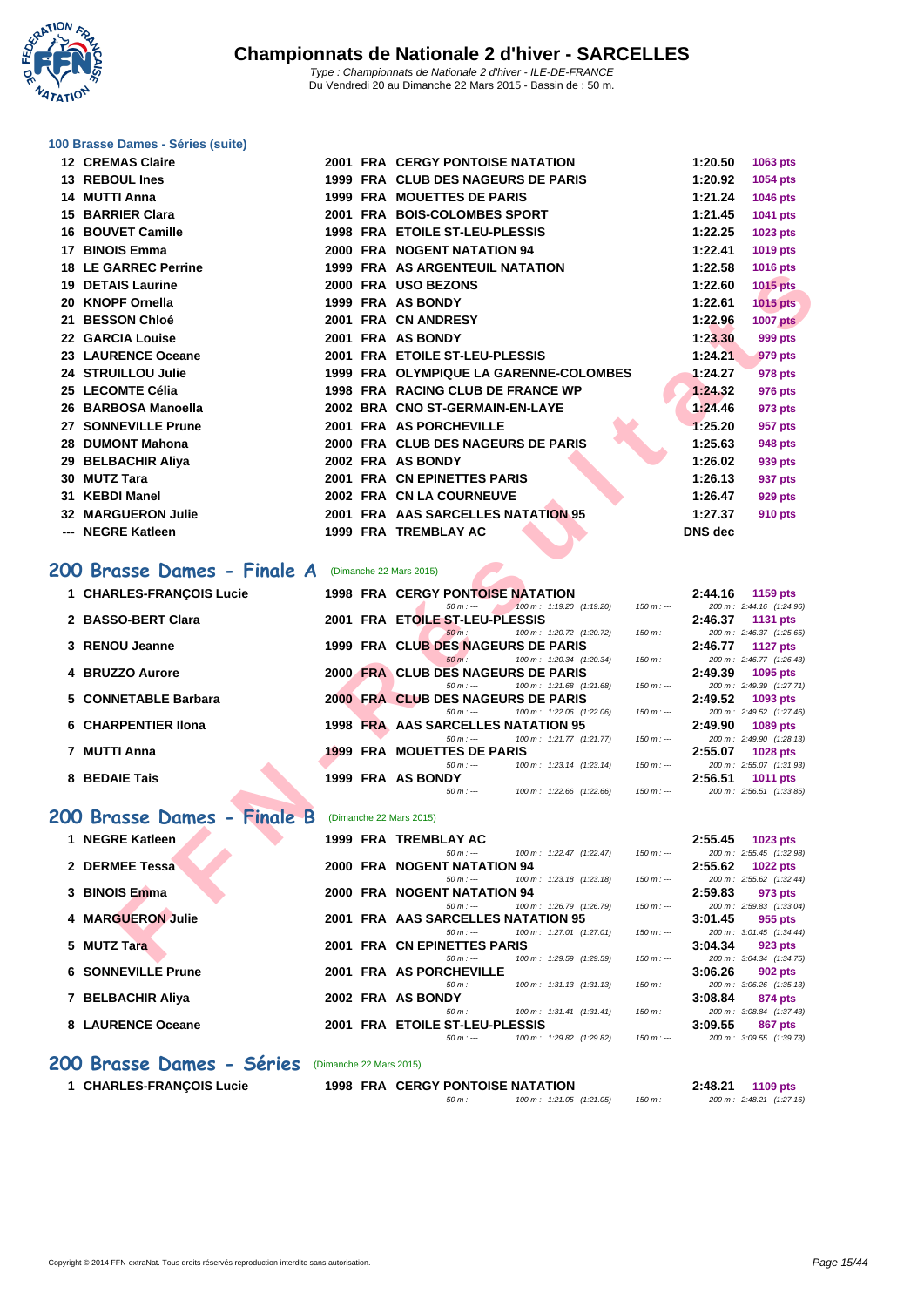

|  | 200 Brasse Dames - Séries (suite) |  |
|--|-----------------------------------|--|
|  |                                   |  |

| 2 RENOU Jeanne                            |  | 1999 FRA CLUB DES NAGEURS DE PARIS                                           |               | 2:48.29               | 1108 pts                                    |
|-------------------------------------------|--|------------------------------------------------------------------------------|---------------|-----------------------|---------------------------------------------|
| 3 CHARPENTIER IIona                       |  | $50 m : -$<br>100 m: 1:20.88 (1:20.88)<br>1998 FRA AAS SARCELLES NATATION 95 | $150 m : -$   | 2:49.35               | 200 m: 2:48.29 (1:27.41)<br>1095 pts        |
|                                           |  | $50 m: -$<br>100 m: 1:21.21 (1:21.21)                                        | $150 m: -$    |                       | 200 m: 2:49.35 (1:28.14)                    |
| 4 CONNETABLE Barbara                      |  | 2000 FRA CLUB DES NAGEURS DE PARIS                                           |               | 2:51.11               | <b>1074 pts</b>                             |
|                                           |  | $50 m: -$<br>100 m: 1:21.84 (1:21.84)                                        | $150 m: -$    |                       | 200 m: 2:51.11 (1:29.27)                    |
| 5 BRUZZO Aurore                           |  | 2000 FRA CLUB DES NAGEURS DE PARIS<br>$50 m: -$<br>100 m: 1:23.88 (1:23.88)  | $150 m: -$    | 2:52.56               | <b>1057 pts</b><br>200 m: 2:52.56 (1:28.68) |
| 6 BASSO-BERT Clara                        |  | 2001 FRA ETOILE ST-LEU-PLESSIS                                               |               | 2:53.26               | 1049 pts                                    |
|                                           |  | 100 m: 1:25.31 (1:25.31)<br>$50 m: -$                                        | $150 m: -$    |                       | 200 m: 2:53.26 (1:27.95)                    |
| 7 MUTTI Anna                              |  | 1999 FRA MOUETTES DE PARIS                                                   |               | 2:53.73               | <b>1044 pts</b>                             |
| 8 BEDAIE Tais                             |  | $50 m: -$<br>100 m: 1:23.78 (1:23.78)<br>1999 FRA AS BONDY                   | $150 m: -$    |                       | 200 m: 2:53.73 (1:29.95)                    |
|                                           |  | $50 m : -$<br>100 m: 1:24.26 (1:24.26)                                       | $150 m : -$   | 2:54.00               | <b>1040 pts</b><br>200 m: 2:54.00 (1:29.74) |
| 9 NEGRE Katleen                           |  | 1999 FRA TREMBLAY AC                                                         |               | 2:54.29               | <b>1037 pts</b>                             |
|                                           |  | $50 m: -$<br>100 m: 1:22.96 (1:22.96)                                        | $150 m : -$   |                       | 200 m: 2:54.29 (1:31.33)                    |
| 10 DERMEE Tessa                           |  | 2000 FRA NOGENT NATATION 94                                                  |               | 2:54.46               | 1035 pts                                    |
| 11 REBOUL Ines                            |  | $50 m: -$<br>100 m: 1:24.74 (1:24.74)<br>1999 FRA CLUB DES NAGEURS DE PARIS  | $150 m : -$   | 2:54.58               | 200 m: 2:54.46 (1:29.72)<br>1034 pts        |
|                                           |  | $50 m: -$<br>100 m: 1:24.88 (1:24.88)                                        | $150 m: -$    |                       | 200 m: 2:54.58 (1:29.70)                    |
| 12 CRABIE Johanna                         |  | 1999 FRA CNO ST-GERMAIN-EN-LAYE                                              |               | 2:55.18               | <b>1027 pts</b>                             |
|                                           |  | $50 m: -$<br>100 m: 1:23.72 (1:23.72)                                        | $150 m: -$    |                       | 200 m: 2:55.18 (1:31.46)                    |
| 13 BARRIER Clara                          |  | 2001 FRA BOIS-COLOMBES SPORT                                                 | $150 m$ : --- | 2:56.16               | 1015 pts                                    |
| 14 LECOMTE Célia                          |  | 100 m: 1:25.45 (1:25.45)<br>$50 m : -$<br>1998 FRA RACING CLUB DE FRANCE WP  |               | 3:00.68               | 200 m: 2:56.16 (1:30.71)<br>964 pts         |
|                                           |  | $50 m: -$<br>100 m: 1:26.10 (1:26.10)                                        | $150 m: -$    |                       | 200 m: 3:00.68 (1:34.58)                    |
| 15 BINOIS Emma                            |  | 2000 FRA NOGENT NATATION 94                                                  |               | 3:00.98               | <b>960 pts</b>                              |
|                                           |  | 100 m: 1:26.51 (1:26.51)<br>$50 m: -$                                        | $150 m: -$    |                       | 200 m: 3:00.98 (1:34.47)                    |
| <b>16 MARGUERON Julie</b>                 |  | 2001 FRA AAS SARCELLES NATATION 95<br>100 m: 1:29.65 (1:29.65)<br>$50 m: -$  | $150 m : -$   | 3:04.35               | 923 pts<br>200 m: 3:04.35 (1:34.70)         |
| <b>17 SONNEVILLE Prune</b>                |  | 2001 FRA AS PORCHEVILLE                                                      |               | 3:05.16               | 914 pts                                     |
|                                           |  | $50 m : -1$<br>100 m: 1:28.53 (1:28.53)                                      | $150 m : -$   |                       | 200 m: 3:05.16 (1:36.63)                    |
| 18 MUTZ Tara                              |  | 2001 FRA CN EPINETTES PARIS                                                  |               | 3:05.43               | <b>911 pts</b>                              |
|                                           |  | 100 m: 1:27.59 (1:27.59)<br>$50 m : -$<br>2002 FRA AS BONDY                  | $150 m : -$   |                       | 200 m: 3:05.43 (1:37.84)                    |
| 19 BELBACHIR Aliya                        |  | 100 m: 1:32.70 (1:32.70)<br>$50 m: -$                                        | $150 m : -$   | 3:09.32               | 869 pts<br>200 m: 3:09.32 (1:36.62)         |
| 20 LAURENCE Oceane                        |  | 2001 FRA ETOILE ST-LEU-PLESSIS                                               |               | 3:11.10               | 850 pts                                     |
|                                           |  | $50 m: -$<br>100 m: 1:29.40 (1:29.40)                                        | $150 m: -$    |                       | 200 m: 3:11.10 (1:41.70)                    |
| --- LE GARREC Perrine                     |  | 1999 FRA AS ARGENTEUIL NATATION                                              |               | <b>DNS</b> exc        |                                             |
|                                           |  |                                                                              |               |                       |                                             |
| 50 Papillon Dames - Finale A              |  | (Dimanche 22 Mars 2015)                                                      |               |                       |                                             |
| 1 DUFOUR Laëtitia                         |  | 1993 FRA CN EPINETTES PARIS                                                  |               | 28.72                 | 1251 pts                                    |
| 2 PRIOVILLE Estelle                       |  | 1996 FRA NOGENT NATATION 94                                                  |               | 28.84                 |                                             |
|                                           |  |                                                                              |               |                       | <b>1244 pts</b>                             |
| 3 DELANOË Marine                          |  | 1997 FRA ASSO NATATION DE SARTROUVILLE                                       |               | 29.70                 | 1193 pts                                    |
| 4 COSTES Loriane                          |  | 2000 FRA NOGENT NATATION 94                                                  |               | 29.99                 | 1175 pts                                    |
| 5 SIMOËNS Celia                           |  | 1999 FRA CLUB DES NAGEURS DE PARIS                                           |               | 30.34                 | 1155 pts                                    |
| <b>6 ZENON Cassandre</b>                  |  | 2000 FRA MOUETTES DE PARIS                                                   |               | 30.55                 | 1143 pts                                    |
| 7 NOIRBENT Coraline                       |  | 1998 FRA AS HERBLAY NATATION                                                 |               | 30.56                 | <b>1142 pts</b>                             |
| 8 BEN MANSOUR Célina                      |  | 1999 FRA AAS SARCELLES NATATION 95                                           |               | 30.84                 | <b>1126 pts</b>                             |
|                                           |  |                                                                              |               |                       |                                             |
| 50 Papillon Dames - Finale B              |  | (Dimanche 22 Mars 2015)                                                      |               |                       |                                             |
| 1 SIMOËNS Jeanne                          |  | 2000 FRA CLUB DES NAGEURS DE PARIS                                           |               | 29.88                 | <b>1182 pts</b>                             |
| 2 PIAULET Cassandre                       |  | 2000 FRA CLUB DES NAGEURS DE PARIS                                           |               | 30.68                 | 1135 pts                                    |
|                                           |  |                                                                              |               |                       |                                             |
| 3 DORLIN Shellen<br><b>DECHAVED CLI-4</b> |  | 2002 FRA CLUB DES NAGEURS DE PARIS<br><b>COOL FRA CMIFROURCET</b>            |               | 30.86<br><b>20.00</b> | 1125 pts<br>$AA$ $AB$ $AB$                  |

| 1 DUFOUR Laëtitia    |  | 1993 FRA CN EPINETTES PARIS            | 28.72 | <b>1251 pts</b> |
|----------------------|--|----------------------------------------|-------|-----------------|
| 2 PRIOVILLE Estelle  |  | 1996 FRA NOGENT NATATION 94            | 28.84 | <b>1244 pts</b> |
| 3 DELANOË Marine     |  | 1997 FRA ASSO NATATION DE SARTROUVILLE | 29.70 | 1193 pts        |
| 4 COSTES Loriane     |  | 2000 FRA NOGENT NATATION 94            | 29.99 | 1175 pts        |
| 5 SIMOËNS Celia      |  | 1999 FRA CLUB DES NAGEURS DE PARIS     | 30.34 | 1155 pts        |
| 6 ZENON Cassandre    |  | 2000 FRA MOUETTES DE PARIS             | 30.55 | 1143 pts        |
| 7 NOIRBENT Coraline  |  | <b>1998 FRA AS HERBLAY NATATION</b>    | 30.56 | 1142 pts        |
| 8 BEN MANSOUR Célina |  | 1999 FRA AAS SARCELLES NATATION 95     | 30.84 | <b>1126 pts</b> |
|                      |  |                                        |       |                 |

|  |  |  |  |  |  | 50 Papillon Dames - Finale B (Dimanche 22 Mars 2015) |
|--|--|--|--|--|--|------------------------------------------------------|
|--|--|--|--|--|--|------------------------------------------------------|

| 1 SIMOËNS Jeanne    |  | 2000 FRA CLUB DES NAGEURS DE PARIS | 29.88 | 1182 pts        |
|---------------------|--|------------------------------------|-------|-----------------|
| 2 PIAULET Cassandre |  | 2000 FRA CLUB DES NAGEURS DE PARIS | 30.68 | 1135 pts        |
| 3 DORLIN Shellen    |  | 2002 FRA CLUB DES NAGEURS DE PARIS | 30.86 | 1125 pts        |
| 4 DESNOYERS Chloé   |  | 2001 FRA CM LE BOURGET             | 30.98 | 1118 pts        |
| 5 AIT HADDOU Amal   |  | <b>1999 FRA COLOMBES NATATION</b>  | 31.09 | 1112 pts        |
| 6 AIT-TABET Lilia   |  | 1999 FRA CN VAL MAUBUEE            | 31.53 | <b>1087 pts</b> |
| 7 NIN Colombe       |  | 2000 FRA RACING CLUB DE FRANCE WP  | 31.55 | <b>1086 pts</b> |
| 8 PARISI Mathilde   |  | 1999 FRA NEPTUNE CLUB DE FRANCE    | 31.80 | <b>1072 pts</b> |
|                     |  |                                    |       |                 |

#### **50 Papillon Dames - Finale C 13-15 ans** (Dimanche 22 Mars 2015)

**1 HANRAS Tiphaine 2000 FRA COULOMMIERS NATATION 30.62 1139 pts**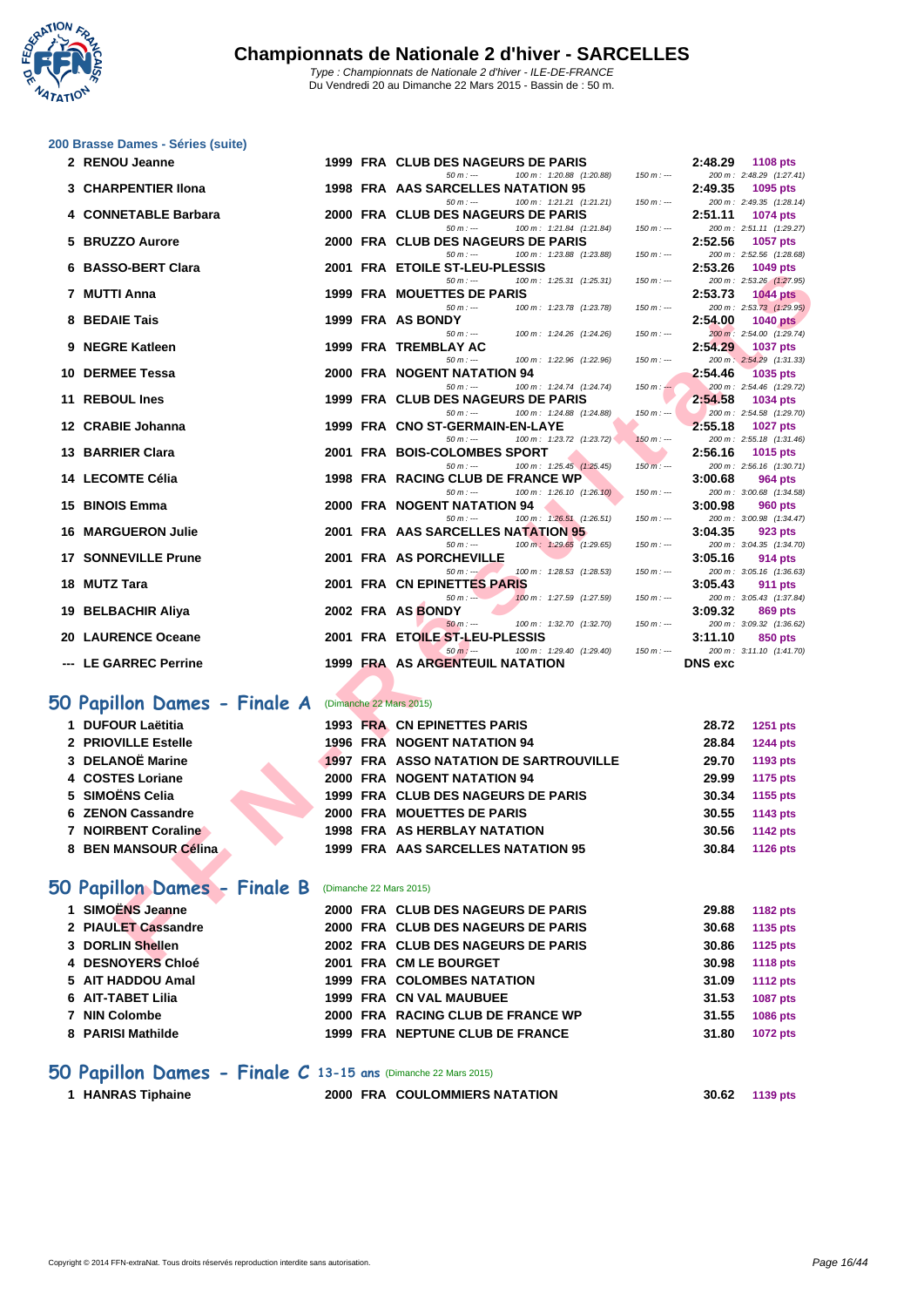

#### **[50 Papillo](http://www.ffnatation.fr/webffn/index.php)n Dames - Finale C (suite)**

| 2 PARKER Lena         |  | 2001 FRA RACING CLUB DE FRANCE WP       | 30.95 1120 pts |                 |
|-----------------------|--|-----------------------------------------|----------------|-----------------|
| 2 ROBERT Pauline      |  | <b>2000 FRA CERGY PONTOISE NATATION</b> | 30.95          | <b>1120 pts</b> |
| 4 GARCIA Louise       |  | 2001 FRA AS BONDY                       | 31.56          | 1085 pts        |
| 5 BOUDISSA Naïla      |  | 2001 FRA NEPTUNE CLUB DE FRANCE         | 31.78          | 1073 pts        |
| 6 LOMBA Claire        |  | 2000 FRA AS PORCHEVILLE                 | 32.10          | 1055 pts        |
| 7 MPACKO Ketsia       |  | 2000 FRA AQUA CLUB PONTAULT-ROISSY      | 32.97          | <b>1007 pts</b> |
| 8 OUALID GIRARD Sarah |  | 2000 FRA AS EMERAINVILLE                | 33.56          | 975 pts         |
|                       |  |                                         |                |                 |

### **50 Papillon Dames - Séries** (Dimanche 22 Mars 2015)

|                                                           |  |                                               |                | <i>อเง ม</i> เจ |
|-----------------------------------------------------------|--|-----------------------------------------------|----------------|-----------------|
|                                                           |  |                                               |                |                 |
| O Papillon Dames - Séries (Dimanche 22 Mars 2015)         |  |                                               |                |                 |
| 1 PRIOVILLE Estelle                                       |  | <b>1996 FRA NOGENT NATATION 94</b>            | 28.96          | <b>1237 pts</b> |
| 2 DELANOË Marine                                          |  | <b>1997 FRA ASSO NATATION DE SARTROUVILLE</b> | 30.02          | <b>1174 pts</b> |
| 3 ZENON Cassandre                                         |  | 2000 FRA MOUETTES DE PARIS                    | 30.37          | 1153 pts        |
| 4 COSTES Loriane                                          |  | 2000 FRA NOGENT NATATION 94                   | 30.45          | 1149 pts        |
| 5 DUFOUR Laëtitia                                         |  | <b>1993 FRA CN EPINETTES PARIS</b>            | 30.65          | <b>1137 pts</b> |
| <b>6 NOIRBENT Coraline</b>                                |  | <b>1998 FRA AS HERBLAY NATATION</b>           | 30.66          | 1136 pts        |
| 7 BEN MANSOUR Célina                                      |  | 1999 FRA AAS SARCELLES NATATION 95            | 30.70          | 1134 pts        |
| 8 SIMOËNS Celia                                           |  | 1999 FRA CLUB DES NAGEURS DE PARIS            | 30.71          | 1134 pts        |
| 9 AIT HADDOU Amal                                         |  | <b>1999 FRA COLOMBES NATATION</b>             | 30.74          | <b>1132 pts</b> |
| 10 SIMOËNS Jeanne                                         |  | 2000 FRA CLUB DES NAGEURS DE PARIS            | 30.82          | <b>1127 pts</b> |
| 11 DESNOYERS Chloé                                        |  | 2001 FRA CM LE BOURGET                        | 30.83          | <b>1127 pts</b> |
| <b>12 PIAULET Cassandre</b>                               |  | 2000 FRA CLUB DES NAGEURS DE PARIS            | 30.92          | <b>1121 pts</b> |
| 13 NIN Colombe                                            |  | 2000 FRA RACING CLUB DE FRANCE WP             | 31.15          | 1108 pts        |
| <b>14 DORLIN Shellen</b>                                  |  | 2002 FRA CLUB DES NAGEURS DE PARIS            | 31.24          | 1103 pts        |
| 15 PARISI Mathilde                                        |  | 1999 FRA NEPTUNE CLUB DE FRANCE               | 31.45          | 1091 pts        |
| <b>16 AIT-TABET Lilia</b>                                 |  | <b>1999 FRA CN VAL MAUBUEE</b>                | 31.49          | 1089 pts        |
| 17 HANRAS Tiphaine                                        |  | <b>2000 FRA COULOMMIERS NATATION</b>          | 31.50          | 1088 pts        |
| 18 OUALID GIRARD Sarah                                    |  | 2000 FRA AS EMERAINVILLE                      | 31.57          | 1085 pts        |
| 19 PARKER Lena                                            |  | 2001 FRA RACING CLUB DE FRANCE WP             | 31.70          | <b>1077 pts</b> |
| 19 FONSÉQUE Eva                                           |  | 1999 FRA RACING CLUB DE FRANCE WP             | 31.70          | <b>1077 pts</b> |
| 21 ROBERT Pauline                                         |  | <b>2000 FRA CERGY PONTOISE NATATION</b>       | 31.82          | <b>1070 pts</b> |
| 22 BOUDISSA Naïla                                         |  | 2001 FRA NEPTUNE CLUB DE FRANCE               | 31.85          | 1069 pts        |
| 23 LOMBA Claire                                           |  | 2000 FRA AS PORCHEVILLE                       | 32.04          | 1058 pts        |
| 24 MPACKO Ketsia                                          |  | 2000 FRA AQUA CLUB PONTAULT-ROISSY            | 32.22          | 1048 pts        |
| 25 GARCIA Louise                                          |  | 2001 FRA AS BONDY                             | 32.62          | 1026 pts        |
| 26 VESELINOVIC Jovana                                     |  | 1997 FRA JEANNE D'ARC DRANCY                  | 32.67          | 1023 pts        |
| 27 GUIDET Delphine                                        |  | <b>2000 FRA CERGY PONTOISE NATATION</b>       | 32.95          | <b>1008 pts</b> |
| 28 DUMONT Mahona                                          |  | 2000 FRA CLUB DES NAGEURS DE PARIS            | 33.21          | 994 pts         |
| 29 DERMEE Tessa                                           |  | 2000 FRA NOGENT NATATION 94                   | 33.65          | 970 pts         |
| 30 KEBDI Manel                                            |  | 2002 FRA CN LA COURNEUVE                      | 34.34          | 934 pts         |
| 31 BELBACHIR Aliya                                        |  | 2002 FRA AS BONDY                             | 34.70          | 915 pts         |
| <b>KNOPF Ornella</b>                                      |  | 1999 FRA AS BONDY                             | <b>DSQ Da</b>  |                 |
| <b>ARTIGNY Lucile</b>                                     |  | <b>1998 FRA CN VERNEUIL VERNOUILLET</b>       | <b>DNS</b> exc |                 |
| --- LEUREGANS Camille                                     |  | 1993 FRA STADE FRANÇAIS O COURBEVOIE          | <b>DNS</b> dec |                 |
|                                                           |  |                                               |                |                 |
| <b>00 Papillon Dames - Finale A</b> (Samedi 21 Mars 2015) |  |                                               |                |                 |
|                                                           |  |                                               |                |                 |

### 100 Papillon Dames - Finale A (Samedi 21 Mars 2015)

| 1 PRIOVILLE Estelle |  | <b>1996 FRA NOGENT NATATION 94</b>   | 1:03.21 | <b>1245 pts</b> |
|---------------------|--|--------------------------------------|---------|-----------------|
| 2 DUFOUR Laëtitia   |  | 1993 FRA CN EPINETTES PARIS          | 1:04.78 | 1198 pts        |
| 3 ALBOUY Katleen    |  | <b>1998 FRA COLOMBES NATATION</b>    | 1:06.14 | 1158 pts        |
| 4 RAMON Mae         |  | 2000 FRA AAS SARCELLES NATATION 95   | 1:06.62 | <b>1144 pts</b> |
| 5 SIMOËNS Jeanne    |  | 2000 FRA CLUB DES NAGEURS DE PARIS   | 1:07.26 | <b>1126 pts</b> |
| 6 SIMOËNS Celia     |  | 1999 FRA CLUB DES NAGEURS DE PARIS   | 1:07.31 | <b>1124 pts</b> |
| 7 HANRAS Tiphaine   |  | <b>2000 FRA COULOMMIERS NATATION</b> | 1:07.39 | <b>1122 pts</b> |
| 8 PARISI Mathilde   |  | 1999 FRA NEPTUNE CLUB DE FRANCE      | 1:08.67 | <b>1086 pts</b> |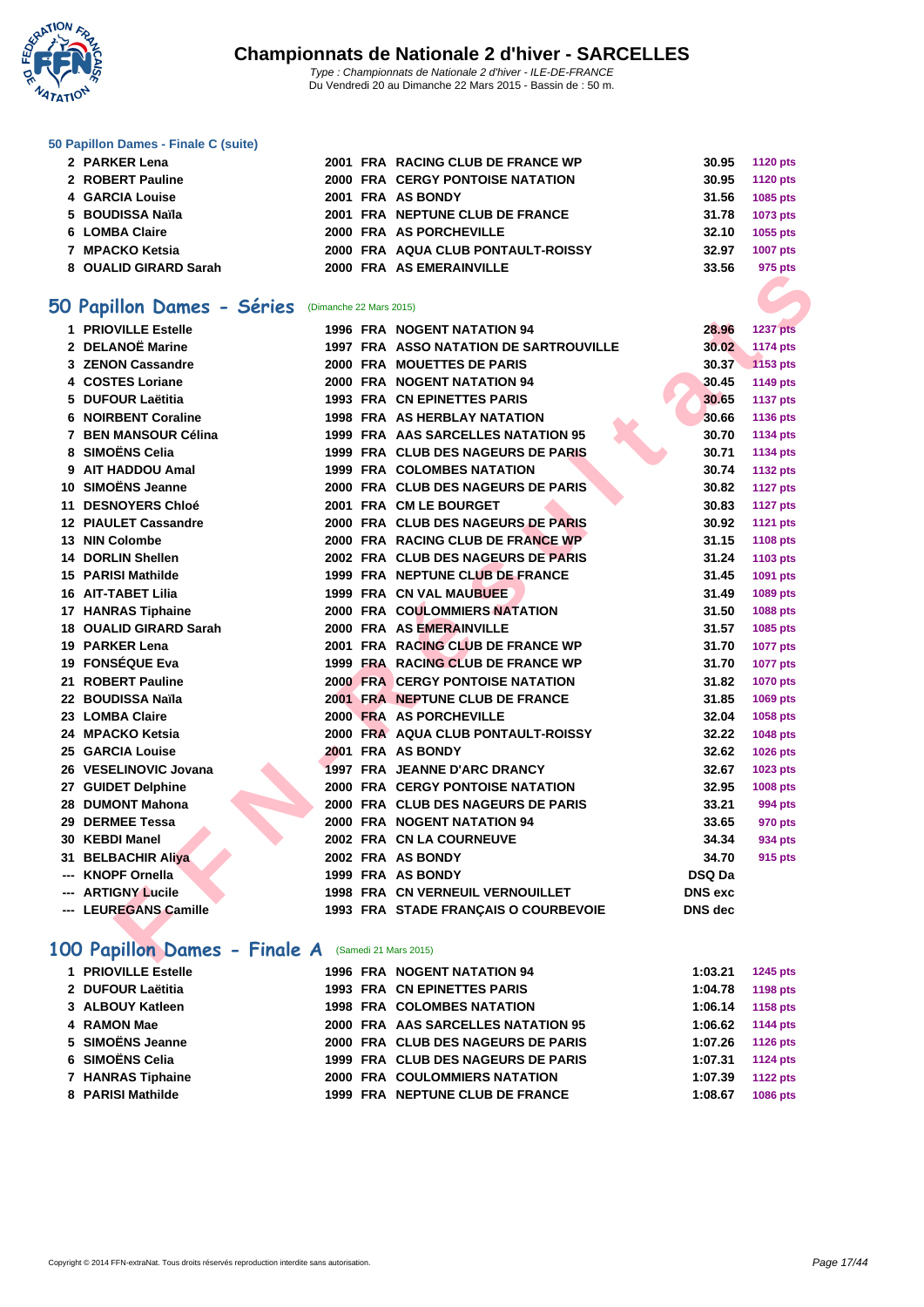

### **[100 Pa](http://www.ffnatation.fr/webffn/index.php)pillon Dames - Finale B** (Samedi 21 Mars 2015)

| 1 PARKER Lena                                                 |                       | 2001 FRA RACING CLUB DE FRANCE WP                                            |            | 1:08.17 | <b>1100 pts</b>                             |
|---------------------------------------------------------------|-----------------------|------------------------------------------------------------------------------|------------|---------|---------------------------------------------|
| 2 NOIRBENT Coraline                                           |                       | 1998 FRA AS HERBLAY NATATION                                                 |            | 1:10.46 | 1036 pts                                    |
| 3 BOUDISSA Naïla                                              |                       | 2001 FRA NEPTUNE CLUB DE FRANCE                                              |            | 1:10.57 | 1033 pts                                    |
| 4 ARTIGNY Lucile                                              |                       | 1998 FRA CN VERNEUIL VERNOUILLET                                             |            | 1:11.55 | 1007 pts                                    |
| 5 GUIDET Delphine                                             |                       | 2000 FRA CERGY PONTOISE NATATION                                             |            | 1:11.77 | 1001 pts                                    |
| 6 NIN Colombe                                                 |                       | 2000 FRA RACING CLUB DE FRANCE WP                                            |            | 1:12.16 | <b>990 pts</b>                              |
| <b>7 ZENON Cassandre</b>                                      |                       | 2000 FRA MOUETTES DE PARIS                                                   |            | 1:13.18 | <b>963 pts</b>                              |
| 8 ROBERT Pauline                                              |                       | 2000 FRA CERGY PONTOISE NATATION                                             |            | 1:14.75 | <b>922 pts</b>                              |
|                                                               |                       |                                                                              |            |         |                                             |
| 100 Papillon Dames - Finale C 13-15 ans (Samedi 21 Mars 2015) |                       |                                                                              |            |         |                                             |
| 1 DUMUR Julie                                                 |                       | 2001 FRA AS EMERAINVILLE                                                     |            | 1:12.61 | 978 pts                                     |
| 2 DUCHANT Steify                                              |                       | 2000 FRA TREMBLAY AC                                                         |            | 1:17.64 | 849 pts                                     |
|                                                               |                       |                                                                              |            |         |                                             |
| 100 Papillon Dames - Séries                                   | (Samedi 21 Mars 2015) |                                                                              |            |         |                                             |
| 1 PRIOVILLE Estelle                                           |                       | 1996 FRA NOGENT NATATION 94                                                  |            | 1:03.05 | 1249 pts                                    |
| 2 DUFOUR Laëtitia                                             |                       | 1993 FRA CN EPINETTES PARIS                                                  |            | 1:05.03 | 1190 pts                                    |
| 3 RAMON Mae                                                   |                       | 2000 FRA AAS SARCELLES NATATION 95                                           |            | 1:06.31 | 1153 pts                                    |
| 4 ALBOUY Katleen                                              |                       | <b>1998 FRA COLOMBES NATATION</b>                                            |            | 1:06.63 | 1144 pts                                    |
| 5 SIMOËNS Celia                                               |                       | 1999 FRA CLUB DES NAGEURS DE PARIS                                           |            | 1:07.25 | <b>1126 pts</b>                             |
| 6 SIMOËNS Jeanne                                              |                       | 2000 FRA CLUB DES NAGEURS DE PARIS                                           |            | 1:07.46 | <b>1120 pts</b>                             |
| 7 HANRAS Tiphaine                                             |                       | <b>2000 FRA COULOMMIERS NATATION</b>                                         |            | 1:09.00 | <b>1077 pts</b>                             |
| 8 PARISI Mathilde                                             |                       | 1999 FRA NEPTUNE CLUB DE FRANCE                                              |            | 1:09.67 | 1058 pts                                    |
| 9 PARKER Lena                                                 |                       | 2001 FRA RACING CLUB DE FRANCE WP                                            |            | 1:09.81 | 1054 pts                                    |
| <b>10 NOIRBENT Coraline</b>                                   |                       | 1998 FRA AS HERBLAY NATATION                                                 |            | 1:10.02 | 1048 pts                                    |
| <b>11 ARTIGNY Lucile</b>                                      |                       | 1998 FRA CN VERNEUIL VERNOUILLET                                             |            | 1:11.41 | 1010 pts                                    |
| 12 BOUDISSA Naïla                                             |                       | 2001 FRA NEPTUNE CLUB DE FRANCE                                              |            | 1:11.47 | 1009 pts                                    |
| 13 NIN Colombe                                                |                       | 2000 FRA RACING CLUB DE FRANCE WP                                            |            | 1:11.51 | 1008 pts                                    |
| 14 GUIDET Delphine                                            |                       | 2000 FRA CERGY PONTOISE NATATION                                             |            | 1:11.80 | 1000 pts                                    |
| <b>15 ROBERT Pauline</b>                                      |                       | <b>2000 FRA CERGY PONTOISE NATATION</b>                                      |            | 1:12.53 | <b>980 pts</b>                              |
| <b>16 ZENON Cassandre</b>                                     |                       | 2000 FRA MOUETTES DE PARIS                                                   |            | 1:13.64 | 951 pts                                     |
| 17 FOUCHER Méghane                                            |                       | 1996 FRA CN ASNIERES                                                         |            | 1:14.14 | 938 pts                                     |
| 18 DUMUR Julie                                                |                       | 2001 FRA AS EMERAINVILLE                                                     |            | 1:14.63 | 925 pts                                     |
| <b>19 LOMBA Claire</b>                                        |                       | 2000 FRA AS PORCHEVILLE                                                      |            | 1:14.72 | 923 pts                                     |
| 20 DUCHANT Steify                                             |                       | 2000 FRA TREMBLAY AC                                                         |            | 1:15.46 | <b>904 pts</b>                              |
|                                                               |                       |                                                                              |            |         |                                             |
| 200 Papillon Dames - Finale A (Vendredi 20 Mars 2015)         |                       |                                                                              |            |         |                                             |
| 1 PRIOVILLE Estelle                                           |                       | 1996 FRA NOGENT NATATION 94                                                  | $150 m: -$ | 2:18.70 | <b>1237 pts</b>                             |
| 2 RAMON Mae                                                   |                       | $50 m : -$<br>100 m: 1:06.56 (1:06.56)<br>2000 FRA AAS SARCELLES NATATION 95 |            | 2:25.79 | 200 m: 2:18.70 (1:12.14)<br>1130 pts        |
|                                                               |                       | 100 m: 1:09.43 (1:09.43)<br>$50 m: -$                                        | $150 m: -$ |         | 200 m: 2:25.79 (1:16.36)                    |
| 3 ALBOUY Katleen                                              |                       | <b>1998 FRA COLOMBES NATATION</b><br>100 m: 1:09.42 (1:09.42)<br>$50 m: -$   | $150 m: -$ | 2:26.08 | <b>1126 pts</b><br>200 m: 2:26.08 (1:16.66) |
| 4 PARKER Lena                                                 |                       | 2001 FRA RACING CLUB DE FRANCE WP                                            |            | 2:35.19 | 997 pts                                     |
|                                                               |                       | 100 m: 1:14.42 (1:14.42)<br>$50 m : -$                                       | $150 m: -$ |         | 200 m: 2:35.19 (1:20.77)                    |
| 5 PARISI Mathilde                                             |                       | 1999 FRA NEPTUNE CLUB DE FRANCE<br>100 m: 1:15.61 (1:15.61)<br>$50 m : -$    | $150 m: -$ | 2:39.42 | 939 pts<br>200 m: 2:39.42 (1:23.81)         |
|                                                               |                       |                                                                              |            |         |                                             |

### 200 Papillon Dames - Finale A (Vendredi 20 Mars 2015)

| 1 PRIOVILLE Estelle         |                         | <b>1996 FRA NOGENT NATATION 94</b>                  |             | 2:18.70 | 1237 pts                 |
|-----------------------------|-------------------------|-----------------------------------------------------|-------------|---------|--------------------------|
|                             |                         | 100 m : 1:06.56 (1:06.56)<br>$50 m: -$              | $150 m : -$ |         | 200 m: 2:18.70 (1:12.14) |
| 2 RAMON Mae                 |                         | 2000 FRA AAS SARCELLES NATATION 95                  |             | 2:25.79 | <b>1130 pts</b>          |
|                             |                         | 100 m: 1:09.43 (1:09.43)<br>$50 m : -$              | $150 m : -$ |         | 200 m: 2:25.79 (1:16.36) |
| 3 ALBOUY Katleen            |                         | <b>1998 FRA COLOMBES NATATION</b>                   |             | 2:26.08 | 1126 $pts$               |
|                             |                         | 100 m: 1:09.42 (1:09.42)<br>$50 m: -$               | $150 m : -$ |         | 200 m: 2:26.08 (1:16.66) |
| 4 PARKER Lena               |                         | 2001 FRA RACING CLUB DE FRANCE WP                   |             | 2:35.19 | 997 pts                  |
|                             |                         | $100 \text{ m}$ : 1:14.42 $(1:14.42)$<br>$50 m : -$ | 150 m : --- |         | 200 m: 2:35.19 (1:20.77) |
| 5 PARISI Mathilde           |                         | 1999 FRA NEPTUNE CLUB DE FRANCE                     |             | 2:39.42 | 939 pts                  |
|                             |                         | 100 m : 1:15.61 (1:15.61)<br>$50 m : -$             | 150 m : --- |         | 200 m: 2:39.42 (1:23.81) |
| 200 Papillon Dames - Séries | (Vendredi 20 Mars 2015) |                                                     |             |         |                          |
| 1 PRIOVILLE Estelle         |                         | 1996 FRA NOGENT NATATION 94                         |             | 2:19.89 | 1219 pts                 |
|                             |                         | 100 m: 1:07.09 (1:07.09)<br>$50 m : -$              | $150 m : -$ |         | 200 m: 2:19.89 (1:12.80) |
| 2 RAMON Mae                 |                         | 2000 FRA AAS SARCELLES NATATION 95                  |             | 2:26.76 | <b>1116 pts</b>          |
|                             |                         | 100 m: 1:08.25 (1:08.25)<br>$50 m : -$              | $150 m : -$ |         | 200 m: 2:26.76 (1:18.51) |
| 3 ALBOUY Katleen            |                         | <b>1998 FRA COLOMBES NATATION</b>                   |             | 2:27.12 | 1111 $pts$               |
|                             |                         | 100 m : 1:09.01 (1:09.01)<br>$50 m: -$              | 150 m : --- |         | 200 m: 2:27.12 (1:18.11) |

| 4 HANRAS Tiphaine |  |
|-------------------|--|
|                   |  |

**5 SIMOËNS Celia 1999 FRA CLUB DES NAGEURS DE PARIS 2:36.63 977 pts**<br>  $50m:-$  **100m:** 1:11.86 (1:11.86) **150m: 150m: 150m: 200m:** 2:38.63 **977** pts

50 m: 1:09.01 (1:09.01) 150 m : --- 200 m : 2:27.12 (1:18.11<br> **TATION** 2:29.53 1076 pts

50 m : --- 100 m : 1:11.70 (1:11.70) 150 m : --- 200 m : 2:29.53 (1:17.83)

**4 1076 pts 417ATION 2000 FRA COULOMMIERS NATATION 21:11.70** (1:11.70) **2:29.53 10.17.83 41:17.83 41:17.83 41:17.83 41:17.83 41:17.83 41:17.83 41:17.83 41:17.83 41:17.83 41:17.83 41:** 

100 m : 1:11.86 (1:11.86)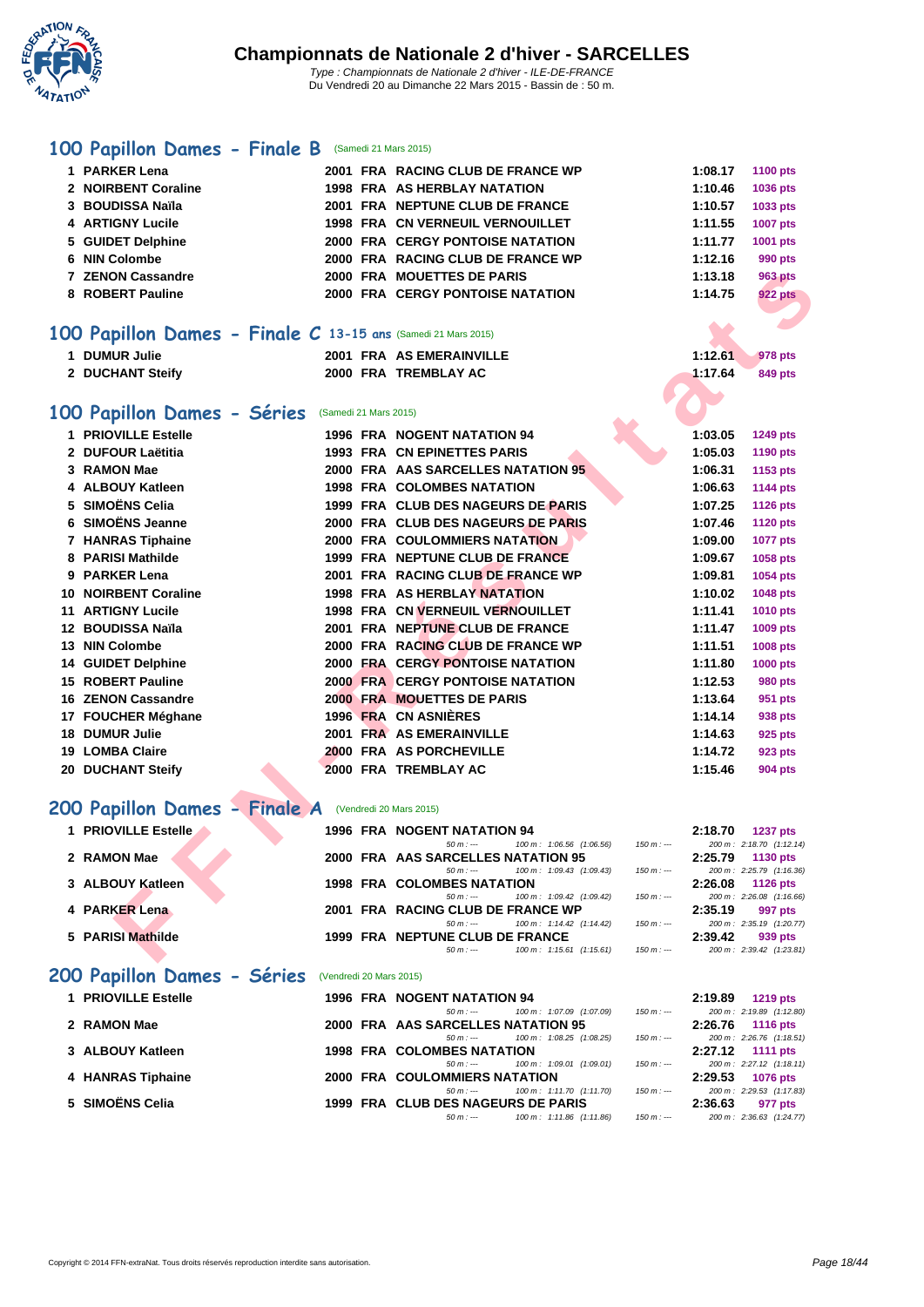

Du Vendredi 20 au Dimanche 22 Mars 2015 - Bassin de : 50 m.

| 6 PARKER Lena<br>2001 FRA RACING CLUB DE FRANCE WP<br>2:37.62<br>964 pts<br>$50 m : -$<br>200 m: 2:37.62 (1:22.24)<br>100 m: 1:15.38 (1:15.38)<br>$150 m: -$<br>7 PARISI Mathilde<br>1999 FRA NEPTUNE CLUB DE FRANCE<br>2:41.52<br>912 pts<br>$50 m: -$<br>100 m: 1:14.16 (1:14.16)<br>200 m: 2:41.52 (1:27.36)<br>$150 m: -$<br>200 4 Nages Dames - Finale A<br>(Samedi 21 Mars 2015)<br>1 REBOUL Ines<br>1999 FRA CLUB DES NAGEURS DE PARIS<br>2:31.71<br>1092 pts<br>$50 m: -$<br>100 m: 1:13.17 (1:13.17)<br>200 m: 2:31.71 (1:18.54)<br>$150 m: -$<br>2 IRIGARAY Loréa<br>1997 FRA RACING CLUB DE FRANCE WP<br>2:32.23<br>1084 pts<br>$50 m: -$<br>200 m: 2:32.23 (1:20.03)<br>100 m: 1:12.20 (1:12.20)<br>$150 m: -$<br>3 COSTES Loriane<br>2000 FRA NOGENT NATATION 94<br>2:32.75<br><b>1077 pts</b><br>$50 m: -$<br>200 m: 2:32.75 (1:20.12)<br>100 m: 1:12.63 (1:12.63)<br>$150 m: -$<br>4 CONNETABLE Barbara<br>2000 FRA CLUB DES NAGEURS DE PARIS<br>2:32.83<br><b>1076 pts</b> |  |
|--------------------------------------------------------------------------------------------------------------------------------------------------------------------------------------------------------------------------------------------------------------------------------------------------------------------------------------------------------------------------------------------------------------------------------------------------------------------------------------------------------------------------------------------------------------------------------------------------------------------------------------------------------------------------------------------------------------------------------------------------------------------------------------------------------------------------------------------------------------------------------------------------------------------------------------------------------------------------------------------|--|
|                                                                                                                                                                                                                                                                                                                                                                                                                                                                                                                                                                                                                                                                                                                                                                                                                                                                                                                                                                                            |  |
|                                                                                                                                                                                                                                                                                                                                                                                                                                                                                                                                                                                                                                                                                                                                                                                                                                                                                                                                                                                            |  |
|                                                                                                                                                                                                                                                                                                                                                                                                                                                                                                                                                                                                                                                                                                                                                                                                                                                                                                                                                                                            |  |
|                                                                                                                                                                                                                                                                                                                                                                                                                                                                                                                                                                                                                                                                                                                                                                                                                                                                                                                                                                                            |  |
|                                                                                                                                                                                                                                                                                                                                                                                                                                                                                                                                                                                                                                                                                                                                                                                                                                                                                                                                                                                            |  |
|                                                                                                                                                                                                                                                                                                                                                                                                                                                                                                                                                                                                                                                                                                                                                                                                                                                                                                                                                                                            |  |
|                                                                                                                                                                                                                                                                                                                                                                                                                                                                                                                                                                                                                                                                                                                                                                                                                                                                                                                                                                                            |  |
|                                                                                                                                                                                                                                                                                                                                                                                                                                                                                                                                                                                                                                                                                                                                                                                                                                                                                                                                                                                            |  |
| $50 m: -$<br>100 m: 1:13.37 (1:13.37)<br>200 m: 2:32.83 (1:19.46)<br>$150 m: -$<br>5 BINOIS Emma<br>2000 FRA NOGENT NATATION 94<br>2:34.09<br><b>1058 pts</b>                                                                                                                                                                                                                                                                                                                                                                                                                                                                                                                                                                                                                                                                                                                                                                                                                              |  |
| $50 m: -$<br>100 m: 1:13.32 (1:13.32)<br>200 m: 2:34.09 (1:20.77)<br>$150 m: -$<br>6 KNOPF Ornella<br>1999 FRA AS BONDY<br>2:34.89<br>1047 pts                                                                                                                                                                                                                                                                                                                                                                                                                                                                                                                                                                                                                                                                                                                                                                                                                                             |  |
| 100 m: 1:10.43 (1:10.43)<br>200 m: 2:34.89 (1:24.46)<br>$50 m: -$<br>$150 m: -$<br><b>7 DESNOYERS Chloé</b><br>2001 FRA CM LE BOURGET<br>2:36.28<br><b>1027 pts</b>                                                                                                                                                                                                                                                                                                                                                                                                                                                                                                                                                                                                                                                                                                                                                                                                                        |  |
| $50 m: -$<br>100 m: 1:12.53 (1:12.53)<br>200 m: 2:36.28 (1:23.75)<br>$150 m : -$<br>8 CREMAS Claire<br><b>2001 FRA CERGY PONTOISE NATATION</b><br>2:37.86<br>1005 pts                                                                                                                                                                                                                                                                                                                                                                                                                                                                                                                                                                                                                                                                                                                                                                                                                      |  |
| 100 m: 1:16.48 (1:16.48)<br>200 m: 2:37.86 (1:21.38)<br>$50 m: -$<br>$150 m: -$                                                                                                                                                                                                                                                                                                                                                                                                                                                                                                                                                                                                                                                                                                                                                                                                                                                                                                            |  |
| 200 4 Nages Dames - Finale B<br>(Samedi 21 Mars 2015)                                                                                                                                                                                                                                                                                                                                                                                                                                                                                                                                                                                                                                                                                                                                                                                                                                                                                                                                      |  |
| 1 LEGENDRE Jeanne<br>1997 FRA RACING CLUB DE FRANCE WP<br>2:36.92<br><b>1018 pts</b>                                                                                                                                                                                                                                                                                                                                                                                                                                                                                                                                                                                                                                                                                                                                                                                                                                                                                                       |  |
| $50 m: -$<br>100 m: 1:14.20 (1:14.20)<br>$150 m: -$<br>200 m: 2:36.92 (1:22.72)<br>2 DETCHENIQUE Noémie<br>2000 FRA AAS SARCELLES NATATION 95<br>2:37.08<br>1016 pts                                                                                                                                                                                                                                                                                                                                                                                                                                                                                                                                                                                                                                                                                                                                                                                                                       |  |
| $50 m: -$<br>100 m: 1:14.37 (1:14.37)<br>200 m: 2:37.08 (1:22.71)<br>$150 m: -$<br><b>3 ARTIGNY Lucile</b><br>1998 FRA CN VERNEUIL VERNOUILLET<br>2:38.78<br>993 pts                                                                                                                                                                                                                                                                                                                                                                                                                                                                                                                                                                                                                                                                                                                                                                                                                       |  |
| $50 m: -$<br>100 m: 1:15.23 (1:15.23)<br>200 m: 2:38.78 (1:23.55)<br>$150 m: -$<br>4 NIN Colombe<br>2000 FRA RACING CLUB DE FRANCE WP<br>2:40.16<br>974 pts                                                                                                                                                                                                                                                                                                                                                                                                                                                                                                                                                                                                                                                                                                                                                                                                                                |  |
| $50 m: -$<br>100 m: 1:14.39 (1:14.39)<br>200 m: 2:40.16 (1:25.77)<br>$150 m: -$                                                                                                                                                                                                                                                                                                                                                                                                                                                                                                                                                                                                                                                                                                                                                                                                                                                                                                            |  |
| <b>GARCIA Inès</b><br>2000 FRA TREMBLAY AC<br>2:41.56<br>955 pts<br>$50 m: -$<br>100 m: 1:17.05 (1:17.05)<br>200 m: 2:41.56 (1:24.51)<br>$150 m : -$                                                                                                                                                                                                                                                                                                                                                                                                                                                                                                                                                                                                                                                                                                                                                                                                                                       |  |
| 6 BEDAIE Tais<br>1999 FRA AS BONDY<br>2:42.36<br>944 pts<br>$50 m: -$<br>100 m: 1:17.18 (1:17.18)<br>200 m: 2:42.36 (1:25.18)<br>$150 m: -$                                                                                                                                                                                                                                                                                                                                                                                                                                                                                                                                                                                                                                                                                                                                                                                                                                                |  |
| <b>7 DERMEE Tessa</b><br>2000 FRA NOGENT NATATION 94<br>2:42.73<br>940 pts<br>$50 m: -$<br>100 m: 1:18.30 (1:18.30)<br>200 m: 2:42.73 (1:24.43)<br>$150 m: -$                                                                                                                                                                                                                                                                                                                                                                                                                                                                                                                                                                                                                                                                                                                                                                                                                              |  |
| 8 HUDEBINE Camille<br>1999 FRA CNO ST-GERMAIN-EN-LAYE<br>2:42.82<br>938 pts                                                                                                                                                                                                                                                                                                                                                                                                                                                                                                                                                                                                                                                                                                                                                                                                                                                                                                                |  |
| $50 m: -$<br>200 m: 2:42.82 (1:27.06)<br>100 m: 1:15.76 (1:15.76)<br>$150 m: -$                                                                                                                                                                                                                                                                                                                                                                                                                                                                                                                                                                                                                                                                                                                                                                                                                                                                                                            |  |
| 200 4 Nages Dames - Finale C 13-15 ans (Samedi 21 Mars 2015)                                                                                                                                                                                                                                                                                                                                                                                                                                                                                                                                                                                                                                                                                                                                                                                                                                                                                                                               |  |
| 1 OUALID GIRARD Sarah<br>2000 FRA AS EMERAINVILLE<br>2:36.74<br>1021 pts<br>$50 m: -$<br>200 m: 2:36.74 (1:23.31)<br>100 m: 1:13.43 (1:13.43)<br>$150 m: -$                                                                                                                                                                                                                                                                                                                                                                                                                                                                                                                                                                                                                                                                                                                                                                                                                                |  |
| 2 JANIN Juliette<br>2000 FRA NOGENT NATATION 94<br>2:39.50<br>983 pts<br>$50 m: -$<br>100 m: 1:16.97 (1:16.97)<br>200 m: 2:39.50 (1:22.53)<br>$150 m: -$                                                                                                                                                                                                                                                                                                                                                                                                                                                                                                                                                                                                                                                                                                                                                                                                                                   |  |
| 3 BRUZZO Aurore<br>2000 FRA CLUB DES NAGEURS DE PARIS<br>2:40.98<br>963 pts                                                                                                                                                                                                                                                                                                                                                                                                                                                                                                                                                                                                                                                                                                                                                                                                                                                                                                                |  |
| 200 m: 2:40.98 (1:21.75)<br>$50 m: -$<br>100 m: 1:19.23 (1:19.23)<br>$150 m: -$<br>4 DUMUR Julie<br>2001 FRA AS EMERAINVILLE<br>2:41.70<br>953 pts                                                                                                                                                                                                                                                                                                                                                                                                                                                                                                                                                                                                                                                                                                                                                                                                                                         |  |
| $50 m : -$<br>100 m: 1:16.92 (1:16.92)<br>$150 m : -$<br>200 m: 2:41.70 (1:24.78)<br>5 DUMONT Mahona<br>2000 FRA CLUB DES NAGEURS DE PARIS<br>2:42.76<br>939 pts                                                                                                                                                                                                                                                                                                                                                                                                                                                                                                                                                                                                                                                                                                                                                                                                                           |  |
| 200 m: 2:42.76 (1:25.16)<br>100 m: 1:17.60 (1:17.60)<br>50 m : ---<br>$150 m: -$<br>6 BARRIER Clara<br>2001 FRA BOIS-COLOMBES SPORT<br>2:43.11<br>935 pts                                                                                                                                                                                                                                                                                                                                                                                                                                                                                                                                                                                                                                                                                                                                                                                                                                  |  |
| 200 m: 2:43.11 (1:22.92)<br>$50 m: -$<br>100 m: 1:20.19 (1:20.19)<br>$150 m : -$                                                                                                                                                                                                                                                                                                                                                                                                                                                                                                                                                                                                                                                                                                                                                                                                                                                                                                           |  |
| 7 BARRIERE Sophie<br><b>2001 FRA COLOMBES NATATION</b><br>2:44.97<br>910 pts<br>100 m: 1:18.29 (1:18.29)<br>200 m: 2:44.97 (1:26.68)<br>$50 m: -$<br>$150 m: -$                                                                                                                                                                                                                                                                                                                                                                                                                                                                                                                                                                                                                                                                                                                                                                                                                            |  |
| 8 GIBON Flavie<br>2001 FRA NOGENT NATATION 94<br>2:46.69<br>888 pts<br>200 m: 2:46.69 (1:27.00)<br>$50 m: -$<br>100 m: 1:19.69 (1:19.69)<br>150 m : ---                                                                                                                                                                                                                                                                                                                                                                                                                                                                                                                                                                                                                                                                                                                                                                                                                                    |  |
| 200 4 Nages Dames - Séries<br>(Samedi 21 Mars 2015)                                                                                                                                                                                                                                                                                                                                                                                                                                                                                                                                                                                                                                                                                                                                                                                                                                                                                                                                        |  |
| 1 ALBOUY Katleen<br><b>1998 FRA COLOMBES NATATION</b><br>2:27.94<br>1147 pts                                                                                                                                                                                                                                                                                                                                                                                                                                                                                                                                                                                                                                                                                                                                                                                                                                                                                                               |  |
| 200 m: 2:27.94 (1:18.90)<br>$50 m: -$<br>100 m: 1:09.04 (1:09.04)<br>$150 m: -$                                                                                                                                                                                                                                                                                                                                                                                                                                                                                                                                                                                                                                                                                                                                                                                                                                                                                                            |  |
| 2 SIMOËNS Jeanne<br>2000 FRA CLUB DES NAGEURS DE PARIS<br>2:31.68<br>1092 pts<br>200 m: 2:31.68 (1:15.13)<br>50 m : ---<br>100 m: 1:16.55 (1:16.55)<br>$150 m : -$                                                                                                                                                                                                                                                                                                                                                                                                                                                                                                                                                                                                                                                                                                                                                                                                                         |  |
| 3 IRIGARAY Loréa<br>1997 FRA RACING CLUB DE FRANCE WP<br>2:32.52<br><b>1080 pts</b><br>200 m: 2:32.52 (1:20.75)<br>$50 m: -$<br>100 m: 1:11.77 (1:11.77)<br>$150 m : -$                                                                                                                                                                                                                                                                                                                                                                                                                                                                                                                                                                                                                                                                                                                                                                                                                    |  |
| 4 COSTES Loriane<br>2000 FRA NOGENT NATATION 94<br>2:33.21<br><b>1070 pts</b><br>200 m: 2:33.21 (1:22.43)<br>$50 m: -$<br>$150 m: -$                                                                                                                                                                                                                                                                                                                                                                                                                                                                                                                                                                                                                                                                                                                                                                                                                                                       |  |
| 100 m: 1:10.78 (1:10.78)<br>5 REBOUL Ines<br>1999 FRA CLUB DES NAGEURS DE PARIS<br>2:34.66<br>1050 pts                                                                                                                                                                                                                                                                                                                                                                                                                                                                                                                                                                                                                                                                                                                                                                                                                                                                                     |  |
| $50 m: -$<br>200 m: 2:34.66 (1:20.05)<br>100 m: 1:14.61 (1:14.61)<br>$150 m: -$                                                                                                                                                                                                                                                                                                                                                                                                                                                                                                                                                                                                                                                                                                                                                                                                                                                                                                            |  |
|                                                                                                                                                                                                                                                                                                                                                                                                                                                                                                                                                                                                                                                                                                                                                                                                                                                                                                                                                                                            |  |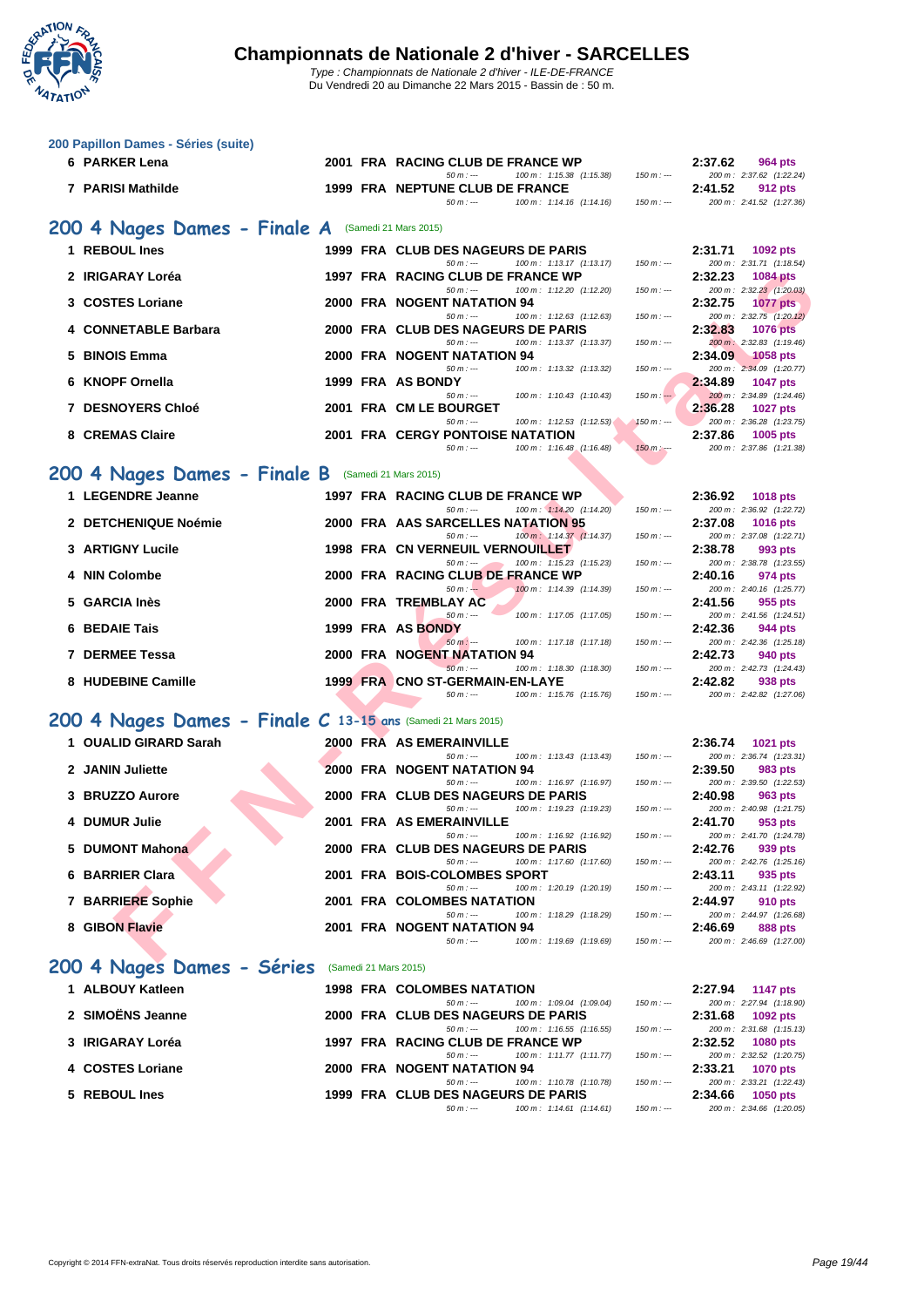

|     | 200 4 Nages Dames - Séries (suite)                   |          |                                                                              |             |                |                                             |
|-----|------------------------------------------------------|----------|------------------------------------------------------------------------------|-------------|----------------|---------------------------------------------|
|     | 6 CONNETABLE Barbara                                 |          | 2000 FRA CLUB DES NAGEURS DE PARIS<br>$50 m: -$<br>100 m: 1:14.07 (1:14.07)  |             | 2:34.83        | <b>1048 pts</b>                             |
|     | <b>7 DESNOYERS Chloé</b>                             |          | 2001 FRA CM LE BOURGET                                                       | $150 m: -$  | 2:35.11        | 200 m: 2:34.83 (1:20.76)<br>1044 pts        |
|     |                                                      |          | $50 m: -$<br>100 m: 1:11.72 (1:11.72)                                        | $150 m : -$ |                | 200 m: 2:35.11 (1:23.39)                    |
|     | 8 DELCAMP Chloe                                      |          | 1997 FRA CN POISSY                                                           |             | 2:35.75        | 1035 pts                                    |
|     |                                                      |          | $50 m: -$<br>$100 \text{ m}$ : 1:12.14 $(1:12.14)$                           | $150 m: -$  |                | 200 m: 2:35.75 (1:23.61)                    |
| 9   | <b>BINOIS Emma</b>                                   |          | <b>2000 FRA NOGENT NATATION 94</b>                                           |             | 2:36.15        | 1029 pts                                    |
|     | 10 KNOPF Ornella                                     |          | $50 m: -$<br>100 m: 1:14.01 (1:14.01)<br>1999 FRA AS BONDY                   | $150 m: -$  | 2:37.06        | 200 m: 2:36.15 (1:22.14)<br><b>1016 pts</b> |
|     |                                                      |          | $50 m: -$<br>100 m: 1:11.68 (1:11.68)                                        | $150 m : -$ |                | 200 m: 2:37.06 (1:25.38)                    |
| 11  | <b>CREMAS Claire</b>                                 |          | 2001 FRA CERGY PONTOISE NATATION                                             |             | 2:37.95        | <b>1004 pts</b>                             |
|     |                                                      |          | $50 m: -$<br>100 m: 1:16.12 (1:16.12)                                        | $150 m: -$  |                | 200 m: 2:37.95 (1:21.83)                    |
|     | 12 LEGENDRE Jeanne                                   |          | 1997 FRA RACING CLUB DE FRANCE WP                                            |             | 2:38.48        | 997 pts                                     |
|     | 13 DETCHENIQUE Noémie                                |          | $50 m: -$<br>100 m: 1:14.82 (1:14.82)<br>2000 FRA AAS SARCELLES NATATION 95  | $150 m: -$  | 2:39.26        | 200 m: 2:38.48 (1:23.66)<br>986 pts         |
|     |                                                      |          | 100 m: 1:12.48 (1:12.48)<br>$50 m: -$                                        | $150 m : -$ |                | 200 m: 2:39.26 (1:26.78)                    |
|     | <b>14 DERMEE Tessa</b>                               |          | <b>2000 FRA NOGENT NATATION 94</b>                                           |             | 2:39.64        | 981 pts                                     |
|     |                                                      |          | $50 m: -$<br>100 m: 1:17.40 (1:17.40)                                        | $150 m: -$  |                | 200 m: 2:39.64 (1:22.24)                    |
|     | <b>15 ARTIGNY Lucile</b>                             |          | 1998 FRA CN VERNEUIL VERNOUILLET                                             |             | 2:39.77        | 979 pts                                     |
| 16. | <b>BEDAIE Tais</b>                                   |          | 100 m: 1:15.23 (1:15.23)<br>$50 m: -$<br>1999 FRA AS BONDY                   | $150 m: -$  | 2:39.78        | 200 m: 2:39.77 (1:24.54)<br>979 pts         |
|     |                                                      |          | $50 m: -$<br>100 m: 1:15.97 (1:15.97)                                        | $150 m : -$ |                | 200 m: 2:39.78 (1:23.81)                    |
|     | 17 GARCIA Inès                                       |          | 2000 FRA TREMBLAY AC                                                         |             | 2:40.54        | 969 pts                                     |
|     |                                                      |          | $50 m: -$<br>100 m: 1:16.59 (1:16.59)                                        | $150 m: -$  |                | 200 m: 2:40.54 (1:23.95)                    |
| 18. | <b>NIN Colombe</b>                                   |          | 2000 FRA RACING CLUB DE FRANCE WP                                            |             | 2:40.66        | 967 pts                                     |
|     | <b>19 HUDEBINE Camille</b>                           |          | $50 m: -$<br>100 m: 1:13.69 (1:13.69)<br>1999 FRA CNO ST-GERMAIN-EN-LAYE     | $150 m: -$  | 2:41.12        | 200 m: 2:40.66 (1:26.97)<br>961 pts         |
|     |                                                      |          | $50 m: -$<br>100 m: 1:15.85 (1:15.85)                                        | $150 m: -$  |                | 200 m: 2:41.12 (1:25.27)                    |
| 20  | <b>BOUVET Camille</b>                                |          | 1998 FRA ETOILE ST-LEU-PLESSIS                                               |             | 2:41.61        | 955 pts                                     |
|     |                                                      |          | 100 m: 1:15.74 (1:15.74)<br>$50 m: -$                                        | $150 m: -$  |                | 200 m: 2:41.61 (1:25.87)                    |
|     | 21 NEGRE Katleen                                     |          | 1999 FRA TREMBLAY AC                                                         |             | 2:41.67        | 954 pts                                     |
|     | 22 LECOMTE Célia                                     |          | $50 m : -1$<br>100 m: 1:16.28 (1:16.28)<br>1998 FRA RACING CLUB DE FRANCE WP | $150 m: -$  | 2:42.44        | 200 m: 2:41.67 (1:25.39)<br>943 pts         |
|     |                                                      |          | $50 m: -$<br>100 m: 1:18.75 (1:18.75)                                        | 150 m : --- |                | 200 m: 2:42.44 (1:23.69)                    |
| 23  | <b>DUMUR Julie</b>                                   |          | 2001 FRA AS EMERAINVILLE                                                     |             | 2:42.75        | 939 pts                                     |
|     |                                                      |          | $50 m: -$<br>100 m: 1:16.51 (1:16.51)                                        | $150 m : -$ |                | 200 m: 2:42.75 (1:26.24)                    |
|     | 24 BRUZZO Aurore                                     |          | 2000 FRA CLUB DES NAGEURS DE PARIS                                           |             | 2:42.78        | 939 pts                                     |
| 25  | <b>BARRIER Clara</b>                                 |          | $50 m: -$<br>100 m: 1:19.81 (1:19.81)<br>2001 FRA BOIS-COLOMBES SPORT        | $150 m: -$  | 2:44.33        | 200 m: 2:42.78 (1:22.97)<br>918 pts         |
|     |                                                      |          | $50 m: -$<br>100 m: 1:20.53 (1:20.53)                                        | $150 m : -$ |                | 200 m: 2:44.33 (1:23.80)                    |
| 26  | <b>JANIN Juliette</b>                                |          | <b>2000 FRA NOGENT NATATION 94</b>                                           |             | 2:44.87        | 911 pts                                     |
|     |                                                      |          | $50 m: -$<br>100 m: 1:19.18 (1:19.18)                                        | $150 m: -$  |                | 200 m: 2:44.87 (1:25.69)                    |
|     | 27 DUMONT Mahona                                     |          | 2000 FRA CLUB DES NAGEURS DE PARIS                                           |             | 2:45.47        | 903 pts                                     |
|     | 28 LEPROVOST Juliette                                | 1997 FRA | $50 m: -$<br>100 m: 1:17.33 (1:17.33)<br><b>CN VAL MAUBUEE</b>               | $150 m: -$  | 2:45.54        | 200 m: 2:45.47 (1:28.14)<br>903 pts         |
|     |                                                      |          | $50 m: -$<br>100 m: 1:15.52 (1:15.52)                                        | $150 m : -$ |                | 200 m: 2:45.54 (1:30.02)                    |
| 29  | <b>BARRIERE Sophie</b>                               |          | <b>2001 FRA COLOMBES NATATION</b>                                            |             | 2:45.80        | 899 pts                                     |
|     |                                                      |          | $50 m: -$<br>100 m: 1:17.98 (1:17.98)                                        | $150 m : -$ |                | 200 m: 2:45.80 (1:27.82)                    |
| 30  | <b>OUALID GIRARD Sarah</b>                           |          | 2000 FRA AS EMERAINVILLE                                                     |             | 2:45.94        | 897 pts                                     |
|     | 31 LE PEN Naomi                                      |          | $50 m: -$<br>100 m: 1:18.23 (1:18.23)<br><b>1998 FRA CN VAL MAUBUEE</b>      | $150 m: -$  | 2:46.22        | 200 m: 2:45.94 (1:27.71)<br>894 pts         |
|     |                                                      |          | 100 m: 1:16.02 (1:16.02)<br>$50 m: -$                                        | $150 m : -$ |                | 200 m: 2:46.22 (1:30.20)                    |
|     | 32 GIBON Flavie                                      |          | 2001 FRA NOGENT NATATION 94                                                  |             | 2:49.83        | 848 pts                                     |
|     |                                                      |          | 100 m: 1:21.07 (1:21.07)<br>$50 m: -$                                        | $150 m : -$ |                | 200 m: 2:49.83 (1:28.76)                    |
|     | --- JAMLAOUI Salsabil                                |          | <b>1999 FRA MOUETTES DE PARIS</b>                                            |             | <b>DNS</b> dec |                                             |
|     | --- KEBDI Manel                                      |          | 2002 FRA CN LA COURNEUVE                                                     |             | <b>DNS</b> dec |                                             |
|     |                                                      |          |                                                                              |             |                |                                             |
|     | 400 4 Nages Dames - Finale A (Dimanche 22 Mars 2015) |          |                                                                              |             |                |                                             |
|     |                                                      |          |                                                                              |             |                |                                             |
|     | 1 REBOUL Ines                                        |          | 1999 FRA CLUB DES NAGEURS DE PARIS                                           |             | 5:22.67        | <b>1064 pts</b>                             |

#### **400 4 Nages Dames - Finale A** (Dimanche 22 Mars 2015)

| 1 REBOUL Ines                           |             | 1999 FRA CLUB DES NAGEURS DE PARIS                                             | 5:22.67<br><b>1064 pts</b>                         |
|-----------------------------------------|-------------|--------------------------------------------------------------------------------|----------------------------------------------------|
| 100 m: 1:15.39 (1:15.39)<br>$50 m : -$  | 150 m : --- | 300 m : 4:08.96 (1:30.69)<br>200 m: 2:38.27 (1:22.88)<br>$250 m : -$           | 400 m: 5:22.67 (1:13.71)<br>$350 m : -$            |
| 2 DUMUR Julie                           |             | 2001 FRA AS EMERAINVILLE                                                       | 5:34.14<br>985 pts                                 |
| 100 m: 1:16.58 (1:16.58)<br>$50 m : -$  | 150 m : --- | 200 m: 2:42.95 (1:26.37)<br>300 m: 4:19.37 (1:36.42)<br>250 m : ---            | 400 m: 5:34.14 (1:14.77)<br>$350 m : -$            |
| 3 CREMAS Claire                         |             | <b>2001 FRA CERGY PONTOISE NATATION</b>                                        | 5:37.41<br>963 pts                                 |
| 100 m : 1:18.46 (1:18.46)<br>$50 m : -$ | 150 m : --- | 200 m : 2:47.12 (1:28.66)<br>250 m : ---<br>300 m : 4:20.95 (1:33.83)          | 400 m: 5:37.41 (1:16.46)<br>$350 m : -$            |
| 4 BARBOSA Manoella                      |             | 2002 BRA CNO ST-GERMAIN-EN-LAYE                                                | 5:38.74<br>954 pts                                 |
| 100 m : 1:16.92 (1:16.92)<br>$50 m : -$ | $150 m : -$ | 200 m: 2:46.26 (1:29.34)<br>250 m : ---<br>$300 \text{ m}$ : 4:22.39 (1:36.13) | 400 m: 5:38.74 (1:16.35)<br>$350 m : -$            |
| 5 LE GARREC Perrine                     |             | <b>1999 FRA AS ARGENTEUIL NATATION</b>                                         | 5:42.91<br>926 pts                                 |
| 100 m: 1:18.60 (1:18.60)<br>$50 m : -$  | 150 m : --- | 200 m: 2:48.47 (1:29.87)<br>300 m : 4:23.76 (1:35.29)<br>250 m : ---           | 400 m: 5:42.91 (1:19.15)<br>350 m : ---            |
| 6 KEBDI Manel                           |             | 2002 FRA CN LA COURNEUVE                                                       | 5:47.11<br>899 pts                                 |
| $50 m : -$<br>100 m: 1:22.04 (1:22.04)  | 150 m : --- | 200 m: 2:48.67 (1:26.63)<br>300 m : 4:29.79 (1:41.12)<br>$250 m : -$           | $400 \text{ m}$ : 5:47.11 (1:17.32)<br>$350 m : -$ |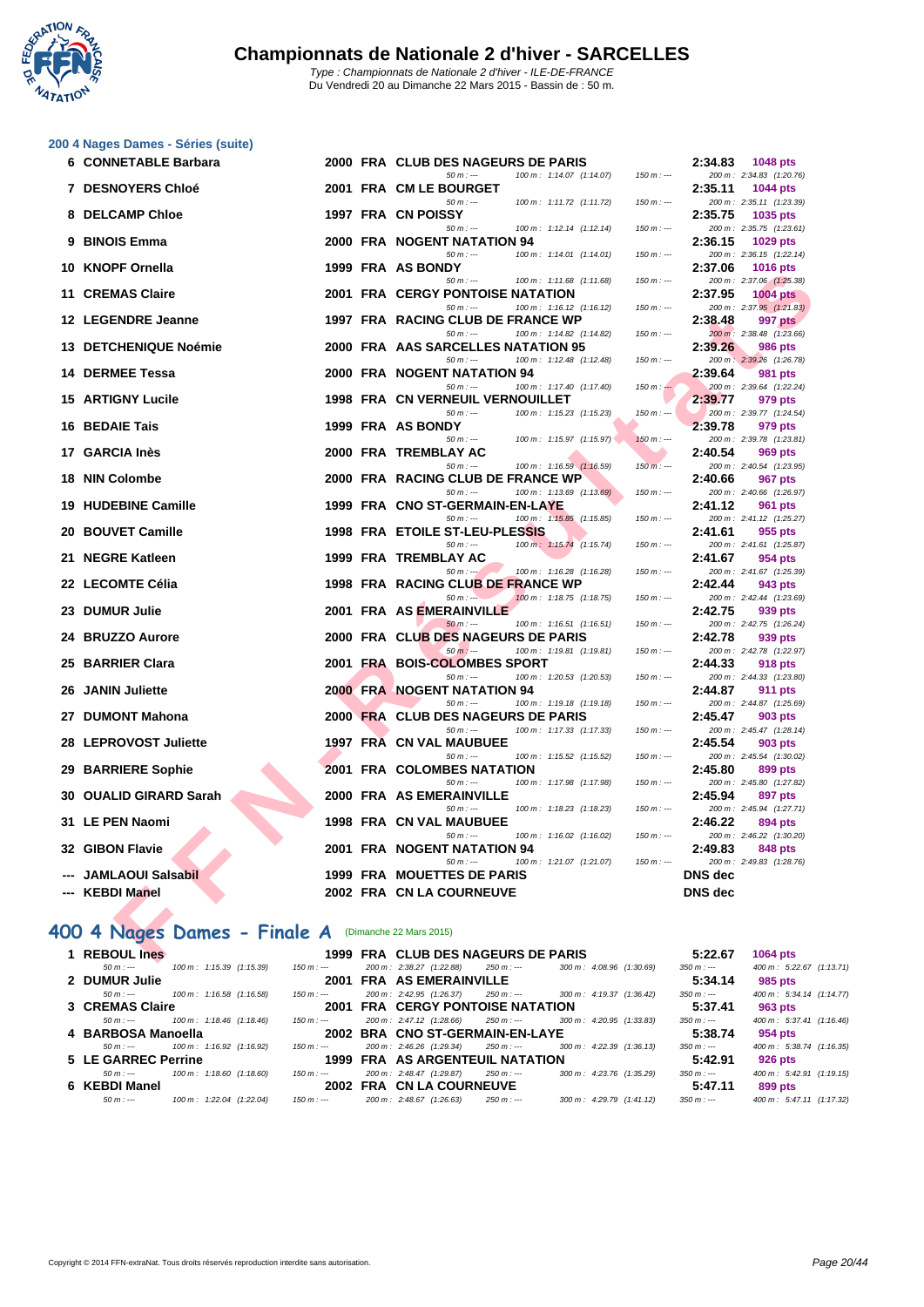

#### **[400 4](http://www.ffnatation.fr/webffn/index.php) Nages Dames - Séries** (Dimanche 22 Mars 2015)

| 1 ALBOUY Katleen                                                  |             | <b>1998 FRA COLOMBES NATATION</b>                                                                       | 5:16.56                       | <b>1108 pts</b>                     |
|-------------------------------------------------------------------|-------------|---------------------------------------------------------------------------------------------------------|-------------------------------|-------------------------------------|
| 100 m: 1:10.54 (1:10.54)<br>$50 m: -$                             | $150 m : -$ | 200 m: 2:31.00 (1:20.46)<br>300 m: 4:06.53 (1:35.53)<br>$250 m : -$                                     | $350 m : -$                   | 400 m: 5:16.56 (1:10.03)            |
| 2 ARTIGNY Lucile<br>$50 m: -$<br>100 m: 1:14.94 (1:14.94)         | $150 m : -$ | 1998 FRA CN VERNEUIL VERNOUILLET<br>200 m: 2:43.02 (1:28.08)<br>300 m: 4:17.90 (1:34.88)<br>$250 m : -$ | 5:35.03<br>350 m : ---        | 979 pts<br>400 m: 5:35.03 (1:17.13) |
| 3 REBOUL Ines                                                     |             | 1999 FRA CLUB DES NAGEURS DE PARIS                                                                      | 5:37.05                       | 965 pts                             |
| $50 m : -$<br>100 m: 1:19.42 (1:19.42)                            | $150 m : -$ | 200 m: 2:46.33 (1:26.91)<br>300 m: 4:18.54 (1:32.21)<br>$250 m: -$                                      | 350 m : ---                   | 400 m: 5:37.05 (1:18.51)            |
| 4 DUMUR Julie                                                     |             | 2001 FRA AS EMERAINVILLE                                                                                | 5:38.36                       | 956 pts                             |
| $50 m : -$<br>100 m: 1:17.63 (1:17.63)<br>5 LE GARREC Perrine     | $150 m : -$ | 200 m: 2:45.01 (1:27.38)<br>$250 m : -$<br>300 m: 4:22.03 (1:37.02)<br>1999 FRA AS ARGENTEUIL NATATION  | $350 m : -$<br>5:40.40        | 400 m: 5:38.36 (1:16.33)<br>943 pts |
| 100 m: 1:22.51 (1:22.51)<br>$50 m : -$                            | $150 m : -$ | 200 m: 2:50.17 (1:27.66)<br>300 m: 4:24.31 (1:34.14)<br>$250 m : -$                                     | $350 m : -$                   | 400 m : 5:40.40 (1:16.09)           |
| 6 BARBOSA Manoella                                                |             | 2002 BRA CNO ST-GERMAIN-EN-LAYE                                                                         | 5:42.89                       | <b>926 pts</b>                      |
| 100 m: 1:17.26 (1:17.26)<br>$50 m: -$                             | $150 m : -$ | 200 m: 2:47.01 (1:29.75)<br>300 m: 4:25.49 (1:38.48)<br>$250 m : -$                                     | $350 m : -$                   | 400 m: 5:42.89 (1:17.40)            |
| 7 KEBDI Manel<br>$50 m: -$<br>100 m: 1:21.46 (1:21.46)            | $150 m : -$ | 2002 FRA CN LA COURNEUVE<br>200 m: 2:47.79 (1:26.33)<br>$250 m : -$<br>300 m: 4:27.46 (1:39.67)         | 5:45.81<br>$350 m : -$        | 907 pts<br>400 m: 5:45.81 (1:18.35) |
| 8 BELBACHIR Aliya                                                 |             | 2002 FRA AS BONDY                                                                                       | 5:46.83                       | <b>900 pts</b>                      |
| 100 m: 1:21.84 (1:21.84)<br>$50 m : -$                            | $150 m : -$ | 200 m: 2:50.40 (1:28.56)<br>$250 m : -$<br>300 m: 4:29.21 (1:38.81)                                     | $350 m : -$                   | 400 m: 5:46.83 (1:17.62)            |
| 9 CREMAS Claire                                                   | $150 m : -$ | <b>2001 FRA CERGY PONTOISE NATATION</b>                                                                 | 5:51.94                       | 867 pts                             |
| 100 m: 1:20.78 (1:20.78)<br>$50 m: -$<br>--- FOUCHER Méghane      |             | 200 m: 2:51.99 (1:31.21)<br>$250 m : -$<br>$300 \text{ m}: 4:29.45 (1:37.46)$<br>1996 FRA CN ASNIERES   | $350 m : -$<br><b>DNS</b> dec | 400 m: 5:51.94 (1:22.49)            |
|                                                                   |             |                                                                                                         |                               |                                     |
|                                                                   |             |                                                                                                         |                               |                                     |
| O Nage Libre Messieurs - Finale A (Samedi 21 Mars 2015)           |             |                                                                                                         |                               |                                     |
| 1 PINCEPOCHE Yohan                                                |             | 1997 FRA STADE FRANÇAIS O COURBEVOIE                                                                    | 24.14                         | <b>1191 pts</b>                     |
| 2 TRILLAT Léo                                                     |             | 1998 FRA CN POISSY                                                                                      | 24.18                         | 1188 pts                            |
| 3 LE CORNIER Adrien                                               |             | 1998 FRA STADE FRANÇAIS O COURBEVOIE                                                                    | 24.50                         | 1165 pts                            |
| 4 DA SILVA Anderson                                               |             | 1998 FRA RACING CLUB DE FRANCE WP                                                                       | 24.69                         | 1151 pts                            |
| 5 POSTOLACHI Mikael                                               |             | 1994 FRA SO ROSNY                                                                                       | 24.77                         | <b>1146 pts</b>                     |
| 6 CACCIOTTOLO Sacha                                               |             | 1996 FRA STADE FRANÇAIS O COURBEVOIE                                                                    | 24.84                         | <b>1141 pts</b>                     |
| 7 PEMA Pelden                                                     |             | <b>1996 FRA CERGY PONTOISE NATATION</b>                                                                 | 25.19                         | 1116 pts                            |
| 8 SALVAN Hadrien                                                  |             | <b>1997 FRA ASS SPORTIVE BOUVINES</b>                                                                   | 25.23                         | <b>1113 pts</b>                     |
|                                                                   |             |                                                                                                         |                               |                                     |
|                                                                   |             |                                                                                                         |                               |                                     |
| O Nage Libre Messieurs - Finale B (Samedi 21 Mars 2015)           |             |                                                                                                         |                               |                                     |
| 1 GAUTIER BROSSOIS Romain                                         |             | <b>1994 FRA RUEIL ATHLETIC CLUB</b>                                                                     | 25.19                         | <b>1116 pts</b>                     |
| 2 GOZDOWSKI Jerome                                                |             | <b>1997 FRA CN VERNEUIL VERNOUILLET</b>                                                                 | 25.23                         | <b>1113 pts</b>                     |
| 3 UJKA Yoan                                                       |             | 1999 FRA STADE FRANÇAIS O COURBEVOIE                                                                    | 25.37                         | 1103 pts                            |
| 4 THIBAULT Thomas                                                 |             | 1998 FRA RSC MONTREUIL                                                                                  | 25.42                         | 1100 pts                            |
| 5 KUCH Alain                                                      |             | 1998 FRA CN VAL MAUBUEE                                                                                 | 25.60                         | <b>1087 pts</b>                     |
| 6 LIV Nicolas                                                     |             | 1999 FRA LAGNY-SUR-MARNE NATATION                                                                       | 25.74                         | 1078 pts                            |
| 7 GRADEL Thibault                                                 |             | 2000 FRA CLUB DES NAGEURS DE PARIS                                                                      | 26.23                         | 1044 pts                            |
| 8 RICHTER Neil                                                    |             | 1999 FRA AC VILLEPINTE                                                                                  | 26.39                         | 1033 pts                            |
|                                                                   |             |                                                                                                         |                               |                                     |
|                                                                   |             |                                                                                                         |                               |                                     |
| O Nage Libre Messieurs - Finale C 14-15 ans (Samedi 21 Mars 2015) |             |                                                                                                         |                               |                                     |
| 1 CLOSIER Cyril                                                   |             | 2000 FRA CN VAL MAUBUEE                                                                                 | 25.91                         | <b>1066 pts</b>                     |
| 2 FAUTRA Yohan                                                    |             | 2000 FRA AQUA CLUB PONTAULT-ROISSY                                                                      | 26.21                         | 1046 pts                            |
| 3 LEFORT-LOUET Gaspard                                            |             | 2000 FRA RACING CLUB DE FRANCE WP                                                                       | 26.61                         | 1019 pts                            |
| 4 BUGLER Enzo                                                     |             | 2001 FRA TREMBLAY AC                                                                                    | 26.65                         | 1016 pts                            |
| 5 EGGIMANN Rudy                                                   |             | 2001 FRA MONTIGNY NATATION                                                                              | 26.69                         | 1013 pts                            |
| <b>6 NASCIMENTO Diego</b>                                         |             | 2000 BRA ASS SPORTIVE BOUVINES                                                                          | 27.01                         | 992 pts                             |
| <b>7 SONDEREGGER Lucas</b>                                        |             | 2000 FRA CLUB DES NAGEURS DE PARIS                                                                      | 27.12                         | 985 pts                             |
| <b>VOTOIO VANIA</b>                                               |             | 3000 FDA AOUATIC CLUB OLAVE COULLY                                                                      | <b>DAIR MA</b>                |                                     |

#### **50 Nage Libre Messieurs - Finale A** (Samedi 21 Mars 2015)

| 1 PINCEPOCHE Yohan  |  | 1997 FRA STADE FRANCAIS O COURBEVOIE  | 24.14 | 1191 pts |
|---------------------|--|---------------------------------------|-------|----------|
| 2 TRILLAT Léo       |  | 1998 FRA CN POISSY                    | 24.18 | 1188 pts |
| 3 LE CORNIER Adrien |  | 1998 FRA STADE FRANCAIS O COURBEVOIE  | 24.50 | 1165 pts |
| 4 DA SILVA Anderson |  | 1998 FRA RACING CLUB DE FRANCE WP     | 24.69 | 1151 pts |
| 5 POSTOLACHI Mikael |  | 1994 FRA SO ROSNY                     | 24.77 | 1146 pts |
| 6 CACCIOTTOLO Sacha |  | 1996 FRA STADE FRANCAIS O COURBEVOIE  | 24.84 | 1141 pts |
| 7 PEMA Pelden       |  | 1996 FRA CERGY PONTOISE NATATION      | 25.19 | 1116 pts |
| 8 SALVAN Hadrien    |  | <b>1997 FRA ASS SPORTIVE BOUVINES</b> | 25.23 | 1113 pts |

### **50 Nage Libre Messieurs - Finale B** (Samedi 21 Mars 2015)

| 1 GAUTIER BROSSOIS Romain |  | 1994 FRA RUEIL ATHLETIC CLUB                | 25.19 | <b>1116 pts</b> |
|---------------------------|--|---------------------------------------------|-------|-----------------|
| 2 GOZDOWSKI Jerome        |  | 1997 FRA CN VERNEUIL VERNOUILLET            | 25.23 | 1113 pts        |
| 3 UJKA Yoan               |  | <b>1999 FRA STADE FRANCAIS O COURBEVOIE</b> | 25.37 | 1103 pts        |
| 4 THIBAULT Thomas         |  | <b>1998 FRA RSC MONTREUIL</b>               | 25.42 | 1100 pts        |
| 5 KUCH Alain              |  | 1998 FRA CN VAL MAUBUEE                     | 25.60 | 1087 pts        |
| 6 LIV Nicolas             |  | 1999 FRA LAGNY-SUR-MARNE NATATION           | 25.74 | <b>1078 pts</b> |
| 7 GRADEL Thibault         |  | 2000 FRA CLUB DES NAGEURS DE PARIS          | 26.23 | <b>1044 pts</b> |
| 8 RICHTER Neil            |  | 1999 FRA AC VILLEPINTE                      | 26.39 | 1033 pts        |
|                           |  |                                             |       |                 |

### **50 Nage Libre Messieurs - Finale C 14-15 ans** (Samedi 21 Mars 2015)

| 1 CLOSIER Cyril        |  | 2000 FRA CN VAL MAUBUEE             | 25.91         | 1066 pts        |
|------------------------|--|-------------------------------------|---------------|-----------------|
| 2 FAUTRA Yohan         |  | 2000 FRA AQUA CLUB PONTAULT-ROISSY  | 26.21         | <b>1046 pts</b> |
| 3 LEFORT-LOUET Gaspard |  | 2000 FRA RACING CLUB DE FRANCE WP   | 26.61         | 1019 pts        |
| 4 BUGLER Enzo          |  | 2001 FRA TREMBLAY AC                | 26.65         | 1016 pts        |
| 5 EGGIMANN Rudy        |  | <b>2001 FRA MONTIGNY NATATION</b>   | 26.69         | 1013 pts        |
| 6 NASCIMENTO Diego     |  | 2000 BRA ASS SPORTIVE BOUVINES      | 27.01         | 992 pts         |
| 7 SONDEREGGER Lucas    |  | 2000 FRA CLUB DES NAGEURS DE PARIS  | 27.12         | 985 pts         |
| --- KOTSIS Yanis       |  | 2000 FRA AQUATIC CLUB CLAYE-SOUILLY | <b>DNS Nd</b> |                 |

#### **50 Nage Libre Messieurs - Séries** (Samedi 21 Mars 2015)

| 1 BELKHOUDJA Nazim  |  | 1990 ALG STADE FRANCAIS O COURBEVOIE | 24.09 1194 pts |
|---------------------|--|--------------------------------------|----------------|
| 2 TRILLAT Léo       |  | 1998 FRA CN POISSY                   | 24.17 1189 pts |
| 3 PINCEPOCHE Yohan  |  | 1997 FRA STADE FRANCAIS O COURBEVOIE | 24.29 1180 pts |
| 4 LE CORNIER Adrien |  | 1998 FRA STADE FRANCAIS O COURBEVOIE | 24.46 1168 pts |
| 5 POSTOLACHI Mikael |  | 1994 FRA SO ROSNY                    | 24.55 1161 pts |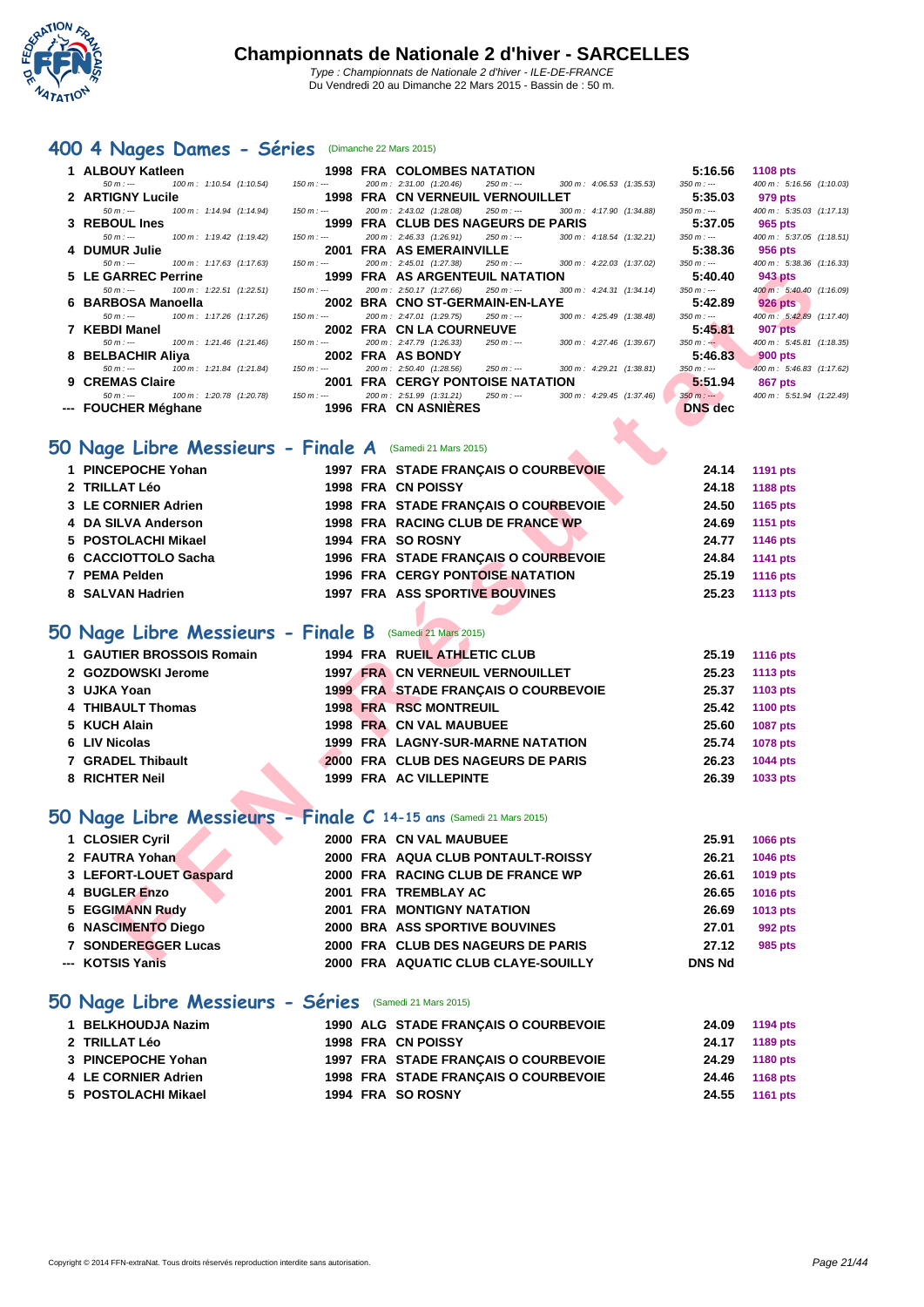**WATATION** .,

**[50 Nage L](http://www.ffnatation.fr/webffn/index.php)ibre Messieurs - Séries (suite)**

| 6 CACCIOTTOLO Sacha          |  | 1996 FRA STADE FRANÇAIS O COURBEVOIE      | 24.62          | 1156 pts        |
|------------------------------|--|-------------------------------------------|----------------|-----------------|
| 7 DA SILVA Anderson          |  | 1998 FRA RACING CLUB DE FRANCE WP         | 24.74          | 1148 pts        |
| 8 PEMA Pelden                |  | <b>1996 FRA CERGY PONTOISE NATATION</b>   | 24.75          | <b>1147 pts</b> |
| 9 MECHICHE Magsen            |  | <b>1995 FRA MOUETTES DE PARIS</b>         | 24.82          | <b>1142 pts</b> |
| 10 SALVAN Hadrien            |  | <b>1997 FRA ASS SPORTIVE BOUVINES</b>     | 24.93          | <b>1134 pts</b> |
| 11 GAUTIER BROSSOIS Romain   |  | 1994 FRA RUEIL ATHLETIC CLUB              | 25.01          | <b>1129 pts</b> |
| 12 THIBAULT Thomas           |  | <b>1998 FRA RSC MONTREUIL</b>             | 25.31          | <b>1108 pts</b> |
| 13 GOZDOWSKI Jerome          |  | 1997 FRA CN VERNEUIL VERNOUILLET          | 25.56          | <b>1090 pts</b> |
| 14 UJKA Yoan                 |  | 1999 FRA STADE FRANÇAIS O COURBEVOIE      | 25.60          | <b>1087 pts</b> |
| 15 KUCH Alain                |  | <b>1998 FRA CN VAL MAUBUEE</b>            | 25.63          | 1085 pts        |
| 16 LIV Nicolas               |  | <b>1999 FRA LAGNY-SUR-MARNE NATATION</b>  | 25.72          | 1079 pts        |
| 17 RICHTER Neil              |  | 1999 FRA AC VILLEPINTE                    | 25.90          | <b>1067 pts</b> |
| 18 GRADEL Thibault           |  | 2000 FRA CLUB DES NAGEURS DE PARIS        | 26.05          | 1056 pts        |
| 19 ACHEBOUCHE Samy           |  | 1997 FRA USC CONFLANS-STE-HONORINE        | 26.07          | 1055 pts        |
| 20 BARATGIN Hugues           |  | 1999 FRA NEPTUNE CLUB DE FRANCE           | 26.20          | <b>1046 pts</b> |
| 21 BOURSIER Cedric           |  | 1998 FRA AAS SARCELLES NATATION 95        | 26.26          | <b>1042 pts</b> |
| 22 PAPORE Jacques            |  | <b>1998 FRA VILLIERS SPORTS JEUNESSE</b>  | 26.34          | <b>1037 pts</b> |
| 23 PRUD'HOMME Maxime         |  | <b>1998 FRA CERGY PONTOISE NATATION</b>   | 26.38          | 1034 pts        |
| 24 CLOSIER Cyril             |  | 2000 FRA CN VAL MAUBUEE                   | 26.48          | <b>1027 pts</b> |
| 24 MORVAN Léo                |  | 1999 FRA NEPTUNE CLUB DE FRANCE           | 26.48          | <b>1027 pts</b> |
| 26 FAUTRA Yohan              |  | <b>2000 FRA AQUA CLUB PONTAULT-ROISSY</b> | 26.49          | <b>1027 pts</b> |
| 27 BUGLER Enzo               |  | 2001 FRA TREMBLAY AC                      | 26.51          | 1025 pts        |
| 28 JOUANNEAU Clément         |  | <b>1998 FRA CERGY PONTOISE NATATION</b>   | 26.61          | 1019 pts        |
| 29 LEFORT-LOUET Gaspard      |  | 2000 FRA RACING CLUB DE FRANCE WP         | 26.67          | 1015 pts        |
| 30 SONDEREGGER Lucas         |  | 2000 FRA CLUB DES NAGEURS DE PARIS        | 26.68          | <b>1014 pts</b> |
| 31 EGGIMANN Rudy             |  | <b>2001 FRA MONTIGNY NATATION</b>         | 26.73          | <b>1011 pts</b> |
| 32 DE AMORIM Thomas          |  | 1998 FRA CN VAL MAUBUEE                   | 26.76          | 1009 pts        |
| 33 ARONDEL Quentin           |  | 1997 FRA AULNAY-SOUS-BOIS S.N             | 26.82          | 1005 pts        |
| 34 NASCIMENTO Diego          |  | 2000 BRA ASS SPORTIVE BOUVINES            | 26.93          | 997 pts         |
| 35 KOTSIS Yanis              |  | 2000 FRA AQUATIC CLUB CLAYE-SOUILLY       | 26.98          | 994 pts         |
| <b>36 BERTHELIER Axel</b>    |  | 2000 FRA CLUB NAUTIQUE DOMREMY 13         | 26.99          | 993 pts         |
| 37 AMARA Othman              |  | 2001 FRA RACING CLUB DE FRANCE WP         | 27.01          | 992 pts         |
| 38 GABRIEL Jean-Emmanuel     |  | 2000 FRA AQUA CLUB PONTAULT-ROISSY        | 27.03          | 991 pts         |
| 39 GIBERT Alexandre          |  | 2000 FRA CN VERNEUIL VERNOUILLET          | 27.07          | 988 pts         |
| 40 GARMA Salim               |  | 2000 FRA CS MEAUX NATATION                | 27.28          | 974 pts         |
| 41 HERLUC Yoann              |  | 2000 FRA SCUF PARIS                       | 27.38          | <b>968 pts</b>  |
| <b>42 GAUTHIEROT Antoine</b> |  | 2000 FRA NEPTUNE CLUB DE FRANCE           | 27.43          | <b>964 pts</b>  |
| 43 LECLERCQ-HENRIC Jules     |  | 2001 FRA CN POISSY                        | 27.52          | 959 pts         |
| <b>44 HERPAIN Loic</b>       |  | 2001 FRA ETOILE ST-LEU-PLESSIS            | 27.81          | 940 pts         |
| 45 SALMON Aymeric            |  | 2001 FRA CN POISSY                        | 27.88          | 935 pts         |
| 46 BENNADJI Aimen            |  | 2000 FRA ES NANTERRE                      | 27.95          | 931 pts         |
| 47 BLONDEAU Marc             |  | 1999 FRA NEPTUNE CLUB DE FRANCE           | 27.96          | 930 pts         |
| 48 ARTIGNY Thibault          |  | <b>2000 FRA CN VERNEUIL VERNOUILLET</b>   | 28.32          | <b>907 pts</b>  |
| --- CHADER Adam              |  | 2000 FRA CS CLICHY 92                     | <b>DNS</b> exc |                 |
| --- GHAFIR Hedi              |  | 2000 FRA AS HERBLAY NATATION              | <b>DNS</b> exc |                 |
| --- PICHON Erwan             |  | 2000 FRA AC VILLEPINTE                    | <b>DNS</b> exc |                 |
| --- SARGIS Benjamin          |  | 1999 FRA CN POISSY                        | <b>DNS</b> dec |                 |
|                              |  |                                           |                |                 |

#### **100 Nage Libre Messieurs - Finale A** (Dimanche 22 Mars 2015)

| 1 CACCIOTTOLO Sacha  |  | 1996 FRA STADE FRANÇAIS O COURBEVOIE | 53.19 1181 pts |
|----------------------|--|--------------------------------------|----------------|
| 2 PINCEPOCHE Yohan   |  | 1997 FRA STADE FRANÇAIS O COURBEVOIE | 53.55 1169 pts |
| 3 LE CORNIER Adrien  |  | 1998 FRA STADE FRANCAIS O COURBEVOIE | 54.02 1153 pts |
| 4 POSTOLACHI Mikael  |  | 1994 FRA SO ROSNY                    | 54.20 1146 pts |
| 5 VIQUERAT Alexandre |  | 1995 FRA RACING CLUB DE FRANCE WP    | 54.46 1137 pts |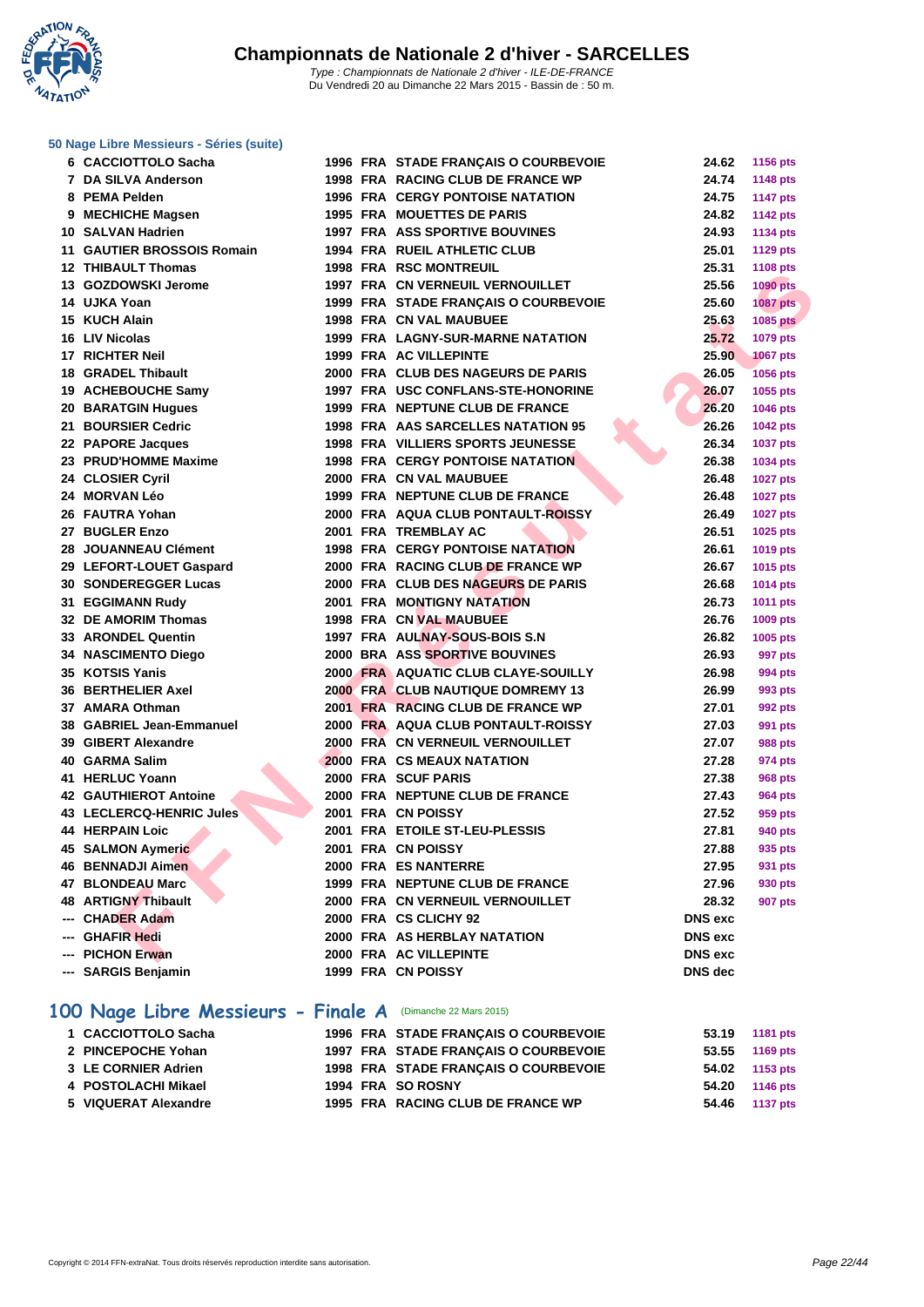

| 100 Nage Libre Messieurs - Finale A (suite)                           |                                                            |                |                 |
|-----------------------------------------------------------------------|------------------------------------------------------------|----------------|-----------------|
| <b>6 THIBAULT Thomas</b>                                              | <b>1998 FRA RSC MONTREUIL</b>                              | 54.85          | <b>1124 pts</b> |
| 7 SALVAN Hadrien                                                      | <b>1997 FRA ASS SPORTIVE BOUVINES</b>                      | 54.97          | <b>1120 pts</b> |
| 8 RENOUVIN Lorenzo                                                    | 1998 FRA STADE FRANÇAIS O COURBEVOIE                       | 55.09          | <b>1116 pts</b> |
|                                                                       |                                                            |                |                 |
| 100 Nage Libre Messieurs - Finale B (Dimanche 22 Mars 2015)           |                                                            |                |                 |
| 1 DA SILVA Anderson                                                   | 1998 FRA RACING CLUB DE FRANCE WP                          | 54.63          | <b>1132 pts</b> |
| 2 LIV Nicolas                                                         | <b>1999 FRA LAGNY-SUR-MARNE NATATION</b>                   | 55.53          | <b>1101 pts</b> |
| 3 GIBON Quentin                                                       | <b>1999 FRA NOGENT NATATION 94</b>                         | 56.46          | <b>1070 pts</b> |
| 4 UJKA Yoan                                                           | 1999 FRA STADE FRANÇAIS O COURBEVOIE                       | 56.53          | 1068 pts        |
| 5 GRADEL Thibault                                                     | 2000 FRA CLUB DES NAGEURS DE PARIS                         | 56.56          | <b>1067 pts</b> |
| 6 ACHEBOUCHE Samy                                                     | 1997 FRA USC CONFLANS-STE-HONORINE                         | 56.76          | 1060 pts        |
| 7 BOURSIER Cedric                                                     | 1998 FRA AAS SARCELLES NATATION 95                         | 56.95          | 1054 pts        |
| 8 VEYSSIERE Nicolas                                                   | <b>1996 FRA CERGY PONTOISE NATATION</b>                    | 57.59          | 1033 pts        |
|                                                                       |                                                            |                |                 |
| 100 Nage Libre Messieurs - Finale C 14-15 ans (Dimanche 22 Mars 2015) |                                                            |                |                 |
| 1 LEFORT-LOUET Gaspard                                                | 2000 FRA RACING CLUB DE FRANCE WP                          | 56.80          |                 |
| 2 DUPUY Louan                                                         | <b>2000 FRA CERGY PONTOISE NATATION</b>                    | 57.57          | 1059 pts        |
|                                                                       | 2000 FRA CN VAL MAUBUEE                                    | 57.68          | 1034 pts        |
| 3 CLOSIER Cyril                                                       |                                                            |                | 1030 pts        |
| 4 GIBERT Alexandre<br>5 FAUTRA Yohan                                  | 2000 FRA CN VERNEUIL VERNOUILLET                           | 58.47          | 1004 pts        |
|                                                                       | 2000 FRA AQUA CLUB PONTAULT-ROISSY<br>2001 FRA TREMBLAY AC | 58.72<br>58.72 | 996 pts         |
| 5 BUGLER Enzo<br>7 ZEINATY Paul                                       | 2001 FRA STADE FRANÇAIS O COURBEVOIE                       | 58.89          | 996 pts         |
| 8 GABRIEL Jean-Emmanuel                                               | 2000 FRA AQUA CLUB PONTAULT-ROISSY                         | 59.86          | 991 pts         |
|                                                                       |                                                            |                | <b>960 pts</b>  |
|                                                                       |                                                            |                |                 |
| 100 Nage Libre Messieurs - Séries (Dimanche 22 Mars 2015)             |                                                            |                |                 |
| 1 BELKHOUDJA Nazim                                                    | 1990 ALG STADE FRANÇAIS O COURBEVOIE                       | 51.29          | <b>1248 pts</b> |
| 2 PINCEPOCHE Yohan                                                    | 1997 FRA STADE FRANÇAIS O COURBEVOIE                       | 52.89          | <b>1192 pts</b> |
| 3 TRILLAT Léo                                                         | 1998 FRA CN POISSY                                         | 53.10          | 1184 pts        |
| 4 CACCIOTTOLO Sacha                                                   | 1996 FRA STADE FRANÇAIS O COURBEVOIE                       | 53.77          | <b>1161 pts</b> |
| 5 VIQUERAT Alexandre                                                  | 1995 FRA RACING CLUB DE FRANCE WP                          | 54.02          | 1153 pts        |
| 6 LE CORNIER Adrien                                                   | 1998 FRA STADE FRANÇAIS O COURBEVOIE                       | 54.14          | <b>1148 pts</b> |
| 7 SALVAN Hadrien                                                      | <b>1997 FRA ASS SPORTIVE BOUVINES</b>                      | 54.26          | <b>1144 pts</b> |
| 8 PEMA Pelden                                                         | <b>1996 FRA CERGY PONTOISE NATATION</b>                    | 54.85          | <b>1124 pts</b> |
| 9 POSTOLACHI Mikael                                                   | 1994 FRA SO ROSNY                                          | 54.87          | <b>1123 pts</b> |
| 10 THIBAULT Thomas                                                    | <b>1998 FRA RSC MONTREUIL</b>                              | 55.06          | <b>1117 pts</b> |
| <b>11 RENOUVIN Lorenzo</b>                                            | 1998 FRA STADE FRANÇAIS O COURBEVOIE                       | 55.11          | <b>1115 pts</b> |
| 12 DA SILVA Anderson                                                  | 1998 FRA RACING CLUB DE FRANCE WP                          | 55.14          | <b>1114 pts</b> |
| 13 UJKA Yoan                                                          | 1999 FRA STADE FRANCAIS O COURBEVOIE                       | 55.48          | 1103 pts        |
| 14 LIV Nicolas                                                        | <b>1999 FRA LAGNY-SUR-MARNE NATATION</b>                   | 55.76          | 1093 pts        |
| 15 GOZDOWSKI Jerome                                                   | <b>1997 FRA CN VERNEUIL VERNOUILLET</b>                    | 55.91          | 1088 pts        |
| 16 ZINSMEISTER Julien                                                 | <b>1997 FRA COULOMMIERS NATATION</b>                       | 56.30          | 1075 pts        |
| 17 MECHICHE Magsen                                                    | <b>1995 FRA MOUETTES DE PARIS</b>                          | 56.55          | <b>1067 pts</b> |
| <b>18 GIBON Quentin</b>                                               | <b>1999 FRA NOGENT NATATION 94</b>                         | 56.78          | 1060 pts        |
| <b>19 BOURSIER Cedric</b>                                             | 1998 FRA AAS SARCELLES NATATION 95                         | 56.81          | 1059 pts        |
| 20 VEYSSIERE Nicolas                                                  | <b>1996 FRA CERGY PONTOISE NATATION</b>                    | 56.82          | 1058 pts        |
| 21 MESSANT Pierre                                                     | <b>1998 FRA COULOMMIERS NATATION</b>                       | 56.91          | 1055 pts        |
| 22 ACHEBOUCHE Samy                                                    | 1997 FRA USC CONFLANS-STE-HONORINE                         | 57.02          | <b>1052 pts</b> |
| 23 GRADEL Thibault                                                    | 2000 FRA CLUB DES NAGEURS DE PARIS                         | 57.04          | 1051 pts        |
| 24 CLEDIERE Antoine                                                   | 1997 FRA SO ROSNY                                          | 57.10          | 1049 pts        |
| 25 LEFORT-LOUET Gaspard                                               | 2000 FRA RACING CLUB DE FRANCE WP                          | 57.44          | 1038 pts        |
| 26 PRUD'HOMME Maxime                                                  | <b>1998 FRA CERGY PONTOISE NATATION</b>                    | 57.62          | 1032 pts        |
| 27 VICEL Hugo                                                         | 1998 FRA BOIS-COLOMBES SPORT                               | 57.80          | 1026 pts        |
| 28 KHALFA Raphael                                                     | 1997 FRA CN ASNIÈRES                                       | 57.92          | <b>1022 pts</b> |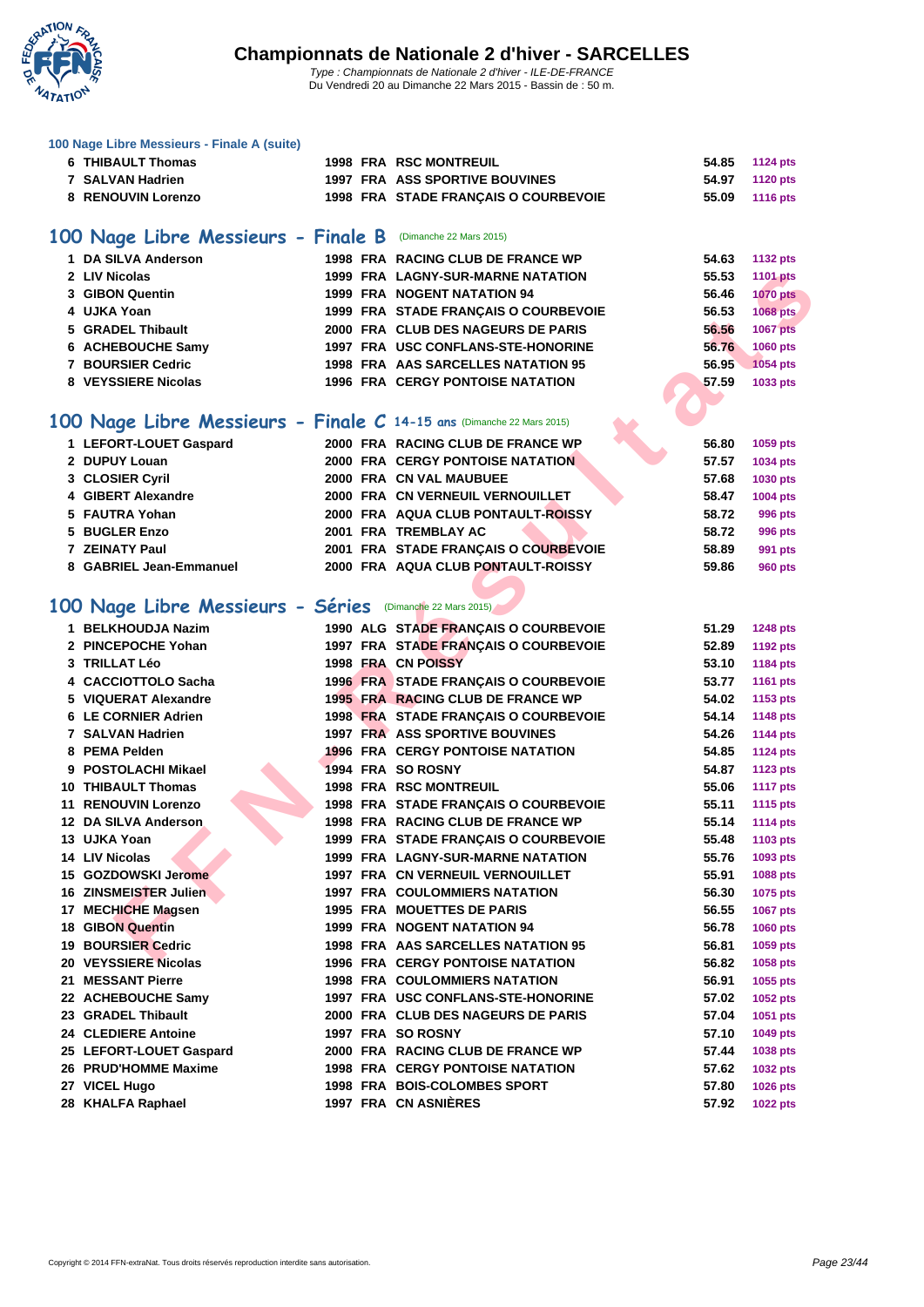**WATATION** 

**[100 Nage](http://www.ffnatation.fr/webffn/index.php) Libre Messieurs - Séries (suite)**

| 29 CLOSIER Cyril                                           |  | 2000 FRA CN VAL MAUBUEE                   | 57.98          | <b>1020 pts</b>        |
|------------------------------------------------------------|--|-------------------------------------------|----------------|------------------------|
| 30 DUPUY Louan                                             |  | 2000 FRA CERGY PONTOISE NATATION          | 58.01          | 1019 pts               |
| 31 MORVAN Léo                                              |  | 1999 FRA NEPTUNE CLUB DE FRANCE           | 58.05          | 1018 pts               |
| 32 SAIDI Mehdi                                             |  | 1999 FRA CLUB DES NAGEURS DE PARIS        | 58.16          | 1014 pts               |
| 33 SAHBANI Sami                                            |  | <b>1999 FRA COLOMBES NATATION</b>         | 58.27          | 1011 pts               |
| 33 DELOMEZ Romain                                          |  | <b>1998 FRA COLOMBES NATATION</b>         | 58.27          | 1011 pts               |
| 35 JOUANNEAU Clément                                       |  | <b>1998 FRA CERGY PONTOISE NATATION</b>   | 58.28          | 1011 pts               |
| 36 FAUTRA Yohan                                            |  | 2000 FRA AQUA CLUB PONTAULT-ROISSY        | 58.35          | <b>1008 pts</b>        |
| 37 PAPORE Jacques                                          |  | 1998 FRA VILLIERS SPORTS JEUNESSE         | 58.36          | <b>1008 pts</b>        |
| 38 RICHTER Neil                                            |  | 1999 FRA AC VILLEPINTE                    | 58.55          | <b>1002 pts</b>        |
| 39 BESCHERON Simon                                         |  | 1999 FRA SCUF PARIS                       | 58.58          | 1001 pts               |
| 40 STURMACH Esteban                                        |  | 1999 FRA ASN LOUVRES-ROISSY-SURVILLIERS   | 58.59          | <b>1001 pts</b>        |
| 41 GIBERT Alexandre                                        |  | 2000 FRA CN VERNEUIL VERNOUILLET          | 58.70          | 997 pts                |
| 42 ZEINATY Paul                                            |  | 2001 FRA STADE FRANÇAIS O COURBEVOIE      | 58.85          | 992 pts                |
| 43 SHEN Simon                                              |  | <b>1999 FRA SCUF PARIS</b>                | 59.05          | <b>986 pts</b>         |
| 44 BENKHOUCHA Arslan                                       |  | 2000 FRA RACING CLUB DE FRANCE WP         | 59.18          | 982 pts                |
| 45 BUGLER Enzo                                             |  | 2001 FRA TREMBLAY AC                      | 59.52          | 971 pts                |
| 46 GABRIEL Jean-Emmanuel                                   |  | <b>2000 FRA AQUA CLUB PONTAULT-ROISSY</b> | 59.63          | <b>968 pts</b>         |
| 47 HERLUC Yoann                                            |  | 2000 FRA SCUF PARIS                       | 59.75          | <b>964 pts</b>         |
| 48 REY Martin                                              |  | <b>1999 FRA RSC MONTREUIL</b>             | 59.84          | 961 pts                |
| 49 KOTSIS Yanis                                            |  | 2000 FRA AQUATIC CLUB CLAYE-SOUILLY       | 59.96          | 957 pts                |
| 50 GAUTHIEROT Antoine                                      |  | 2000 FRA NEPTUNE CLUB DE FRANCE           | 1:00.07        | 954 pts                |
| 51 LECLERCQ-HENRIC Jules                                   |  | 2001 FRA CN POISSY                        | 1:00.32        | <b>946 pts</b>         |
| 52 BARTH Basile                                            |  | 2000 FRA LES SQUALES DE CHATOU            | 1:00.37        | 944 pts                |
| 53 PLOIX Adrien                                            |  | 1999 FRA RACING CLUB DE FRANCE WP         | 1:00.43        | 943 pts                |
| 54 EGGIMANN Rudy                                           |  | <b>2001 FRA MONTIGNY NATATION</b>         | 1:00.50        | 940 pts                |
| 55 HANOTEAUX Tescelin                                      |  | 1999 FRA OLYMPIQUE LA GARENNE-COLOMBES    | 1:00.52        | 940 pts                |
| 56 NASCIMENTO Diego                                        |  | 2000 BRA ASS SPORTIVE BOUVINES            | 1:00.64        | 936 pts                |
| 57 PICHON Erwan                                            |  | 2000 FRA AC VILLEPINTE                    | 1:00.71        | 934 pts                |
| 58 GILLET Theo                                             |  | 2000 FRA CLUB DES NAGEURS DE PARIS        | 1:00.81        | 931 pts                |
| 59 CHADER Adam                                             |  | 2000 FRA CS CLICHY 92                     | 1:00.87        | 929 pts                |
| 60 RAJAONA RAJAOFETRA Maxime                               |  | 2001 FRA AQUA CLUB PONTAULT-ROISSY        | 1:00.89        | <b>928 pts</b>         |
| 61 KUCH Alain                                              |  | 1998 FRA CN VAL MAUBUEE                   | 1:01.02        | <b>924 pts</b>         |
| 62 HERPAIN Loic                                            |  | 2001 FRA ETOILE ST-LEU-PLESSIS            | 1:01.25        | 917 pts                |
| 63 BATTNER Simon                                           |  | <b>1999 FRA ASS SPORTIVE BOUVINES</b>     | 1:01.32        | 915 pts                |
| 64 GHAFIR Hedi                                             |  | 2000 FRA AS HERBLAY NATATION              | 1:01.59        | <b>907 pts</b>         |
| 65 GILLET Adrien                                           |  | 2000 FRA AAS SARCELLES NATATION 95        | 1:01.64        | <b>905 pts</b>         |
| 66 BENNADJI Aimen                                          |  | 2000 FRA ES NANTERRE                      | 1:01.76        | 902 pts                |
| 67 LE PRIOL Etienne                                        |  | 2000 FRA CLUB DES NAGEURS DE PARIS        | 1:02.27        | <b>886 pts</b>         |
| 67 MOREAU Maxime                                           |  | 2001 FRA CN ASNIÈRES                      | 1:02.27        | <b>886 pts</b>         |
| 69 GARMA Salim                                             |  | 2000 FRA CS MEAUX NATATION                | 1:02.53        | 878 pts                |
| --- BARATGIN Hugues                                        |  | 1999 FRA NEPTUNE CLUB DE FRANCE           | <b>DNS</b> exc |                        |
|                                                            |  |                                           |                |                        |
| 00 Nage Libre Messieurs - Finale A (Vendredi 20 Mars 2015) |  |                                           |                |                        |
| 1 CACCIOTTOLO Sacha                                        |  | 1996 FRA STADE FRANÇAIS O COURBEVOIE      | 1:55.48        | 1199 pts               |
|                                                            |  | 50 m :--- 100 m : 56.32 (56.32)           | $150 m : -$    | 200 m: 1:55.48 (59.16) |

### **200 Nage Libre Messieurs - Finale A** (Vendredi 20 Mars 2015)

| 1 CACCIOTTOLO Sacha  | 1996 FRA STADE FRANÇAIS O COURBEVOIE                         | 1:55.48<br>1199 $pts$      |
|----------------------|--------------------------------------------------------------|----------------------------|
|                      | $100 \text{ m}$ : 56.32 (56.32)<br>$150 m : -$<br>$50 m : -$ | 200 m: 1:55.48 (59.16)     |
| 2 TRILLAT Léo        | 1998 FRA CN POISSY                                           | 1:57.15<br><b>1170 pts</b> |
|                      | (57.71)<br>$150 m : -$<br>100 m : 57.71<br>$50 m : -$        | 200 m: 1:57.15 (59.44)     |
| 3 RENOUVIN Lorenzo   | 1998 FRA STADE FRANÇAIS O COURBEVOIE                         | 1:59.23<br><b>1134 pts</b> |
|                      | 100 m: 57.95 (57.95)<br>$150 m : -$<br>$50 m : -$            | 200 m: 1:59.23 (1:01.28)   |
| 4 SALVAN Hadrien     | <b>1997 FRA ASS SPORTIVE BOUVINES</b>                        | 1:59.30<br>1133 $pts$      |
|                      | $100 \text{ m}$ : 58.24 (58.24)<br>$150 m : -$<br>$50 m : -$ | 200 m: 1:59.30 (1:01.06)   |
| 5 VIQUERAT Alexandre | 1995 FRA RACING CLUB DE FRANCE WP                            | 2:00.90<br>1106 pts        |
|                      | $150 m : -$<br>100 m : 58.39<br>(58.39)<br>$50 m : -$        | 200 m: 2:00.90 (1:02.51)   |
| 6 THIBAULT Thomas    | <b>1998 FRA RSC MONTREUIL</b>                                | 2:02.11<br>1085 pts        |
|                      | (58.99)<br>$150 m : -$<br>58.99<br>100 m :<br>$50 m : -$     | 200 m: 2:02.11 (1:03.12)   |
| 7 GIBON Quentin      | <b>1999 FRA NOGENT NATATION 94</b>                           | 2:02.28<br>1083 pts        |
|                      | $150 m : -$<br>$50 m : -$<br>100 m :<br>59.97<br>(59.97)     | 200 m: 2:02.28 (1:02.31)   |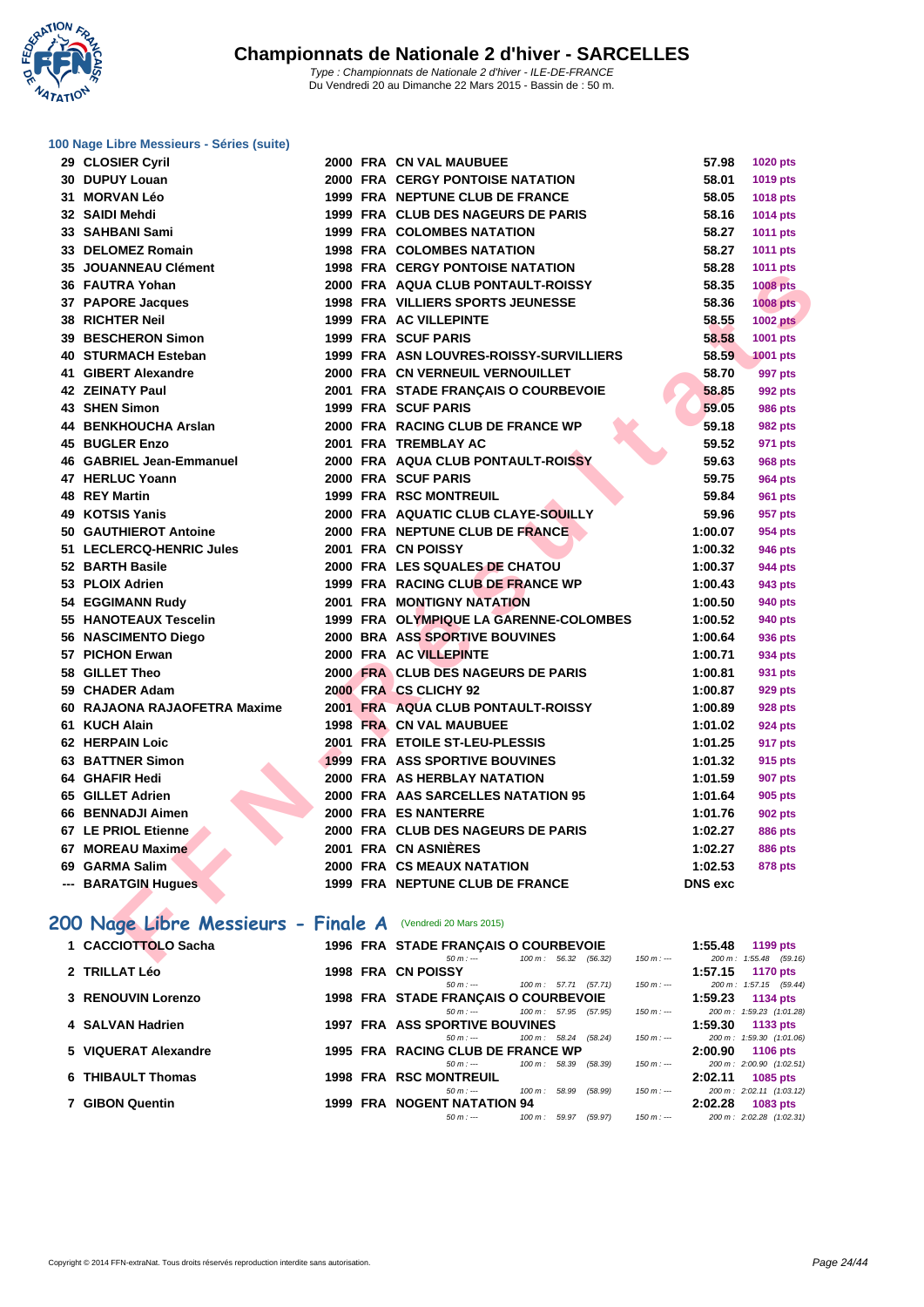

Du Vendredi 20 au Dimanche 22 Mars 2015 - Bassin de : 50 m.

| 200 Nage Libre Messieurs - Finale A (suite)<br>8 ZINSMEISTER Julien   | <b>1997 FRA COULOMMIERS NATATION</b><br>$50 m: -$<br>$100 m$ : 59.63 (59.63)      | $150 m: -$  | 2:03.85 | <b>1056 pts</b><br>200 m: 2:03.85 (1:04.22) |
|-----------------------------------------------------------------------|-----------------------------------------------------------------------------------|-------------|---------|---------------------------------------------|
| 200 Nage Libre Messieurs - Finale B (Vendredi 20 Mars 2015)           |                                                                                   |             |         |                                             |
| 1 LIV Nicolas                                                         | 1999 FRA LAGNY-SUR-MARNE NATATION                                                 |             | 2:00.54 | <b>1112 pts</b>                             |
| 2 BARATGIN Hugues                                                     | 100 m: 58.56 (58.56)<br>$50 m: -$<br>1999 FRA NEPTUNE CLUB DE FRANCE              | $150 m: -$  | 2:01.68 | 200 m: 2:00.54 (1:01.98)<br>1093 pts        |
| 3 PIRI Max                                                            | $50 m: -$<br>100 m: 59.82 (59.82)<br>1997 FRA CLUB DES NAGEURS DE PARIS           | $150 m: -$  | 2:03.31 | 200 m: 2:01.68 (1:01.86)<br>1065 pts        |
|                                                                       | $50 m: -$<br>100 m: 59.52 (59.52)                                                 | $150 m: -$  |         | 200 m: 2:03.31 (1:03.79)                    |
| 4 GOZDOWSKI Jerome                                                    | 1997 FRA CN VERNEUIL VERNOUILLET<br>$50 m: -$<br>100 m: 59.47 (59.47)             | $150 m : -$ | 2:03.78 | <b>1058 pts</b><br>200 m: 2:03.78 (1:04.31) |
| 5 GRADEL Thibault                                                     | 2000 FRA CLUB DES NAGEURS DE PARIS<br>$50 m: -$<br>100 m: 59.81 (59.81)           | $150 m: -$  | 2:04.46 | <b>1046 pts</b><br>200 m: 2:04.46 (1:04.65) |
| <b>6 MESSANT Pierre</b>                                               | <b>1998 FRA COULOMMIERS NATATION</b>                                              |             | 2:04.63 | <b>1044 pts</b>                             |
| 7 OLIVIER Nicolas                                                     | $50 m: -$<br>100 m: 59.63 (59.63)<br>1998 FRA ASSO NATATION DE SARTROUVILLE       | $150 m : -$ | 2:07.59 | 200 m: 2:04.63 (1:05.00)<br>996 pts         |
| 8 SAIDI Mehdi                                                         | 100 m: 1:00.33 (1:00.33)<br>$50 m: -$<br>1999 FRA CLUB DES NAGEURS DE PARIS       | $150 m: -$  | 2:18.54 | 200 m: 2:07.59 (1:07.26)<br>828 pts         |
|                                                                       | $50 m: -$<br>100 m: 1:04.28 (1:04.28)                                             | $150 m : -$ |         | 200 m: 2:18.54 (1:14.26)                    |
| 200 Nage Libre Messieurs - Finale C 14-15 ans (Vendredi 20 Mars 2015) |                                                                                   |             |         |                                             |
| 1 PUISSANT Mathis                                                     | 2000 FRA NOGENT NATATION 94                                                       |             | 2:02.77 | <b>1074 pts</b>                             |
| 2 DUPUY Louan                                                         | $50 m : -$<br>100 m: 1:00.31 (1:00.31)<br><b>2000 FRA CERGY PONTOISE NATATION</b> | $150 m: -$  | 2:05.75 | 200 m: 2:02.77 (1:02.46)<br>1025 pts        |
| 3 SONDEREGGER Lucas                                                   | $50 m: -$<br>100 m: 1:01.90 (1:01.90)<br>2000 FRA CLUB DES NAGEURS DE PARIS       | $150 m: -$  | 2:07.34 | 200 m: 2:05.75 (1:03.85)<br><b>1000 pts</b> |
| 4 PEYROU Nicolas                                                      | $50 m: -$<br>100 m: 1:01.89 (1:01.89)<br>2001 FRA CNO ST-GERMAIN-EN-LAYE          | $150 m: -$  | 2:07.70 | 200 m: 2:07.34 (1:05.45)<br>994 pts         |
|                                                                       | 100 m: 1:02.28 (1:02.28)<br>$50 m: -$                                             | $150 m: -$  |         | 200 m: 2:07.70 (1:05.42)                    |
| 5 RIVARD Bernard                                                      | 2000 CAN CNO ST-GERMAIN-EN-LAYE<br>100 m: 1:02.78 (1:02.78)<br>$50 m: -$          | $150 m: -$  | 2:07.92 | 990 pts<br>200 m: 2:07.92 (1:05.14)         |
| <b>6 EGGIMANN Rudy</b>                                                | <b>2001 FRA MONTIGNY NATATION</b><br>$50 m: -$<br>100 m: 1:03.30 (1:03.30)        | $150 m: -$  | 2:08.72 | 978 pts<br>200 m: 2:08.72 (1:05.42)         |
| 7 BUGLER Enzo                                                         | 2001 FRA TREMBLAY AC                                                              |             | 2:10.03 | 957 pts                                     |
| 8 DANDELEUX Lucas                                                     | $50 m : -$<br>100 m: 1:03.43 (1:03.43)<br>2001 FRA OLYMPIQUE LA GARENNE-COLOMBES  | $150 m: -$  | 2:10.40 | 200 m: 2:10.03 (1:06.60)<br>951 pts         |
|                                                                       | $50 m: -$<br>100 m: 1:03.07 (1:03.07)                                             | $150 m: -$  |         | 200 m: 2:10.40 (1:07.33)                    |
| 200 Nage Libre Messieurs - Séries                                     | (Vendredi 20 Mars 2015)                                                           |             |         |                                             |
| 1 CACCIOTTOLO Sacha                                                   | 1996 FRA STADE FRANÇAIS O COURBEVOIE<br>100 m: 55.63 (55.63)<br>$50 m: -$         | $150 m : -$ | 1:55.66 | 1196 pts<br>200 m: 1:55.66 (1:00.03)        |
| 2 PINCEPOCHE Yohan                                                    | 1997 FRA STADE FRANÇAIS O COURBEVOIE                                              |             | 1:56.37 | 1183 pts                                    |
| 3 RENOUVIN Lorenzo                                                    | $50 m : -$<br>100 m: 55.96 (55.96)<br>1998 FRA STADE FRANÇAIS O COURBEVOIE        | $150 m : -$ | 1:58.01 | 200 m: 1:56.37 (1:00.41)<br>1155 pts        |
| 4 TRILLAT Léo                                                         | 100 m: 57.18 (57.18)<br>$50 m : -$<br>1998 FRA CN POISSY                          | $150 m: -$  | 1:58.76 | 200 m: 1:58.01 (1:00.83)<br>1142 pts        |
| 5 SALVAN Hadrien                                                      | 100 m: 59.26 (59.26)<br>$50 m : -$<br><b>1997 FRA ASS SPORTIVE BOUVINES</b>       | $150 m : -$ | 1:59.70 | 200 m: 1:58.76 (59.50)<br>1126 pts          |
|                                                                       | $50 m: -$<br>100 m: 57.54 (57.54)                                                 | $150 m: -$  |         | 200 m: 1:59.70 (1:02.16)                    |
| 6 VIQUERAT Alexandre                                                  | 1995 FRA RACING CLUB DE FRANCE WP<br>$50 m : -$<br>100 m: 56.94 (56.94)           | $150 m : -$ | 1:59.99 | <b>1121 pts</b><br>200 m: 1:59.99 (1:03.05) |
| 7 ZINSMEISTER Julien                                                  | 1997 FRA COULOMMIERS NATATION<br>100 m: 57.94 (57.94)<br>$50 m : -$               | $150 m : -$ | 2:00.45 | <b>1113 pts</b><br>200 m: 2:00.45 (1:02.51) |
| 8 THIBAULT Thomas                                                     | <b>1998 FRA RSC MONTREUIL</b><br>$50 m: -$<br>100 m: 58.12 (58.12)                | $150 m : -$ | 2:00.79 | <b>1108 pts</b><br>200 m: 2:00.79 (1:02.67) |
| 9 GIBON Quentin                                                       | 1999 FRA NOGENT NATATION 94                                                       |             | 2:01.19 | <b>1101 pts</b>                             |
| 10 LIV Nicolas                                                        | $50 m: -$<br>100 m: 59.54 (59.54)<br>1999 FRA LAGNY-SUR-MARNE NATATION            | $150 m: -$  | 2:01.67 | 200 m: 2:01.19 (1:01.65)<br>1093 pts        |
| 11 BARATGIN Hugues                                                    | $50 m: -$<br>100 m: 59.91 (59.91)<br>1999 FRA NEPTUNE CLUB DE FRANCE              | $150 m : -$ | 2:03.13 | 200 m: 2:01.67 (1:01.76)<br>1068 pts        |
| 12 PIRI Max                                                           | $50 m: -$<br>100 m: 59.04 (59.04)<br>1997 FRA CLUB DES NAGEURS DE PARIS           | $150 m : -$ | 2:04.46 | 200 m: 2:03.13 (1:04.09)<br><b>1046 pts</b> |
|                                                                       | 100 m: 1:00.43 (1:00.43)<br>$50 m: -$                                             | $150 m: -$  |         | 200 m: 2:04.46 (1:04.03)                    |
| 13 LE GARREC Antonin                                                  | 1997 FRA AS ARGENTEUIL NATATION<br>$50 m: -$<br>100 m: 1:00.24 (1:00.24)          | $150 m : -$ | 2:04.49 | <b>1046 pts</b><br>200 m: 2:04.49 (1:04.25) |
| 14 GRADEL Thibault                                                    | 2000 FRA CLUB DES NAGEURS DE PARIS<br>$50 m: -$<br>100 m: 59.89 (59.89)           | $150 m : -$ | 2:05.01 | <b>1037 pts</b><br>200 m: 2:05.01 (1:05.12) |
| <b>15 MESSANT Pierre</b>                                              | <b>1998 FRA COULOMMIERS NATATION</b><br>$50 m : -$<br>100 m: 1:00.24 (1:00.24)    | $150 m: -$  | 2:05.42 | 1031 pts<br>200 m: 2:05.42 (1:05.18)        |
|                                                                       |                                                                                   |             |         |                                             |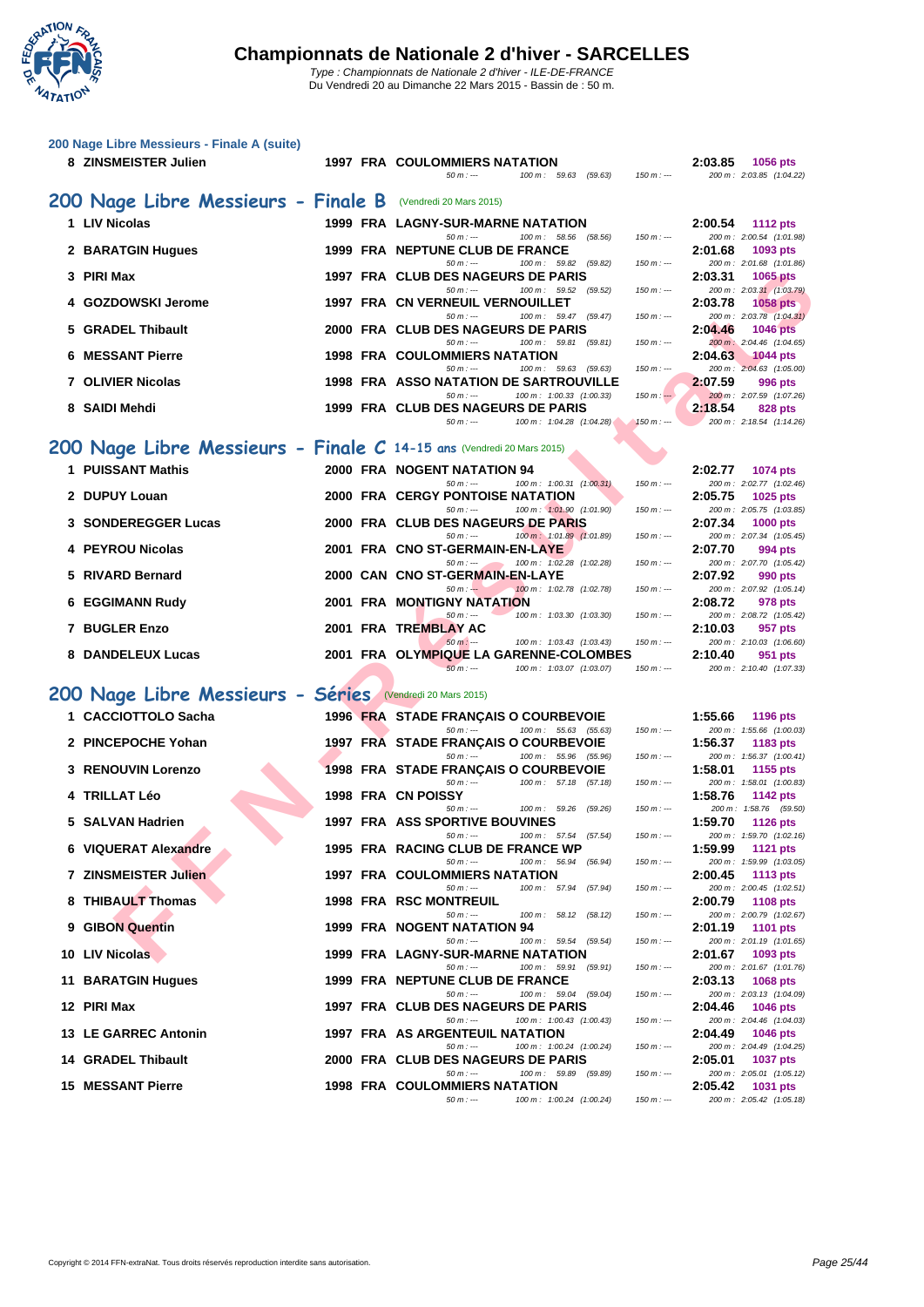

| 16 GOZDOWSKI Jerome          |  | 1997 FRA CN VERNEUIL VERNOUILLET                                                       |             | 2:05.43       | 1031 pts                                    |
|------------------------------|--|----------------------------------------------------------------------------------------|-------------|---------------|---------------------------------------------|
| 17 OLIVIER Nicolas           |  | 100 m: 1:00.41 (1:00.41)<br>$50 m: -$<br>1998 FRA ASSO NATATION DE SARTROUVILLE        | $150 m: -$  | 2:05.47       | 200 m: 2:05.43 (1:05.02)<br>1030 pts        |
| 18 SAIDI Mehdi               |  | 100 m: 1:00.27 (1:00.27)<br>$50 m: -$<br>1999 FRA CLUB DES NAGEURS DE PARIS            | $150 m: -$  | 2:05.93       | 200 m: 2:05.47 (1:05.20)<br><b>1022 pts</b> |
| <b>19 PUISSANT Mathis</b>    |  | $50 m: -$<br>100 m: 1:00.81 (1:00.81)<br><b>2000 FRA NOGENT NATATION 94</b>            | $150 m: -$  | 2:07.05       | 200 m: 2:05.93 (1:05.12)<br>1004 pts        |
| 20 DUPUY Louan               |  | 100 m: 1:01.12 (1:01.12)<br>$50 m: -$<br><b>2000 FRA CERGY PONTOISE NATATION</b>       | $150 m: -$  | 2:07.58       | 200 m: 2:07.05 (1:05.93)<br>996 pts         |
| 21 SONDEREGGER Lucas         |  | $50 m: -$<br>100 m: 1:01.92 (1:01.92)<br>2000 FRA CLUB DES NAGEURS DE PARIS            | $150 m: -$  | 2:07.64       | 200 m: 2:07.58 (1:05.66)<br>995 pts         |
| 22 RIVARD Bernard            |  | 100 m: 1:01.80 (1:01.80)<br>$50 m: -$<br>2000 CAN CNO ST-GERMAIN-EN-LAYE               | $150 m: -$  | 2:08.02       | 200 m: 2:07.64 (1:05.84)                    |
|                              |  | 100 m: 1:01.70 (1:01.70)<br>$50 m: -$                                                  | $150 m: -$  |               | 989 pts<br>200 m : 2:08.02 (1:06.32)        |
| 23 LEFORT-LOUET Gaspard      |  | 2000 FRA RACING CLUB DE FRANCE WP<br>$50 m: -$<br>100 m: 1:01.43 (1:01.43)             | $150 m: -$  | 2:08.42       | 982 pts<br>200 m: 2:08.42 (1:06.99)         |
| 24 EGGIMANN Rudy             |  | 2001 FRA MONTIGNY NATATION<br>100 m: 1:02.83 (1:02.83)<br>$50 m: -$                    | $150 m : -$ | 2:08.54       | 981 pts<br>200 m: 2:08.54 (1:05.71)         |
| 25 PEYROU Nicolas            |  | 2001 FRA CNO ST-GERMAIN-EN-LAYE<br>$50 m: -$<br>100 m: 1:02.30 (1:02.30)               | $150 m: -$  | 2:08.65       | 979 pts<br>200 m: 2:08.65 (1:06.35)         |
| 26 VICEL Hugo                |  | 1998 FRA BOIS-COLOMBES SPORT<br>100 m: 1:00.46 (1:00.46)<br>$50 m: -$                  | $150 m: -$  | 2:09.05       | 972 pts<br>200 m: 2:09.05 (1:08.59)         |
| 27 HANOTEAUX Tescelin        |  | 1999 FRA OLYMPIQUE LA GARENNE-COLOMBES                                                 |             | 2:09.31       | 968 pts                                     |
| 28 DANDELEUX Lucas           |  | $50 m: -$<br>100 m: 1:02.90 (1:02.90)<br><b>2001 FRA OLYMPIQUE LA GARENNE-COLOMBES</b> | $150 m: -$  | 2:09.74       | 200 m: 2:09.31 (1:06.41)<br>962 pts         |
| 29 BESCHERON Simon           |  | $50 m: -$<br>100 m: 1:04.04 (1:04.04)<br>1999 FRA SCUF PARIS                           | $150 m: -$  | 2:10.05       | 200 m: 2:09.74 (1:05.70)<br>957 pts         |
| 30 UJKA Yoan                 |  | 100 m: 1:01.66 (1:01.66)<br>$50 m: -$<br>1999 FRA STADE FRANÇAIS O COURBEVOIE          | $150 m: -$  | 2:10.11       | 200 m: 2:10.05 (1:08.39)<br>956 pts         |
| 31 RICHTER Neil              |  | $50 m: -$<br>100 m: 59.79<br>(59.79)<br>1999 FRA AC VILLEPINTE                         | $150 m: -$  | 2:10.34       | 200 m: 2:10.11 (1:10.32)                    |
|                              |  | 100 m: 1:02.65 (1:02.65)<br>$50 m: -1$                                                 | $150 m: -$  |               | 952 pts<br>200 m: 2:10.34 (1:07.69)         |
| 32 BUGLER Enzo               |  | 2001 FRA TREMBLAY AC<br>100 m: 1:03.10 (1:03.10)<br>$50 m: -$                          | $150 m: -$  | 2:10.89       | 944 pts<br>200 m: 2:10.89 (1:07.79)         |
| 33 PLOIX Adrien              |  | 1999 FRA RACING CLUB DE FRANCE WP<br>100 m: 1:02.15 (1:02.15)<br>$50 m: -$             | $150 m: -$  | 2:11.13       | 940 pts<br>200 m: 2:11.13 (1:08.98)         |
| <b>34 PALISSON Timothee</b>  |  | 1999 FRA ETOILE ST-LEU-PLESSIS<br>$50 m: -$<br>100 m: 1:01.70 (1:01.70)                | $150 m: -$  | 2:11.25       | 938 pts<br>200 m: 2:11.25 (1:09.55)         |
| 35 GABRIEL Jean-Emmanuel     |  | 2000 FRA AQUA CLUB PONTAULT-ROISSY                                                     |             | 2:11.83       | 929 pts                                     |
| <b>36 SAHBANI Ellias</b>     |  | $50 m: -$<br>100 m: 1:03.77 (1:03.77)<br><b>2001 FRA COLOMBES NATATION</b>             | $150 m: -$  | 2:12.12       | 200 m: 2:11.83 (1:08.06)<br>925 pts         |
| 37 PICHON Erwan              |  | 100 m: 1:03.94 (1:03.94)<br>$50 m: -$<br>2000 FRA AC VILLEPINTE                        | $150 m: -$  | 2:12.92       | 200 m: 2:12.12 (1:08.18)<br>912 pts         |
| 38 NASCIMENTO Diego          |  | $50 m: -$<br>100 m: 1:04.33 (1:04.33)<br><b>2000 BRA ASS SPORTIVE BOUVINES</b>         | $150 m: -$  | 2:13.33       | 200 m: 2:12.92 (1:08.59)<br>906 pts         |
| <b>39 BARTH Basile</b>       |  | 100 m: 1:04.82 (1:04.82)<br>$50 m: -$<br>2000 FRA LES SQUALES DE CHATOU                | $150 m: -$  | 2:14.28       | 200 m: 2:13.33 (1:08.51)<br>892 pts         |
|                              |  | 100 m: 1:04.66 (1:04.66)<br>$50 m: -$                                                  | $150 m: -$  |               | 200 m: 2:14.28 (1:09.62)                    |
| <b>40 GAUTHIEROT Antoine</b> |  | <b>2000 FRA NEPTUNE CLUB DE FRANCE</b><br>$50 m: -$<br>100 m: 1:04.15 (1:04.15)        | $150 m: -$  | 2:14.31       | 891 pts<br>200 m: 2:14.31 (1:10.16)         |
| 41 HERLUC Yoann              |  | 2000 FRA SCUF PARIS<br>$50 m: -$<br>100 m: 1:04.37 (1:04.37)                           | $150 m: -$  | 2:14.67       | 886 pts<br>200 m: 2:14.67 (1:10.30)         |
| 42 CHADER Adam               |  | 2000 FRA CS CLICHY 92                                                                  |             | 2:14.95       | 881 pts                                     |
| 43 CHAMBRAUD Charles         |  | $50 m: -$<br>100 m: 1:04.14 (1:04.14)<br>2001 FRA COLOMBES NATATION                    | $150 m : -$ | 2:15.04       | 200 m: 2:14.95 (1:10.81)<br>880 pts         |
| 44 GILLET Adrien             |  | $50 m: -$<br>100 m: 1:04.54 (1:04.54)<br>2000 FRA AAS SARCELLES NATATION 95            | $150 m: -$  | 2:16.51       | 200 m: 2:15.04 (1:10.50)<br>858 pts         |
| 45 LE PRIOL Etienne          |  | $50 m: -$<br>100 m: 1:05.94 (1:05.94)<br>2000 FRA CLUB DES NAGEURS DE PARIS            | $150 m: -$  | 2:16.57       | 200 m: 2:16.51 (1:10.57)<br>857 pts         |
|                              |  | $50 m: -$<br>100 m: 1:05.38 (1:05.38)                                                  | $150 m : -$ |               | 200 m: 2:16.57 (1:11.19)                    |
| 46 BOURSIER Merlin           |  | 2001 FRA AAS SARCELLES NATATION 95<br>$50 m: -$<br>100 m: 1:06.75 (1:06.75)            | $150 m: -$  | 2:16.59       | 857 pts<br>200 m: 2:16.59 (1:09.84)         |
| 47 GHAFIR Hedi               |  | <b>2000 FRA AS HERBLAY NATATION</b><br>100 m: 1:04.85 (1:04.85)<br>$50 m: -$           | $150 m: -$  | 2:16.61       | 857 pts<br>200 m: 2:16.61 (1:11.76)         |
| 48 FRETARD Théo              |  | 2000 FRA CN POISSY<br>$50 m: -$<br>100 m: 1:08.13 (1:08.13)                            | $150 m: -$  | 2:18.63       | 827 pts<br>200 m: 2:18.63 (1:10.50)         |
| 49 GARMA Salim               |  | 2000 FRA CS MEAUX NATATION                                                             |             | 2:19.35       | 816 pts                                     |
| --- MOREAU Maxime            |  | $50 m: -$<br>100 m: 1:03.58 (1:03.58)<br><b>2001 FRA CN ASNIERES</b>                   | $150 m: -$  | <b>DSQ Da</b> | 200 m: 2:19.35 (1:15.77)                    |

### **400 Nage Libre Messieurs - Finale A** (Samedi 21 Mars 2015)

| 1 CACCIOTTOLO Sacha |                                                      | 1996 FRA STADE FRANÇAIS O COURBEVOIE  |                           | 4:07.80 1178 pts |                           |
|---------------------|------------------------------------------------------|---------------------------------------|---------------------------|------------------|---------------------------|
| $50 m : -$          | $100 \text{ m}$ : 57.74 (57.74) $150 \text{ m}$ :--- | 200 m : 2:00.01 (1:02.27) 250 m : --- | 300 m : 3:03.33 (1:03.32) | $350 m : -$      | 400 m : 4:07.80 (1:04.47) |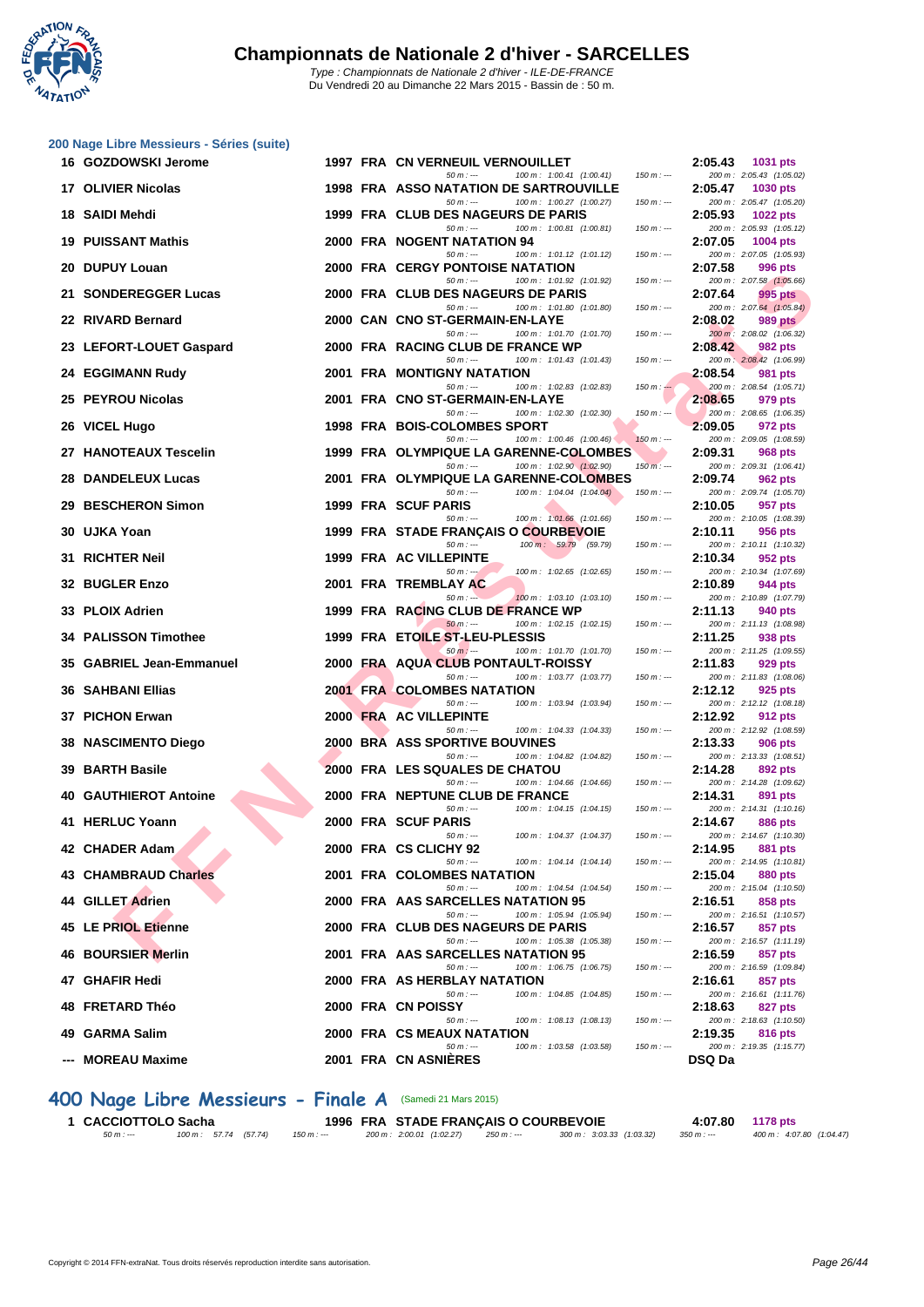

#### **[400 Nage](http://www.ffnatation.fr/webffn/index.php) Libre Messieurs - Finale A (suite)**

| 2 RENOUVIN Lorenzo                                    |             | 1998 FRA STADE FRANCAIS O COURBEVOIE     |             |                                       | 4:13.22     | <b>1132 pts</b>          |
|-------------------------------------------------------|-------------|------------------------------------------|-------------|---------------------------------------|-------------|--------------------------|
| 100 m: 59.71 (59.71)<br>$50 m : -$                    | $150 m : -$ | 200 m : 2:03.95 (1:04.24)                | 250 m : --- | 300 m: 3:08.86 (1:04.91)              | $350 m : -$ | 400 m: 4:13.22 (1:04.36) |
| 3 ZINSMEISTER Julien                                  |             | <b>1997 FRA COULOMMIERS NATATION</b>     |             |                                       | 4:14.02     | 1125 $p$ ts              |
| 100 m : 1:01.71 (1:01.71)<br>$50 m : -$               | $150 m : -$ | 200 m: 2:06.06 (1:04.35)                 | $250 m : -$ | 300 m: 3:10.63 (1:04.57)              | $350 m : -$ | 400 m: 4:14.02 (1:03.39) |
| 4 SALVAN Hadrien                                      |             | <b>1997 FRA ASS SPORTIVE BOUVINES</b>    |             |                                       | 4:16.32     | <b>1106 pts</b>          |
| $50 m : -$<br>100 m: 1:00.30 (1:00.30)                | $150 m : -$ | 200 m: 2:06.06 (1:05.76)                 | 250 m : --- | 300 m: 3:12.27 (1:06.21)              | $350 m : -$ | 400 m: 4:16.32 (1:04.05) |
| 5 PUISSANT Mathis                                     |             | <b>2000 FRA NOGENT NATATION 94</b>       |             |                                       | 4:18.82     | 1085 pts                 |
| 100 m: 1:02.65 (1:02.65)<br>$50 m : -$                | $150 m : -$ | 200 m: 2:07.87 (1:05.22)                 | 250 m : --- | $300 \text{ m}$ : $3:13.28$ (1:05.41) | 350 m : --- | 400 m: 4:18.82 (1:05.54) |
| 6 LE GARREC Antonin                                   |             | 1997 FRA AS ARGENTEUIL NATATION          |             |                                       | 4:22.34     | <b>1056 pts</b>          |
| $50 m : -$<br>100 m : 1:02.27 (1:02.27)               | $150 m : -$ | 200 m: 2:08.81 (1:06.54)                 | $250 m : -$ | $300 \text{ m}$ : $3:15.74$ (1:06.93) | $350 m : -$ | 400 m: 4:22.34 (1:06.60) |
| 7 GIBON Quentin                                       |             | 1999 FRA NOGENT NATATION 94              |             |                                       | 4:23.64     | $1045$ pts               |
| $100 \text{ m}$ : $1:02.46$ $(1:02.46)$<br>$50 m : -$ | $150 m : -$ | 200 m: 2:08.61 (1:06.15)                 | 250 m : --- | $300 \text{ m}$ : $3:16.25$ (1:07.64) | $350 m : -$ | 400 m: 4:23.64 (1:07.39) |
| 8 CAPEL Yohann                                        |             | <b>1997 FRA LAGNY-SUR-MARNE NATATION</b> |             |                                       | 4:27.16     | <b>1017 pts</b>          |
| $100 \text{ m}$ : $1:02.24$ (1:02.24)<br>$50 m : -$   | 150 m : --- | 200 m: 2:10.67 (1:08.43)                 | 250 m : --- | $300 \text{ m}$ : $3:19.12$ (1:08.45) | $350 m : -$ | 400 m: 4:27.16 (1:08.04) |

#### **400 Nage Libre Messieurs - Finale B** (Samedi 21 Mars 2015)

| 1 GICQUEL Kylian                                  |                                       | 1999 FRA NOGENT NATATION 94                                                                           | 4:20.32               | <b>1072 pts</b>          |
|---------------------------------------------------|---------------------------------------|-------------------------------------------------------------------------------------------------------|-----------------------|--------------------------|
| $50 m : -$<br>100 m : 1:01.09 (1:01.09)           | $150 m : -$                           | 300 m : 3:15.24 (1:07.64)<br>200 m: 2:07.60 (1:06.51)<br>250 m : ---                                  | $350 m : -$           | 400 m: 4:20.32 (1:05.08) |
| 2 RIVARD Bernard                                  |                                       | 2000 CAN CNO ST-GERMAIN-EN-LAYE                                                                       | 4:22.30               | <b>1056 pts</b>          |
| 100 m : 1:02.42 (1:02.42)<br>$50 m : -$           | $150 m : -$                           | 300 m : 3:16.70 (1:07.39)<br>200 m : 2:09.31 (1:06.89)<br>250 m : ---                                 | $350 \text{ m}$ : --- | 400 m: 4:22.30 (1:05.60) |
| 3 VEYSSIERE Nicolas                               |                                       | 1996 FRA  CERGY PONTOISE NATATION                                                                     | 4:23.05               | <b>1050 pts</b>          |
| 100 m : 1:02.21 (1:02.21)<br>$50 m : -$           | 150 m : ---                           | 200 m: 2:07.68 (1:05.47)<br>$250 m : -$<br>$300 \text{ m}$ : $3:15.90$ (1:08.22)                      | 350 m : ---           | 400 m: 4:23.05 (1:07.15) |
| 4 RICHARD Killian                                 |                                       | <b>2000 FRA LAGNY-SUR-MARNE NATATION</b>                                                              | 4:24.18               | <b>1041 pts</b>          |
| 100 m : 1:03.08 (1:03.08)<br>$50 m : -$           | $150 m : -$                           | 200 m: 2:09.48 (1:06.40)<br>250 m : ---<br>300 m: 3:17.64 (1:08.16)                                   | $350 m : -$           | 400 m: 4:24.18 (1:06.54) |
| 5 BARATGIN Hugues 1999 FRA NEPTUNE CLUB DE FRANCE |                                       |                                                                                                       | 4:26.97               | <b>1018 pts</b>          |
| 100 m : 1:03.33 (1:03.33)<br>$50 m : -$           | 150 m : ---                           | 200 m : 2:10.92 (1:07.59)<br>$300 \text{ m}$ : $3.20.62$ (1.09.70)<br>250 m : ---                     | 350 m : ---           | 400 m: 4:26.97 (1:06.35) |
| 6 BIDAUT Florian                                  |                                       | 2000 FRA CNO ST-GERMAIN-EN-LAYE                                                                       | 4:30.18               | 992 pts                  |
| 100 m : 1:04.79 (1:04.79)<br>$50 m : -$           | $150 m : -$                           | 200 m: 2:12.42 (1:07.63)<br>$250 \text{ m}$ : $\longrightarrow$ $300 \text{ m}$ : $3.21.50$ (1.09.08) | 350 m : ---           | 400 m: 4:30.18 (1:08.68) |
| 7 PEYROU Nicolas                                  |                                       | 2001 FRA CNO ST-GERMAIN-EN-LAYE                                                                       | 4:30.51               | 990 pts                  |
| 100 m : 1:03.76 (1:03.76)<br>$50 m : -$           | 150 m : ---                           | 200 m: 2:12.56 (1:08.80)<br>250 m : ---<br>$300 \text{ m}$ : 3:21.92 (1:09.36)                        | 350 m : ---           | 400 m: 4:30.51 (1:08.59) |
| 8 SAIDI Mehdi                                     |                                       | 1999 FRA CLUB DES NAGEURS DE PARIS                                                                    | 4:36.88               | 940 pts                  |
| 100 m : 1:03.99 (1:03.99)<br>$50 m : -$           | 150 m : --- 200 m : 2:12.23 (1:08.24) | $250 \text{ m}$ : $-250 \text{ m}$ : $300 \text{ m}$ : $3.23.52 \text{ } (1.11.29)$                   | $350 m : -$           | 400 m: 4:36.88 (1:13.36) |

#### **400 Nage Libre Messieurs - Finale C 14-15 ans** (Samedi 21 Mars 2015)

| v | LL UANNLY ARRIVING                                                 |              | <b>1997 INA AS ANGENTEUR INATATION</b>    |                                         | 7.LL.J      | TUJU PLS                 |
|---|--------------------------------------------------------------------|--------------|-------------------------------------------|-----------------------------------------|-------------|--------------------------|
|   | $50 m: -$<br>100 m: 1:02.27 (1:02.27)                              | $150 m : -$  | 200 m: 2:08.81 (1:06.54)<br>$250 m: -$    | 300 m: 3:15.74 (1:06.93)                | $350 m: -$  | 400 m: 4:22.34 (1:06.60) |
|   | 7 GIBON Quentin                                                    |              | 1999 FRA NOGENT NATATION 94               |                                         | 4:23.64     | 1045 pts                 |
|   | $50 m: -$<br>100 m: 1:02.46 (1:02.46)                              | $150 m : -$  | 200 m: 2:08.61 (1:06.15)<br>250 m : ---   | 300 m: 3:16.25 (1:07.64)                | $350 m: -$  | 400 m: 4:23.64 (1:07.39) |
|   | 8 CAPEL Yohann                                                     |              | <b>1997 FRA LAGNY-SUR-MARNE NATATION</b>  |                                         | 4:27.16     | 1017 pts                 |
|   | $50 m: -$<br>100 m: 1:02.24 (1:02.24)                              | $150 m : -$  | 200 m: 2:10.67 (1:08.43)<br>$250 m : -$   | 300 m: 3:19.12 (1:08.45)                | $350 m: -$  | 400 m: 4:27.16 (1:08.04) |
|   | <b>JO Nage Libre Messieurs - Finale B</b> (Samedi 21 Mars 2015)    |              |                                           |                                         |             |                          |
|   |                                                                    |              |                                           |                                         |             |                          |
|   | 1 GICQUEL Kylian                                                   |              | 1999 FRA NOGENT NATATION 94               |                                         | 4:20.32     | <b>1072 pts</b>          |
|   | 100 m: 1:01.09 (1:01.09)<br>$50 m: -$                              | $150 m: -$   | 200 m: 2:07.60 (1:06.51)<br>$250 m: -$    | 300 m: 3:15.24 (1:07.64)                | $350 m : -$ | 400 m: 4:20.32 (1:05.08) |
|   | 2 RIVARD Bernard                                                   |              | 2000 CAN CNO ST-GERMAIN-EN-LAYE           |                                         | 4:22.30     | 1056 pts                 |
|   | 100 m: 1:02.42 (1:02.42)<br>$50 m : -$                             | $150 m : -$  | 200 m: 2:09.31 (1:06.89)<br>$250 m: -$    | 300 m: 3:16.70 (1:07.39)                | $350 m: -$  | 400 m: 4:22.30 (1:05.60) |
|   | 3 VEYSSIERE Nicolas                                                |              | <b>1996 FRA CERGY PONTOISE NATATION</b>   |                                         | 4:23.05     | 1050 pts                 |
|   | 100 m: 1:02.21 (1:02.21)<br>$50 m: -$                              | $150 m : -$  | 200 m: 2:07.68 (1:05.47)<br>$250 m : -$   | $300 \text{ m}$ : $3:15.90$ (1:08.22)   | $350 m : -$ | 400 m: 4:23.05 (1:07.15) |
|   | 4 RICHARD Killian                                                  |              | <b>2000 FRA LAGNY-SUR-MARNE NATATION</b>  |                                         | 4:24.18     | 1041 pts                 |
|   | 100 m: 1:03.08 (1:03.08)<br>$50 m : -$                             | $150 m : -$  | 200 m: 2:09.48 (1:06.40)<br>$250 m: -$    | 300 m: 3:17.64 (1:08.16)                | $350 m : -$ | 400 m: 4:24.18 (1:06.54) |
|   | 5 BARATGIN Hugues                                                  |              | 1999 FRA NEPTUNE CLUB DE FRANCE           |                                         | 4:26.97     | 1018 pts                 |
|   | $50 m : -$<br>100 m: 1:03.33 (1:03.33)                             | $150 m : -$  | 200 m: 2:10.92 (1:07.59)<br>$250 m: -$    | 300 m: 3:20.62 (1:09.70)                | $350 m : -$ | 400 m: 4:26.97 (1:06.35) |
|   | 6 BIDAUT Florian                                                   |              | 2000 FRA CNO ST-GERMAIN-EN-LAYE           |                                         | 4:30.18     | 992 pts                  |
|   | $50 m: -$<br>100 m: 1:04.79 (1:04.79)                              | $150 m : -$  | 200 m: 2:12.42 (1:07.63)<br>$250 m: -$    | $300 \text{ m}$ : $3:21.50$ (1:09.08)   | $350 m: -$  | 400 m: 4:30.18 (1:08.68) |
|   | 7 PEYROU Nicolas                                                   |              | 2001 FRA CNO ST-GERMAIN-EN-LAYE           |                                         | 4:30.51     | 990 pts                  |
|   | $50 m : -$<br>100 m: 1:03.76 (1:03.76)                             | $150 m : -$  | 200 m: 2:12.56 (1:08.80)<br>$250 m : -$   | 300 m: 3:21.92 (1:09.36)                | $350 m : -$ | 400 m: 4:30.51 (1:08.59) |
|   | 8 SAIDI Mehdi                                                      |              | <b>1999 FRA CLUB DES NAGEURS DE PARIS</b> |                                         | 4:36.88     | 940 pts                  |
|   | $50 m: -$<br>100 m: 1:03.99 (1:03.99)                              | $150 m : -$  | 200 m: 2:12.23 (1:08.24)<br>$250 m: -$    | 300 m: 3:23.52 (1:11.29)                | $350 m : -$ | 400 m: 4:36.88 (1:13.36) |
|   | 00 Nage Libre Messieurs - Finale C 14-15 ans (Samedi 21 Mars 2015) |              |                                           |                                         |             |                          |
|   | 1 DESBRUNS Florian                                                 |              | 2000 FRA LAGNY-SUR-MARNE NATATION         |                                         | 4:30.83     | 987 pts                  |
|   | 100 m: 1:04.27 (1:04.27)<br>$50 m: -$                              | $150 m : -$  | 200 m: 2:13.18 (1:08.91)<br>$250 m : -$   | 300 m: 3:22.96 (1:09.78)                | $350 m : -$ | 400 m: 4:30.83 (1:07.87) |
|   | 2 EGGIMANN Rudy                                                    |              | 2001 FRA MONTIGNY NATATION                |                                         | 4:32.35     | 975 pts                  |
|   | $50 m: -$<br>100 m: 1:05.04 (1:05.04)                              | $150 m : -$  | 200 m: 2:14.28 (1:09.24)<br>$250 m: -$    | 300 m: 3:24.62 (1:10.34)                | $350 m: -$  | 400 m: 4:32.35 (1:07.73) |
|   | 3 DOSSAT Clement                                                   |              | <b>2000 FRA LAGNY-SUR-MARNE NATATION</b>  |                                         | 4:33.75     | 964 pts                  |
|   | $50 m: -$<br>100 m: 1:05.73 (1:05.73)                              | $150 m : -$  | 200 m: 2:15.03 (1:09.30)<br>$250 m: -$    | $300 \text{ m}$ : $3:25.13$ $(1:10.10)$ | $350 m: -$  | 400 m: 4:33.75 (1:08.62) |
|   | 4 TALALAEFF Felix                                                  |              | 2001 FRA CNO ST-GERMAIN-EN-LAYE           |                                         | 4:34.73     | 957 pts                  |
|   | 100 m: 1:05.26 (1:05.26)<br>$50 m: -$                              | $150 m : -$  | 200 m: 2:15.35 (1:10.09)<br>$250 m : -$   | 300 m: 3:25.56 (1:10.21)                | $350 m : -$ | 400 m: 4:34.73 (1:09.17) |
|   | 5 BEDEL Quentin                                                    |              | 2000 FRA LAGNY-SUR-MARNE NATATION         |                                         | 4:41.81     | <b>902 pts</b>           |
|   | $50 m: -$<br>100 m: 1:06.74 (1:06.74)                              | $150 m : -2$ | 200 m: 2:18.31 (1:11.57)<br>$250 m : -$   | 300 m: 3:30.11 (1:11.80)                | $350 m : -$ | 400 m: 4:41.81 (1:11.70) |
|   | 6 ERNANDES Julien                                                  |              | 2000 FRA CS MEAUX NATATION                |                                         | 4:42.91     | 894 pts                  |
|   | 100 m: 1:06.53 (1:06.53)<br>$50 m: -$                              | $150 m : -$  | 200 m: 2:18.52 (1:11.99)<br>$250 m: -$    | 300 m: 3:31.32 (1:12.80)                | $350 m : -$ | 400 m: 4:42.91 (1:11.59) |
|   | 7 BOURSIER Merlin                                                  |              | 2001 FRA AAS SARCELLES NATATION 95        |                                         | 4:43.53     | <b>889 pts</b>           |
|   | $50 m: -$<br>100 m: 1:07.90 (1:07.90)                              | $150 m : -$  | 200 m: 2:19.97 (1:12.07)<br>250 m : ---   | 300 m: 3:32.17 (1:12.20)                | $350 m: -$  | 400 m: 4:43.53 (1:11.36) |
|   | 8 GILLET Theo                                                      |              | 2000 FRA CLUB DES NAGEURS DE PARIS        |                                         | 4:47.35     | 861 pts                  |
|   | $50 m: -$<br>100 m: 1:09.00 (1:09.00)                              | $150 m: -$   | 200 m: 2:21.29 (1:12.29)<br>$250 m: -$    | 300 m: 3:35.25 (1:13.96)                | $350 m: -$  | 400 m: 4:47.35 (1:12.10) |
|   |                                                                    |              |                                           |                                         |             |                          |
|   | 00 Nage Libre Messieurs - Séries (Samedi 21 Mars 2015)             |              |                                           |                                         |             |                          |
|   | <b>1 RENOUVIN Lorenzo</b>                                          |              | 1998 FRA STADE FRANÇAIS O COURBEVOIE      |                                         | 4:12.59     | <b>1137 pts</b>          |
|   | 100 m: 1:00.22 (1:00.22)<br>$50 m : -200$                          | $150 m: -$   | 200 m: 2:05.60 (1:05.38)<br>$250 m: -$    | 300 m: 3:10.01 (1:04.41)                | $350 m : -$ | 400 m: 4:12.59 (1:02.58) |
|   | 2 SALVAN Hadrien                                                   |              | <b>1997 FRA ASS SPORTIVE BOUVINES</b>     |                                         | 4:14.94     | <b>1117 pts</b>          |
|   | $50 m : -$<br>100 m : 59.59<br>(59.59)                             | $150 m : -$  | 200 m: 2:05.54 (1:05.95)<br>$250 m: -$    | 300 m: 3:11.13 (1:05.59)                | $350 m : -$ | 400 m: 4:14.94 (1:03.81) |
|   | 3 CACCIOTTOLO Sacha                                                |              | 1996 FRA STADE FRANÇAIS O COURBEVOIE      |                                         | 4:16.35     | 1105 pts                 |
|   | 100 m: 1:01.75 (1:01.75)<br>$50 m : -$                             | $150 m : -$  | 200 m: 2:08.41 (1:06.66)<br>$250 m : -$   | 300 m: 3:11.90 (1:03.49)                | $350 m: -$  | 400 m: 4:16.35 (1:04.45) |
|   | 4 ZINSMEISTER Julien                                               |              | <b>1997 FRA COULOMMIERS NATATION</b>      |                                         |             |                          |

#### **400 Nage Libre Messieurs - Séries** (Samedi 21 Mars 2015)

| 1 RENOUVIN Lorenzo                                                                                                                                                                                                                                                                                                                  |             |                                       |             | <b>1998 FRA STADE FRANÇAIS O COURBEVOIE</b>                     | 4:12.59     | <b>1137 pts</b>          |
|-------------------------------------------------------------------------------------------------------------------------------------------------------------------------------------------------------------------------------------------------------------------------------------------------------------------------------------|-------------|---------------------------------------|-------------|-----------------------------------------------------------------|-------------|--------------------------|
| $50 \text{ m}$ : $\frac{100 \text{ m}}{2}$ : $\frac{100.22}{100.22}$ (1:00.22)                                                                                                                                                                                                                                                      | $150 m : -$ |                                       |             | 200 m : 2:05.60 (1:05.38) 250 m : --- 300 m : 3:10.01 (1:04.41) | $350 m : -$ | 400 m: 4:12.59 (1:02.58) |
| 2   SALVAN Hadrien                                                                                                                                                                                                                                                                                                                  |             | <b>1997 FRA ASS SPORTIVE BOUVINES</b> |             |                                                                 | 4:14.94     | <b>1117 pts</b>          |
| 100 m : 59.59<br>(59.59)<br>$50 m : -$                                                                                                                                                                                                                                                                                              | $150 m : -$ | 200 m: 2:05.54 (1:05.95)              |             | 250 m : --- 300 m : 3:11.13 (1:05.59)                           | $350 m : -$ | 400 m: 4:14.94 (1:03.81) |
|                                                                                                                                                                                                                                                                                                                                     |             |                                       |             | 1996 FRA STADE FRANCAIS O COURBEVOIE                            | 4:16.35     | 1105 $pts$               |
| $50 \text{ m}$ : $\leftarrow$ $100 \text{ m}$ : $1.01.75$ $(1.01.75)$                                                                                                                                                                                                                                                               | $150 m : -$ |                                       |             | 200 m : 2:08.41 (1:06.66) 250 m : --- 300 m : 3:11.90 (1:03.49) | $350 m : -$ | 400 m: 4:16.35 (1:04.45) |
| 4   ZINSMEIST <del>ER</del> Julien                                                                                                                                                                                                                                                                                                  |             | 1997 FRA COULOMMIERS NATATION         |             |                                                                 | 4:16.40     | 1105 pts                 |
| 100 m : 1:02.20 (1:02.20)<br>$50 m : -$                                                                                                                                                                                                                                                                                             | $150 m : -$ | 200 m : 2:08.49 (1:06.29)             |             | 250 m : --- 300 m : 3:13.35 (1:04.86)                           | $350 m : -$ | 400 m: 4:16.40 (1:03.05) |
| 5 LE GARREC Antonin                                                                                                                                                                                                                                                                                                                 |             | 1997 FRA AS ARGENTEUIL NATATION       |             |                                                                 | 4:18.92     | <b>1084 pts</b>          |
| 100 m : 1:02.02 (1:02.02)<br>50 m : ---                                                                                                                                                                                                                                                                                             | 150 m : --- | 200 m : 2:07.45 (1:05.43)             |             | 250 m : --- 300 m : 3:13.81 (1:06.36)                           | 350 m : --- | 400 m: 4:18.92 (1:05.11) |
| 6 CAPEL Yohann                                                                                                                                                                                                                                                                                                                      |             | 1997 FRA LAGNY-SUR-MARNE NATATION     |             |                                                                 | 4:19.06     | <b>1083 pts</b>          |
| $50 \text{ m}$ : --- $100 \text{ m}$ : 1:01.12 (1:01.12)                                                                                                                                                                                                                                                                            | $150 m : -$ | 200 m : 2:06.46 (1:05.34) 250 m :---  |             | 300 m : 3:12.94 (1:06.48)                                       | $350 m : -$ | 400 m: 4:19.06 (1:06.12) |
| 7 GIBON Quentin                                                                                                                                                                                                                                                                                                                     |             | 1999 FRA NOGENT NATATION 94           |             |                                                                 | 4:20.53     | <b>1071 pts</b>          |
| $50 m : -$<br>100 m : 1:02.40 (1:02.40)                                                                                                                                                                                                                                                                                             | $150 m : -$ | 200 m: 2:08.31 (1:05.91)              | $250 m : -$ | 300 m : 3:14.95 (1:06.64)                                       | $350 m : -$ | 400 m: 4:20.53 (1:05.58) |
| 8 PUISSANT Mathis                                                                                                                                                                                                                                                                                                                   |             | <b>2000 FRA NOGENT NATATION 94</b>    |             |                                                                 | 4:20.99     | <b>1067 pts</b>          |
| $50 m : -200 m : 100 m : 103.35 (103.35)$ $150 m : -200 m : -200 m : -200 m : -200 m : -200 m : -200 m : -200 m : -200 m : -200 m : -200 m : -200 m : -200 m : -200 m : -200 m : -200 m : -200 m : -200 m : -200 m : -200 m : -200 m : -200 m : -200 m : -200 m : -200 m : -200 m : -200 m : -200 m : -200 m : -200 m : -200 m : -$ |             | 200 m: 2:09.87 (1:06.52)              | $250 m : -$ | 300 m : 3:15.79 (1:05.92)                                       | $350 m : -$ | 400 m: 4:20.99 (1:05.20) |
| 9 GICQUEL Kylian                                                                                                                                                                                                                                                                                                                    |             | 1999 FRA NOGENT NATATION 94           |             |                                                                 | 4:22.81     | 1052 $pts$               |
| $50 m$ : $\leftarrow$ $100 m$ : $1:01.85$ $(1:01.85)$ $150 m$ : $\leftarrow$                                                                                                                                                                                                                                                        |             | 200 m : 2:08.84 (1:06.99)             |             | 250 m :--- 300 m : 3:16.89 (1:08.05)                            | $350 m : -$ | 400 m: 4:22.81 (1:05.92) |
|                                                                                                                                                                                                                                                                                                                                     |             |                                       |             |                                                                 |             |                          |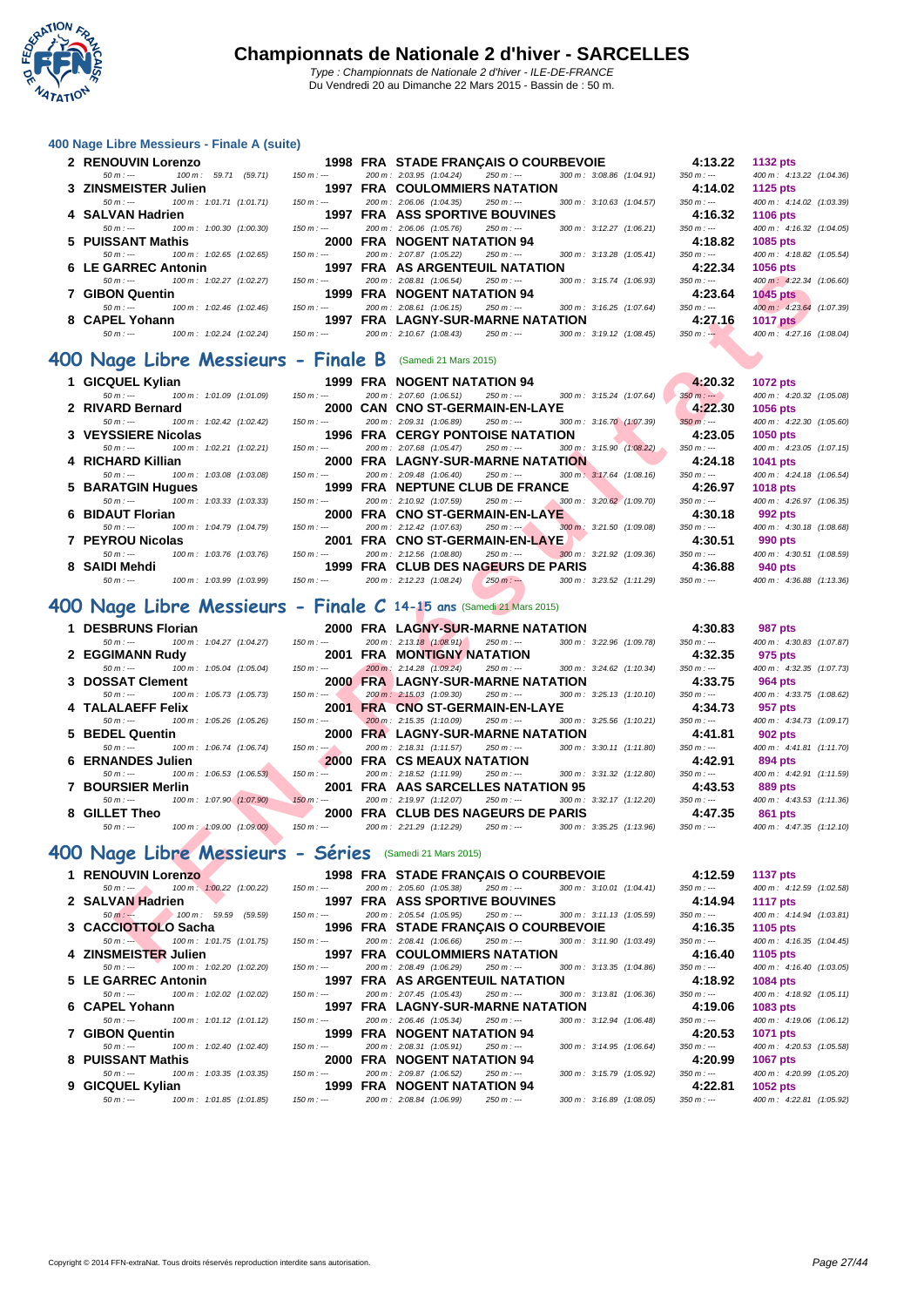

#### **[400 Nage](http://www.ffnatation.fr/webffn/index.php) Libre Messieurs - Séries (suite)**

| 10 VEYSSIERE Nicolas                                                    |               | <b>1996 FRA CERGY PONTOISE NATATION</b>                                                                         | 4:23.45                  | <b>1047 pts</b>                             |
|-------------------------------------------------------------------------|---------------|-----------------------------------------------------------------------------------------------------------------|--------------------------|---------------------------------------------|
| $50 m: -$<br>100 m: 1:02.76 (1:02.76)<br>11 RIVARD Bernard              | $150 m : -$   | 200 m: 2:08.56 (1:05.80)<br>$250 m : -$<br>300 m: 3:15.13 (1:06.57)<br>2000 CAN CNO ST-GERMAIN-EN-LAYE          | $350 m: -$<br>4:23.87    | 400 m: 4:23.45 (1:08.32)<br>1043 pts        |
| $50 m: -$<br>100 m: 1:02.58 (1:02.58)                                   | $150 m : -$   | 200 m: 2:09.58 (1:07.00)<br>$250 m : -$<br>300 m: 3:17.64 (1:08.06)                                             | $350 m : -$              | 400 m: 4:23.87 (1:06.23)                    |
| 12 LESEIGNEUR Yann<br>100 m: 1:02.68 (1:02.68)<br>$50 m: -$             | $150 m : -$   | 1997 FRA ETOILE ST-LEU-PLESSIS<br>200 m: 2:10.12 (1:07.44)<br>$250 m: -$<br>300 m: 3:18.35 (1:08.23)            | 4:25.85<br>$350 m : -$   | <b>1027 pts</b><br>400 m: 4:25.85 (1:07.50) |
| 13 RICHARD Killian                                                      |               | 2000 FRA LAGNY-SUR-MARNE NATATION                                                                               | 4:27.12                  | <b>1017 pts</b>                             |
| $50 m: -$<br>100 m: 1:03.07 (1:03.07)<br>14 SAIDI Mehdi                 | $150 m : -$   | 200 m: 2:10.59 (1:07.52)<br>$250 m : -$<br>300 m: 3:19.40 (1:08.81)<br>1999 FRA CLUB DES NAGEURS DE PARIS       | $350 m : -$<br>4:27.23   | 400 m: 4:27.12 (1:07.72)<br><b>1016 pts</b> |
| $50 m: -$<br>100 m: 1:02.51 (1:02.51)                                   | $150 m: -$    | 200 m: 2:10.10 (1:07.59)<br>$250 m : -$<br>300 m: 3:19.10 (1:09.00)                                             | $350 m : -$              | 400 m: 4:27.23 (1:08.13)                    |
| <b>15 BARATGIN Hugues</b><br>$50 m: -$<br>100 m: 1:02.05 (1:02.05)      | $150 m: -$    | 1999 FRA NEPTUNE CLUB DE FRANCE<br>200 m: 2:11.29 (1:09.24)<br>$250 m : -$<br>300 m: 3:21.49 (1:10.20)          | 4:27.85<br>$350 m : -$   | <b>1011 pts</b><br>400 m: 4:27.85 (1:06.36) |
| 16 BIDAUT Florian                                                       |               | 2000 FRA CNO ST-GERMAIN-EN-LAYE                                                                                 | 4:28.97                  | <b>1002 pts</b>                             |
| $50 m: -$<br>100 m: 1:04.93 (1:04.93)<br>17 PEYROU Nicolas              | $150 m: -$    | 200 m: 2:13.11 (1:08.18)<br>$250 m : -$<br>300 m: 3:21.51 (1:08.40)<br>2001 FRA CNO ST-GERMAIN-EN-LAYE          | $350 m : -$<br>4:32.17   | 400 m: 4:28.97 (1:07.46)<br>977 pts         |
| 50 m : ---<br>100 m: 1:03.29 (1:03.29)                                  | $150 m : -$   | 200 m: 2:11.36 (1:08.07)<br>$250 m : -$<br>300 m: 3:21.60 (1:10.24)                                             | $350 m : -$              | 400 m: 4:32.17 (1:10.57)                    |
| <b>18 EGGIMANN Rudy</b><br>$50 m: -$<br>100 m: 1:04.81 (1:04.81)        | $150 m: -$    | <b>2001 FRA MONTIGNY NATATION</b><br>200 m: 2:15.30 (1:10.49)<br>$250 m: -$<br>300 m: 3:26.26 (1:10.96)         | 4:33.10<br>$350 m$ : --- | 969 pts<br>400 m: 4:33.10 (1:06.84)         |
| 19 HANOTEAUX Tescelin                                                   |               | 1999 FRA OLYMPIQUE LA GARENNE-COLOMBES                                                                          | 4:34.15                  | 961 pts                                     |
| $50 m: -$<br>100 m: 1:04.34 (1:04.34)                                   | $150 m : -$   | 200 m: 2:14.53 (1:10.19)<br>$250 m : -$<br>300 m: 3:24.81 (1:10.28)                                             | $350 m : -$<br>4:35.17   | 400 m: 4:34.15 (1:09.34)                    |
| 20 DOSSAT Clement<br>$50 m : -$<br>100 m: 1:05.48 (1:05.48)             | $150 m: -$    | 2000 FRA LAGNY-SUR-MARNE NATATION<br>200 m: 2:15.37 (1:09.89)<br>$250 m : -$<br>300 m: 3:25.07 (1:09.70)        | $350 m : -$              | 953 pts<br>400 m: 4:35.17 (1:10.10)         |
| 21 DESBRUNS Florian                                                     |               | 2000 FRA LAGNY-SUR-MARNE NATATION<br>300 m: 3:24.39 (1:10.80)                                                   | 4:35.25                  | 953 pts                                     |
| 100 m: 1:02.81 (1:02.81)<br>$50 m: -$<br>22 DELATTRE Noe                | $150 m : -$   | 200 m: 2:13.59 (1:10.78)<br>$250 m : -$<br>2000 FRA ETOILE ST-LEU-PLESSIS                                       | $350 m: -$<br>4:36.10    | 400 m: 4:35.25 (1:10.86)<br>946 pts         |
| $50 m: -$<br>100 m: 1:05.35 (1:05.35)                                   | $150 m : -$   | 200 m: 2:15.79 (1:10.44)<br>$250 m: -$<br>300 m: 3:26.34 (1:10.55)                                              | $350 m : -$              | 400 m: 4:36.10 (1:09.76)                    |
| 23 TALALAEFF Felix<br>$50 m : -$<br>100 m: 1:06.58 (1:06.58)            | $150 m : -$   | 2001 FRA CNO ST-GERMAIN-EN-LAYE<br>200 m: 2:16.97 (1:10.39)<br>$250 m : -$<br>300 m: 3:27.85 (1:10.88)          | 4:36.99<br>$350 m : -$   | 939 pts<br>400 m: 4:36.99 (1:09.14)         |
| 24 BEDEL Quentin                                                        |               | 2000 FRA LAGNY-SUR-MARNE NATATION                                                                               | 4:39.17                  | 922 pts                                     |
| $50 m: -$<br>100 m: 1:05.64 (1:05.64)<br>25 FABRE Thomas                | $150 m : -$   | 200 m: 2:16.26 (1:10.62)<br>300 m: 3:28.01 (1:11.75)<br>$250 m : -$<br><b>1999 FRA LAGNY-SUR-MARNE NATATION</b> | $350 m : -$<br>4:39.22   | 400 m: 4:39.17 (1:11.16)<br>922 pts         |
| $50 m: -$<br>100 m: 1:05.92 (1:05.92)                                   | $150 m: -$    | 200 m: 2:17.42 (1:11.50)<br>$250 m : -$<br>300 m: 3:28.79 (1:11.37)                                             | $350 m : -$              | 400 m: 4:39.22 (1:10.43)                    |
| 26 BOURSIER Merlin<br>$50 m: -$<br>100 m: 1:08.55 (1:08.55)             | $150 m : -$   | 2001 FRA AAS SARCELLES NATATION 95<br>200 m: 2:19.64 (1:11.09)<br>250 m<br>300 m: 3:30.93 (1:11.29)             | 4:39.95<br>$350 m : -$   | <b>916 pts</b><br>400 m: 4:39.95 (1:09.02)  |
| 27 HANTRAYE Adrien                                                      |               | 1999 FRA AQUA CLUB PONTAULT-ROISSY                                                                              | 4:40.35                  | 913 pts                                     |
| 100 m: 1:04.99 (1:04.99)<br>$50 m: -$<br>27 PALISSON Timothee           | $150 m: -$    | 200 m: 2:16.01 (1:11.02)<br>$250 m : -$<br>300 m: 3:27.95 (1:11.94)<br>1999 FRA ETOILE ST-LEU-PLESSIS           | $350 m : -$<br>4:40.35   | 400 m: 4:40.35 (1:12.40)<br>913 pts         |
| $50 m : -$<br>100 m: 1:05.05 (1:05.05)                                  | $150 m: -$    | 200 m: 2:15.13 (1:10.08)<br>$250 m : -$<br>300 m: 3:27.52 (1:12.39)                                             | $350 m : -$              | 400 m: 4:40.35 (1:12.83)                    |
| 29 VICEL Hugo<br>$50 m : -$<br>100 m: 1:03.62 (1:03.62)                 | $150 m : -$   | 1998 FRA BOIS-COLOMBES SPORT<br>200 m: 2:12.27 (1:08.65)<br>$250 m : -$<br>300 m: 3:25.48 (1:13.21)             | 4:40.51<br>$350 m : -$   | 912 pts<br>400 m: 4:40.51 (1:15.03)         |
| 30 TREMBLAY Raphaël                                                     |               | <b>1999 FRA NEPTUNE CLUB DE FRANCE</b>                                                                          | 4:41.88                  | 902 pts                                     |
| 100 m: 1:03.91 (1:03.91)<br>$50 m: -$<br>31 ERNANDES Julien             | $150 m: -$    | $200 \text{ m}$ : 2:15.41 (1:11.50)<br>$250 m: -$<br>300 m: 3:29.43 (1:14.02)<br>2000 FRA CS MEAUX NATATION     | $350 m : -$<br>4:43.41   | 400 m: 4:41.88 (1:12.45)<br>890 pts         |
| $50 m: -$<br>100 m: 1:06.32 (1:06.32)                                   | $150 m : -$   | 200 m: 2:18.34 (1:12.02)<br>$250 m : -$<br>300 m: 3:31.24 (1:12.90)                                             | $350 m : -$              | 400 m: 4:43.41 (1:12.17)                    |
| 32 GILLET Theo<br>$50 m: -$<br>100 m: 1:07.78 (1:07.78)                 | $150 m$ : $-$ | 2000 FRA CLUB DES NAGEURS DE PARIS<br>200 m: 2:20.91 (1:13.13)<br>$250 m : -$<br>300 m: 3:34.56 (1:13.65)       | 4:44.58<br>$350 m : -$   | 881 pts<br>400 m: 4:44.58 (1:10.02)         |
| 33 GABRIEL Jean-Emmanuel                                                |               | 2000 FRA  AQUA CLUB PONTAULT-ROISSY                                                                             | 4:45.14                  | 877 pts                                     |
| 100 m: 1:07.16 (1:07.16)<br>$50 m: -$                                   | $150 m : -$   | 200 m: 2:18.72 (1:11.56)<br>300 m: 3:33.91 (1:15.19)<br>$250 m : -$                                             | $350 m: -$               | 400 m: 4:45.14 (1:11.23)                    |
| 34 MAGUERRE Thomas<br>100 m: 1:06.63 (1:06.63)<br>$50 m: -$             | $150 m: -$    | 2000 FRA SN FRANCONVILLE<br>200 m: 2:19.78 (1:13.15)<br>$250 m: -$<br>300 m: 3:34.26 (1:14.48)                  | 4:46.02<br>$350 m : -$   | 871 pts<br>400 m: 4:46.02 (1:11.76)         |
| 35 PAWLICKI Dylan                                                       |               | 2000 FRA AC VILLEPINTE                                                                                          | 4:46.27                  | 869 pts                                     |
| $50 m: -$<br>100 m: 1:07.68 (1:07.68)<br>36 GHAFIR Hedi                 | $150 m : -$   | 200 m: 2:20.31 (1:12.63)<br>$250 m : -$<br>300 m: 3:33.54 (1:13.23)<br>2000 FRA AS HERBLAY NATATION             | $350 m: -$<br>4:49.42    | 400 m: 4:46.27 (1:12.73)<br>845 pts         |
| 100 m: 1:06.97 (1:06.97)<br>50 m : ---                                  | $150 m : -$   | 200 m: 2:20.47 (1:13.50)<br>300 m: 3:35.99 (1:15.52)<br>$250 m : -$                                             | $350 m : -$              | 400 m: 4:49.42 (1:13.43)                    |
| 37 RAJAONA RAJAOFETRA Maxime<br>100 m: 1:09.00 (1:09.00)<br>$50 m : -2$ | $150 m : -$   | 2001 FRA AQUA CLUB PONTAULT-ROISSY<br>200 m: 2:23.11 (1:14.11)<br>$250 m : -$<br>300 m: 3:37.89 (1:14.78)       | 4:49.69<br>$350 m : -$   | 844 pts<br>400 m: 4:49.69 (1:11.80)         |
| 38 BOSCHER Johan                                                        |               | 2001 FRA CN POISSY                                                                                              | 4:50.29                  | 839 pts                                     |
| $50 m : -$<br>100 m: 1:08.87 (1:08.87)<br>39 POIRIER Virgile            | $150 m : -$   | 200 m: 2:22.47 (1:13.60)<br>$250 m : -$<br>300 m: 3:36.84 (1:14.37)<br>2000 FRA CS CLICHY 92                    | $350 m : -$<br>4:51.84   | 400 m: 4:50.29 (1:13.45)<br>828 pts         |
| $50 m : -$<br>100 m: 1:06.99 (1:06.99)                                  | $150 m : -$   | 200 m: 2:21.30 (1:14.31)<br>300 m: 3:36.88 (1:15.58)<br>250 m : ---                                             | $350 m : -$              | 400 m: 4:51.84 (1:14.96)                    |
| 40 SCHILOVITZ Jules<br>$50 m : -$<br>100 m: 1:07.73 (1:07.73)           | $150 m : -$   | 2000 FRA CLUB DES NAGEURS DE PARIS<br>200 m: 2:22.54 (1:14.81)<br>300 m: 3:37.53 (1:14.99)<br>$250 m : -$       | 4:52.06<br>$350 m : -$   | 826 pts<br>400 m: 4:52.06 (1:14.53)         |
| 41 HERLUC Yoann                                                         |               | 2000 FRA SCUF PARIS                                                                                             | 4:52.97                  | 820 pts                                     |
| $50 m: -$<br>100 m: 1:05.63 (1:05.63)<br>42 LAPHITZ Guillaume           | $150 m : -$   | 200 m: 2:19.38 (1:13.75)<br>$250 m : -$<br>300 m: 3:36.55 (1:17.17)<br>2001 FRA OLYMPIQUE LA GARENNE-COLOMBES   | $350 m : -$<br>4:53.01   | 400 m: 4:52.97 (1:16.42)                    |
| $50 m : -$<br>100 m: 1:07.62 (1:07.62)                                  | $150 m : -$   | 200 m: 2:23.23 (1:15.61)<br>$250 m: -$<br>300 m: 3:39.41 (1:16.18)                                              | $350 m : -$              | 819 pts<br>400 m: 4:53.01 (1:13.60)         |
| 43 GILLET Adrien<br>$50 m : -$<br>100 m: 1:09.99 (1:09.99)              | $150 m : -$   | 2000 FRA AAS SARCELLES NATATION 95<br>200 m: 2:25.05 (1:15.06)<br>$250 m : -$<br>300 m: 3:40.12 (1:15.07)       | 4:53.77<br>$350 m : -$   | 814 pts<br>400 m: 4:53.77 (1:13.65)         |
| 44 FRETARD Théo                                                         |               | 2000 FRA CN POISSY                                                                                              | 4:55.07                  | 805 pts                                     |
| 50 m : ---<br>100 m: 1:09.40 (1:09.40)                                  | $150 m : -$   | 200 m: 2:24.04 (1:14.64)<br>250 m : ---<br>300 m: 3:40.81 (1:16.77)                                             | $350 m : -$              | 400 m: 4:55.07 (1:14.26)                    |

| TATION                                           | 4:23.45                  | 1047 pts                                    |
|--------------------------------------------------|--------------------------|---------------------------------------------|
| 300 m: 3:15.13 (1:06.57)<br>-LAYE                | $350 m : -$<br>4:23.87   | 400 m: 4:23.45 (1:08.32)<br>1043 pts        |
| 300 m: 3:17.64 (1:08.06)                         | $350 m : -$              | 400 m: 4:23.87 (1:06.23)                    |
| SIS<br>300 m: 3:18.35 (1:08.23)                  | 4:25.85<br>$350 m : -$   | 1027 pts<br>400 m: 4:25.85 (1:07.50)        |
| IATATION                                         | 4:27.12                  | 1017 pts                                    |
| 300 m: 3:19.40 (1:08.81)<br><b>DE PARIS</b>      | $350 m : -$<br>4:27.23   | 400 m: 4:27.12 (1:07.72)<br>1016 pts        |
| 300 m: 3:19.10 (1:09.00)                         | $350 m : -$              | 400 m: 4:27.23 (1:08.13)                    |
| <b>RANCE</b><br>300 m: 3:21.49 (1:10.20)         | 4:27.85<br>$350 m : -$   | <b>1011 pts</b><br>400 m: 4:27.85 (1:06.36) |
| -LAYE                                            | 4:28.97                  | 1002 pts                                    |
| 300 m: 3:21.51 (1:08.40)<br>-LAYE                | $350 m: -$<br>4:32.17    | 400 m: 4:28.97 (1:07.46)<br>977 pts         |
| 300 m: 3:21.60 (1:10.24)                         | $350 m : -$              | 400 m: 4:32.17 (1:10.57)                    |
| ı<br>300 m: 3:26.26 (1:10.96)                    | 4:33.10<br>$350 m$ : --- | 969 pts<br>400 m: 4:33.10 (1:06.84)         |
| <b>:NNE-COLOMBES</b>                             | 4:34.15                  | 961 pts                                     |
| 300 m: 3:24.81 (1:10.28)                         | $350 m : -$              | 400 m: 4:34.15 (1:09.34)                    |
| IATATION<br>300 m: 3:25.07 (1:09.70)             | 4:35.17<br>$350 m : -$   | 953 pts<br>400 m: 4:35.17 (1:10.10)         |
| IATATION                                         | 4:35.25                  | 953 pts                                     |
| $300 \text{ m}$ : $3:24.39$ (1:10.80)<br>SIS     | $350 m : -$<br>4:36.10   | 400 m: 4:35.25 (1:10.86)<br>946 pts         |
| $300 \text{ m}$ : $3.26.34$ (1:10.55)            | $350 m : -$              | 400 m: 4:36.10 (1:09.76)                    |
| <b>-LAYE</b>                                     | 4:36.99                  | 939 pts                                     |
| 300 m: 3:27.85 (1:10.88)<br><b>NOITATAL</b>      | $350 m : -$<br>4:39.17   | 400 m: 4:36.99 (1:09.14)<br>922 pts         |
| 300 m: 3:28.01 (1:11.75)                         | $350 m : -$              | 400 m: 4:39.17 (1:11.16)                    |
| <b>JATATION</b><br>300 m: 3:28.79 (1:11.37)      | 4:39.22<br>$350 m : -$   | <b>922 pts</b><br>400 m: 4:39.22 (1:10.43)  |
| ATION 95                                         | 4:39.95                  | 916 pts                                     |
| 300 m: 3:30.93 (1:11.29)<br><b>LT-ROISSY</b>     | $350 m : -$<br>4:40.35   | 400 m: 4:39.95 (1:09.02)<br>913 pts         |
| 300 m: 3:27.95 (1:11.94)                         | $350 m : -$              | 400 m: 4:40.35 (1:12.40)                    |
| SIS                                              | 4:40.35                  | <b>913 pts</b>                              |
| 300 m: 3:27.52 (1:12.39)<br><b>DRT</b>           | $350 m : -$<br>4:40.51   | 400 m: 4:40.35 (1:12.83)<br>912 pts         |
| 300 m: 3:25.48 (1:13.21)                         | $350 m : -$              | 400 m: 4:40.51 (1:15.03)                    |
| <b>RANCE</b><br>300 m: 3:29.43 (1:14.02)         | 4:41.88<br>$350 m : -$   | 902 pts<br>400 m: 4:41.88 (1:12.45)         |
|                                                  | 4:43.41                  | 890 pts                                     |
| 300 m: 3:31.24 (1:12.90)<br><b>DE PARIS</b>      | $350 m : -$<br>4:44.58   | 400 m: 4:43.41 (1:12.17)<br>881 pts         |
| 300 m: 3:34.56 (1:13.65)                         | $350 m : -$              | 400 m: 4:44.58 (1:10.02)                    |
| <b>LT-ROISSY</b><br>300 m: 3:33.91 (1:15.19)     | 4:45.14<br>$350 m : -$   | 877 pts<br>400 m: 4:45.14 (1:11.23)         |
|                                                  | 4:46.02                  | 871 pts                                     |
| 300 m: 3:34.26 (1:14.48)                         | $350 m : -$              | 400 m: 4:46.02 (1:11.76)                    |
| 300 m: 3:33.54 (1:13.23)                         | 4:46.27<br>$350 m : -$   | 869 pts<br>400 m: 4:46.27 (1:12.73)         |
| OΝ                                               | 4:49.42                  | 845 pts                                     |
| 300 m: 3:35.99 (1:15.52)<br><b>LT-ROISSY</b>     | $350 m : -$<br>4:49.69   | 400 m: 4:49.42 (1:13.43)<br>844 pts         |
| 300 m: 3:37.89 (1:14.78)                         | $350 m : -$              | 400 m: 4:49.69 (1:11.80)                    |
| 300 m: 3:36.84 (1:14.37)                         | 4:50.29<br>$350 m : -$   | 839 pts<br>400 m: 4:50.29 (1:13.45)         |
|                                                  | 4:51.84                  | 828 pts                                     |
| 300 m: 3:36.88 (1:15.58)                         | $350 m : -$<br>4:52.06   | 400 m: 4:51.84 (1:14.96)                    |
| <b>DE PARIS</b><br>300 m: 3:37.53 (1:14.99)      | $350 m : -$              | 826 pts<br>400 m: 4:52.06 (1:14.53)         |
|                                                  | 4:52.97                  | 820 pts                                     |
| 300 m: 3:36.55 (1:17.17)<br><b>INNE-COLOMBES</b> | $350 m : -$<br>4:53.01   | 400 m: 4:52.97 (1:16.42)<br>819 pts         |
| $300 \text{ m}$ : $3:39.41$ (1:16.18)            | $350 m : -$              | 400 m: 4:53.01 (1:13.60)                    |
| <b>ATION 95</b><br>300 m: 3:40.12 (1:15.07)      | 4:53.77<br>$350 m : -$   | 814 pts<br>400 m: 4:53.77 (1:13.65)         |
|                                                  | 4:55.07                  | 805 pts                                     |
| 300 m: 3:40.81 (1:16.77)                         | $350 m : -$              | 400 m: 4:55.07 (1:14.26)                    |
|                                                  |                          |                                             |

#### **800 Nage Libre Messieurs - Série rapide** (Dimanche 22 Mars 2015)

| 1 RENOUVIN Lorenzo |                           |             | 1998 FRA STADE FRANÇAIS O COURBEVOIE |             |                           | 8:46.67     | 1125 pts                  |
|--------------------|---------------------------|-------------|--------------------------------------|-------------|---------------------------|-------------|---------------------------|
| $50 m : -$         | 100 m: 1:01.29 (1:01.29)  | 150 m : --- | 200 m: 2:07.29 (1:06.00)             | 250 m : --- | 300 m : 3:13.27 (1:05.98) | $350 m : -$ | 400 m : 4:20.00 (1:06.73) |
| $450 m : -$        | 500 m : 5:26.72 (1:06.72) | 550 m : --- | 600 m : 6:33.48 (1:06.76)            | 650 m : --- | 700 m: 7:41.00 (1:07.52)  | $750 m: -$  | 800 m: 8:46.67 (1:05.67)  |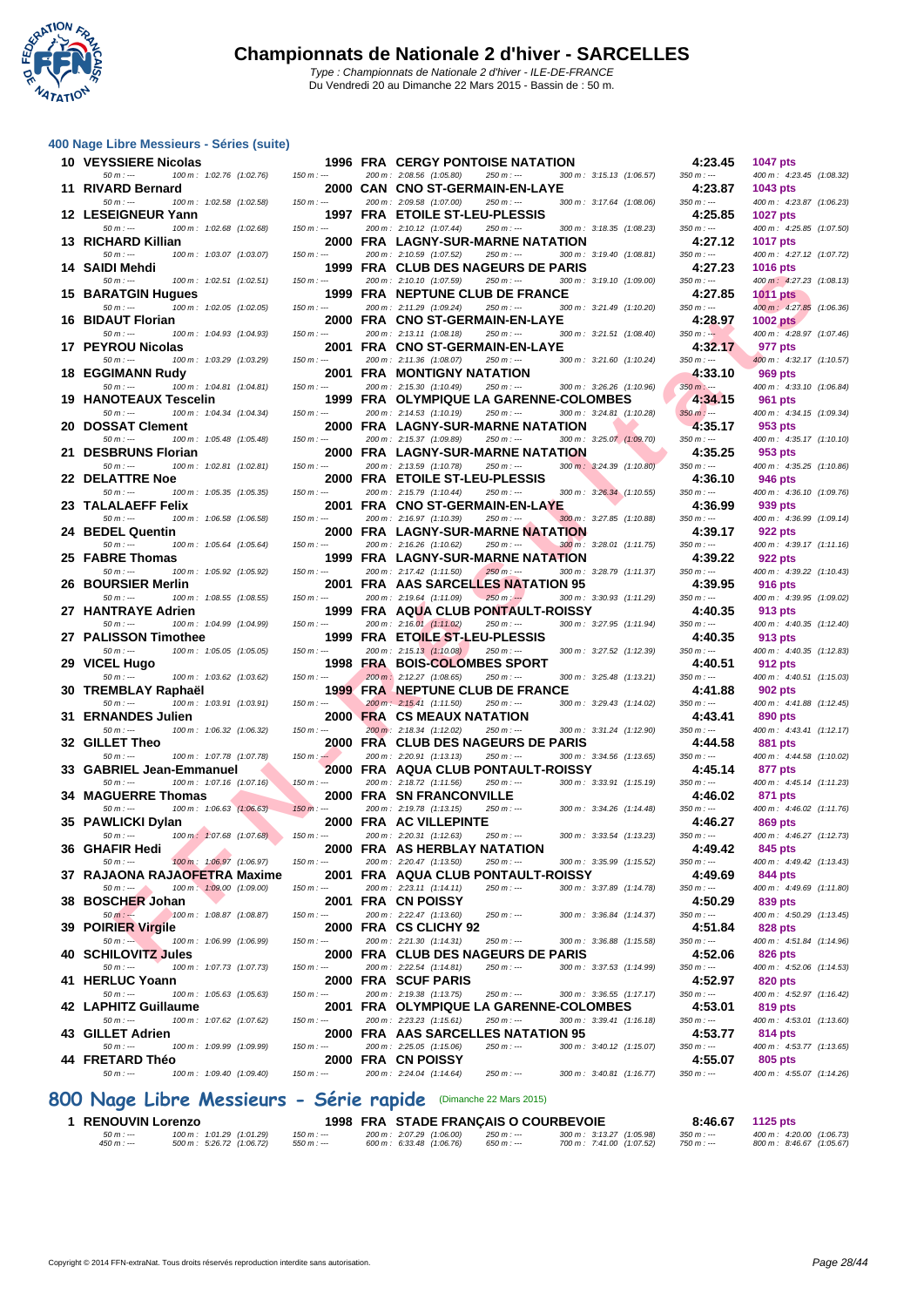

|     | 800 Nage Libre Messieurs - Série rapide (suite)                                   |                            |                                                       |                                                  |                                                        |                              |                                                        |
|-----|-----------------------------------------------------------------------------------|----------------------------|-------------------------------------------------------|--------------------------------------------------|--------------------------------------------------------|------------------------------|--------------------------------------------------------|
|     | 2 ZINSMEISTER Julien                                                              |                            |                                                       | 1997 FRA COULOMMIERS NATATION                    |                                                        | 8:48.49                      | 1118 pts                                               |
|     | 100 m: 1:02.91 (1:02.91)<br>$50 m : -$<br>450 m : ---<br>500 m: 5:29.60 (1:06.50) | $150 m : -$<br>$550 m: -$  | 200 m: 2:09.41 (1:06.50)<br>600 m: 6:36.86 (1:07.26)  | $250 m : -$<br>$650 m: -$                        | 300 m: 3:16.27 (1:06.86)<br>700 m: 7:43.74 (1:06.88)   | $350 m : -$<br>$750 m: -$    | 400 m: 4:23.10 (1:06.83)<br>800 m: 8:48.49 (1:04.75)   |
|     | 3 CAPEL Yohann                                                                    |                            |                                                       | 1997 FRA LAGNY-SUR-MARNE NATATION                |                                                        | 8:51.35                      | <b>1106 pts</b>                                        |
|     | $50 m: -$<br>100 m: 1:03.05 (1:03.05)                                             | $150 m : -$                | 200 m: 2:09.66 (1:06.61)                              | $250 m: -$                                       | 300 m: 3:16.20 (1:06.54)                               | $350 m : -$                  | 400 m: 4:23.41 (1:07.21)                               |
|     | $450 m: -$<br>500 m: 5:29.62 (1:06.21)<br><b>6 LE GARREC Antonin</b>              | $550 m: -$                 | 600 m: 6:37.40 (1:07.78)                              | $650 m: -$<br>1997 FRA AS ARGENTEUIL NATATION    | 700 m: 7:44.67 (1:07.27)                               | 750 m : ---<br>9:00.61       | 800 m: 8:51.35 (1:06.68)<br>1068 pts                   |
|     | $50 m: -$<br>100 m: 1:03.65 (1:03.65)                                             | $150 m : -$                | 200 m: 2:10.97 (1:07.32)                              | $250 m : -$                                      | 300 m: 3:18.98 (1:08.01)                               | $350 m : -$                  | 400 m : 4:27.60 (1:08.62)                              |
|     | $450 m: -$<br>500 m: 5:35.95 (1:08.35)                                            | $550 m: -$                 | 600 m: 6:44.85 (1:08.90)                              | $650 m: -$                                       | 700 m: 7:52.76 (1:07.91)                               | $750 m: -$                   | 800 m : 9:00.61 (1:07.85)                              |
|     | <b>CHAFFARD Clément</b><br>$50 m: -$<br>100 m: 1:03.45 (1:03.45)                  | $150 m: -$                 | 200 m: 2:10.56 (1:07.11)                              | 1998 FRA CERGY PONTOISE NATATION<br>$250 m: -$   | 300 m: 3:18.42 (1:07.86)                               | 9:03.71<br>$350 m : -$       | 1056 pts<br>400 m: 4:26.87 (1:08.45)                   |
|     | 450 m : ---<br>500 m : 5:35.80 (1:08.93)                                          | $550 m: -$                 | 600 m : 6:45.64 (1:09.84)                             | 650 $m$ : ---                                    | 700 m: 7:55.39 (1:09.75)                               | 750 m : ---                  | 800 m: 9:03.71 (1:08.32)                               |
|     | 10 GIBON Quentin                                                                  |                            |                                                       | 1999 FRA NOGENT NATATION 94                      |                                                        | 9:07.81                      | 1040 pts                                               |
|     | $50 m: -$<br>100 m: 1:05.11 (1:05.11)<br>500 m: 5:41.70 (1:09.86)<br>450 m : ---  | $150 m: -$<br>$550 m: -$   | 200 m: 2:13.40 (1:08.29)<br>600 m: 6:52.10 (1:10.40)  | $250 m: -$<br>$650 m: -$                         | 300 m: 3:22.25 (1:08.85)<br>700 m : 8:01.57 (1:09.47)  | $350 m : -$<br>$750 m : -$   | 400 m: 4:31.84 (1:09.59)<br>800 m : 9:07.81 (1:06.24)  |
|     | 11 SALVAN Hadrien                                                                 |                            |                                                       | 1997 FRA ASS SPORTIVE BOUVINES                   |                                                        | 9:08.57                      | <b>1037 pts</b>                                        |
|     | $50 m: -$<br>100 m: 1:02.67 (1:02.67)<br>450 m : ---<br>500 m: 5:39.23 (1:09.82)  | $150 m: -$<br>$550 m: -$   | 200 m: 2:10.80 (1:08.13)<br>600 m: 6:49.68 (1:10.45)  | $250 m: -$<br>$650 m: -$                         | 300 m: 3:19.70 (1:08.90)<br>700 m: 8:00.39 (1:10.71)   | $350 m: -$<br>750 m : ---    | 400 m: 4:29.41 (1:09.71)<br>800 m : 9:08.57 (1:08.18)  |
|     | 12 LESEIGNEUR Yann                                                                |                            |                                                       | 1997 FRA ETOILE ST-LEU-PLESSIS                   |                                                        | 9:10.21                      | 1030 pts                                               |
|     | $50 m: -$<br>100 m: 1:03.09 (1:03.09)                                             | $150 m: -$                 | 200 m: 2:11.41 (1:08.32)                              | $250 m: -$                                       | 300 m: 3:20.49 (1:09.08)                               | $350 m : -$                  | 400 m : 4:30.71 (1:10.22)                              |
|     | $450 m : -$<br>500 m: 5:40.83 (1:10.12)                                           | $550 m : -$                | 600 m: 6:51.24 (1:10.41)                              | $650 m: -$                                       | 700 m: 8:01.81 (1:10.57)                               | 750 m : ---                  | 800 m : 9:10.21 (1:08.40)                              |
|     | 800 Nage Libre Messieurs - Séries lentes                                          |                            |                                                       | (Dimanche 22 Mars 2015)                          |                                                        |                              |                                                        |
|     | 4 GICQUEL Kylian                                                                  |                            |                                                       | 1999 FRA NOGENT NATATION 94                      |                                                        | 8:55.76                      | 1088 pts                                               |
|     | $50 m: -$<br>100 m: 1:04.34 (1:04.34)                                             | $150 m : -$                | 200 m: 2:10.73 (1:06.39)                              | $250 m: -$                                       | 300 m: 3:17.87 (1:07.14)                               | $350 m : -$                  | 400 m: 4:26.50 (1:08.63)                               |
|     | $450 m : -$<br>500 m: 5:34.64 (1:08.14)                                           | $550 m: -$                 | 600 m: 6:42.82 (1:08.18)                              | $650 m: -$                                       | 700 m: 7:51.28 (1:08.46)                               | $750 m: -$                   | 800 m: 8:55.76 (1:04.48)                               |
|     | 5 PUISSANT Mathis<br>$50 m: -$<br>100 m: 1:04.72 (1:04.72)                        | $150 m: -$                 | 200 m: 2:10.83 (1:06.11)                              | 2000 FRA NOGENT NATATION 94<br>$250 m: -$        | 300 m: 3:17.95 (1:07.12)                               | 8:56.65<br>$350 m : -$       | 1084 pts<br>400 m : 4:26.49 (1:08.54)                  |
|     | $450 m: -$<br>500 m: 5:34.68 (1:08.19)                                            | $550 m: -$                 | 600 m: 6:42.79 (1:08.11)                              | $650 m: -$                                       | 700 m: 7:51.41 (1:08.62)                               | 750 m : ---                  | 800 m: 8:56.65 (1:05.24)                               |
|     | 7 RIVARD Bernard                                                                  |                            |                                                       | 2000 CAN CNO ST-GERMAIN-EN-LAYE                  |                                                        | 9:03.47                      | 1057 pts                                               |
|     | $50 m: -$<br>100 m : 1:04.06 (1:04.06)<br>$450 m: -$<br>500 m: 5:38.96 (1:09.32)  | $150 m : -$<br>$550 m : -$ | 200 m: 2:12.18 (1:08.12)<br>600 m: 6:48.06 (1:09.10)  | $250 m : -$<br>$650 m: -$                        | 300 m: 3:20.77 (1:08.59)<br>700 m : 7:57.13 (1:09.07)  | $350 m: -$<br>750 m : ---    | 400 m: 4:29.64 (1:08.87)<br>800 m : 9:03.47 (1:06.34)  |
|     | 9 RICHARD Killian                                                                 |                            |                                                       | 2000 FRA LAGNY-SUR-MARNE NATATION                |                                                        | 9:06.05                      | 1047 pts                                               |
|     | $50 m: -$<br>100 m: 1:05.32 (1:05.32)<br>$450 m : -$<br>500 m: 5:38.87 (1:09.36)  | $150 m: -$<br>$550 m: -$   | 200 m: 2:11.98 (1:06.66)<br>600 m: 6:49.00 (1:10.13)  | $250 m: -$<br>$650 m : -$                        | 300 m: 3:20.44 (1:08.46)<br>700 m: 7:58.64 (1:09.64)   | $350 m : -$<br>750 m : ---   | 400 m: 4:29.51 (1:09.07)<br>800 m : 9:06.05 (1:07.41)  |
|     | <b>13 BARATGIN Hugues</b>                                                         |                            |                                                       | 1999 FRA NEPTUNE CLUB DE FRANCE                  |                                                        | 9:12.81                      | 1020 pts                                               |
|     | $50 m: -$<br>100 m: 1:04.31 (1:04.31)<br>$450 m : -$<br>500 m : 5:44.13 (1:09.74) | $150 m : -$<br>$550 m : -$ | 200 m: 2:12.80 (1:08.49)<br>600 m: 6:54.94 (1:10.81)  | $250 m: -$<br>$650 m : -$                        | 300 m: 3:23.37 (1:10.57)<br>700 m : 8:04.92 (1:09.98)  | $350 m : -$<br>750 m : ---   | 400 m : 4:34.39 (1:11.02)<br>800 m : 9:12.81 (1:07.89) |
|     | 14 BIDAUT Florian                                                                 |                            |                                                       | 2000 FRA CNO ST-GERMAIN-EN-LAYE                  |                                                        | 9:16.37                      | <b>1006 pts</b>                                        |
|     | $50 m: -$<br>100 m: 1:06.40 (1:06.40)                                             | $150 m: -$                 | 200 m: 2:16.14 (1:09.74)                              | $250 m: -$                                       | 300 m: 3:26.13 (1:09.99)                               | $350 m : -$                  | 400 m : 4:35.38 (1:09.25)                              |
|     | 450 m : ---<br>500 m: 5:45.79 (1:10.41)<br><b>15 DELATTRE Noe</b>                 | $550 m: -$                 | 600 m: 6:56.30 (1:10.51)                              | $650 m: -$<br>2000 FRA ETOILE ST-LEU-PLESSIS     | 700 m: 8:07.94 (1:11.64)                               | 750 m : ---<br>9:16.65       | 800 m: 9:16.37 (1:08.43)                               |
|     | $50 m: -$<br>100 m: 1:05.49 (1:05.49)                                             | $150 m: -$                 | 200 m: 2:15.94 (1:10.45)                              | $250 m: -$                                       | 300 m: 3:26.83 (1:10.89)                               | $350 m : -$                  | 1005 pts<br>400 m : 4:37.67 (1:10.84)                  |
|     | 450 m : ---<br>500 m: 5:48.50 (1:10.83)                                           | $550 m: -$                 | 600 m: 6:58.69 (1:10.19)                              | $650 m: -$                                       | 700 m: 8:09.07 (1:10.38)                               | 750 m : ---                  | 800 m: 9:16.65 (1:07.58)                               |
|     | 16 PEYROU Nicolas<br>$50 m: -$<br>100 m: 1:04.76 (1:04.76)                        | $150 m : -$                | 200 m: 2:14.11 (1:09.35)                              | 2001 FRA CNO ST-GERMAIN-EN-LAYE<br>$250 m: -$    | 300 m: 3:24.00 (1:09.89)                               | 9:18.38<br>$350 m : -$       | 998 pts<br>400 m: 4:34.81 (1:10.81)                    |
|     | $450 m: -$<br>500 m: 5:45.58 (1:10.77)                                            | $550 m: -$                 | 600 m: 6:56.92 (1:11.34)                              | $650 m: -$                                       | 700 m: 8:08.34 (1:11.42)                               | 750 m : ---                  | 800 m: 9:18.38 (1:10.04)                               |
|     | 17 DESBRUNS Florian                                                               |                            |                                                       | 2000 FRA LAGNY-SUR-MARNE NATATION                |                                                        | 9:21.49                      | <b>986 pts</b>                                         |
|     | $50 m : -$<br>100 m: 1:04.95 (1:04.95)<br>$450 m: -$<br>500 m: 5:47.53 (1:11.23)  | $150 m : -$<br>$550 m : -$ | 200 m: 2:14.16 (1:09.21)<br>600 m: 6:59.55 (1:12.02)  | $250 m: -$<br>$650 m: -$                         | 300 m: 3:25.21 (1:11.05)<br>700 m: 8:11.17 (1:11.62)   | $350 m : -$<br>$750 m$ : --- | 400 m : 4:36.30 (1:11.09)<br>800 m: 9:21.49 (1:10.32)  |
|     | <b>18 DOSSAT Clement</b>                                                          |                            |                                                       | 2000 FRA LAGNY-SUR-MARNE NATATION                |                                                        | 9:26.03                      | 969 pts                                                |
|     | 100 m: 1:06.17 (1:06.17)<br>$50 m: -$<br>$450 m : -$<br>500 m: 5:51.55 (1:11.64)  | $150 m: -$<br>$550 m: -$   | 200 m: 2:16.94 (1:10.77)<br>600 m: 7:03.03 (1:11.48)  | $250 m: -$<br>$650 m: -$                         | 300 m: 3:28.36 (1:11.42)<br>700 m: 8:15.12 (1:12.09)   | $350 m : -$<br>$750 m$ : --- | 400 m: 4:39.91 (1:11.55)<br>800 m: 9:26.03 (1:10.91)   |
|     | 19 SAIDI Mehdi                                                                    |                            |                                                       | 1999 FRA CLUB DES NAGEURS DE PARIS               |                                                        | 9:26.46                      | 967 pts                                                |
|     | $50 m: -$<br>100 m: 1:05.25 (1:05.25)                                             | $150 m : -$                | 200 m: 2:16.18 (1:10.93)                              | 250 m : ---                                      | 300 m: 3:27.79 (1:11.61)                               | $350 m : -$                  | 400 m: 4:39.21 (1:11.42)                               |
|     | $450 m: -$<br>500 m: 5:50.76 (1:11.55)<br>20 BEDEL Quentin                        | $550 m: -$                 | 600 m: 7:02.86 (1:12.10)                              | $650 m: -$<br>2000 FRA LAGNY-SUR-MARNE NATATION  | 700 m: 8:15.90 (1:13.04)                               | $750 m: -$<br>9:28.04        | 800 m : 9:26.46 (1:10.56)<br><b>961 pts</b>            |
|     | $50 m : -$<br>100 m : 1:06.21 (1:06.21)                                           | $150 m : -$                | 200 m: 2:17.21 (1:11.00)                              | $250 m : -$                                      | 300 m : 3:28.75 (1:11.54)                              | $350 m : -$                  | 400 m: 4:40.96 (1:12.21)                               |
|     | 500 m: 5:53.14 (1:12.18)<br>450 m : ---                                           | $550 m : -$                | 600 m: 7:05.60 (1:12.46)                              | 650 m : ---                                      | 700 m: 8:17.42 (1:11.82)                               | 750 m : ---                  | 800 m: 9:28.04 (1:10.62)                               |
|     | 21 TALALAEFF Felix<br>$50 m: -$<br>100 m: 1:06.29 (1:06.29)                       | $150 m : -$                | 200 m: 2:17.95 (1:11.66)                              | 2001 FRA CNO ST-GERMAIN-EN-LAYE<br>$250 m: -$    | 300 m: 3:30.24 (1:12.29)                               | 9:30.96<br>$350 m : -$       | 950 pts<br>400 m: 4:42.59 (1:12.35)                    |
|     | $450 m : -$<br>500 m : 5:55.11 (1:12.52)                                          | $550 m : -$                | 600 m: 7:07.58 (1:12.47)                              | $650 m: -$                                       | 700 m : 8:20.24 (1:12.66)                              | 750 m : ---                  | 800 m : 9:30.96 (1:10.72)                              |
|     | 22 TREMBLAY Raphaël                                                               |                            |                                                       | 1999 FRA NEPTUNE CLUB DE FRANCE                  |                                                        | 9:40.39                      | 915 pts                                                |
|     | $50 m: -$<br>100 m: 1:05.25 (1:05.25)<br>$450 m : -$<br>500 m : 5:56.34 (1:14.47) | $150 m : -$<br>$550 m: -$  | 200 m: 2:16.16 (1:10.91)<br>600 m: 7:11.23 (1:14.89)  | $250 m: -$<br>$650 m: -$                         | 300 m: 3:28.26 (1:12.10)<br>700 m : 8:27.14 (1:15.91)  | $350 m : -$<br>750 m : ---   | 400 m: 4:41.87 (1:13.61)<br>800 m: 9:40.39 (1:13.25)   |
|     | 23 PAWLICKI Dylan                                                                 |                            |                                                       | 2000 FRA AC VILLEPINTE                           |                                                        | 9:46.30                      | 893 pts                                                |
|     | $50 m: -$<br>100 m: 1:08.16 (1:08.16)<br>450 m : ---<br>500 m: 6:04.52 (1:15.16)  | $150 m : -$<br>$550 m: -$  | 200 m: 2:21.33 (1:13.17)<br>600 m: 7:19.87 (1:15.35)  | $250 m : -$<br>$650 m : -$                       | 300 m: 3:34.82 (1:13.49)<br>700 m: 8:34.98 (1:15.11)   | $350 m : -$<br>750 m : ---   | 400 m : 4:49.36 (1:14.54)<br>800 m: 9:46.30 (1:11.32)  |
|     | 24 GERMAIN-HIDALGO Arthur                                                         |                            |                                                       | 2001 FRA NEPTUNE CLUB DE FRANCE                  |                                                        | 9:46.54                      | 892 pts                                                |
|     | $50 m: -$<br>100 m: 1:08.57 (1:08.57)                                             | $150 m: -$                 | 200 m: 2:22.22 (1:13.65)                              | $250 m: -$                                       | 300 m: 3:36.64 (1:14.42)                               | $350 m : -$                  | 400 m : 4:51.05 (1:14.41)                              |
| 25. | 450 m : ---<br>500 m: 6:05.29 (1:14.24)<br><b>CHAMBRAUD Charles</b>               | $550 m: -$                 | 600 m: 7:19.57 (1:14.28)                              | $650 m: -$<br>2001 FRA COLOMBES NATATION         | 700 m: 8:33.87 (1:14.30)                               | 750 m : ---<br>9:46.64       | 800 m : 9:46.54 (1:12.67)<br>891 pts                   |
|     | $50 m: -$<br>100 m: 1:06.71 (1:06.71)                                             | $150 m : -$                | 200 m: 2:21.53 (1:14.82)                              | $250 m: -$                                       | 300 m : 3:35.93 (1:14.40)                              | $350 m : -$                  | 400 m : 4:52.49 (1:16.56)                              |
|     | $450 m : -$<br>500 m: 6:07.49 (1:15.00)                                           | $550 m: -$                 | 600 m: 7:22.78 (1:15.29)                              | $650 m: -$                                       | 700 m: 8:37.61 (1:14.83)                               | 750 m : ---                  | 800 m: 9:46.64 (1:09.03)                               |
|     | 26 BOURSIER Merlin<br>$50 m: -$<br>100 m: 1:09.38 (1:09.38)                       | $150 m : -$                | 200 m: 2:24.23 (1:14.85)                              | 2001 FRA AAS SARCELLES NATATION 95<br>$250 m: -$ | 300 m: 3:38.73 (1:14.50)                               | 9:54.88<br>$350 m : -$       | 861 pts<br>400 m : 4:53.69 (1:14.96)                   |
|     | $450 m: -$<br>500 m: 6:09.70 (1:16.01)                                            | $550 m: -$                 | 600 m: 7:25.18 (1:15.48)                              | $650 m: -$                                       | 700 m: 8:41.08 (1:15.90)                               | $750 m: -$                   | 800 m: 9:54.88 (1:13.80)                               |
|     | 27 BOSCHER Johan                                                                  |                            | 2001 FRA CN POISSY                                    |                                                  |                                                        | 9:56.19                      | 857 pts                                                |
|     | $50 m: -$<br>100 m: 1:08.88 (1:08.88)<br>$450 m: -$<br>500 m: 6:09.39 (1:16.21)   | $150 m : -$<br>$550 m: -$  | 200 m: 2:22.34 (1:13.46)<br>600 m : 7:25.57 (1:16.18) | $250 m : -$<br>$650 m: -$                        | 300 m : 3:37.15 (1:14.81)<br>700 m : 8:42.65 (1:17.08) | $350 m : -$<br>$750 m: -$    | 400 m: 4:53.18 (1:16.03)<br>800 m: 9:56.19 (1:13.54)   |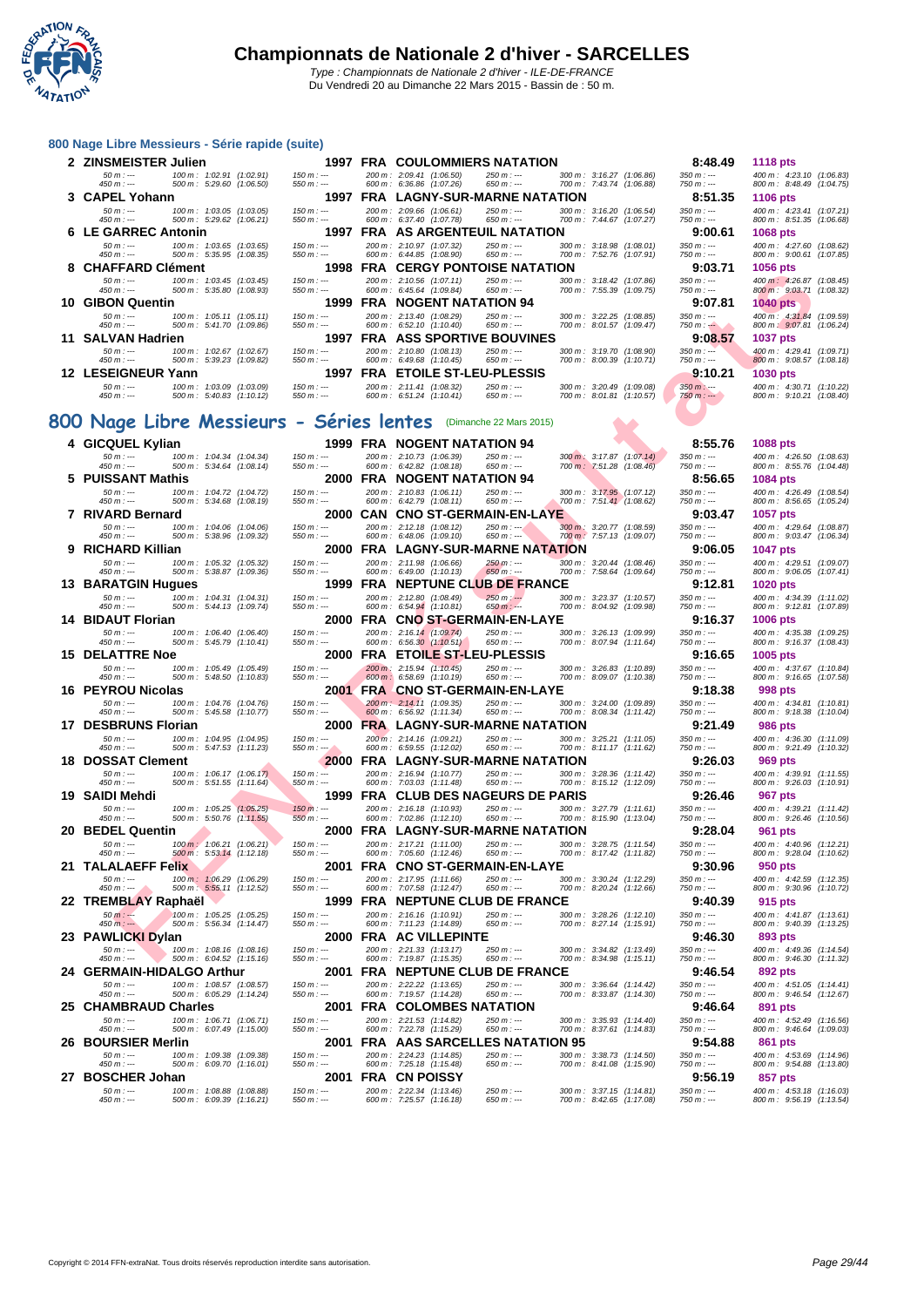

#### **[800 Nage](http://www.ffnatation.fr/webffn/index.php) Libre Messieurs - Séries lentes (suite)**

| 28 SCHILOVITZ Jules       |                                                      |                            | 2000 FRA CLUB DES NAGEURS DE PARIS                   |                            |                                                                    | 9:58.34                    | 849 pts                                               |  |
|---------------------------|------------------------------------------------------|----------------------------|------------------------------------------------------|----------------------------|--------------------------------------------------------------------|----------------------------|-------------------------------------------------------|--|
| 50 m : ---<br>450 m : --- | 100 m: 1:09.54 (1:09.54)<br>500 m: 6:13.58 (1:16.84) | 150 m : ---<br>$550 m : -$ | 200 m: 2:23.59 (1:14.05)<br>600 m: 7:29.76 (1:16.18) | 250 m : ---<br>650 m : --- | $300 \text{ m}$ : $3:40.09$ (1:16.50)<br>700 m: 8:45.79 (1:16.03)  | $350 m : -$<br>$750 m: -$  | 400 m: 4:56.74 (1:16.65)<br>800 m: 9:58.34 (1:12.55)  |  |
| 29 LAPHITZ Guillaume      |                                                      |                            | 2001 FRA OLYMPIQUE LA GARENNE-COLOMBES               |                            |                                                                    | 9:58.68                    | 848 pts                                               |  |
| 50 m : ---<br>450 m : --- | 100 m: 1:09.68 (1:09.68)<br>500 m: 6:14.69 (1:16.79) | $150 m : -$<br>$550 m : -$ | 200 m: 2:25.06 (1:15.38)<br>600 m: 7:30.87 (1:16.18) | $250 m : -$<br>650 m : --- | $300 \text{ m}$ : $3:41.67$ (1:16.61)<br>700 m : 8:46.74 (1:15.87) | $350 m : -$<br>$750 m: -$  | 400 m: 4:57.90 (1:16.23)<br>800 m: 9:58.68 (1:11.94)  |  |
| 30 POIRIER Virgile        |                                                      |                            | 2000 FRA CS CLICHY 92                                |                            |                                                                    | 9:58.85                    | 847 pts                                               |  |
| $50 m : -$<br>450 m : --- | 100 m: 1:08.14 (1:08.14)<br>500 m: 6:11.19 (1:16.17) | $150 m : -$<br>$550 m : -$ | 200 m: 2:22.64 (1:14.50)<br>600 m: 7:27.51 (1:16.32) | $250 m: -$<br>$650 m: -$   | $300 \text{ m}$ : $3:38.67$ (1:16.03)<br>700 m: 8:44.39 (1:16.88)  | $350 m : -$<br>$750 m: -$  | 400 m: 4:55.02 (1:16.35)<br>800 m: 9:58.85 (1:14.46)  |  |
| 31 ERNANDES Julien        |                                                      | 2000                       | <b>FRACS MEAUX NATATION</b>                          |                            |                                                                    | 10:06.94                   | 818 pts                                               |  |
| 50 m : ---<br>450 m : --- | 100 m: 1:08.47 (1:08.47)<br>500 m: 6:14.16 (1:17.36) | $150 m : -$<br>550 m : --- | 200 m: 2:22.91 (1:14.44)<br>600 m: 7:32.98 (1:18.82) | $250 m: -$<br>650 m : ---  | $300 \text{ m}$ : $3:39.57$ (1:16.66)<br>700 m: 8:50.67 (1:17.69)  | $350 m : -$<br>750 m : --- | 400 m: 4:56.80 (1:17.23)<br>800 m: 10:06.94 (1:16.27) |  |

#### **1500 Nage Libre Messieurs - Série rapide** (Vendredi 20 Mars 2015)

| ັບເ | LINNANDLY JUIKII              |                                                         | zuuu                       | <b> 69 WLAYA</b>                                                 | ----                            |                                                          | 1 V.VV.J4                 | $010 \mu s$                                            |  |
|-----|-------------------------------|---------------------------------------------------------|----------------------------|------------------------------------------------------------------|---------------------------------|----------------------------------------------------------|---------------------------|--------------------------------------------------------|--|
|     | $50 m: -$<br>$450 m : -$      | 100 m: 1:08.47 (1:08.47)<br>500 m: 6:14.16 (1:17.36)    | $150 m: -$<br>$550 m: -$   | 200 m: 2:22.91 (1:14.44)<br>600 m: 7:32.98 (1:18.82)             | $250 m : -$<br>$650 m: -$       | 300 m: 3:39.57 (1:16.66)<br>700 m: 8:50.67 (1:17.69)     | $350 m : -$<br>$750 m: -$ | 400 m: 4:56.80 (1:17.23)<br>800 m: 10:06.94 (1:16.27)  |  |
|     |                               |                                                         |                            | 500 Nage Libre Messieurs - Série rapide (Vendredi 20 Mars 2015)  |                                 |                                                          |                           |                                                        |  |
|     | 1 ZINSMEISTER Julien          |                                                         |                            | <b>1997 FRA COULOMMIERS NATATION</b>                             |                                 |                                                          | 16:51.72                  | 1114 pts                                               |  |
|     | $50 m: -$                     | 100 m: 1:04.26 (1:04.26)                                | $150 m: -$                 | 200 m: 2:11.05 (1:06.79)                                         | $250 m: -$                      | 300 m: 3:17.81 (1:06.76)                                 | $350 m: -$                | 400 m: 4:25.23 (1:07.42)                               |  |
|     | 450 m : ---                   | 500 m: 5:32.94 (1:07.71)                                | $550 m : -$                | 600 m: 6:40.51 (1:07.57)                                         | $650 m: -$                      | 700 m: 7:47.97 (1:07.46)                                 | 750 m : ---               | 800 m: 8:55.58 (1:07.61)                               |  |
|     | $850 m : -$                   | 900 m: 10:03.44 (1:07.86)                               | $950 m: -$                 | 1000 m: 11:11.94 (1:08.50)                                       | $1050 m: -$                     | 1100 m: 12:19.85 (1:07.91)                               | $1150 m: -$               | 1200 m: 13:28.44 (1:08.59)                             |  |
|     | $1250 m : -$                  | 1300 m: 14:36.58 (1:08.14)                              | $1350 m$ : ---             | 1400 m: 15:45.07 (1:08.49)                                       | $1450 m: -$                     | 1500 m: 16:51.72 (1:06.65)                               |                           |                                                        |  |
|     | 2 LE GARREC Antonin           |                                                         |                            | <b>1997 FRA AS ARGENTEUIL NATATION</b>                           |                                 |                                                          | 16:57.75                  | <b>1102 pts</b>                                        |  |
|     | $50 m: -$                     | 100 m: 1:04.79 (1:04.79)                                | $150 m: -$                 | 200 m: 2:12.52 (1:07.73)                                         | $250 m: -$                      | 300 m: 3:20.59 (1:08.07)                                 | $350 m : -$               | 400 m: 4:29.87 (1:09.28)                               |  |
|     | $450 m : -$                   | 500 m: 5:38.36 (1:08.49)                                | $550 m: -$                 | 600 m: 6:47.08 (1:08.72)                                         | $650 m: -$                      | 700 m: 7:55.43 (1:08.35)                                 | $750 m: -$                | 800 m: 9:04.19 (1:08.76)                               |  |
|     | $850 m : -$<br>$1250 m : -$   | 900 m: 10:12.91 (1:08.72)                               | $950 m: -$<br>$1350 m : -$ | 1000 m: 11:21.40 (1:08.49)                                       | $1050 m: -$<br>$1450 m: -$      | 1100 m: 12:29.39 (1:07.99)                               | $1150 m: -$               | 1200 m: 13:37.53 (1:08.14)                             |  |
|     |                               | 1300 m: 14:45.03 (1:07.50)                              |                            | 1400 m: 15:51.85 (1:06.82)                                       |                                 | 1500 m: 16:57.75 (1:05.90)                               |                           |                                                        |  |
|     | 3 CAPEL Yohann                |                                                         |                            | 1997 FRA LAGNY-SUR-MARNE NATATION                                |                                 |                                                          | 16:59.30                  | 1098 pts                                               |  |
|     | $50 m: -$                     | 100 m: 1:04.20 (1:04.20)                                | $150 m : -$                | 200 m: 2:11.26 (1:07.06)                                         | $250 m : -$                     | 300 m: 3:18.18 (1:06.92)                                 | $350 m : -$               | 400 m: 4:25.33 (1:07.15)                               |  |
|     | $450 m : -$<br>$850 m: -$     | 500 m: 5:32.89 (1:07.56)<br>900 m: 10:06.48 (1:08.91)   | $550 m: -$<br>$950 m: -$   | 600 m: 6:40.90 (1:08.01)<br>1000 m: 11:16.00 (1:09.52)           | $650 m: -$<br>$1050 m$ : ---    | 700 m: 7:48.80 (1:07.90)<br>1100 m: 12:25.16 (1:09.16)   | $750 m: -$<br>$1150 m: -$ | 800 m: 8:57.57 (1:08.77)<br>1200 m: 13:34.25 (1:09.09) |  |
|     | $1250 m : -$                  | 1300 m: 14:43.81 (1:09.56)                              | $1350 m : -$               | 1400 m: 15:53.21 (1:09.40)                                       | 1450 m : ---                    | 1500 m: 16:59.30 (1:06.09)                               |                           |                                                        |  |
|     |                               |                                                         |                            |                                                                  |                                 |                                                          | 16:59.44                  |                                                        |  |
|     | 4 GICQUEL Kylian              |                                                         |                            | 1999 FRA NOGENT NATATION 94                                      |                                 |                                                          |                           | 1098 pts                                               |  |
|     | $50 m: -$                     | 100 m: 1:02.69 (1:02.69)                                | $150 m: -$                 | 200 m: 2:09.34 (1:06.65)                                         | $250 m: -$                      | 300 m: 3:16.27 (1:06.93)                                 | $350 m : -$               | 400 m: 4:24.45 (1:08.18)                               |  |
|     | $450 m : -$<br>$850 m : -$    | 500 m: 5:32.63 (1:08.18)<br>900 m: 10:06.72 (1:08.86)   | $550 m : -$<br>$950 m: -$  | 600 m: 6:40.57 (1:07.94)<br>1000 m: 11:16.06 (1:09.34)           | $650 m: -$<br>$1050 m: -$       | 700 m: 7:48.85 (1:08.28)<br>1100 m: 12:25.36 (1:09.30)   | $750 m: -$<br>$1150 m: -$ | 800 m: 8:57.86 (1:09.01)<br>1200 m: 13:35.00 (1:09.64) |  |
|     | $1250 m : -$                  | 1300 m: 14:44.33 (1:09.33)                              | $1350 m : -$               | 1400 m: 15:53.85 (1:09.52)                                       | $1450 m: -$                     | 1500 m: 16:59.44 (1:05.59)                               |                           |                                                        |  |
|     | 6 RICHARD Killian             |                                                         | 2000                       | <b>FRA LAGNY-SUR-MARNE NATATION</b>                              |                                 |                                                          | 17:15.40                  | 1065 pts                                               |  |
|     |                               |                                                         |                            |                                                                  |                                 |                                                          |                           |                                                        |  |
|     | $50 m : -$<br>$450 m : -$     | 100 m: 1:04.65 (1:04.65)<br>500 m: 5:40.50 (1:09.24)    | $150 m: -$<br>$550 m: -$   | 200 m: 2:13.17 (1:08.52)<br>600 m: 6:49.29 (1:08.79)             | $250 m: -$<br>$650 m: -$        | 300 m: 3:21.60 (1:08.43)<br>700 m: 7:58.96 (1:09.67)     | $350 m : -$<br>$750 m: -$ | 400 m: 4:31.26 (1:09.66)<br>800 m: 9:08.31 (1:09.35)   |  |
|     | $850 m: -$                    | 900 m: 10:18.22 (1:09.91)                               | $950 m: -$                 | 1000 m: 11:28.03 (1:09.81)                                       | $1050 m: -$                     | 1100 m: 12:37.88 (1:09.85)                               | $1150 m: -$               | 1200 m: 13:47.84 (1:09.96)                             |  |
|     | $1250 m : -$                  | 1300 m: 14:57.94 (1:10.10)                              | $1350 m : -$               | 1400 m: 16:07.49 (1:09.55)                                       | $1450 m: -$                     | 1500 m: 17:15.40 (1:07.91)                               |                           |                                                        |  |
|     | 7 RIVARD Bernard              |                                                         | 2000                       | <b>CAN CNO ST-GERMAIN-EN-LAYE</b>                                |                                 |                                                          | 17:20.59                  | 1055 pts                                               |  |
|     | $50 m: -$                     | 100 m: 1:03.94 (1:03.94)                                | $150 m: -$                 | 200 m: 2:12.41 (1:08.47)                                         | $250 m: -$                      | 300 m: 3:21.02 (1:08.61)                                 | $350 m: -$                | 400 m: 4:30.14 (1:09.12)                               |  |
|     | 450 m : ---                   | 500 m: 5:39.27 (1:09.13)                                | $550 m: -$                 | 600 m: 6:49.05 (1:09.78)                                         | $650 m: -$                      | 700 m: 7:58.93 (1:09.88)                                 | $750 m: -$                | 800 m: 9:08.64 (1:09.71)                               |  |
|     | $850 m: -$                    | 900 m: 10:18.99 (1:10.35)                               | $950 m : -$                | 1000 m: 11:29.15 (1:10.16)                                       | $1050 m: -$                     | 1100 m: 12:39.55 (1:10.40)                               | $1150 m: -$               | 1200 m: 13:50.03 (1:10.48)                             |  |
|     | $1250 m : -$                  | 1300 m: 15:00.95 (1:10.92)                              | $1350 m : -$               | 1400 m: 16:11.81 (1:10.86)                                       | 1450 m : ---                    | 1500 m: 17:20.59 (1:08.78)                               |                           |                                                        |  |
|     | 8 GIBON Quentin               |                                                         |                            | 1999 FRA NOGENT NATATION 94                                      |                                 |                                                          | 17:24.20                  | <b>1047 pts</b>                                        |  |
|     | $50 m: -$                     | 100 m: 1:05.49 (1:05.49)                                | $150 m : -$                | 200 m: 2:14.41 (1:08.92)                                         | $250 m: -$                      | 300 m: 3:24.24 (1:09.83)                                 | $350 m : -$               | 400 m: 4:33.26 (1:09.02)                               |  |
|     | $450 m: -$                    | 500 m: 5:42.30 (1:09.04)                                | $550 m : -$                | 600 m: 6:51.27 (1:08.97)                                         | 650 $m$ : ---                   | 700 m: 8:01.19 (1:09.92)                                 | $750 m: -$                | 800 m: 9:10.63 (1:09.44)                               |  |
|     | $850 m: -$                    | 900 m: 10:20.53 (1:09.90)                               | $950 m: -$                 | 1000 m: 11:30.85 (1:10.32)                                       | $1050 m$ : ---                  | 1100 m: 12:41.80 (1:10.95)                               | $1150 m: -$               | 1200 m: 13:52.13 (1:10.33)                             |  |
|     | $1250 m : -$                  | 1300 m: 15:03.90 (1:11.77)                              | $1350 m : -$               | 1400 m: 16:14.69 (1:10.79)                                       | $1450 m: -$                     | 1500 m: 17:24.20 (1:09.51)                               |                           |                                                        |  |
|     | 9 SAIDI Mehdi                 |                                                         |                            | 1999 FRA CLUB DES NAGEURS DE PARIS                               |                                 |                                                          | 17:35.16                  | 1025 pts                                               |  |
|     | $50 m: -$                     | 100 m: 1:05.59 (1:05.59)                                | $150 m: -$                 | 200 m: 2:15.79 (1:10.20)                                         | $250 m: -$                      | 300 m: 3:26.23 (1:10.44)                                 | $350 m: -$                | 400 m: 4:37.20 (1:10.97)                               |  |
|     | $450 m : -$                   | 500 m: 5:48.08 (1:10.88)                                | $550 m: -$                 | 600 m: 6:58.38 (1:10.30)                                         | $650 m: -$                      | 700 m: 8:08.34 (1:09.96)                                 | 750 $m$ : ---             | 800 m: 9:18.55 (1:10.21)                               |  |
|     | $850 m : -$                   | 900 m: 10:28.53 (1:09.98)                               | $950 m : -$                | 1000 m: 11:39.73 (1:11.20)                                       | $1050 m: -$                     | 1100 m: 12:50.06 (1:10.33)                               | $1150 m: -$               | 1200 m: 14:01.30 (1:11.24)                             |  |
|     | $1250 m : -$                  | 1300 m: 15:13.63 (1:12.33)                              | $1350 m : -$               | 1400 m: 16:25.56 (1:11.93)                                       | $1450 m: -$                     | 1500 m: 17:35.16 (1:09.60)                               |                           |                                                        |  |
|     |                               |                                                         |                            |                                                                  |                                 |                                                          |                           |                                                        |  |
|     |                               |                                                         |                            | 500 Nage Libre Messieurs - Séries lentes (Vendredi 20 Mars 2015) |                                 |                                                          |                           |                                                        |  |
|     | 5 PUISSANT Mathis             |                                                         |                            | 2000 FRA NOGENT NATATION 94                                      |                                 |                                                          | 17:02.96                  | 1091 pts                                               |  |
|     | $50 m: -$                     | 100 m: 1:03.62 (1:03.62)                                | $150 m : -$                | 200 m: 2:10.23 (1:06.61)                                         | $250 m: -$                      | 300 m: 3:16.75 (1:06.52)                                 | $350 m: -$                | 400 m: 4:25.16 (1:08.41)                               |  |
|     | $450 m : -$                   | 500 m: 5:33.69 (1:08.53)                                | $550 m: -$                 | 600 m: 6:42.56 (1:08.87)                                         | $650 m: -$                      | 700 m: 7:51.52 (1:08.96)                                 | $750 m: -$                | 800 m: 9:00.15 (1:08.63)                               |  |
|     | $850 m$ : ---<br>1250 m : --- | 900 m: 10:08.95 (1:08.80)<br>1300 m: 14:46.10 (1:09.02) | $950 m: -$<br>$1350 m : -$ | 1000 m: 11:17.88 (1:08.93)<br>1400 m: 15:56.04 (1:09.94)         | $1050 m$ : ---<br>1450 m : ---  | 1100 m: 12:27.65 (1:09.77)<br>1500 m: 17:02.96 (1:06.92) | $1150 m: -$               | 1200 m: 13:37.08 (1:09.43)                             |  |
|     |                               |                                                         |                            |                                                                  |                                 |                                                          |                           |                                                        |  |
|     | 10 BIDAUT Florian             |                                                         |                            | 2000 FRA CNO ST-GERMAIN-EN-LAYE                                  |                                 |                                                          | 17:46.49                  | 1002 pts                                               |  |
|     | $50 m: -$                     | 100 m: 1:05.76 (1:05.76)                                | $150 m: -$                 | 200 m: 2:14.72 (1:08.96)                                         | $250 m: -$                      | $300 \text{ m}$ : $3:24.13$ (1:09.41)                    | $350 m : -$               | 400 m: 4:33.66 (1:09.53)                               |  |
|     | $450 m -$<br>$850 m: -$       | 500 m: 5:44.63 (1:10.97)                                | $550 m: -$<br>$950 m: -$   | 600 m: 6:56.22 (1:11.59)<br>1000 m: 11:45.10 (1:12.65)           | 650 $m$ : ---<br>$1050 m$ : --- | 700 m: 8:07.81 (1:11.59)                                 | $750 m: -$<br>$1150 m: -$ | 800 m: 9:20.64 (1:12.83)                               |  |
|     | $1250 m : -$                  | 900 m: 10:32.45 (1:11.81)<br>1300 m: 15:23.46 (1:13.16) | $1350 m$ : ---             | 1400 m: 16:35.48 (1:12.02)                                       | 1450 m : ---                    | 1100 m: 12:57.78 (1:12.68)<br>1500 m: 17:46.49 (1:11.01) |                           | 1200 m: 14:10.30 (1:12.52)                             |  |
|     | 11 DESBRUNS Florian           |                                                         |                            | 2000 FRA LAGNY-SUR-MARNE NATATION                                |                                 |                                                          | 17:47.56                  | <b>1000 pts</b>                                        |  |
|     |                               |                                                         |                            |                                                                  |                                 |                                                          |                           |                                                        |  |
|     | $50 m : -$                    | 100 m: 1:06.06 (1:06.06)<br>500 m: 5:55.10 (1:12.58)    | $150 m: -$<br>$550 m : -$  | 200 m: 2:18.23 (1:12.17)<br>600 m: 7:04.88 (1:09.78)             | $250 m: -$<br>$650 m: -$        | 300 m: 3:30.46 (1:12.23)<br>700 m: 8:17.41 (1:12.53)     | $350 m : -$<br>$750 m: -$ | 400 m: 4:42.52 (1:12.06)<br>800 m: 9:28.66 (1:11.25)   |  |
|     | $450 m: -$<br>$850 m: -$      | 900 m: 10:40.78 (1:12.12)                               | $950 m: -$                 | 1000 m: 11:53.58 (1:12.80)                                       | $1050 m: -$                     | 1100 m: 13:04.34 (1:10.76)                               | $1150 m: -$               | 1200 m: 14:16.39 (1:12.05)                             |  |
|     | $1250 m : -$                  | 1300 m: 15:27.04 (1:10.65)                              | $1350 m : -$               | 1400 m: 16:39.24 (1:12.20)                                       | $1450 m: -$                     | 1500 m: 17:47.56 (1:08.32)                               |                           |                                                        |  |
|     | 12 BEDEL Quentin              |                                                         |                            | 2000 FRA LAGNY-SUR-MARNE NATATION                                |                                 |                                                          | 17:55.20                  | 985 pts                                                |  |
|     |                               |                                                         |                            |                                                                  |                                 |                                                          |                           |                                                        |  |

### **1500 Nage Libre Messieurs - Séries lentes** (Vendredi 20 Mars 2015)

|     | 5 PUISSANT Mathis                                                                                                                                                         | 2000                                                    | <b>FRA NOGENT NATATION 94</b>                                                                                    |                                                                                                                                                                                            | 17:02.96<br>1091 pts                                                                                                              |
|-----|---------------------------------------------------------------------------------------------------------------------------------------------------------------------------|---------------------------------------------------------|------------------------------------------------------------------------------------------------------------------|--------------------------------------------------------------------------------------------------------------------------------------------------------------------------------------------|-----------------------------------------------------------------------------------------------------------------------------------|
|     | 100 m: 1:03.62 (1:03.62)<br>$50 m : -$<br>500 m: 5:33.69 (1:08.53)<br>$450 m: -$<br>900 m: 10:08.95 (1:08.80)<br>$850 m: -$<br>1300 m: 14:46.10 (1:09.02)<br>$1250 m: -$  | $150 m: -$<br>$550 m: -$<br>$950 m : -$<br>$1350 m: -$  | 200 m: 2:10.23 (1:06.61)<br>600 m: 6:42.56 (1:08.87)<br>1000 m: 11:17.88 (1:08.93)<br>1400 m: 15:56.04 (1:09.94) | $250 m: -$<br>300 m: 3:16.75 (1:06.52)<br>$650 m: -$<br>700 m: 7:51.52 (1:08.96)<br>$1050 m$ : ---<br>1100 m: 12:27.65 (1:09.77)<br>$1450 m: -$<br>1500 m: 17:02.96 (1:06.92)              | $350 m : -$<br>400 m: 4:25.16 (1:08.41)<br>$750 m: -$<br>800 m: 9:00.15 (1:08.63)<br>$1150 m: -$<br>1200 m: 13:37.08 (1:09.43)    |
| 10. | <b>BIDAUT Florian</b>                                                                                                                                                     | 2000                                                    | <b>FRA CNO ST-GERMAIN-EN-LAYE</b>                                                                                |                                                                                                                                                                                            | 17:46.49<br>1002 $pts$                                                                                                            |
|     | 100 m: 1:05.76 (1:05.76)<br>$50 m : -$<br>$450 m: -$<br>500 m: 5:44.63 (1:10.97)<br>$850 m: -$<br>900 m: 10:32.45 (1:11.81)<br>$1250 m : -$<br>1300 m: 15:23.46 (1:13.16) | $150 m: -$<br>$550 m: -$<br>$950 m: -$<br>$1350 m : -$  | 200 m: 2:14.72 (1:08.96)<br>600 m: 6:56.22 (1:11.59)<br>1000 m: 11:45.10 (1:12.65)<br>1400 m: 16:35.48 (1:12.02) | $250 m: -$<br>300 m: 3:24.13 (1:09.41)<br>$650 m: -$<br>700 m: 8:07.81 (1:11.59)<br>$1050 m$ : ---<br>1100 m: 12:57.78 (1:12.68)<br>$1450 m: -$<br>1500 m: 17:46.49 (1:11.01)              | $350 m : -$<br>400 m: 4:33.66 (1:09.53)<br>$750 m: -$<br>800 m: 9:20.64 (1:12.83)<br>$1150 m: -$<br>1200 m: 14:10.30 (1:12.52)    |
| 11. | <b>DESBRUNS Florian</b>                                                                                                                                                   | 2000                                                    | <b>FRA LAGNY-SUR-MARNE NATATION</b>                                                                              |                                                                                                                                                                                            | 17:47.56<br><b>1000 pts</b>                                                                                                       |
|     | 100 m: 1:06.06 (1:06.06)<br>$50 m : -$<br>$450 m: -$<br>500 m: 5:55.10 (1:12.58)<br>900 m: 10:40.78 (1:12.12)<br>$850 m: -$<br>1300 m: 15:27.04 (1:10.65)<br>$1250 m : -$ | $150 m: -$<br>$550 m: -$<br>$950 m: -$<br>$1350 m : -$  | 200 m: 2:18.23 (1:12.17)<br>600 m: 7:04.88 (1:09.78)<br>1000 m: 11:53.58 (1:12.80)<br>1400 m: 16:39.24 (1:12.20) | $250 m: -$<br>300 m: 3:30.46 (1:12.23)<br>$650 m: -$<br>700 m: 8:17.41 (1:12.53)<br>$1050 m$ : ---<br>1100 m: 13:04.34 (1:10.76)<br>1500 m: 17:47.56 (1:08.32)<br>$1450 m: -$              | $350 m : -$<br>400 m: 4:42.52 (1:12.06)<br>$750 m: -$<br>800 m: 9:28.66 (1:11.25)<br>$1150 m$ : ---<br>1200 m: 14:16.39 (1:12.05) |
|     | 12 BEDEL Quentin                                                                                                                                                          | 2000                                                    | <b>FRA LAGNY-SUR-MARNE NATATION</b>                                                                              |                                                                                                                                                                                            | 17:55.20<br>985 pts                                                                                                               |
|     | $50 m : -$<br>100 m: 1:04.52 (1:04.52)<br>$450 m: -$<br>500 m: 5:49.16 (1:12.02)<br>900 m: 10:39.35 (1:12.74)<br>$850 m: -$<br>$1250 m: -$<br>1300 m: 15:30.59 (1:12.71)  | $150 m: -$<br>$550 m : -$<br>$950 m: -$<br>$1350 m : -$ | 200 m: 2:13.93 (1:09.41)<br>600 m: 7:01.42 (1:12.26)<br>1000 m: 11:52.64 (1:13.29)<br>1400 m: 16:43.19 (1:12.60) | $250 m: -$<br>300 m: 3:25.30 (1:11.37)<br>$650 m: -$<br>700 m: 8:14.13 (1:12.71)<br>$1050 m$ : ---<br>1100 m: 13:04.96 (1:12.32)<br>$1450 m : -$<br>1500 m: 17:55.20 (1:12.01)             | 400 m: 4:37.14 (1:11.84)<br>$350 m : -$<br>$750 m: -$<br>800 m: 9:26.61 (1:12.48)<br>$1150 m$ : ---<br>1200 m: 14:17.88 (1:12.92) |
|     | 13 DOSSAT Clement                                                                                                                                                         | 2000                                                    | <b>FRA LAGNY-SUR-MARNE NATATION</b>                                                                              |                                                                                                                                                                                            | 18:02.63<br>971 pts                                                                                                               |
|     | $50 m : -$<br>100 m: 1:06.92 (1:06.92)<br>$450 m: -$<br>500 m: 5:54.00 (1:12.38)<br>$850 m: -$<br>900 m: 10:43.76 (1:12.59)<br>$1250 m: -$<br>1300 m: 15:36.71 (1:13.61)  | $150 m : -$<br>$550 m: -$<br>$950 m: -$<br>$1350 m : -$ | 200 m: 2:17.62 (1:10.70)<br>600 m: 7:06.23 (1:12.23)<br>1000 m: 11:56.96 (1:13.20)<br>1400 m: 16:50.46 (1:13.75) | $250 m: -$<br>300 m: 3:29.55 (1:11.93)<br>$650 m: -$<br>700 m: 8:18.55 (1:12.32)<br>$1050 m$ : ---<br>1100 m: 13:09.84 (1:12.88)<br>$1450 m: -$<br>1500 m : 18:02.63 (1:12.17)             | $350 m : -$<br>400 m: 4:41.62 (1:12.07)<br>$750 m: -$<br>800 m: 9:31.17 (1:12.62)<br>$1150 m: -$<br>1200 m: 14:23.10 (1:13.26)    |
|     | <b>14 TALALAEFF Felix</b>                                                                                                                                                 | 2001                                                    | <b>FRA CNO ST-GERMAIN-EN-LAYE</b>                                                                                |                                                                                                                                                                                            | 18:06.79<br>962 pts                                                                                                               |
|     | 100 m: 1:07.75 (1:07.75)<br>$50 m : -$<br>500 m: 5:58.74 (1:12.85)<br>$450 m: -$<br>$850 m: -$<br>900 m: 10:50.08 (1:12.93)<br>1300 m: 15:42.50 (1:12.88)<br>$1250 m: -$  | $150 m: -$<br>$550 m: -$<br>$950 m: -$<br>$1350 m: -$   | 200 m: 2:19.77 (1:12.02)<br>600 m: 7:11.23 (1:12.49)<br>1000 m: 12:03.95 (1:13.87)<br>1400 m: 16:55.33 (1:12.83) | $250 m: -$<br>$300 \text{ m}$ : $3:32.46$ (1:12.69)<br>700 m: 8:24.23 (1:13.00)<br>$650 m: -$<br>$1050 m$ : ---<br>1100 m: 13:16.46 (1:12.51)<br>$1450 m: -$<br>1500 m: 18:06.79 (1:11.46) | 400 m: 4:45.89 (1:13.43)<br>$350 m : -$<br>800 m: 9:37.15 (1:12.92)<br>750 m : ---<br>$1150 m: -$<br>1200 m: 14:29.62 (1:13.16)   |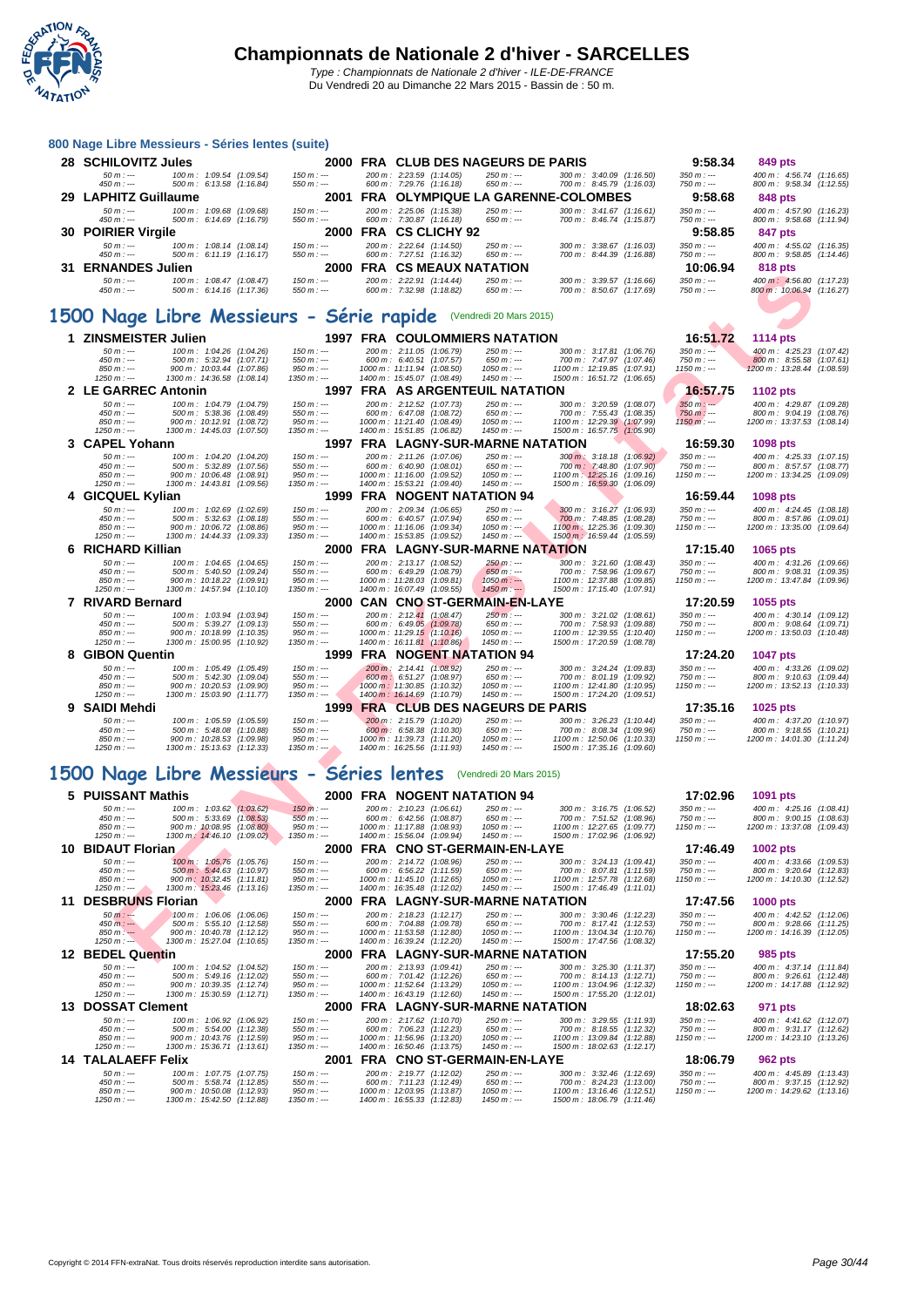

#### **[1500 Nag](http://www.ffnatation.fr/webffn/index.php)e Libre Messieurs - Séries lentes (suite)**

|   | 15 FABRE Thomas                                                                        |                             | 1999 FRA LAGNY-SUR-MARNE NATATION                                                                                                                   | 18:16.37                   | 944 pts                                                  |
|---|----------------------------------------------------------------------------------------|-----------------------------|-----------------------------------------------------------------------------------------------------------------------------------------------------|----------------------------|----------------------------------------------------------|
|   | $50 m : -$<br>100 m: 1:07.57 (1:07.57)<br>$450 m: -$<br>500 m: 5:59.54 (1:13.49)       | $150 m : -$<br>$550 m : -$  | 200 m: 2:18.91 (1:11.34)<br>$250 m: -$<br>300 m: 3:32.10 (1:13.19)<br>600 m: 7:13.64 (1:14.10)<br>$650 m: -$<br>700 m: 8:27.64 (1:14.00)            | $350 m : -$<br>750 m : --- | 400 m: 4:46.05 (1:13.95)<br>800 m: 9:40.53 (1:12.89)     |
|   | $850 m : -$<br>900 m: 10:54.06 (1:13.53)<br>$1250 m : -$                               | $950 m : -$<br>1350 m : --- | 1000 m: 12:07.97 (1:13.91)<br>$1050 m: -$<br>1100 m: 13:21.66 (1:13.69)<br>$1450 m : -$                                                             | $1150 m: -$                | 1200 m: 14:35.32 (1:13.66)                               |
|   | 1300 m: 15:49.23 (1:13.91)<br><b>16 HANTRAYE Adrien</b>                                | 1999                        | 1400 m: 17:03.16 (1:13.93)<br>1500 m: 18:16.37 (1:13.21)<br><b>FRA AQUA CLUB PONTAULT-ROISSY</b>                                                    | 18:20.31                   | 936 pts                                                  |
|   | $50 m : -$<br>100 m: 1:07.46 (1:07.46)                                                 | $150 m : -$                 | 200 m: 2:18.18 (1:10.72)<br>250 m : ---<br>300 m: 3:29.98 (1:11.80)                                                                                 | $350 m: -$                 | 400 m: 4:42.48 (1:12.50)                                 |
|   | $450 m : -$<br>500 m: 5:55.01 (1:12.53)<br>$850 m : -$<br>900 m: 10:48.53 (1:14.43)    | $550 m : -$<br>$950 m: -$   | 600 m: 7:07.82 (1:12.81)<br>$650 m : -$<br>700 m: 8:21.10 (1:13.28)<br>1000 m: 12:03.21 (1:14.68)<br>$1050 m: -$<br>1100 m: 13:18.42 (1:15.21)      | 750 m : ---<br>$1150 m: -$ | 800 m: 9:34.10 (1:13.00)<br>1200 m: 14:33.51 (1:15.09)   |
|   | $1250 m : -$<br>1300 m: 15:49.17 (1:15.66)                                             | 1350 m : ---                | 1400 m: 17:04.87 (1:15.70)<br>$1450 m: -$<br>1500 m: 18:20.31 (1:15.44)                                                                             |                            |                                                          |
|   | 17 GERMAIN-HIDALGO Arthur<br>100 m: 1:08.11 (1:08.11)<br>$50 m: -$                     | $150 m : -$                 | 2001 FRA NEPTUNE CLUB DE FRANCE<br>200 m: 2:20.58 (1:12.47)<br>250 m : ---<br>300 m: 3:33.79 (1:13.21)                                              | 18:21.58<br>$350 m: -$     | 934 pts<br>400 m: 4:47.79 (1:14.00)                      |
|   | $450 m: -$<br>500 m: 6:01.95 (1:14.16)<br>$850 m : -$<br>900 m: 11:00.04 (1:14.67)     | $550 m: -$<br>$950 m : -$   | 600 m: 7:16.18 (1:14.23)<br>$650 m: -$<br>700 m: 8:30.65 (1:14.47)<br>$1050 m : -$<br>1000 m: 12:13.73 (1:13.69)<br>1100 m: 13:27.95 (1:14.22)      | 750 m : ---<br>$1150 m: -$ | 800 m : 9:45.37 (1:14.72)<br>1200 m : 14:42.66 (1:14.71) |
|   | $1250 m : -$<br>1300 m: 15:56.81 (1:14.15)                                             | $1350 m : -$                | 1400 m: 17:09.53 (1:12.72)<br>$1450 m: -$<br>1500 m: 18:21.58 (1:12.05)                                                                             |                            |                                                          |
|   | <b>18 LAPHITZ Guillaume</b>                                                            |                             | 2001 FRA OLYMPIQUE LA GARENNE-COLOMBES                                                                                                              | 19:07.86                   | <b>847 pts</b>                                           |
|   | 100 m: 1:08.89 (1:08.89)<br>$50 m : -$<br>$450 m : -$<br>500 m: 6:15.85 (1:17.13)      | $150 m : -$<br>$550 m: -$   | 200 m: 2:24.71 (1:15.82)<br>$250 m : -$<br>300 m: 3:41.36 (1:16.65)<br>600 m: 7:33.08 (1:17.23)<br>$650 m: -$<br>700 m: 8:50.63 (1:17.55)           | $350 m : -$<br>$750 m: -$  | 400 m: 4:58.72 (1:17.36)<br>800 m: 10:08.04 (1:17.41)    |
|   | $850 m : -$<br>900 m: 11:26.04 (1:18.00)<br>$1250 m : -$<br>1300 m: 16:36.75 (1:18.44) | $950 m: -$<br>$1350 m : -$  | 1000 m: 12:43.39 (1:17.35)<br>$1050 m : -$<br>1100 m: 14:00.81 (1:17.42)<br>1400 m: 17:54.20 (1:17.45)<br>$1450 m: -$<br>1500 m: 19:07.86 (1:13.66) | $1150 m: -$                | 1200 m: 15:18.31 (1:17.50)                               |
|   | 19 POIRIER Virgile                                                                     |                             | 2000 FRA CS CLICHY 92                                                                                                                               | 20:24.79                   | <b>712 pts</b>                                           |
|   | $50 m : -$<br>100 m: 1:10.96 (1:10.96)<br>$450 m : -$<br>500 m: 6:34.17 (1:22.80)      | $150 m : -$<br>$550 m : -$  | 200 m: 2:29.81 (1:18.85)<br>$250 m : -$<br>300 m: 3:50.49 (1:20.68)<br>600 m: 7:56.95 (1:22.78)<br>700 m: 9:18.96 (1:22.01)<br>$650 m: -$           | $350 m : -$<br>$750 m: -$  | 400 m: 5:11.37 (1:20.88)<br>800 m: 10:41.36 (1:22.40)    |
|   | 900 m: 12:04.13 (1:22.77)<br>$850 m$ : ---                                             | $950 m : -$                 | 1000 m: 13:26.40 (1:22.27)<br>$1050 m: -$<br>1100 m: 14:50.51 (1:24.11)                                                                             | $1150 m : -$               | 1200 m: 16:15.09 (1:24.58)                               |
|   | $1250 m : -$<br>1300 m: 17:40.45 (1:25.36)<br>--- PAWLICKI Dylan                       | $1350 m : -$                | 1400 m: 19:03.27 (1:22.82)<br>$1450 m: -$<br>1500 m: 20:24.79 (1:21.52)<br>2000 FRA AC VILLEPINTE                                                   | <b>DNS</b> exc             |                                                          |
|   |                                                                                        |                             |                                                                                                                                                     |                            |                                                          |
|   |                                                                                        |                             |                                                                                                                                                     |                            |                                                          |
|   | 50 Dos Messieurs - Finale A                                                            | (Vendredi 20 Mars 2015)     |                                                                                                                                                     |                            |                                                          |
|   | <b>PINCEPOCHE Yohan</b>                                                                |                             | 1997 FRA STADE FRANÇAIS O COURBEVOIE                                                                                                                | 27.87                      | <b>1224 pts</b>                                          |
|   | 2 MECHICHE Magsen                                                                      |                             | 1995 FRA MOUETTES DE PARIS                                                                                                                          | 28.27                      | 1199 pts                                                 |
| 3 | <b>MENDES Romain</b>                                                                   |                             | 1998 FRA AQUA CLUB PONTAULT-ROISSY                                                                                                                  | 28.36                      | 1193 pts                                                 |
| 3 | <b>TOURDES Alexis</b>                                                                  |                             | 1999 FRA US JEUNESSE MITRY-MORY                                                                                                                     | 28.36                      | 1193 pts                                                 |
| 5 | <b>JONCHERY Pierre</b>                                                                 |                             | 1998 FRA NOGENT NATATION 94                                                                                                                         | 28.65                      | <b>1175 pts</b>                                          |
| 6 | <b>BODENES Adrien</b>                                                                  |                             | 1998 FRA STADE FRANÇAIS O COURBEVOIE                                                                                                                | 29.19                      |                                                          |
|   |                                                                                        |                             |                                                                                                                                                     |                            | 1141 pts                                                 |
| 7 | <b>PIRI Max</b>                                                                        |                             | 1997 FRA CLUB DES NAGEURS DE PARIS                                                                                                                  | 30.04                      | 1089 pts                                                 |
|   | <b>MARIE-MAGDELAINE Kris</b>                                                           |                             | 1996 FRA JEANNE D'ARC DRANCY                                                                                                                        | <b>DSQ 15m</b>             |                                                          |
|   |                                                                                        |                             |                                                                                                                                                     |                            |                                                          |
|   | 50 Dos Messieurs - Finale B                                                            | (Vendredi 20 Mars 2015)     |                                                                                                                                                     |                            |                                                          |
|   | 1 GOZDOWSKI Jerome                                                                     |                             | <b>1997 FRA CN VERNEUIL VERNOUILLET</b>                                                                                                             | 28.88                      | <b>1160 pts</b>                                          |
|   |                                                                                        |                             |                                                                                                                                                     |                            |                                                          |
|   | 2 DA SILVA Anderson                                                                    |                             | 1998 FRA RACING CLUB DE FRANCE WP                                                                                                                   | 28.91                      | 1158 pts                                                 |
|   | 3 PEREIRA Thomas                                                                       |                             | <b>1999 FRA AC VILLEPINTE</b>                                                                                                                       | 29.11                      | <b>1146 pts</b>                                          |
| 4 | <b>TOURE Brice</b>                                                                     |                             | 1997 FRA STADE FRANÇAIS O COURBEVOIE                                                                                                                | 29.18                      | <b>1141 pts</b>                                          |
| 5 | <b>RICHTER Neil</b>                                                                    |                             | 1999 FRA AC VILLEPINTE                                                                                                                              | 29.23                      | <b>1138 pts</b>                                          |
| 6 | <b>THIBAULT Maxime</b>                                                                 |                             | <b>1999 FRA RSC MONTREUIL</b>                                                                                                                       | 29.90                      | 1097 pts                                                 |
| 7 | <b>POTHIN Matthias</b>                                                                 |                             | 1999 FRA STADE FRANÇAIS O COURBEVOIE                                                                                                                | 30.22                      | <b>1078 pts</b>                                          |
|   | 8 GONCALVES Nathan                                                                     |                             | 1998 FRA USO BEZONS                                                                                                                                 | 31.09                      | 1026 pts                                                 |
|   |                                                                                        |                             |                                                                                                                                                     |                            |                                                          |
|   | 50 Dos Messieurs - Finale C 14-15 ans (Vendredi 20 Mars 2015)                          |                             |                                                                                                                                                     |                            |                                                          |
|   |                                                                                        |                             |                                                                                                                                                     |                            |                                                          |
|   | 1 DELATTRE Noe                                                                         |                             | 2000 FRA ETOILE ST-LEU-PLESSIS                                                                                                                      | 29.92                      | 1096 pts                                                 |
|   | 2 AMARA Othman                                                                         |                             | 2001 FRA RACING CLUB DE FRANCE WP                                                                                                                   | 30.08                      | 1086 pts                                                 |
|   | 3 ROBBE Mathieu                                                                        |                             | 2000 FRA NEPTUNE CLUB DE FRANCE                                                                                                                     | 30.88                      | 1038 pts                                                 |
| 4 | <b>NASCIMENTO Diego</b>                                                                |                             | <b>2000 BRA ASS SPORTIVE BOUVINES</b>                                                                                                               | 30.90                      | <b>1037 pts</b>                                          |
| 5 | <b>BENKHOUCHA Arslan</b>                                                               |                             | 2000 FRA RACING CLUB DE FRANCE WP                                                                                                                   | 31.29                      | <b>1014 pts</b>                                          |
|   | <b>PICHON Erwan</b>                                                                    |                             | 2000 FRA AC VILLEPINTE                                                                                                                              | 31.36                      | 1010 pts                                                 |
|   | ABBLEA LITERAL                                                                         | $0.000$ FD $\lambda$        | $AO$ $UII$ $I$ $FNII$                                                                                                                               | <b>04.50</b>               | $0.07 -$                                                 |

#### **50 Dos Messieurs - Finale A** (Vendredi 20 Mars 2015)

| 1 PINCEPOCHE Yohan        |  | 1997 FRA STADE FRANÇAIS O COURBEVOIE      | 27.87          | <b>1224 pts</b> |
|---------------------------|--|-------------------------------------------|----------------|-----------------|
| 2 MECHICHE Magsen         |  | <b>1995 FRA MOUETTES DE PARIS</b>         | 28.27          | 1199 pts        |
| 3 MENDES Romain           |  | <b>1998 FRA AQUA CLUB PONTAULT-ROISSY</b> | 28.36          | 1193 pts        |
| <b>3 TOURDES Alexis</b>   |  | 1999 FRA US JEUNESSE MITRY-MORY           | 28.36          | 1193 pts        |
| 5 JONCHERY Pierre         |  | <b>1998 FRA NOGENT NATATION 94</b>        | 28.65          | 1175 pts        |
| 6 BODENES Adrien          |  | 1998 FRA STADE FRANÇAIS O COURBEVOIE      | 29.19          | 1141 pts        |
| 7 PIRI Max                |  | 1997 FRA CLUB DES NAGEURS DE PARIS        | 30.04          | 1089 pts        |
| --- MARIE-MAGDELAINE Kris |  | 1996 FRA JEANNE D'ARC DRANCY              | <b>DSQ 15m</b> |                 |

#### **50 Dos Messieurs - Finale B** (Vendredi 20 Mars 2015)

| 1 GOZDOWSKI Jerome  |  | <b>1997 FRA CN VERNEUIL VERNOUILLET</b> | 28.88 | <b>1160 pts</b> |
|---------------------|--|-----------------------------------------|-------|-----------------|
| 2 DA SILVA Anderson |  | 1998 FRA RACING CLUB DE FRANCE WP       | 28.91 | 1158 pts        |
| 3 PEREIRA Thomas    |  | <b>1999 FRA AC VILLEPINTE</b>           | 29.11 | 1146 pts        |
| 4 TOURE Brice       |  | 1997 FRA STADE FRANCAIS O COURBEVOIE    | 29.18 | 1141 pts        |
| 5 RICHTER Neil      |  | 1999 FRA AC VILLEPINTE                  | 29.23 | 1138 pts        |
| 6 THIBAULT Maxime   |  | 1999 FRA RSC MONTREUIL                  | 29.90 | <b>1097 pts</b> |
| 7 POTHIN Matthias   |  | 1999 FRA STADE FRANCAIS O COURBEVOIE    | 30.22 | 1078 pts        |
| 8 GONCALVES Nathan  |  | 1998 FRA USO BEZONS                     | 31.09 | 1026 pts        |
|                     |  |                                         |       |                 |

### **50 Dos Messieurs - Finale C 14-15 ans** (Vendredi 20 Mars 2015)

| <b>1 DELATTRE Noe</b> |  | 2000 FRA ETOILE ST-LEU-PLESSIS    | 29.92 | 1096 pts        |
|-----------------------|--|-----------------------------------|-------|-----------------|
| 2 AMARA Othman        |  | 2001 FRA RACING CLUB DE FRANCE WP | 30.08 | <b>1086 pts</b> |
| 3 ROBBE Mathieu       |  | 2000 FRA NEPTUNE CLUB DE FRANCE   | 30.88 | <b>1038 pts</b> |
| 4 NASCIMENTO Diego    |  | 2000 BRA ASS SPORTIVE BOUVINES    | 30.90 | <b>1037 pts</b> |
| 5 BENKHOUCHA Arslan   |  | 2000 FRA RACING CLUB DE FRANCE WP | 31.29 | 1014 pts        |
| 6 PICHON Erwan        |  | 2000 FRA AC VILLEPINTE            | 31.36 | <b>1010 pts</b> |
| 7 AMHAJ Elamine       |  | 2000 FRA AC VILLEPINTE            | 31.59 | 997 pts         |
| 8 DUPUY Louan         |  | 2000 FRA CERGY PONTOISE NATATION  | 31.72 | 989 pts         |
|                       |  |                                   |       |                 |

#### **50 Dos Messieurs - Séries** (Vendredi 20 Mars 2015)

| 1 MENDES Romain         |  | 1998 FRA AQUA CLUB PONTAULT-ROISSY   | 27.81          | <b>1228 pts</b> |
|-------------------------|--|--------------------------------------|----------------|-----------------|
| 2 PINCEPOCHE Yohan      |  | 1997 FRA STADE FRANCAIS O COURBEVOIE | 28.10          | 1209 pts        |
| 3 MARIE-MAGDELAINE Kris |  | 1996 FRA JEANNE D'ARC DRANCY         | 28.19 1204 pts |                 |
| 4 MECHICHE Magsen       |  | 1995 FRA MOUETTES DE PARIS           | 28.37          | 1192 pts        |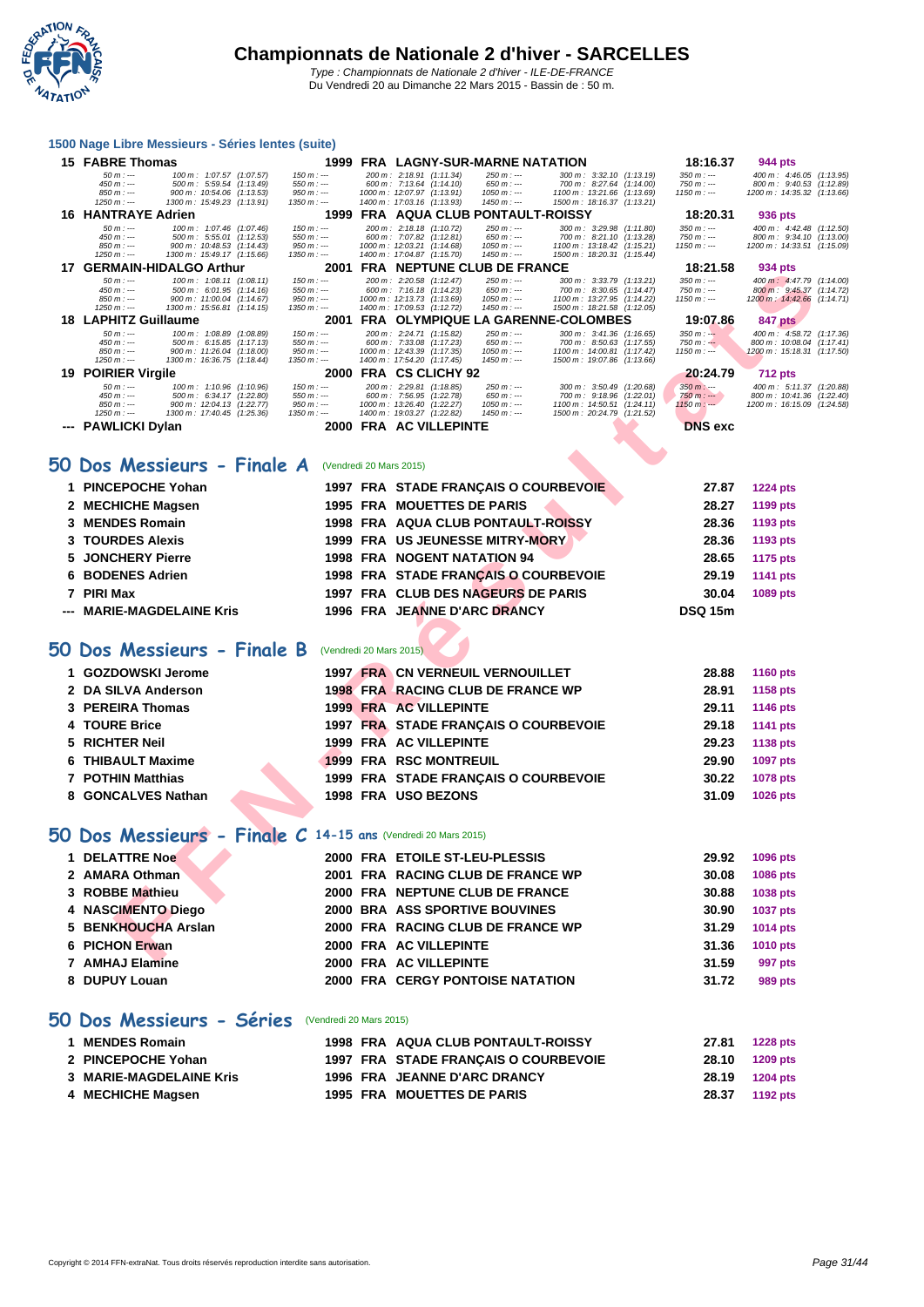**WATATION**  $^{\prime}$ 

#### **[50 Dos M](http://www.ffnatation.fr/webffn/index.php)essieurs - Séries (suite)**

| Du Vendredi 20 au Dimanche 22 Mars 2015 - Bassin de : 50 m. |  |
|-------------------------------------------------------------|--|
|-------------------------------------------------------------|--|

| 5 TOURDES Alexis                                    |  | <b>1999 FRA US JEUNESSE MITRY-MORY</b>  | 28.53          | 1182 pts        |
|-----------------------------------------------------|--|-----------------------------------------|----------------|-----------------|
| <b>6 JONCHERY Pierre</b>                            |  | 1998 FRA NOGENT NATATION 94             | 28.61          | <b>1177 pts</b> |
| 7 BODENES Adrien                                    |  | 1998 FRA STADE FRANÇAIS O COURBEVOIE    | 28.72          | <b>1170 pts</b> |
| 8 PIRI Max                                          |  | 1997 FRA CLUB DES NAGEURS DE PARIS      | 28.74          | 1169 pts        |
| 9 GOZDOWSKI Jerome                                  |  | <b>1997 FRA CN VERNEUIL VERNOUILLET</b> | 28.78          | 1166 pts        |
| 10 PEREIRA Thomas                                   |  | 1999 FRA AC VILLEPINTE                  | 29.06          | 1149 pts        |
| 11 THIBAULT Maxime                                  |  | 1999 FRA RSC MONTREUIL                  | 29.07          | <b>1148 pts</b> |
| 12 DA SILVA Anderson                                |  | 1998 FRA RACING CLUB DE FRANCE WP       | 29.18          | <b>1141 pts</b> |
| <b>13 TOURE Brice</b>                               |  | 1997 FRA STADE FRANÇAIS O COURBEVOIE    | 29.19          | <b>1141 pts</b> |
| 14 RICHTER Neil                                     |  | <b>1999 FRA AC VILLEPINTE</b>           | 29.35          | <b>1131 pts</b> |
| 15 GONCALVES Nathan                                 |  | 1998 FRA USO BEZONS                     | 29.89          | 1098 pts        |
| <b>16 POTHIN Matthias</b>                           |  | 1999 FRA STADE FRANÇAIS O COURBEVOIE    | 30.17          | 1081 pts        |
| 17 OLIVIER Nicolas                                  |  | 1998 FRA ASSO NATATION DE SARTROUVILLE  | 30.34          | <b>1071 pts</b> |
| 18 LESEIGNEUR Yann                                  |  | 1997 FRA ETOILE ST-LEU-PLESSIS          | 30.37          | 1069 pts        |
| <b>19 DELATTRE Noe</b>                              |  | 2000 FRA ETOILE ST-LEU-PLESSIS          | 30.50          | 1061 pts        |
| 20 AMARA Othman                                     |  | 2001 FRA RACING CLUB DE FRANCE WP       | 30.66          | 1052 pts        |
| 21 SALVAN Hadrien                                   |  | <b>1997 FRA ASS SPORTIVE BOUVINES</b>   | 30.75          | 1046 pts        |
| 22 PORTES Lilian                                    |  | <b>1999 FRA CS MEAUX NATATION</b>       | 30.94          | 1035 pts        |
| 23 BENKHOUCHA Arslan                                |  | 2000 FRA RACING CLUB DE FRANCE WP       | 31.10          | 1026 pts        |
| 24 ROBBE Mathieu                                    |  | 2000 FRA NEPTUNE CLUB DE FRANCE         | 31.16          | <b>1022 pts</b> |
| 25 QUELVEN Thomas                                   |  | <b>1997 FRA US JEUNESSE MITRY-MORY</b>  | 31.19          | <b>1020 pts</b> |
| 26 PICHON Erwan                                     |  | 2000 FRA AC VILLEPINTE                  | 31.26          | <b>1016 pts</b> |
| 27 DUBOSCQ Florian                                  |  | 1999 FRA CANETON CLUB DE BEAUMONT       | 31.33          | <b>1012 pts</b> |
| <b>28 NASCIMENTO Diego</b>                          |  | 2000 BRA ASS SPORTIVE BOUVINES          | 31.35          | 1011 pts        |
| 29 AMHAJ Elamine                                    |  | 2000 FRA AC VILLEPINTE                  | 31.38          | 1009 pts        |
| 30 DUPUY Louan                                      |  | <b>2000 FRA CERGY PONTOISE NATATION</b> | 31.49          | 1003 pts        |
| 31 LECLERCQ-HENRIC Jules                            |  | 2001 FRA CN POISSY                      | 31.65          | 993 pts         |
| 32 DANDELEUX Lucas                                  |  | 2001 FRA OLYMPIQUE LA GARENNE-COLOMBES  | 31.69          | 991 pts         |
| 33 GRADEL Thibault                                  |  | 2000 FRA CLUB DES NAGEURS DE PARIS      | 31.77          | <b>987 pts</b>  |
| 34 BRINITZER Alexander                              |  | 1998 USA RACING CLUB DE FRANCE WP       | 32.12          | <b>966 pts</b>  |
| 35 OUAZENE Manil                                    |  | <b>1999 FRA ES NANTERRE</b>             | 32.17          | <b>964 pts</b>  |
| 36 MOREAU Maxime                                    |  | 2001 FRA CN ASNIERES                    | 32.55          | 942 pts         |
| 36 MELONI Clément                                   |  | <b>2001 FRA CERGY PONTOISE NATATION</b> | 32.55          | <b>942 pts</b>  |
| 38 CLOSIER Cyril                                    |  | 2000 FRA CN VAL MAUBUEE                 | 32.72          | 933 pts         |
| 39 ARTIGNY Thibault                                 |  | 2000 FRA CN VERNEUIL VERNOUILLET        | 34.02          | 861 pts         |
| --- MORVAN Léo                                      |  | 1999 FRA NEPTUNE CLUB DE FRANCE         | <b>DNS</b> exc |                 |
| --- SARGIS Benjamin                                 |  | 1999 FRA CN POISSY                      | <b>DNS</b> dec |                 |
|                                                     |  |                                         |                |                 |
| 00 Dos Messieurs - Finale A (Dimanche 22 Mars 2015) |  |                                         |                |                 |
| 1 TOURDES Alexis                                    |  | 1999 FRA US JEUNESSE MITRY-MORY         | 1:00.59        | 1171 pts        |
| 2 MECHICHE Magsen                                   |  | <b>1995 FRA MOUETTES DE PARIS</b>       | 1:00.69        | 1168 pts        |
| 3 MENDES Romain                                     |  | 1998 FRA AQUA CLUB PONTAULT-ROISSY      | 1:00.84        | <b>1164 pts</b> |
| 4 JONCHERY Pierre                                   |  | 1998 FRA NOGENT NATATION 94             | 1:01.25        | <b>1152 pts</b> |
| <b>5 TOURE Brice</b>                                |  | 1997 FRA STADE FRANÇAIS O COURBEVOIE    | 1:01.43        | 1146 pts        |
| 6 PIRI Max                                          |  | 1997 FRA CLUB DES NAGEURS DE PARIS      | 1:02.34        | <b>1120 pts</b> |
| <b><i>THANE MAGRETAINE V.L.</i></b>                 |  | 4000 FBA JEANNE BIA BO BRANCY           | 4.00E          | $AAAB = A$      |

### **100 Dos Messieurs - Finale A** (Dimanche 22 Mars 2015)

| 1 TOURDES Alexis        |  | 1999 FRA US JEUNESSE MITRY-MORY      | 1:00.59 | 1171 pts        |
|-------------------------|--|--------------------------------------|---------|-----------------|
| 2 MECHICHE Magsen       |  | <b>1995 FRA MOUETTES DE PARIS</b>    | 1:00.69 | 1168 pts        |
| 3 MENDES Romain         |  | 1998 FRA AQUA CLUB PONTAULT-ROISSY   | 1:00.84 | <b>1164 pts</b> |
| 4 JONCHERY Pierre       |  | <b>1998 FRA NOGENT NATATION 94</b>   | 1:01.25 | <b>1152 pts</b> |
| 5 TOURE Brice           |  | 1997 FRA STADE FRANCAIS O COURBEVOIE | 1:01.43 | 1146 pts        |
| 6 PIRI Max              |  | 1997 FRA CLUB DES NAGEURS DE PARIS   | 1:02.34 | <b>1120 pts</b> |
| 7 MARIE-MAGDELAINE Kris |  | 1996 FRA JEANNE D'ARC DRANCY         | 1:02.50 | 1115 pts        |
| 7 BODENES Adrien        |  | 1998 FRA STADE FRANCAIS O COURBEVOIE | 1:02.50 | 1115 pts        |
|                         |  |                                      |         |                 |

#### **100 Dos Messieurs - Finale B** (Dimanche 22 Mars 2015)

| 1 PEREIRA Thomas  |  | 1999 FRA AC VILLEPINTE               | $1:01.49$ 1145 pts |  |
|-------------------|--|--------------------------------------|--------------------|--|
| 2 THIBAULT Maxime |  | 1999 FRA RSC MONTREUIL               | $1:03.10$ 1098 pts |  |
| 3 RICHTER Neil    |  | 1999 FRA AC VILLEPINTE               | $1:03.71$ 1080 pts |  |
| 4 POTHIN Matthias |  | 1999 FRA STADE FRANÇAIS O COURBEVOIE | $1:03.99$ 1072 pts |  |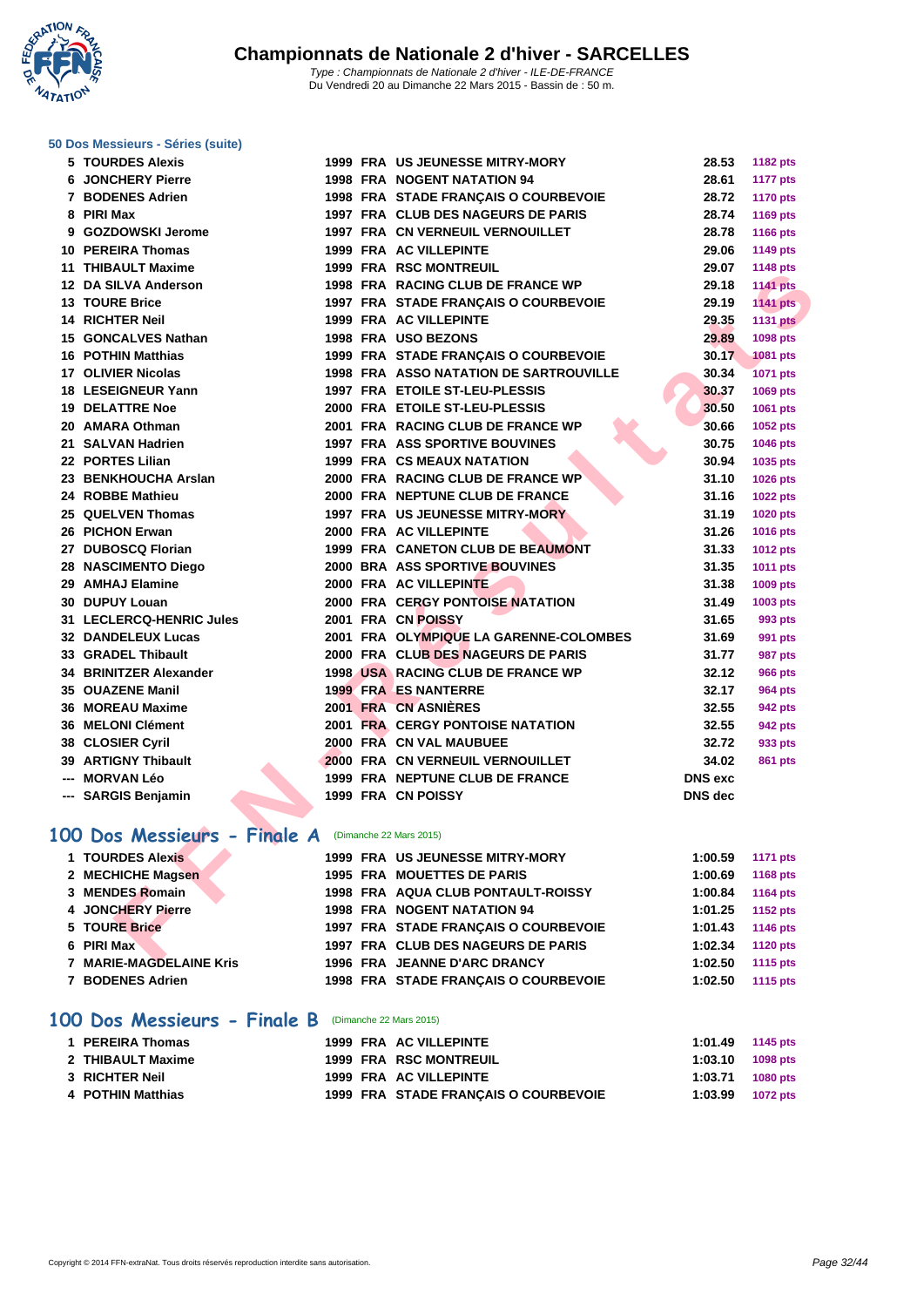

#### **[100 Dos M](http://www.ffnatation.fr/webffn/index.php)essieurs - Finale B (suite)**

| 5 OLIVIER Nicolas     | 1998 FRA ASSO NATATION DE SARTROUVILLE | 1:04.10            | 1069 pts   |
|-----------------------|----------------------------------------|--------------------|------------|
| 6 QUELVEN Thomas      | 1997 FRA US JEUNESSE MITRY-MORY        | $1:05.29$ 1035 pts |            |
| <b>7 DELATTRE Noe</b> | 2000 FRA ETOILE ST-LEU-PLESSIS         | 1:05.37            | 1033 pts   |
| 8 LESEIGNEUR Yann     | 1997 FRA ETOILE ST-LEU-PLESSIS         | 1:05.40            | $1032$ pts |
|                       |                                        |                    |            |

#### **100 Dos Messieurs - Finale C 14-15 ans** (Dimanche 22 Mars 2015)

| 1 AMARA Othman           |  | 2001 FRA RACING CLUB DE FRANCE WP       | 1:05.08       | <b>1041 pts</b> |
|--------------------------|--|-----------------------------------------|---------------|-----------------|
| 2 PICHON Erwan           |  | 2000 FRA AC VILLEPINTE                  | 1:06.11       | <b>1012 pts</b> |
| 3 AMHAJ Elamine          |  | 2000 FRA AC VILLEPINTE                  | 1:07.24       | 981 pts         |
| 4 ROBBE Mathieu          |  | 2000 FRA NEPTUNE CLUB DE FRANCE         | 1:07.68       | <b>969 pts</b>  |
| 5 GERMAIN-HIDALGO Arthur |  | 2001 FRA NEPTUNE CLUB DE FRANCE         | 1:09.57       | <b>918 pts</b>  |
| 6 NASCIMENTO Diego       |  | 2000 BRA ASS SPORTIVE BOUVINES          | 1:10.16       | 903 pts         |
| <b>7 CASTERA Louis</b>   |  | <b>2000 FRA CERGY PONTOISE NATATION</b> | 1:10.33       | 899 pts         |
| --- PUISSANT Mathis      |  | 2000 FRA NOGENT NATATION 94             | <b>DSQ Da</b> |                 |

#### **100 Dos Messieurs - Séries** (Dimanche 22 Mars 2015)

| 1 AMARA Othman            |                         | 2001 FRA RACING CLUB DE FRANCE WP             | 1:05.08        | <b>1041 pts</b> |
|---------------------------|-------------------------|-----------------------------------------------|----------------|-----------------|
| 2 PICHON Erwan            |                         | 2000 FRA AC VILLEPINTE                        | 1:06.11        | <b>1012 pts</b> |
| 3 AMHAJ Elamine           |                         | 2000 FRA AC VILLEPINTE                        | 1:07.24        | <b>981 pts</b>  |
| 4 ROBBE Mathieu           |                         | 2000 FRA NEPTUNE CLUB DE FRANCE               | 1:07.68        | <b>969 pts</b>  |
| 5 GERMAIN-HIDALGO Arthur  |                         | 2001 FRA NEPTUNE CLUB DE FRANCE               | 1:09.57        | <b>918 pts</b>  |
| <b>6 NASCIMENTO Diego</b> |                         | <b>2000 BRA ASS SPORTIVE BOUVINES</b>         | 1:10.16        | <b>903 pts</b>  |
| <b>7 CASTERA Louis</b>    |                         | <b>2000 FRA CERGY PONTOISE NATATION</b>       | 1:10.33        | 899 pts         |
| --- PUISSANT Mathis       |                         | 2000 FRA NOGENT NATATION 94                   | <b>DSQ Da</b>  |                 |
|                           |                         |                                               |                |                 |
| 00 Dos Messieurs - Séries | (Dimanche 22 Mars 2015) |                                               |                |                 |
| 1 MECHICHE Magsen         |                         | <b>1995 FRA MOUETTES DE PARIS</b>             | 1:00.18        | 1184 pts        |
| 2 TOURDES Alexis          |                         | 1999 FRA US JEUNESSE MITRY-MORY               | 1:01.04        | 1158 pts        |
| 3 TOURE Brice             |                         | 1997 FRA STADE FRANÇAIS O COURBEVOIE          | 1:01.14        | 1155 pts        |
| 4 MENDES Romain           |                         | <b>1998 FRA AQUA CLUB PONTAULT-ROISSY</b>     | 1:01.77        | 1136 pts        |
| 5 JONCHERY Pierre         |                         | 1998 FRA NOGENT NATATION 94                   | 1:02.02        | <b>1129 pts</b> |
| 6 PIRI Max                |                         | 1997 FRA CLUB DES NAGEURS DE PARIS            | 1:02.39        | <b>1118 pts</b> |
| 7 MARIE-MAGDELAINE Kris   |                         | 1996 FRA JEANNE D'ARC DRANCY                  | 1:02.44        | <b>1117 pts</b> |
| 8 BODENES Adrien          |                         | 1998 FRA STADE FRANÇAIS O COURBEVOIE          | 1:02.55        | <b>1114 pts</b> |
| 9 PEREIRA Thomas          |                         | 1999 FRA AC VILLEPINTE                        | 1:02.63        | <b>1111 pts</b> |
| <b>10 THIBAULT Maxime</b> |                         | <b>1999 FRA RSC MONTREUIL</b>                 | 1:02.70        | <b>1109 pts</b> |
| 11 POTHIN Matthias        |                         | 1999 FRA STADE FRANÇAIS O COURBEVOIE          | 1:03.26        | 1093 pts        |
| 12 GOZDOWSKI Jerome       |                         | 1997 FRA CN VERNEUIL VERNOUILLET              | 1:03.45        | <b>1088 pts</b> |
| 13 RICHTER Neil           |                         | <b>1999 FRA AC VILLEPINTE</b>                 | 1:03.92        | <b>1074 pts</b> |
| <b>14 OLIVIER Nicolas</b> |                         | <b>1998 FRA ASSO NATATION DE SARTROUVILLE</b> | 1:04.73        | 1051 pts        |
| 15 LESEIGNEUR Yann        |                         | 1997 FRA ETOILE ST-LEU-PLESSIS                | 1:04.76        | <b>1050 pts</b> |
| <b>16 DELATTRE Noe</b>    |                         | 2000 FRA ETOILE ST-LEU-PLESSIS                | 1:04.86        | <b>1047 pts</b> |
| 17 QUELVEN Thomas         |                         | 1997 FRA US JEUNESSE MITRY-MORY               | 1:05.34        | 1034 pts        |
| <b>18 PUISSANT Mathis</b> |                         | 2000 FRA NOGENT NATATION 94                   | 1:05.38        | 1033 pts        |
| <b>19 PICHON Erwan</b>    |                         | 2000 FRA AC VILLEPINTE                        | 1:06.21        | 1010 pts        |
| 20 AMARA Othman           |                         | 2001 FRA RACING CLUB DE FRANCE WP             | 1:06.57        | 1000 pts        |
| 21 DUPUY Louan            |                         | <b>2000 FRA CERGY PONTOISE NATATION</b>       | 1:07.46        | 975 pts         |
| 22 MESSANT Pierre         |                         | <b>1998 FRA COULOMMIERS NATATION</b>          | 1:07.74        | <b>968 pts</b>  |
| 23 PORTES Lilian          |                         | <b>1999 FRA CS MEAUX NATATION</b>             | 1:07.78        | <b>966 pts</b>  |
| <b>24 DANDELEUX Lucas</b> |                         | 2001 FRA OLYMPIQUE LA GARENNE-COLOMBES        | 1:08.00        | <b>961 pts</b>  |
| 25 AMHAJ Elamine          |                         | 2000 FRA AC VILLEPINTE                        | 1:08.05        | 959 pts         |
| 26 ROBBE Mathieu          |                         | 2000 FRA NEPTUNE CLUB DE FRANCE               | 1:08.45        | 948 pts         |
| 27 DUBOSCQ Florian        |                         | 1999 FRA CANETON CLUB DE BEAUMONT             | 1:08.72        | 941 pts         |
| 28 BOUHIER Remy           |                         | 1998 FRA CS CLICHY 92                         | 1:08.92        | 936 pts         |
| 29 CASTERA Louis          |                         | <b>2000 FRA CERGY PONTOISE NATATION</b>       | 1:09.31        | 925 pts         |
| 30 GERMAIN-HIDALGO Arthur |                         | 2001 FRA NEPTUNE CLUB DE FRANCE               | 1:09.36        | 924 pts         |
| 31 OUAZENE Manil          |                         | 1999 FRA ES NANTERRE                          | 1:10.67        | 890 pts         |
| 32 NASCIMENTO Diego       |                         | <b>2000 BRA ASS SPORTIVE BOUVINES</b>         | 1:11.21        | 876 pts         |
| 33 GILLET Theo            |                         | 2000 FRA CLUB DES NAGEURS DE PARIS            | 1:11.46        | 869 pts         |
| 34 REMOND Arthur          |                         | 2000 FRA RACING CLUB DE FRANCE WP             | 1:11.83        | <b>860 pts</b>  |
| 35 MOREAU Maxime          |                         | 2001 FRA CN ASNIÈRES                          | 1:12.17        | 851 pts         |
| --- MELONI Clément        |                         | <b>2001 FRA CERGY PONTOISE NATATION</b>       | <b>DNS</b> dec |                 |
| --- SARGIS Benjamin       |                         | 1999 FRA CN POISSY                            | <b>DNS</b> dec |                 |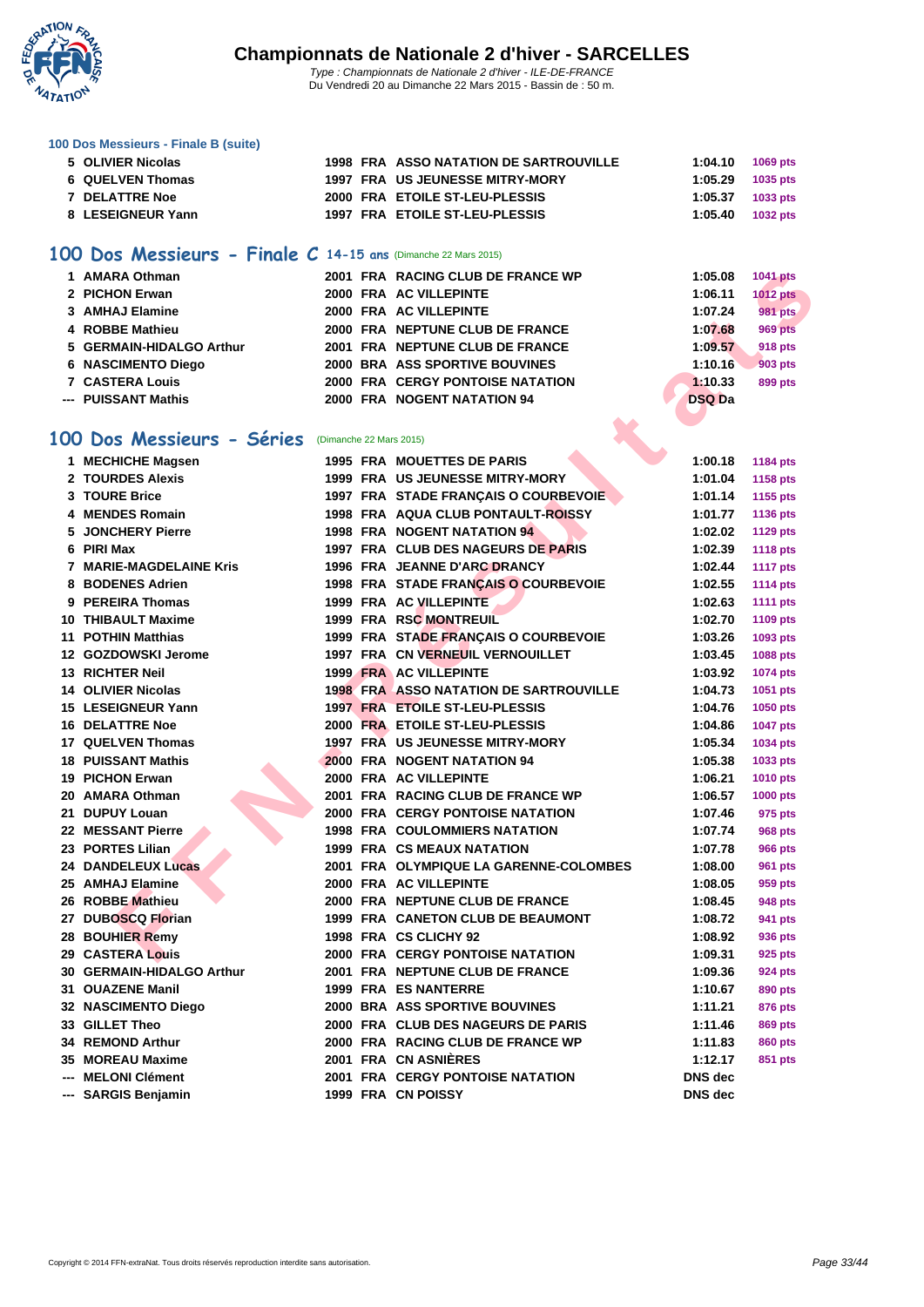

#### **[200 D](http://www.ffnatation.fr/webffn/index.php)os Messieurs - Finale A** (Samedi 21 Mars 2015)

| 1 TOURDES Alexis  |  | <b>1999 FRA US JEUNESSE MITRY-MORY</b>      |  |                                       |             | 2:09.71 | 1189 pts                 |
|-------------------|--|---------------------------------------------|--|---------------------------------------|-------------|---------|--------------------------|
|                   |  | $50 m : -$                                  |  | 100 m : 1:02.32 (1:02.32)             | $150 m : -$ |         | 200 m: 2:09.71 (1:07.39) |
| 2 TOURE Brice     |  | 1997 FRA STADE FRANÇAIS O COURBEVOIE        |  |                                       |             | 2:10.50 | 1178 pts                 |
|                   |  | $50 m : -$                                  |  | 100 m: 1:03.75 (1:03.75)              | $150 m : -$ |         | 200 m: 2:10.50 (1:06.75) |
| 3 JONCHERY Pierre |  | 1998 FRA NOGENT NATATION 94                 |  |                                       |             | 2:10.74 | 1174 pts                 |
|                   |  | $50 m : -$                                  |  | 100 m: 1:05.47 (1:05.47)              | $150 m : -$ |         | 200 m: 2:10.74 (1:05.27) |
| 4 MECHICHE Magsen |  | <b>1995 FRA MOUETTES DE PARIS</b>           |  |                                       |             | 2:12.03 | 1155 pts                 |
|                   |  | $50 m : -$                                  |  | 100 m: 1:04.25 (1:04.25)              | $150 m : -$ |         | 200 m: 2:12.03 (1:07.78) |
| 5 PEREIRA Thomas  |  | 1999 FRA AC VILLEPINTE                      |  |                                       |             | 2:13.99 | 1126 pts                 |
|                   |  | $50 m : -$                                  |  | 100 m: 1:05.48 (1:05.48)              | $150 m : -$ |         | 200 m: 2:13.99 (1:08.51) |
| 6 BODENES Adrien  |  | <b>1998 FRA STADE FRANCAIS O COURBEVOIE</b> |  |                                       |             | 2:15.56 | 1103 pts                 |
|                   |  | $50 m : -$                                  |  | 100 m: 1:06.39 (1:06.39)              | $150 m: -$  |         | 200 m: 2:15.56 (1:09.17) |
| 7 POTHIN Matthias |  | 1999 FRA STADE FRANCAIS O COURBEVOIE        |  |                                       |             | 2:16.99 | $1083$ pts               |
|                   |  | $50 m : -$                                  |  | $100 \text{ m}$ : $1:06.31$ (1:06.31) | $150 m: -$  |         | 200 m: 2:16.99 (1:10.68) |
| 8 PUISSANT Mathis |  | 2000 FRA NOGENT NATATION 94                 |  |                                       |             | 2:19.60 | 1045 pts                 |
|                   |  | $50 m : -$                                  |  | 100 m : 1:09.20 (1:09.20)             | $150 m : -$ |         | 200 m: 2:19.60 (1:10.40) |
|                   |  |                                             |  |                                       |             |         |                          |

#### **200 Dos Messieurs - Finale B** (Samedi 21 Mars 2015)

| 1 MENDES Romain       |  | 1998 FRA AQUA CLUB PONTAULT-ROISSY |                                         |             | 2:15.81 | 1100 $pts$               |
|-----------------------|--|------------------------------------|-----------------------------------------|-------------|---------|--------------------------|
|                       |  | $50 m : -$                         | $100 \text{ m}$ : $1:07.77$ $(1:07.77)$ | $150 m: -$  |         | 200 m: 2:15.81 (1:08.04) |
| 2 THIBAULT Maxime     |  | 1999 FRA RSC MONTREUIL             |                                         |             | 2:18.08 | 1067 pts                 |
|                       |  | $50 m : -$                         | 100 m: 1:08.38 (1:08.38)                | $150 m : -$ |         | 200 m: 2:18.08 (1:09.70) |
| 3 PIRI Max            |  | 1997 FRA CLUB DES NAGEURS DE PARIS |                                         |             | 2:18.42 | 1062 pts                 |
|                       |  | $50 m : -$                         | 100 m : 1:07.74 (1:07.74)               | 150 m : --- |         | 200 m: 2:18.42 (1:10.68) |
| 4 OLIVIER Nicolas     |  |                                    | 1998 FRA ASSO NATATION DE SARTROUVILLE  |             | 2:18.46 | 1062 pts                 |
|                       |  | $50 m : -$                         | 100 m: 1:07.71 (1:07.71)                | $150 m : -$ |         | 200 m: 2:18.46 (1:10.75) |
| 5 QUELVEN Thomas      |  | 1997 FRA US JEUNESSE MITRY-MORY    |                                         |             | 2:19.19 | <b>1051 pts</b>          |
|                       |  | $50 m : -$                         | $100 \text{ m}$ : $1:07.24$ $(1:07.24)$ | $150 m : -$ |         | 200 m: 2:19.19 (1:11.95) |
| <b>6 DELATTRE Noe</b> |  | 2000 FRA ETOILE ST-LEU-PLESSIS     |                                         |             | 2:19.72 | 1044 pts                 |
|                       |  | $50 m : -20 m$                     | 100 m: 1:07.44 (1:07.44)                | $150 m : -$ |         | 200 m: 2:19.72 (1:12.28) |
| 7 DANDELEUX Lucas     |  |                                    | 2001 FRA OLYMPIQUE LA GARENNE-COLOMBES  |             | 2:23.85 | <b>986 pts</b>           |
|                       |  | $50 m$ : $-$                       | $100 m$ : 1:09.87 (1:09.87)             | 150 m : --- |         | 200 m: 2:23.85 (1:13.98) |
| 8 ROBBE Mathieu       |  | 2000 FRA NEPTUNE CLUB DE FRANCE    |                                         |             | 2:24.53 | 977 pts                  |
|                       |  | 50 m : ---                         | 100 m : 1:09.74 (1:09.74)               | 150 m : --- |         | 200 m: 2:24.53 (1:14.79) |

### **200 Dos Messieurs - Finale C 14-15 ans** (Samedi 21 Mars 2015)

| 5 PEREIRA Thomas                                               |                       | 1999 FRA AC VILLEPINTE                                                      |             | 2:13.99<br><b>1126 pts</b>                             |
|----------------------------------------------------------------|-----------------------|-----------------------------------------------------------------------------|-------------|--------------------------------------------------------|
|                                                                |                       | $50 m: -$<br>100 m: 1:05.48 (1:05.48)                                       | $150 m: -$  | 200 m: 2:13.99 (1:08.51)                               |
| 6 BODENES Adrien                                               |                       | 1998 FRA STADE FRANCAIS O COURBEVOIE                                        |             | 2:15.56<br>$1103$ pts                                  |
|                                                                |                       | 100 m: 1:06.39 (1:06.39)<br>$50 m: -$                                       | $150 m: -$  | 200 m: 2:15.56 (1:09.17)                               |
| <b>7 POTHIN Matthias</b>                                       |                       | 1999 FRA STADE FRANCAIS O COURBEVOIE                                        |             | 2:16.99<br><b>1083 pts</b>                             |
| 8 PUISSANT Mathis                                              |                       | $50 m: -$<br>100 m: 1:06.31 (1:06.31)<br><b>2000 FRA NOGENT NATATION 94</b> | $150 m: -$  | 200 m: 2:16.99 (1:10.68)                               |
|                                                                |                       | 100 m: 1:09.20 (1:09.20)<br>$50 m: -$                                       | $150 m: -$  | 2:19.60<br><b>1045 pts</b><br>200 m: 2:19.60 (1:10.40) |
|                                                                |                       |                                                                             |             |                                                        |
| 200 Dos Messieurs - Finale B                                   | (Samedi 21 Mars 2015) |                                                                             |             |                                                        |
| 1 MENDES Romain                                                |                       | 1998 FRA AQUA CLUB PONTAULT-ROISSY                                          |             | 2:15.81                                                |
|                                                                |                       | 100 m: 1:07.77 (1:07.77)<br>$50 m: -$                                       | $150 m: -$  | <b>1100 pts</b><br>200 m: 2:15.81 (1:08.04)            |
| 2 THIBAULT Maxime                                              |                       | <b>1999 FRA RSC MONTREUIL</b>                                               |             | 2:18.08<br><b>1067 pts</b>                             |
|                                                                |                       | 100 m: 1:08.38 (1:08.38)<br>$50 m: -$                                       | $150 m : -$ | 200 m: 2:18.08 (1:09.70)                               |
| 3 PIRI Max                                                     |                       | 1997 FRA CLUB DES NAGEURS DE PARIS                                          |             | 2:18.42<br><b>1062 pts</b>                             |
|                                                                |                       | $50 m: -$<br>100 m: 1:07.74 (1:07.74)                                       | $150 m: -$  | 200 m: 2:18.42 (1:10.68)                               |
| 4 OLIVIER Nicolas                                              |                       | <b>1998 FRA ASSO NATATION DE SARTROUVILLE</b>                               |             | 2:18.46<br>1062 pts                                    |
|                                                                |                       | 100 m: 1:07.71 (1:07.71)<br>$50 m: -$                                       | $150 m: -$  | 200 m: 2:18.46 (1:10.75)                               |
| 5 QUELVEN Thomas                                               |                       | 1997 FRA US JEUNESSE MITRY-MORY                                             |             | 2:19.19<br>1051 pts                                    |
|                                                                |                       | 100 m: 1:07.24 (1:07.24)<br>$50 m: -$                                       | $150 m: -$  | 200 m: 2:19.19 (1:11.95)                               |
| <b>6 DELATTRE Noe</b>                                          |                       | 2000 FRA ETOILE ST-LEU-PLESSIS                                              |             | 2:19.72<br><b>1044 pts</b>                             |
|                                                                |                       | $50 m: -$<br>100 m: 1:07.44 (1:07.44)                                       | $150 m: -$  | 200 m: 2:19.72 (1:12.28)                               |
| <b>7 DANDELEUX Lucas</b>                                       |                       | 2001 FRA OLYMPIQUE LA GARENNE-COLOMBES                                      |             | 2:23.85<br>986 pts                                     |
| 8 ROBBE Mathieu                                                |                       | $50 m: -$<br>100 m: 1:09.87 (1:09.87)<br>2000 FRA NEPTUNE CLUB DE FRANCE    | $150 m: -$  | 200 m: 2:23.85 (1:13.98)                               |
|                                                                |                       | $50 m: -$<br>100 m: 1:09.74 (1:09.74)                                       | $150 m: -$  | 2:24.53<br>977 pts<br>200 m: 2:24.53 (1:14.79)         |
|                                                                |                       |                                                                             |             |                                                        |
| 200 Dos Messieurs - Finale $C$ 14-15 ans (Samedi 21 Mars 2015) |                       |                                                                             |             |                                                        |
| 1 DUPUY Louan                                                  |                       | <b>2000 FRA CERGY PONTOISE NATATION</b>                                     |             | 2:23.86<br>986 pts                                     |
|                                                                |                       | $100 m$ : 1:11.41 $(1:11.41)$<br>$50 m: -$                                  | $150 m: -$  | 200 m: 2:23.86 (1:12.45)                               |
| 2 PICHON Erwan                                                 |                       | 2000 FRA AC VILLEPINTE                                                      |             | 2:24.26<br><b>981 pts</b>                              |
|                                                                |                       | $50 m: -$<br>100 m: 1:11.05 (1:11.05)                                       | $150 m: -$  | 200 m: 2:24.26 (1:13.21)                               |
| 3 GERMAIN-HIDALGO Arthur                                       |                       | 2001 FRA NEPTUNE CLUB DE FRANCE                                             |             | 2:27.34<br>939 pts                                     |
|                                                                |                       | 100 m: 1:12.40 (1:12.40)<br>$50 m : -$                                      | $150 m: -$  | 200 m: 2:27.34 (1:14.94)                               |
| 4 ARTIGNY Thibault                                             |                       | <b>2000 FRA CN VERNEUIL VERNOUILLET</b>                                     |             | 2:28.73<br>921 pts                                     |
|                                                                |                       | 100 m: 1:11.62 (1:11.62)<br>$50 m: -$                                       | $150 m: -$  | 200 m: 2:28.73 (1:17.11)                               |
| 5 CASTERA Louis                                                |                       | <b>2000 FRA CERGY PONTOISE NATATION</b>                                     |             | 2:29.12<br>916 pts                                     |
|                                                                |                       | $50 m: -$<br>100 m: 1:12.42 (1:12.42)                                       | $150 m: -$  | 200 m: 2:29.12 (1:16.70)                               |
| <b>6 BEDEL Quentin</b>                                         |                       | 2000 FRA LAGNY-SUR-MARNE NATATION                                           |             | 2:29.28<br>914 pts                                     |
|                                                                |                       | 100 m: 1:13.45 (1:13.45)<br>$50 m: -$                                       | $150 m: -$  | 200 m: 2:29.28 (1:15.83)                               |
| 7 NASCIMENTO Diego                                             |                       | <b>2000 BRA ASS SPORTIVE BOUVINES</b>                                       |             | 2:30.54<br>897 pts                                     |
| 8 GILLET Theo                                                  |                       | $50 m: -$<br>100 m: 1:13.34 (1:13.34)<br>2000 FRA CLUB DES NAGEURS DE PARIS | $150 m: -$  | 200 m: 2:30.54 (1:17.20)<br>2:32.71<br><b>869 pts</b>  |
|                                                                |                       | $50 m: -$<br>100 m: 1:13.92 (1:13.92)                                       | $150 m: -$  | 200 m: 2:32.71 (1:18.79)                               |
|                                                                |                       |                                                                             |             |                                                        |
| 200 Dos Messieurs - Séries                                     | (Samedi 21 Mars 2015) |                                                                             |             |                                                        |
|                                                                |                       |                                                                             |             |                                                        |
| 1 TOURE Brice                                                  |                       | 1997 FRA STADE FRANCAIS O COURBEVOIE                                        |             | 2:09.67<br>1190 pts                                    |
| 2 TOURDES Alexis                                               |                       | 100 m: 1:02.53 (1:02.53)<br>$50 m: -$                                       | $150 m: -$  | 200 m: 2:09.67 (1:07.14)<br>2:10.43                    |
|                                                                |                       | <b>1999 FRA US JEUNESSE MITRY-MORY</b><br>100 m: 1:02.88 (1:02.88)          | $150 m: -$  | 1179 pts<br>200 m: 2:10.43 (1:07.55)                   |
| <b>2. IONOUEDV Blasse</b>                                      |                       | $50 m : -$<br>4000 FDA NOCENT NATATION 04                                   |             | 0.40.04<br>$4472 - 44$                                 |

|                   |  | $50 \text{ m}$ : $- 100 \text{ m}$ : $1:02.53$ (1:02.53) |  |                           | $150 m : -$ |         | 200 m: 2:09.67 (1:07.14) |
|-------------------|--|----------------------------------------------------------|--|---------------------------|-------------|---------|--------------------------|
| 2 TOURDES Alexis  |  | 1999 FRA US JEUNESSE MITRY-MORY                          |  |                           |             | 2:10.43 | 1179 pts                 |
|                   |  | $50 m : -$                                               |  | 100 m: 1:02.88 (1:02.88)  | $150 m : -$ |         | 200 m: 2:10.43 (1:07.55) |
| 3 JONCHERY Pierre |  | 1998 FRA NOGENT NATATION 94                              |  |                           |             | 2:10.84 | 1173 pts                 |
|                   |  | $50 m : -$                                               |  | 100 m : 1:04.59 (1:04.59) | $150 m : -$ |         | 200 m: 2:10.84 (1:06.25) |
| 4 MECHICHE Magsen |  | 1995 FRA MOUETTES DE PARIS                               |  |                           |             | 2:12.88 | 1142 pts                 |
|                   |  | $50 m : -$                                               |  | 100 m: 1:03.50 (1:03.50)  | $150 m : -$ |         | 200 m: 2:12.88 (1:09.38) |
| 5 PEREIRA Thomas  |  | 1999 FRA AC VILLEPINTE                                   |  |                           |             | 2:14.28 | 1122 pts                 |
|                   |  | $50 m : -$                                               |  | 100 m: 1:05.67 (1:05.67)  | $150 m : -$ |         | 200 m: 2:14.28 (1:08.61) |
| 6 BODENES Adrien  |  | 1998 FRA STADE FRANÇAIS O COURBEVOIE                     |  |                           |             |         | 2:14.47 1119 pts         |
|                   |  | $50 m : -$                                               |  | 100 m: 1:04.40 (1:04.40)  | $150 m : -$ |         | 200 m: 2:14.47 (1:10.07) |
| 7 POTHIN Matthias |  | 1999 FRA STADE FRANÇAIS O COURBEVOIE                     |  |                           |             | 2:16.06 | 1096 pts                 |
|                   |  | $50 m : -$                                               |  | 100 m: 1:05.69 (1:05.69)  | $150 m : -$ |         | 200 m: 2:16.06 (1:10.37) |
| 8 PUISSANT Mathis |  | 2000 FRA NOGENT NATATION 94                              |  |                           |             | 2:16.47 | 1090 pts                 |
|                   |  | $50 m : -$                                               |  | 100 m : 1:06.34 (1:06.34) | 150 m : --- |         | 200 m: 2:16.47 (1:10.13) |
|                   |  |                                                          |  |                           |             |         |                          |

|            | 2:09.71 1189 pts         |
|------------|--------------------------|
| $50 m: -$  | 200 m: 2:09.71 (1:07.39) |
|            | 2:10.50 1178 pts         |
| $50 m: -$  | 200 m: 2:10.50 (1:06.75) |
|            | 2:10.74 1174 pts         |
| $50 m: -$  | 200 m: 2:10.74 (1:05.27) |
|            | 2:12.03 1155 pts         |
| 50 m : --- | 200 m: 2:12.03 (1:07.78) |
|            | 2:13.99 1126 pts         |
| $50 m: -$  | 200 m: 2:13.99 (1:08.51) |
|            | $2:15.56$ 1103 pts       |
| $50 m: -$  | 200 m: 2:15.56 (1:09.17) |
|            | $2:16.99$ 1083 pts       |
| $50 m: -$  | 200 m: 2:16.99 (1:10.68) |
|            | 2:19.60 1045 pts         |
| 50 m : --- | 200 m: 2:19.60 (1:10.40) |

|          | 2:15.81 1100 pts         |  |
|----------|--------------------------|--|
| $n: -$   | 200 m: 2:15.81 (1:08.04) |  |
|          | 2:18.08 1067 pts         |  |
| $n:$ $-$ | 200 m: 2:18.08 (1:09.70) |  |
|          | 2:18.42 1062 pts         |  |
| $n : -$  | 200 m: 2:18.42 (1:10.68) |  |
|          | $2:18.46$ 1062 pts       |  |
| $n : -$  | 200 m: 2:18.46 (1:10.75) |  |
|          |                          |  |
|          | $2:19.19$ 1051 pts       |  |
| $n:$ $-$ | 200 m: 2:19.19 (1:11.95) |  |
|          | 2:19.72 1044 pts         |  |
| $n: -$   | 200 m: 2:19.72 (1:12.28) |  |
|          | 2:23.85 986 pts          |  |
| $n: -$   | 200 m: 2:23.85 (1:13.98) |  |
|          | 2:24.53 977 pts          |  |

|            | 2:23.86 986 pts          |
|------------|--------------------------|
| $50 m: -$  | 200 m: 2:23.86 (1:12.45) |
|            | 2:24.26 981 pts          |
| $50 m: -$  | 200 m: 2:24.26 (1:13.21) |
|            | 2:27.34 939 pts          |
| $50 m: -$  | 200 m: 2:27.34 (1:14.94) |
|            | 2:28.73 921 pts          |
| $50 m: -$  | 200 m: 2:28.73 (1:17.11) |
|            | 2:29.12 916 pts          |
|            |                          |
| $50 m: -$  | 200 m: 2:29.12 (1:16.70) |
|            | 2:29.28 914 pts          |
| 50 m : --- | 200 m: 2:29.28 (1:15.83) |
|            | 2:30.54 897 pts          |
| $50 m: -$  | 200 m: 2:30.54 (1:17.20) |
|            | 2:32.71 869 pts          |

|        | 2:09.67 1190 pts         |
|--------|--------------------------|
| $m: -$ | 200 m: 2:09.67 (1:07.14) |
|        | 2:10.43 1179 pts         |
| $m: -$ | 200 m: 2:10.43 (1:07.55) |
|        | 2:10.84 1173 pts         |
| $m: -$ | 200 m: 2:10.84 (1:06.25) |
|        | 2:12.88 1142 pts         |
| $m: -$ | 200 m: 2:12.88 (1:09.38) |
|        | 2:14.28 1122 pts         |
| $m: -$ | 200 m: 2:14.28 (1:08.61) |
|        | 2:14.47 1119 pts         |
| $m: -$ | 200 m: 2:14.47 (1:10.07) |
|        | 2:16.06 1096 pts         |
| $m: -$ | 200 m: 2:16.06 (1:10.37) |
|        | 2:16.47 1090 pts         |
| $m: -$ | 200 m: 2:16.47 (1:10.13) |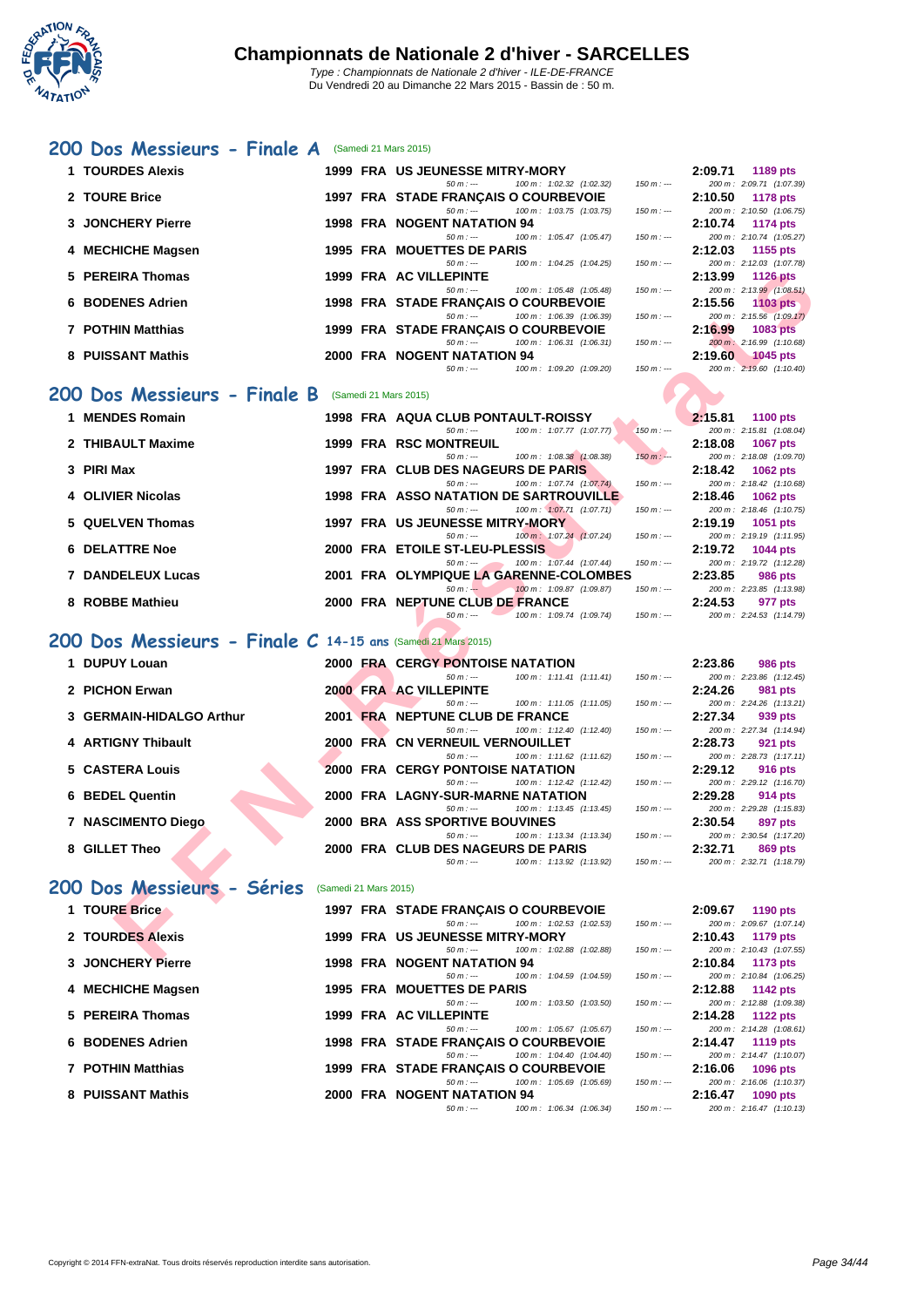

|     | 200 Dos Messieurs - Séries (suite) |      |                                                                                                |                |                                      |
|-----|------------------------------------|------|------------------------------------------------------------------------------------------------|----------------|--------------------------------------|
|     | 9 MENDES Romain                    |      | 1998 FRA AQUA CLUB PONTAULT-ROISSY<br>$50 m: -$<br>100 m: 1:06.95 (1:06.95)                    | 2:16.61        | 1088 pts                             |
| 10. | <b>DELATTRE Noe</b>                |      | $150 m: -$<br>2000 FRA ETOILE ST-LEU-PLESSIS                                                   | 2:17.21        | 200 m: 2:16.61 (1:09.66)<br>1079 pts |
| 11  | <b>THIBAULT Maxime</b>             |      | 100 m: 1:06.04 (1:06.04)<br>$50 m: -$<br>$150 m : -$<br>1999 FRA RSC MONTREUIL                 | 2:17.55        | 200 m: 2:17.21 (1:11.17)<br>1075 pts |
|     |                                    |      | $50 m: -$<br>100 m: 1:07.20 (1:07.20)<br>$150 m: -$                                            |                | 200 m: 2:17.55 (1:10.35)             |
|     | 12 PIRI Max                        |      | 1997 FRA CLUB DES NAGEURS DE PARIS                                                             | 2:18.56        | <b>1060 pts</b>                      |
|     | 13 QUELVEN Thomas                  |      | $50 m: -$<br>100 m: 1:06.55 (1:06.55)<br>$150 m: -$<br>1997 FRA US JEUNESSE MITRY-MORY         | 2:18.87        | 200 m: 2:18.56 (1:12.01)             |
|     |                                    |      | $50 m: -$<br>100 m: 1:07.23 (1:07.23)<br>$150 m : -$                                           |                | 1056 pts<br>200 m: 2:18.87 (1:11.64) |
|     | <b>14 OLIVIER Nicolas</b>          |      | 1998 FRA ASSO NATATION DE SARTROUVILLE                                                         | 2:19.84        | <b>1042 pts</b>                      |
| 15  | <b>DANDELEUX Lucas</b>             |      | $50 m: -$<br>100 m: 1:07.41 (1:07.41)<br>$150 m: -$<br>2001 FRA OLYMPIQUE LA GARENNE-COLOMBES  | 2:23.54        | 200 m: 2:19.84 (1:12.43)<br>991 pts  |
|     |                                    |      | $50 m: -$<br>100 m: 1:09.83 (1:09.83)<br>$150 m: -$                                            |                | 200 m: 2:23.54 (1:13.71)             |
| 16  | <b>ROBBE Mathieu</b>               |      | 2000 FRA NEPTUNE CLUB DE FRANCE<br>$50 m: -$<br>100 m: 1:10.02 (1:10.02)<br>$150 m: -$         | 2:24.39        | 979 pts<br>200 m: 2:24.39 (1:14.37)  |
| 17  | <b>DUPUY Louan</b>                 | 2000 | <b>FRA</b> CERGY PONTOISE NATATION                                                             | 2:24.64        | 976 pts                              |
|     |                                    |      | $50 m: -$<br>100 m: 1:10.95 (1:10.95)<br>$150 m : -$                                           |                | 200 m: 2:24.64 (1:13.69)             |
| 18  | <b>PICHON Erwan</b>                |      | 2000 FRA AC VILLEPINTE<br>$50 m: -$<br>100 m: 1:11.35 (1:11.35)<br>$150 m : -$                 | 2:25.47        | 964 pts<br>200 m: 2:25.47 (1:14.12)  |
| 19  | <b>RICHTER Neil</b>                |      | 1999 FRA AC VILLEPINTE                                                                         | 2:26.51        | 950 pts                              |
|     |                                    |      | $50 m: -$<br>100 m: 1:07.99 (1:07.99)<br>$150 m: -$                                            |                | 200 m: 2:26.51 (1:18.52)             |
| 20  | <b>CASTERA Louis</b>               |      | <b>2000 FRA CERGY PONTOISE NATATION</b><br>$50 m: -$<br>100 m: 1:11.35 (1:11.35)<br>$150 m: -$ | 2:27.67        | 935 pts<br>200 m: 2:27.67 (1:16.32)  |
| 21  | <b>GERMAIN-HIDALGO Arthur</b>      |      | 2001 FRA NEPTUNE CLUB DE FRANCE                                                                | 2:28.38        | 925 pts                              |
|     |                                    |      | 100 m: 1:11.58 (1:11.58)<br>$50 m: -$<br>$150 m: -$                                            |                | 200 m: 2:28.38 (1:16.80)             |
| 22  | <b>BEDEL Quentin</b>               | 2000 | <b>FRA LAGNY-SUR-MARNE NATATION</b><br>$50 m: -$<br>100 m: 1:13.04 (1:13.04)<br>$150 m : -$    | 2:29.05        | 917 pts<br>200 m: 2:29.05 (1:16.01)  |
| 23  | <b>GONCALVES Nathan</b>            |      | 1998 FRA USO BEZONS                                                                            | 2:29.25        | 914 pts                              |
|     |                                    |      | $50 m: -$<br>100 m: 1:10.93 (1:10.93)<br>$150 m: -$                                            |                | 200 m: 2:29.25 (1:18.32)             |
| 24  | <b>NASCIMENTO Diego</b>            |      | <b>2000 BRA ASS SPORTIVE BOUVINES</b><br>$50 m : -1$<br>100 m: 1:13.11 (1:13.11)<br>$150 m: -$ | 2:29.45        | 911 pts<br>200 m: 2:29.45 (1:16.34)  |
| 25  | <b>ARTIGNY Thibault</b>            |      | 2000 FRA CN VERNEUIL VERNOUILLET                                                               | 2:29.92        | 905 pts                              |
| 26  | <b>GILLET Theo</b>                 |      | $50 m: -$<br>$100 m$ : 1:12.67 (1:12.67)<br>$150 m : -$<br>2000 FRA CLUB DES NAGEURS DE PARIS  |                | 200 m: 2:29.92 (1:17.25)             |
|     |                                    |      | 100 m: 1:12.96 (1:12.96)<br>$50 m: -$<br>$150 m: -$                                            | 2:30.82        | 893 pts<br>200 m: 2:30.82 (1:17.86)  |
| 27  | <b>GYSEMBERG Thomas</b>            |      | 2000 FRA CLUB DES NAGEURS DE PARIS                                                             | 2:31.46        | 885 pts                              |
| 28  | <b>PAWLICKI Dylan</b>              |      | $50 m: -$<br>100 m: 1:13.73 (1:13.73)<br>$150 m: -$<br>2000 FRA AC VILLEPINTE                  | 2:31.87        | 200 m: 2:31.46 (1:17.73)<br>880 pts  |
|     |                                    |      | $50 m: -$<br>100 m: 1:13.60 (1:13.60)<br>$150 m : -$                                           |                | 200 m: 2:31.87 (1:18.27)             |
| 29  | <b>DESBRUNS Florian</b>            |      | <b>2000 FRA LAGNY-SUR-MARNE NATATION</b>                                                       | 2:32.03        | 878 pts                              |
| 30  | <b>MOREAU Maxime</b>               |      | $50 m: -$<br>100 m: 1:14.00 (1:14.00)<br>$150 m: -$<br>2001 FRA CN ASNIERES                    | 2:34.78        | 200 m: 2:32.03 (1:18.03)<br>843 pts  |
|     |                                    |      | $50 m: -$<br>100 m: 1:15.11 (1:15.11)<br>$150 m: -$                                            |                | 200 m: 2:34.78 (1:19.67)             |
|     | <b>MARIE-MAGDELAINE Kris</b>       |      | 1996 FRA JEANNE D'ARC DRANCY                                                                   | <b>DNS</b> dec |                                      |
|     | <b>MELONI Clément</b>              |      | <b>2001 FRA CERGY PONTOISE NATATION</b>                                                        | <b>DNS</b> dec |                                      |
|     |                                    |      |                                                                                                |                |                                      |
|     | 50 Brasse Messieurs - Finale A     |      | (Samedi 21 Mars 2015)                                                                          |                |                                      |
| 1.  | <b>COUDERT Rémi</b><br>▲           |      | 1995 FRA CERGY PONTOISE NATATION                                                               | 30.19          | <b>1218 pts</b>                      |
|     | 2 FOURNIER Florian                 |      | <b>1996 FRA ES NANTERRE</b>                                                                    | 30.83          | <b>1182 pts</b>                      |
|     | <b>3 GAUTIER BROSSOIS Romain</b>   |      | 1994 FRA RUEIL ATHLETIC CLUB                                                                   | 30.99          | <b>1173 pts</b>                      |
|     | <b>4 CANTRELLE Gilles</b>          |      | 1990 FRA BOIS-COLOMBES SPORT                                                                   | 31.48          | <b>1146 pts</b>                      |
|     | 5 THEILLER Philippe                |      | <b>1995 FRA CERGY PONTOISE NATATION</b>                                                        | 32.05          | <b>1115 pts</b>                      |
|     | 6 ZEINATY Paul                     |      | 2001 FRA STADE FRANCAIS O COURBEVOIE                                                           | 32.25          | <b>1104 pts</b>                      |
|     | 7 SHEN Simon                       |      | 1999 FRA SCUF PARIS                                                                            | 32.44          | 1093 pts                             |
|     | 8 ROSSILLON Arthur                 |      | 1997 FRA RACING CLUB DE FRANCE WP                                                              | 32.77          | 1076 pts                             |
|     |                                    |      |                                                                                                |                |                                      |

### **50 Brasse Messieurs - Finale A** (Samedi 21 Mars 2015)

| 1 COUDERT Rémi            |  | <b>1995 FRA CERGY PONTOISE NATATION</b> | 30.19 | <b>1218 pts</b> |
|---------------------------|--|-----------------------------------------|-------|-----------------|
| 2 FOURNIER Florian        |  | 1996 FRA ES NANTERRE                    | 30.83 | 1182 pts        |
| 3 GAUTIER BROSSOIS Romain |  | <b>1994 FRA RUEIL ATHLETIC CLUB</b>     | 30.99 | 1173 pts        |
| <b>4 CANTRELLE Gilles</b> |  | 1990 FRA BOIS-COLOMBES SPORT            | 31.48 | 1146 pts        |
| 5 THEILLER Philippe       |  | <b>1995 FRA CERGY PONTOISE NATATION</b> | 32.05 | 1115 pts        |
| <b>6 ZEINATY Paul</b>     |  | 2001 FRA STADE FRANÇAIS O COURBEVOIE    | 32.25 | 1104 pts        |
| 7 SHEN Simon              |  | <b>1999 FRA SCUF PARIS</b>              | 32.44 | 1093 pts        |
| 8 ROSSILLON Arthur        |  | 1997 FRA RACING CLUB DE FRANCE WP       | 32.77 | 1076 pts        |
|                           |  |                                         |       |                 |

#### **50 Brasse Messieurs - Finale B** (Samedi 21 Mars 2015)

| 1 AITKACI Carl        |  | 2001 FRA STADE FRANÇAIS O COURBEVOIE    | 31.72 | 1133 pts        |
|-----------------------|--|-----------------------------------------|-------|-----------------|
| 2 ROSSILLON Virgile   |  | 2000 FRA RACING CLUB DE FRANCE WP       | 32.73 | <b>1078 pts</b> |
| 3 CRASSOUS Thomas     |  | 1999 FRA STADE FRANCAIS O COURBEVOIE    | 32.80 | 1074 pts        |
| 4 LATRECHE Adam       |  | <b>2001 FRA CERGY PONTOISE NATATION</b> | 33.46 | 1039 pts        |
| 5 GRANDJEAN Etienne   |  | 2001 FRA RACING CLUB DE FRANCE WP       | 33.48 | 1038 pts        |
| 6 BRINITZER Alexander |  | 1998 USA RACING CLUB DE FRANCE WP       | 34.67 | 977 pts         |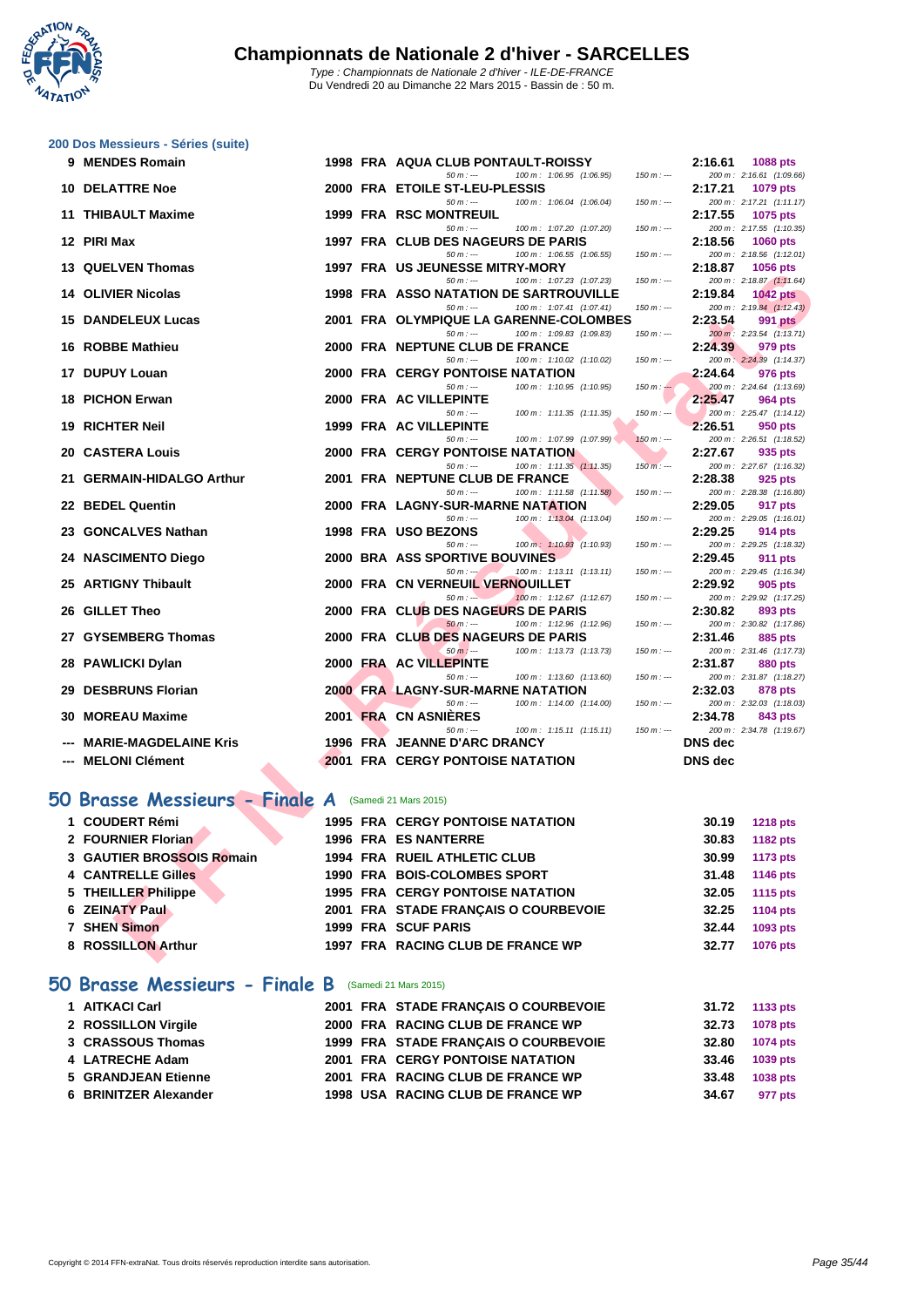

| 50 Brasse Messieurs - Finale B (suite)                         |  |                                          |                |                                  |
|----------------------------------------------------------------|--|------------------------------------------|----------------|----------------------------------|
| 7 BLONDEAU Marc                                                |  | 1999 FRA NEPTUNE CLUB DE FRANCE          | 35.35          | 942 pts                          |
| 8 GABRIEL Jean-Emmanuel                                        |  | 2000 FRA AQUA CLUB PONTAULT-ROISSY       | 35.41          | 939 pts                          |
|                                                                |  |                                          |                |                                  |
| 50 Brasse Messieurs - Finale C 14-15 ans (Samedi 21 Mars 2015) |  |                                          |                |                                  |
| 1 GIBERT Alexandre                                             |  | 2000 FRA CN VERNEUIL VERNOUILLET         | 33.92          |                                  |
| 2 SAMSON Théophile                                             |  | 2000 FRA NEPTUNE CLUB DE FRANCE          | 34.56          | 1015 pts                         |
| 3 PRUNIERES Robinson                                           |  | <b>2000 FRA COULOMMIERS NATATION</b>     | 34.58          | <b>982 pts</b><br><b>981 pts</b> |
| 4 LE FORESTIER Erwan                                           |  | 2001 FRA CN ANDRESY                      | 35.30          | 945 pts                          |
|                                                                |  |                                          |                |                                  |
| 50 Brasse Messieurs - Séries (Samedi 21 Mars 2015)             |  |                                          |                |                                  |
| 1 MANDALINIC Yvan                                              |  | 1991 FRA AAS SARCELLES NATATION 95       | 29.40          | <b>1263 pts</b>                  |
| 2 COUDERT Rémi                                                 |  | <b>1995 FRA CERGY PONTOISE NATATION</b>  | 30.02          | <b>1228 pts</b>                  |
| <b>3 GAUTIER BROSSOIS Romain</b>                               |  | <b>1994 FRA RUEIL ATHLETIC CLUB</b>      | 30.72          | 1188 pts                         |
| 4 FOURNIER Florian                                             |  | <b>1996 FRA ES NANTERRE</b>              | 30.85          | 1181 pts                         |
| 5 CANTRELLE Gilles                                             |  | 1990 FRA BOIS-COLOMBES SPORT             | 31.53          | 1143 pts                         |
| 6 KHALFA Raphael                                               |  | 1997 FRA CN ASNIÈRES                     | 31.67          | 1135 pts                         |
| 7 THEILLER Philippe                                            |  | <b>1995 FRA CERGY PONTOISE NATATION</b>  | 31.78          | <b>1129 pts</b>                  |
| 8 CLEDIERE Antoine                                             |  | 1997 FRA SO ROSNY                        | 32.15          | 1109 pts                         |
| 9 ZEINATY Paul                                                 |  | 2001 FRA STADE FRANCAIS O COURBEVOIE     | 32.25          | <b>1104 pts</b>                  |
| 10 SHEN Simon                                                  |  | <b>1999 FRA SCUF PARIS</b>               | 32.32          | <b>1100 pts</b>                  |
| 11 ROSSILLON Arthur                                            |  | 1997 FRA RACING CLUB DE FRANCE WP        | 32.41          | 1095 pts                         |
| <b>12 AITKACI Carl</b>                                         |  | 2001 FRA STADE FRANCAIS O COURBEVOIE     | 32.44          | 1093 pts                         |
| 13 ROSSILLON Virgile                                           |  | 2000 FRA RACING CLUB DE FRANCE WP        | 32.48          | 1091 pts                         |
| <b>14 CRASSOUS Thomas</b>                                      |  | 1999 FRA STADE FRANÇAIS O COURBEVOIE     | 32.56          | <b>1087 pts</b>                  |
| 15 KUCH Alain                                                  |  | <b>1998 FRA CN VAL MAUBUEE</b>           | 32.61          | 1084 pts                         |
| <b>16 BERNARD-MOES Antoine</b>                                 |  | <b>1997 FRA CERGY PONTOISE NATATION</b>  | 32.73          | 1078 pts                         |
| 17 PHONETHIPSVADS Alexandre                                    |  | <b>1998 FRA VILLIERS SPORTS JEUNESSE</b> | 33.06          | 1060 pts                         |
| <b>18 GRANDJEAN Etienne</b>                                    |  | 2001 FRA RACING CLUB DE FRANCE WP        | 33.80          | 1021 pts                         |
| 19 LATRECHE Adam                                               |  | <b>2001 FRA CERGY PONTOISE NATATION</b>  | 33.98          | <b>1012 pts</b>                  |
| 20 BRINITZER Alexander                                         |  | 1998 USA RACING CLUB DE FRANCE WP        | 34.33          | 994 pts                          |
| 21 BLONDEAU Marc                                               |  | 1999 FRA NEPTUNE CLUB DE FRANCE          | 34.37          | 992 pts                          |
| 22 GABRIEL Jean-Emmanuel                                       |  | 2000 FRA AQUA CLUB PONTAULT-ROISSY       | 34.76          | 972 pts                          |
| 23 GIBERT Alexandre                                            |  | 2000 FRA CN VERNEUIL VERNOUILLET         | 34.91          | 964 pts                          |
| 24 VUILLET Robin                                               |  | 1999 FRA CLUB NAUTIQUE DOMREMY 13        | 34.96          | <b>962 pts</b>                   |
| 25 LE FORESTIER Erwan                                          |  | 2001 FRA CN ANDRESY                      | 35.04          | 958 pts                          |
| 26 KEBDI Yanis                                                 |  | <b>2000 FRA CN LA COURNEUVE</b>          | 35.16          | 952 pts                          |
| 27 PRUNIERES Robinson                                          |  | 2000 FRA COULOMMIERS NATATION            | 35.33          | 943 pts                          |
| 28 SAMSON Théophile                                            |  | 2000 FRA NEPTUNE CLUB DE FRANCE          | 35.81          | 919 pts                          |
| --- TRY Richard                                                |  | <b>1998 FRA AC VILLEPINTE</b>            | <b>DNS</b> exc |                                  |
|                                                                |  |                                          |                |                                  |
| 100 Brasse Messieurs - Finale A                                |  | (Vendredi 20 Mars 2015)                  |                |                                  |
| 1 COUDERT Rémi                                                 |  | <b>1995 FRA CERGY PONTOISE NATATION</b>  | 1:05.41        | <b>1214 pts</b>                  |
| 2 FOURNIER Florian                                             |  | <b>1996 FRA ES NANTERRE</b>              | 1:08.23        | <b>1137 pts</b>                  |
| 3 KHALFA Raphael                                               |  | 1997 FRA CN ASNIERES                     | 1:08.28        | <b>1136 pts</b>                  |
| 4 AITKACI Carl                                                 |  | 2001 FRA STADE FRANÇAIS O COURBEVOIE     | 1:08.54        | <b>1129 pts</b>                  |
| 5 SHEN Simon                                                   |  | 1999 FRA SCUF PARIS                      | 1:10.17        | <b>1086 pts</b>                  |
| 6 CRASSOUS Thomas                                              |  | 1999 FRA STADE FRANÇAIS O COURBEVOIE     | 1:10.34        | 1082 pts                         |
| 7 ZEINATY Paul                                                 |  | 2001 FRA STADE FRANÇAIS O COURBEVOIE     | 1:10.46        | <b>1078 pts</b>                  |
| 8 TRY Richard                                                  |  | <b>1998 FRA AC VILLEPINTE</b>            | 1:10.52        | <b>1077 pts</b>                  |
| 100 Brasse Messieurs - Finale B                                |  | (Vendredi 20 Mars 2015)                  |                |                                  |

**ROSSILLON Arthur 1997 FRA RACING CLUB DE FRANCE WP 1:11.58 1049 pts**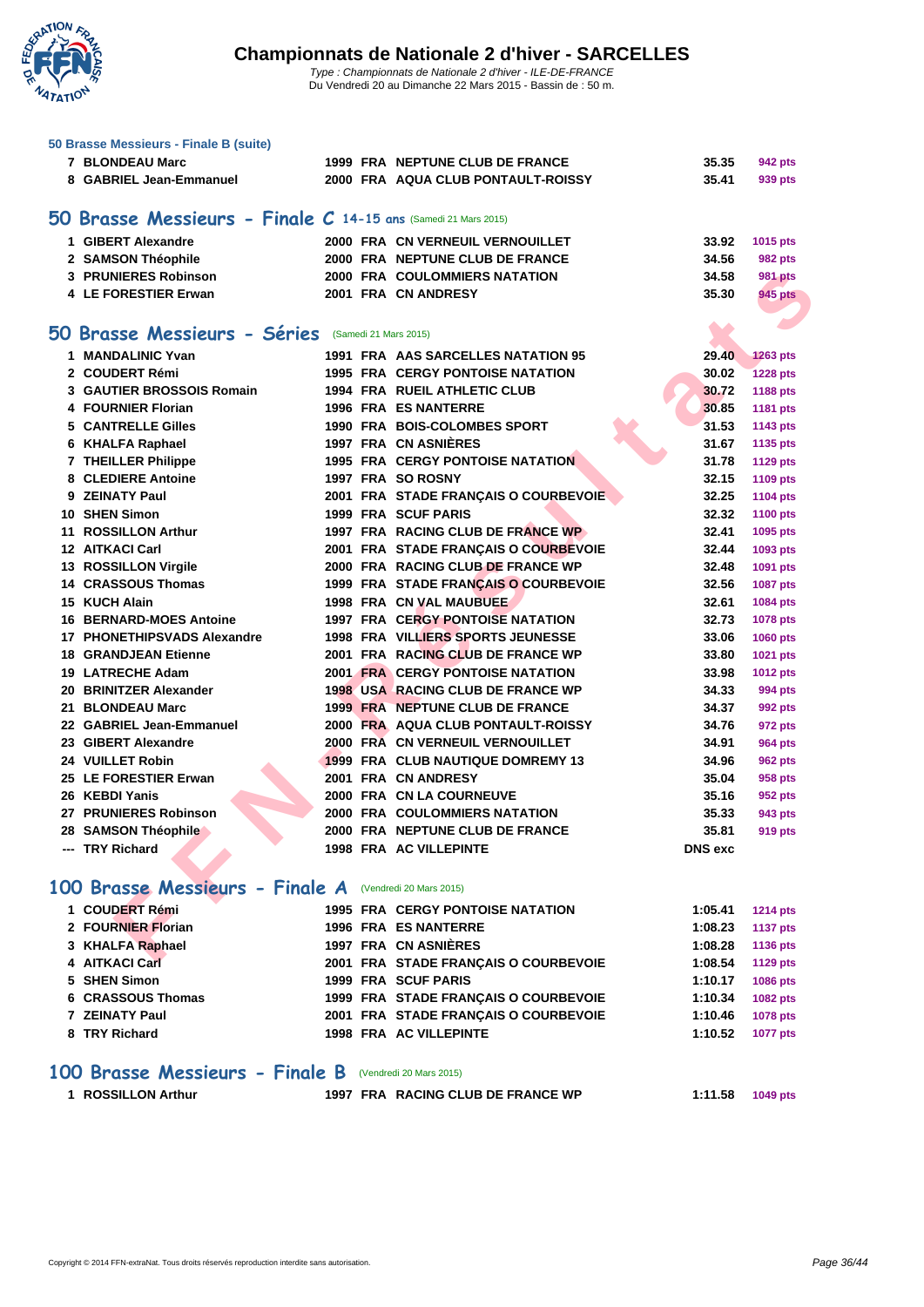

|  |  | 100 Brasse Messieurs - Finale B (suite) |  |  |  |
|--|--|-----------------------------------------|--|--|--|
|--|--|-----------------------------------------|--|--|--|

| 2 ROSSILLON Virgile                                               |  | 2000 FRA RACING CLUB DE FRANCE WP                                                | 1:11.78               | <b>1044 pts</b>                      |
|-------------------------------------------------------------------|--|----------------------------------------------------------------------------------|-----------------------|--------------------------------------|
| 3 BERNARD-MOES Antoine                                            |  | <b>1997 FRA CERGY PONTOISE NATATION</b>                                          | 1:12.46               | <b>1027 pts</b>                      |
| 4 LATRECHE Adam                                                   |  | <b>2001 FRA CERGY PONTOISE NATATION</b>                                          | 1:12.85               | <b>1017 pts</b>                      |
| 5 GRANDJEAN Etienne                                               |  | 2001 FRA RACING CLUB DE FRANCE WP                                                | 1:13.82               | <b>992 pts</b>                       |
| 6 KUCH Alain                                                      |  | <b>1998 FRA CN VAL MAUBUEE</b>                                                   | 1:15.12               | <b>960 pts</b>                       |
| 7 SONDEREGGER Lucas                                               |  | 2000 FRA CLUB DES NAGEURS DE PARIS                                               | 1:15.31               | 955 pts                              |
| 8 KEBDI Yanis                                                     |  | 2000 FRA CN LA COURNEUVE                                                         | 1:17.57               | <b>901 pts</b>                       |
| 100 Brasse Messieurs - Finale C 14-15 ans (Vendredi 20 Mars 2015) |  |                                                                                  |                       |                                      |
|                                                                   |  |                                                                                  |                       |                                      |
| 1 HERLUC Yoann                                                    |  | 2000 FRA SCUF PARIS                                                              | 1:16.32               | 931 pts                              |
| 2 PRUNIERES Robinson                                              |  | 2000 FRA COULOMMIERS NATATION                                                    | 1:16.43               | <b>928 pts</b>                       |
| 3 GIBERT Alexandre                                                |  | 2000 FRA CN VERNEUIL VERNOUILLET                                                 | 1:16.62               | 923 pts                              |
| 4 SALMON Aymeric                                                  |  | 2001 FRA CN POISSY                                                               | 1:17.33               | <b>906 pts</b>                       |
| 5 LE FORESTIER Erwan                                              |  | 2001 FRA CN ANDRESY                                                              | 1:18.42               | <b>880 pts</b>                       |
| 100 Brasse Messieurs - Séries (Vendredi 20 Mars 2015)             |  |                                                                                  |                       |                                      |
| 1 MANDALINIC Yvan                                                 |  | 1991 FRA AAS SARCELLES NATATION 95                                               | 1:04.72               | 1234 pts                             |
| 2 COUDERT Rémi                                                    |  | <b>1995 FRA CERGY PONTOISE NATATION</b>                                          | 1:06.35               | 1188 pts                             |
| 3 KHALFA Raphael                                                  |  | 1997 FRA CN ASNIÈRES                                                             | 1:08.27               | 1136 pts                             |
| 4 AITKACI Carl                                                    |  | 2001 FRA STADE FRANCAIS O COURBEVOIE                                             | 1:09.91               | 1093 pts                             |
| 5 CRASSOUS Thomas                                                 |  | 1999 FRA STADE FRANÇAIS O COURBEVOIE                                             | 1:10.07               | 1089 pts                             |
| 6 FOURNIER Florian                                                |  | <b>1996 FRA ES NANTERRE</b>                                                      | 1:10.42               | <b>1079 pts</b>                      |
| 7 SHEN Simon                                                      |  | 1999 FRA SCUF PARIS                                                              | 1:10.44               | <b>1079 pts</b>                      |
| 8 ZEINATY Paul                                                    |  | 2001 FRA STADE FRANÇAIS O COURBEVOIE                                             | 1:10.68               | 1073 pts                             |
| 9 TRY Richard                                                     |  | 1998 FRA AC VILLEPINTE                                                           | 1:11.06               | 1063 pts                             |
| 10 ROSSILLON Arthur                                               |  | 1997 FRA RACING CLUB DE FRANCE WP                                                | 1:12.40               | 1028 pts                             |
| <b>11 BERNARD-MOES Antoine</b>                                    |  | <b>1997 FRA CERGY PONTOISE NATATION</b>                                          | 1:12.58               | <b>1024 pts</b>                      |
| 12 ROSSILLON Virgile                                              |  | 2000 FRA RACING CLUB DE FRANCE WP                                                | 1:12.72               | 1020 pts                             |
| 13 PHONETHIPSVADS Alexandre                                       |  | <b>1998 FRA VILLIERS SPORTS JEUNESSE</b>                                         | 1:13.57               | 999 pts                              |
| <b>14 GRANDJEAN Etienne</b>                                       |  | 2001 FRA RACING CLUB DE FRANCE WP                                                | 1:13.65               | 997 pts                              |
| 15 KUCH Alain                                                     |  | <b>1998 FRA CN VAL MAUBUEE</b>                                                   | 1:14.01               | <b>988 pts</b>                       |
| 16 LATRECHE Adam                                                  |  | 2001 FRA CERGY PONTOISE NATATION                                                 | 1:14.68               | 971 pts                              |
| <b>17 SONDEREGGER Lucas</b>                                       |  | 2000 FRA CLUB DES NAGEURS DE PARIS                                               | 1:15.17               | 959 pts                              |
| 18 KEBDI Yanis                                                    |  | 2000 FRA CN LA COURNEUVE                                                         | 1:17.36               | <b>906 pts</b>                       |
| <b>19 PRUNIERES Robinson</b>                                      |  | <b>2000 FRA COULOMMIERS NATATION</b>                                             | 1:17.44               | <b>904 pts</b>                       |
| 20 GIBERT Alexandre                                               |  | 2000 FRA CN VERNEUIL VERNOUILLET                                                 | 1:17.88               | 893 pts                              |
| 21 SALMON Aymeric                                                 |  | 2001 FRA CN POISSY                                                               | 1:17.97               | 891 pts                              |
| 22 HERLUC Yoann                                                   |  | 2000 FRA SCUF PARIS                                                              | 1:18.20               | <b>886 pts</b>                       |
| 23 LE FORESTIER Erwan                                             |  | 2001 FRA CN ANDRESY                                                              | 1:19.94               | 845 pts                              |
| 24 SAMSON Théophile                                               |  | 2000 FRA NEPTUNE CLUB DE FRANCE                                                  | 1:21.60               | <b>807 pts</b>                       |
|                                                                   |  |                                                                                  |                       |                                      |
| 200 Brasse Messieurs - Finale A (Dimanche 22 Mars 2015)           |  |                                                                                  |                       |                                      |
| 1 COUDERT Rémi                                                    |  | <b>1995 FRA CERGY PONTOISE NATATION</b><br>$50 m: -$<br>100 m: 1:08.12 (1:08.12) | 2:22.83<br>$150 m: -$ | 1183 pts<br>200 m: 2:22.83 (1:14.71) |
| 2 TRY Richard                                                     |  | <b>1998 FRA AC VILLEPINTE</b>                                                    | 2:27.68               | <b>1118 pts</b>                      |

# **200 Brasse Messieurs - Finale A** (Dimanche 22 Mars 2015)

| 1 COUDERT Rémi     | <b>1995 FRA CERGY PONTOISE NATATION</b>                                                                                                                         | 2:22.83<br><b>1183 pts</b>                                                         |
|--------------------|-----------------------------------------------------------------------------------------------------------------------------------------------------------------|------------------------------------------------------------------------------------|
| 2 TRY Richard      | $100 \text{ m}$ : $1:08.12$ $(1:08.12)$<br>$150 m : -$<br>$50 m : -$<br><b>1998 FRA AC VILLEPINTE</b>                                                           | 200 m: 2:22.83 (1:14.71)<br>2:27.68<br>1118 $pts$                                  |
| 3 CRASSOUS Thomas  | $150 m : -$<br>$100 \text{ m}$ : 1:10.67 (1:10.67)<br>$50 m : -$<br>1999 FRA STADE FRANCAIS O COURBEVOIE                                                        | 200 m: 2:27.68 (1:17.01)<br>2:30.39<br><b>1082 pts</b>                             |
| 4 AITKACI Carl     | $100 \text{ m}$ : 1:12.54 $(1:12.54)$<br>$150 m : -$<br>$50 m : -$<br>2001 FRA STADE FRANÇAIS O COURBEVOIE                                                      | 200 m: 2:30.39 (1:17.85)<br>2:31.25<br><b>1071 pts</b>                             |
| 5 FOURNIER Florian | $100 \text{ m}$ : 1:12.81 $(1:12.81)$<br>$150 m : -$<br>$50 m : -$<br>1996 FRA ES NANTERRE                                                                      | 200 m: 2:31.25 (1:18.44)<br>2:33.58<br><b>1041 pts</b>                             |
| 6 SHEN Simon       | $100 \text{ m}$ : 1:11.96 (1:11.96)<br>$150 m : -$<br>$50 m : -$<br>1999 FRA SCUF PARIS<br>$150 m: -$                                                           | 200 m: 2:33.58 (1:21.62)<br>2:34.64<br>1027 pts                                    |
| 7 ZEINATY Paul     | $100 \text{ m}$ : 1:12.47 (1:12.47)<br>$50 m : -$<br>2001 FRA STADE FRANÇAIS O COURBEVOIE<br>$100 \text{ m}$ : 1:13.62 $(1:13.62)$<br>$150 m : -$<br>$50 m : -$ | 200 m: 2:34.64 (1:22.17)<br>2:35.96<br><b>1011 pts</b><br>200 m: 2:35.96 (1:22.34) |
|                    |                                                                                                                                                                 |                                                                                    |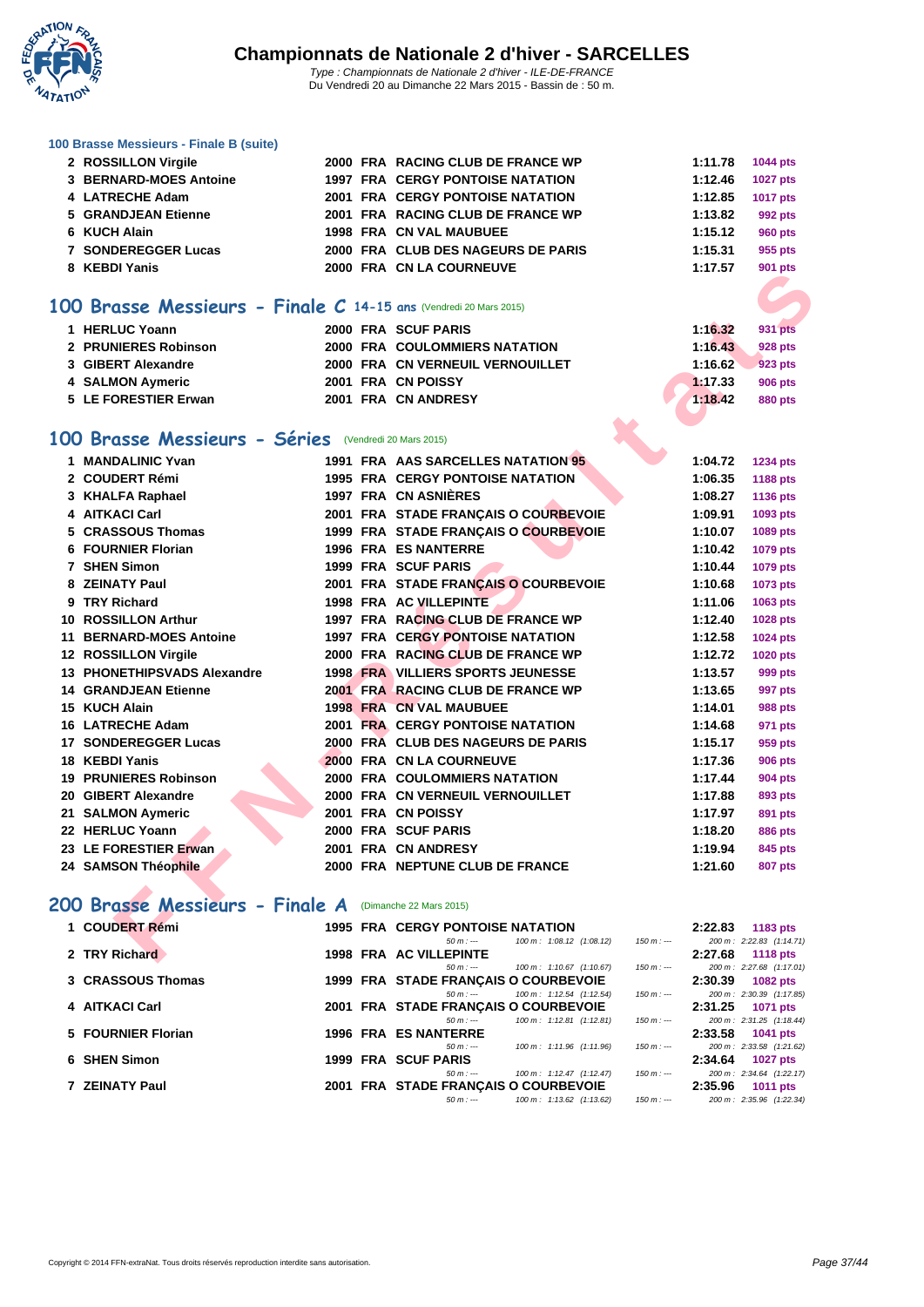

Du Vendredi 20 au Dimanche 22 Mars 2015 - Bassin de : 50 m.

| 200 Brasse Messieurs - Finale A (suite)<br>8 ROSSILLON Virgile |      | 2000 FRA RACING CLUB DE FRANCE WP<br>$50 m : -$<br>100 m: 1:15.15 (1:15.15)      | $150 m: -$  | 2:36.24        | 1007 pts<br>200 m: 2:36.24 (1:21.09) |
|----------------------------------------------------------------|------|----------------------------------------------------------------------------------|-------------|----------------|--------------------------------------|
| 200 Brasse Messieurs - Finale B                                |      | (Dimanche 22 Mars 2015)                                                          |             |                |                                      |
| 1 LATRECHE Adam                                                |      | 2001 FRA CERGY PONTOISE NATATION                                                 |             | 2:41.72        | 939 pts                              |
| 2 GYSEMBERG Thomas                                             |      | $50 m: -$<br>100 m: 1:16.81 (1:16.81)<br>2000 FRA CLUB DES NAGEURS DE PARIS      | $150 m: -$  | 2:42.91        | 200 m: 2:41.72 (1:24.91)<br>925 pts  |
|                                                                |      | $50 m: -$<br>100 m: 1:20.18 (1:20.18)                                            | $150 m : -$ |                | 200 m: 2:42.91 (1:22.73)             |
| <b>PRUNIERES Robinson</b><br>3                                 |      | <b>2000 FRA COULOMMIERS NATATION</b><br>$50 m: -$<br>100 m: 1:17.24 (1:17.24)    | $150 m: -$  | 2:43.51        | 917 pts<br>200 m: 2:43.51 (1:26.27)  |
| 4 KEBDI Yanis                                                  |      | 2000 FRA CN LA COURNEUVE                                                         |             | 2:49.83        | 843 pts                              |
| <b>DOSSAT Clement</b><br>5.                                    |      | $50 m: -$<br>100 m: 1:18.15 (1:18.15)<br>2000 FRA LAGNY-SUR-MARNE NATATION       | $150 m: -$  | 2:50.22        | 200 m: 2:49.83 (1:31.68)<br>838 pts  |
|                                                                |      | $50 m: -$<br>100 m: 1:21.75 (1:21.75)                                            | $150 m: -$  |                | 200 m: 2:50.22 (1:28.47)             |
| 200 Brasse Messieurs - Séries                                  |      | (Dimanche 22 Mars 2015)                                                          |             |                |                                      |
| <b>MANDALINIC Yvan</b><br>1.                                   |      | 1991 FRA AAS SARCELLES NATATION 95                                               |             | 2:22.99        | 1181 pts                             |
| 2 COUDERT Rémi                                                 |      | $50 m: -$<br>100 m: 1:08.64 (1:08.64)<br><b>1995 FRA CERGY PONTOISE NATATION</b> | $150 m: -$  | 2:25.44        | 200 m: 2:22.99 (1:14.35)<br>1148 pts |
|                                                                |      | $50 m: -$<br>100 m: 1:09.03 (1:09.03)                                            | $150 m: -$  |                | 200 m: 2:25.44 (1:16.41)             |
| <b>TRY Richard</b><br>3                                        |      | 1998 FRA AC VILLEPINTE<br>$100 \text{ m}: 1:13.11 (1:13.11)$<br>$50 m: -$        | $150 m : -$ | 2:31.09        | 1073 pts<br>200 m: 2:31.09 (1:17.98) |
| 4 CRASSOUS Thomas                                              |      | <b>1999 FRA STADE FRANCAIS O COURBEVOIE</b>                                      |             | 2:32.74        | 1052 pts                             |
| <b>SHEN Simon</b><br>5.                                        |      | $50 m: -$<br>100 m: 1:14.56 (1:14.56)<br>1999 FRA SCUF PARIS                     | $150 m: -$  | 2:35.15        | 200 m: 2:32.74 (1:18.18)<br>1021 pts |
|                                                                |      | $50 m: -$<br>100 m: 1:14.62 (1:14.62)                                            | $150 m: -$  |                | 200 m: 2:35.15 (1:20.53)             |
| 6 FOURNIER Florian                                             |      | <b>1996 FRA ES NANTERRE</b><br>$50 m: -$<br>100 m: 1:14.00 (1:14.00)             | $150 m : -$ | 2:35.66        | 1014 pts<br>200 m: 2:35.66 (1:21.66) |
| 7 KHALFA Raphael                                               |      | 1997 FRA CN ASNIÈRES                                                             |             | 2:35.96        | 1011 pts                             |
| <b>AITKACI Carl</b><br>8                                       | 2001 | $50 m: -$<br>100 m: 1:13.08 (1:13.08)<br>FRA STADE FRANÇAIS O COURBEVOIE         | $150 m: -$  | 2:36.56        | 200 m: 2:35.96 (1:22.88)<br>1003 pts |
|                                                                |      | $50 m: -$<br>100 m: 1:13.57 (1:13.57)                                            | $150 m: -$  |                | 200 m: 2:36.56 (1:22.99)             |
| <b>ZEINATY Paul</b><br>9.                                      |      | 2001 FRA STADE FRANÇAIS O COURBEVOIE<br>50 m : ---<br>100 m: 1:14.51 (1:14.51)   | $150 m: -$  | 2:36.93        | 998 pts<br>200 m: 2:36.93 (1:22.42)  |
| <b>ROSSILLON Virgile</b><br>10                                 |      | 2000 FRA RACING CLUB DE FRANCE WP                                                |             | 2:40.44        | 955 pts                              |
| 11 PRUNIERES Robinson                                          |      | $50 m: -$<br>100 m: 1:16.22 (1:16.22)<br><b>2000 FRA COULOMMIERS NATATION</b>    | $150 m: -$  | 2:43.29        | 200 m: 2:40.44 (1:24.22)<br>920 pts  |
|                                                                |      | $50 m: -$<br>100 m: 1:17.47 (1:17.47)                                            | $150 m: -$  |                | 200 m: 2:43.29 (1:25.82)             |
| 12 SONDEREGGER Lucas                                           |      | 2000 FRA CLUB DES NAGEURS DE PARIS<br>$50 m: -$<br>100 m: 1:18.07 (1:18.07)      | $150 m: -$  | 2:43.91        | 913 pts<br>200 m: 2:43.91 (1:25.84)  |
| <b>LATRECHE Adam</b><br>13.                                    |      | <b>2001 FRA CERGY PONTOISE NATATION</b>                                          |             | 2:46.76        | 879 pts                              |
| 14 GYSEMBERG Thomas                                            |      | $50 m: -$<br>100 m: 1:20.24 (1:20.24)<br>2000 FRA CLUB DES NAGEURS DE PARIS      | $150 m: -$  | 2:47.88        | 200 m: 2:46.76 (1:26.52)<br>866 pts  |
| <b>DOSSAT Clement</b><br>15                                    |      | $50 m: -$<br>100 m: 1:21.43 (1:21.43)<br>2000 FRA LAGNY-SUR-MARNE NATATION       | $150 m: -$  | 2:50.49        | 200 m: 2:47.88 (1:26.45)<br>835 pts  |
|                                                                |      | $50 m: -$<br>100 m: 1:21.29 (1:21.29)                                            | $150 m : -$ |                | 200 m: 2:50.49 (1:29.20)             |
| <b>KEBDI Yanis</b><br>16.                                      |      | 2000 FRA CN LA COURNEUVE<br>$50 m: -$<br>100 m: 1:20.45 (1:20.45)                | $150 m: -$  | 2:50.57        | 834 pts<br>200 m: 2:50.57 (1:30.12)  |
| --- GIBERT Alexandre                                           |      | 2000 FRA CN VERNEUIL VERNOUILLET                                                 |             | <b>DNS</b> exc |                                      |
|                                                                |      |                                                                                  |             |                |                                      |
| 50 Papillon Messieurs - Finale A (Dimanche 22 Mars 2015)       |      |                                                                                  |             |                |                                      |
| 1 TRILLAT Léo                                                  |      | 1998 FRA CN POISSY                                                               |             | 25.41          | 1253 pts                             |
| 2 THEILLER Philippe                                            |      | <b>1995 FRA CERGY PONTOISE NATATION</b>                                          |             | 25.55          | 1244 pts                             |
| 3 DE RAUCOURT Vincent                                          |      | 1995 FRA AAS SARCELLES NATATION 95                                               |             | 26.04          | 1213 pts                             |
| 4 VIQUERAT Alexandre<br><b>PEMA Pelden</b><br>5.               |      | 1995 FRA RACING CLUB DE FRANCE WP<br><b>1996 FRA CERGY PONTOISE NATATION</b>     |             | 26.18<br>26.24 | 1205 pts<br><b>1201 pts</b>          |
| <b>BERNARD Pierre-Elie</b><br>6                                |      | <b>1995 FRA CN EPINETTES PARIS</b>                                               |             | 26.33          | 1195 pts                             |
| <b>MARIE-MAGDELAINE Kris</b><br>7                              |      | 1996 FRA JEANNE D'ARC DRANCY                                                     |             | 26.93          | 1159 pts                             |
| 8 THIBAULT Thomas                                              |      | 1998 FRA RSC MONTREUIL                                                           |             | 27.38          | <b>1131 pts</b>                      |

## **50 Papillon Messieurs - Finale B** (Dimanche 22 Mars 2015)

| 1 BASTARD Adrien  |  | <b>1997 FRA CERGY PONTOISE NATATION</b> | 26.60          | 1179 pts |
|-------------------|--|-----------------------------------------|----------------|----------|
| 2 LIV Nicolas     |  | 1999 FRA LAGNY-SUR-MARNE NATATION       | 26.81 1166 pts |          |
| 3 ACHEBOUCHE Samy |  | 1997 FRA USC CONFLANS-STE-HONORINE      | 26.95          | 1157 pts |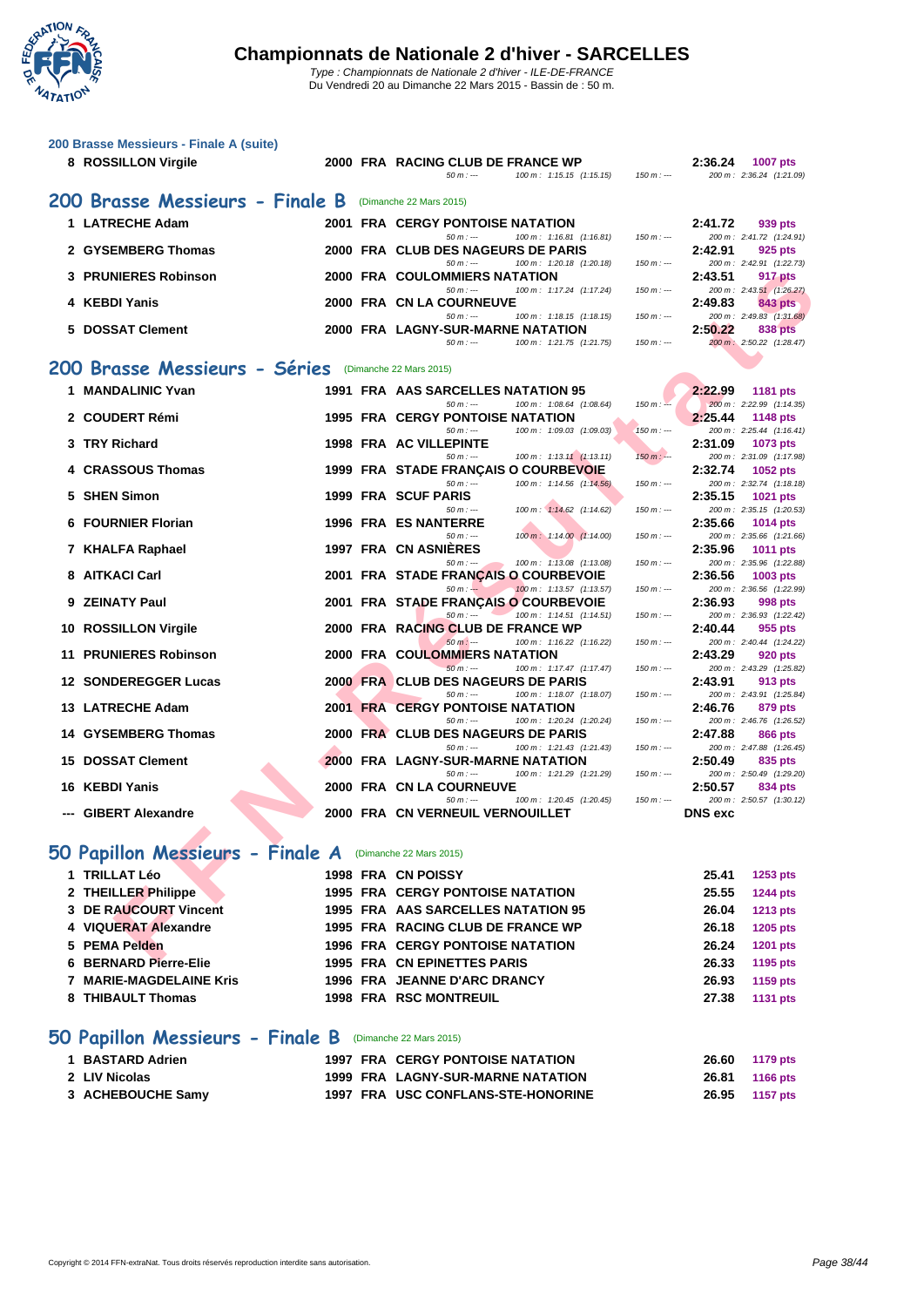

#### **[50 Papillo](http://www.ffnatation.fr/webffn/index.php)n Messieurs - Finale B (suite)**

| 4 CHOUFA Jordane    |  | 1995 FRA STADE FRANÇAIS O COURBEVOIE    |       | 27.44 1128 pts |
|---------------------|--|-----------------------------------------|-------|----------------|
| 5 DA SILVA Anderson |  | 1998 FRA RACING CLUB DE FRANCE WP       |       | 27.50 1124 pts |
| 6 JONCHERY Pierre   |  | <b>1998 FRA NOGENT NATATION 94</b>      | 27.94 | 1098 pts       |
| 7 JOUANNEAU Clément |  | <b>1998 FRA CERGY PONTOISE NATATION</b> |       | 28.11 1088 pts |
| 8 MENDES Romain     |  | 1998 FRA AQUA CLUB PONTAULT-ROISSY      |       | 29.46 1010 pts |
|                     |  |                                         |       |                |

### **50 Papillon Messieurs - Finale C 14-15 ans** (Dimanche 22 Mars 2015)

| 1 FAUTRA Yohan         |  | 2000 FRA AQUA CLUB PONTAULT-ROISSY | 27.73 | <b>1111 pts</b> |
|------------------------|--|------------------------------------|-------|-----------------|
| 2 GRADEL Thibault      |  | 2000 FRA CLUB DES NAGEURS DE PARIS | 28.04 | 1092 pts        |
| 3 LEFORT-LOUET Gaspard |  | 2000 FRA RACING CLUB DE FRANCE WP  | 28.14 | <b>1086 pts</b> |
| 4 EGGIMANN Rudv        |  | <b>2001 FRA MONTIGNY NATATION</b>  | 28.57 | 1061 pts        |
| 5 BERNARD-MOES Maxime  |  | 2000 FRA CERGY PONTOISE NATATION   | 28.77 | 1049 pts        |
| 6 GARMA Salim          |  | 2000 FRA CS MEAUX NATATION         | 28.88 | 1043 pts        |
| 7 BUGLER Enzo          |  | 2001 FRA TREMBLAY AC               | 29.70 | <b>996 pts</b>  |
| 8 AMHAJ Elamine        |  | 2000 FRA AC VILLEPINTE             | 29.73 | 995 pts         |

#### **50 Papillon Messieurs - Séries** (Dimanche 22 Mars 2015)

| <b>U Papillon Messieurs - Finale C</b> 14-15 ans (Dimanche 22 Mars 2015) |  |                                          |                |                                    |
|--------------------------------------------------------------------------|--|------------------------------------------|----------------|------------------------------------|
| 1 FAUTRA Yohan                                                           |  | 2000 FRA AQUA CLUB PONTAULT-ROISSY       | 27.73          | <b>1111 pts</b>                    |
| 2 GRADEL Thibault                                                        |  | 2000 FRA CLUB DES NAGEURS DE PARIS       | 28.04          | <b>1092 pts</b>                    |
| 3 LEFORT-LOUET Gaspard                                                   |  | 2000 FRA RACING CLUB DE FRANCE WP        | 28.14          | <b>1086 pts</b>                    |
| 4 EGGIMANN Rudy                                                          |  | <b>2001 FRA MONTIGNY NATATION</b>        | 28.57          | 1061 pts                           |
| 5 BERNARD-MOES Maxime                                                    |  | <b>2000 FRA CERGY PONTOISE NATATION</b>  | 28.77          | <b>1049 pts</b>                    |
| 6 GARMA Salim                                                            |  | <b>2000 FRA CS MEAUX NATATION</b>        | 28.88          | 1043 pts                           |
| 7 BUGLER Enzo                                                            |  | 2001 FRA TREMBLAY AC                     | 29.70          | 996 pts                            |
| 8 AMHAJ Elamine                                                          |  | 2000 FRA AC VILLEPINTE                   | 29.73          | 995 pts                            |
|                                                                          |  |                                          |                |                                    |
| O Papillon Messieurs - Séries (Dimanche 22 Mars 2015)                    |  |                                          |                |                                    |
| 1 TRILLAT Léo                                                            |  | 1998 FRA CN POISSY                       | 25.54          | 1245 pts                           |
| 2 BERNARD Pierre-Elie                                                    |  | <b>1995 FRA CN EPINETTES PARIS</b>       | 26.22          |                                    |
| 3 VIQUERAT Alexandre                                                     |  | 1995 FRA RACING CLUB DE FRANCE WP        | 26.24          | <b>1202 pts</b><br><b>1201 pts</b> |
| 4 THEILLER Philippe                                                      |  | <b>1995 FRA CERGY PONTOISE NATATION</b>  | 26.28          |                                    |
| 5 PEMA Pelden                                                            |  | <b>1996 FRA CERGY PONTOISE NATATION</b>  | 26.44          | 1199 pts                           |
| 6 DE RAUCOURT Vincent                                                    |  | 1995 FRA AAS SARCELLES NATATION 95       | 26.46          | 1189 pts                           |
| 7 MARIE-MAGDELAINE Kris                                                  |  | 1996 FRA JEANNE D'ARC DRANCY             |                | <b>1187 pts</b>                    |
| 8 THIBAULT Thomas                                                        |  | <b>1998 FRA RSC MONTREUIL</b>            | 26.65          | <b>1176 pts</b><br>1155 pts        |
| 9 BASTARD Adrien                                                         |  | <b>1997 FRA CERGY PONTOISE NATATION</b>  | 26.99<br>27.00 |                                    |
| <b>10 JONCHERY Pierre</b>                                                |  |                                          |                | 1154 pts                           |
|                                                                          |  | 1998 FRA NOGENT NATATION 94              | 27.01          | 1154 pts                           |
| 11 CHOUFA Jordane                                                        |  | 1995 FRA STADE FRANÇAIS O COURBEVOIE     | 27.10          | <b>1148 pts</b>                    |
| 12 ACHEBOUCHE Samy                                                       |  | 1997 FRA USC CONFLANS-STE-HONORINE       | 27.13          | <b>1147 pts</b>                    |
| 13 DA SILVA Anderson                                                     |  | 1998 FRA RACING CLUB DE FRANCE WP        | 27.18          | <b>1144 pts</b>                    |
| 14 LIV Nicolas                                                           |  | <b>1999 FRA LAGNY-SUR-MARNE NATATION</b> | 27.47          | <b>1126 pts</b>                    |
| 15 MENDES Romain                                                         |  | 1998 FRA AQUA CLUB PONTAULT-ROISSY       | 27.52          | <b>1123 pts</b>                    |
| 16 JOUANNEAU Clément                                                     |  | <b>1998 FRA CERGY PONTOISE NATATION</b>  | 27.55          | <b>1121 pts</b>                    |
| 17 FAUTRA Yohan                                                          |  | 2000 FRA AQUA CLUB PONTAULT-ROISSY       | 27.60          | <b>1118 pts</b>                    |
| 18 SARGIS Benjamin                                                       |  | 1999 FRA CN POISSY                       | 27.65          | <b>1115 pts</b>                    |
| 19 THIBAULT Maxime                                                       |  | <b>1999 FRA RSC MONTREUIL</b>            | 27.78          | <b>1108 pts</b>                    |
| 20 KUCH Alain                                                            |  | <b>1998 FRA CN VAL MAUBUEE</b>           | 27.93          | 1099 pts                           |
| 21 GRADEL Thibault                                                       |  | 2000 FRA CLUB DES NAGEURS DE PARIS       | 28.19          | 1083 pts                           |
| 22 KHALFA Raphael                                                        |  | 1997 FRA CN ASNIERES                     | 28.23          | 1081 pts                           |
| 23 LEFORT-LOUET Gaspard                                                  |  | 2000 FRA RACING CLUB DE FRANCE WP        | 28.24          | 1080 pts                           |
| <b>24 MESSANT Pierre</b>                                                 |  | <b>1998 FRA COULOMMIERS NATATION</b>     | 28.30          | <b>1077 pts</b>                    |
| 25 DE AMORIM Thomas                                                      |  | 1998 FRA CN VAL MAUBUEE                  | 28.44          | 1069 pts                           |
| 26 STURMACH Esteban                                                      |  | 1999 FRA ASN LOUVRES-ROISSY-SURVILLIERS  | 28.47          | 1067 pts                           |
| 27 PRUD'HOMME Maxime                                                     |  | <b>1998 FRA CERGY PONTOISE NATATION</b>  | 28.50          | 1065 pts                           |
| 28 EGGIMANN Rudy                                                         |  | <b>2001 FRA MONTIGNY NATATION</b>        | 28.60          | 1059 pts                           |
| 29 BERNARD-MOES Maxime                                                   |  | 2000 FRA CERGY PONTOISE NATATION         | 28.70          | 1053 pts                           |
| 30   GARMA Salim                                                         |  | 2000 FRA CS MEAUX NATATION               | 28.81          | <b>1047 pts</b>                    |
| 31 REY Martin                                                            |  | 1999 FRA RSC MONTREUIL                   | 28.96          | 1038 pts                           |
| 32 BOUHIER Remy                                                          |  | 1998 FRA CS CLICHY 92                    | 29.08          | 1032 pts                           |
| 33 AMHAJ Elamine                                                         |  | 2000 FRA AC VILLEPINTE                   | 29.15          | 1028 pts                           |
| 34 BUGLER Enzo                                                           |  | 2001 FRA TREMBLAY AC                     | 29.21          | 1024 pts                           |
| 35 CLOSIER Cyril                                                         |  | 2000 FRA CN VAL MAUBUEE                  | 29.24          | <b>1022 pts</b>                    |
| 36 BATTNER Simon                                                         |  | 1999 FRA ASS SPORTIVE BOUVINES           | 29.41          | 1013 pts                           |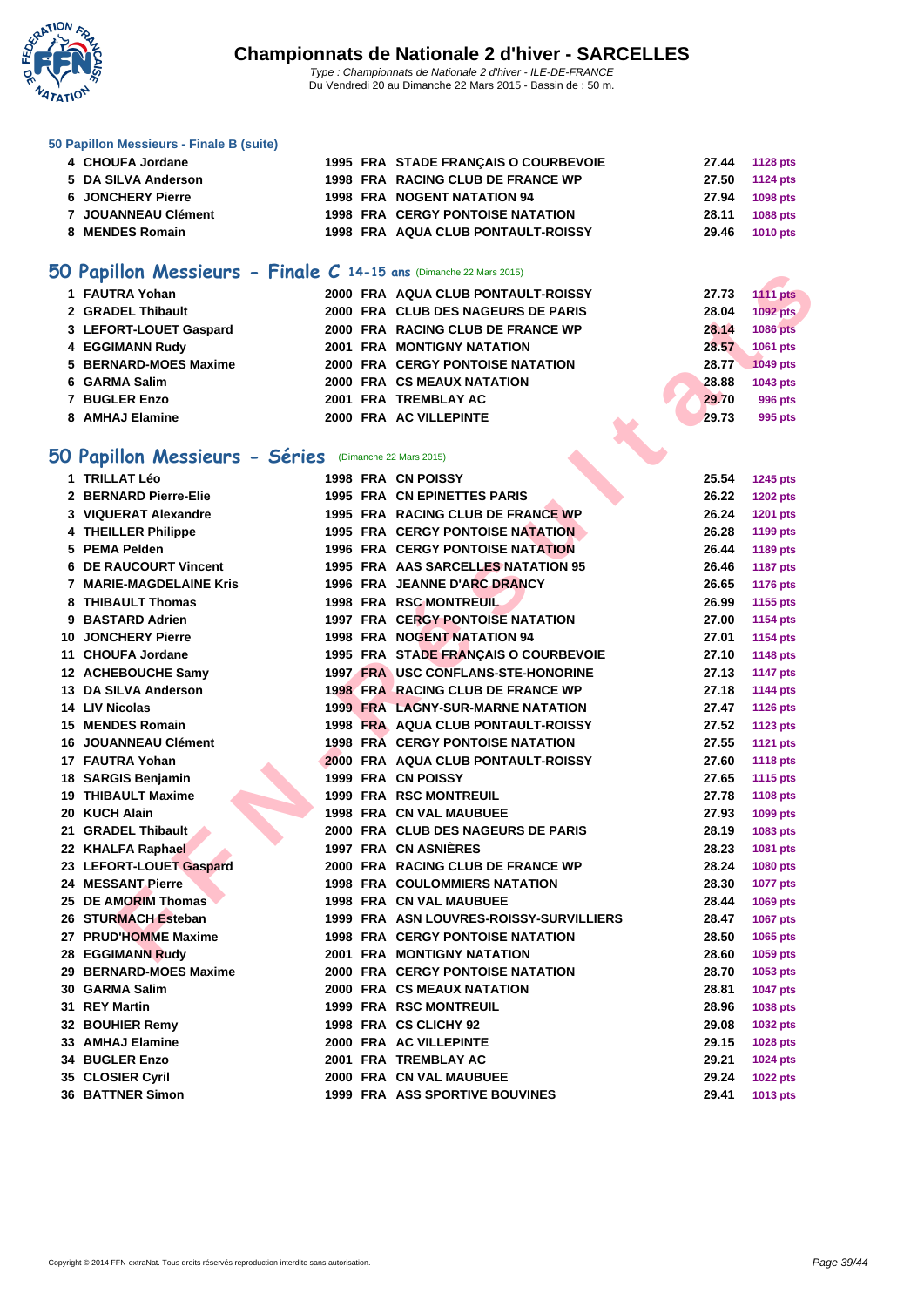

|  | 50 Papillon Messieurs - Séries (suite) |  |  |  |
|--|----------------------------------------|--|--|--|
|--|----------------------------------------|--|--|--|

| 37 HERLUC Yoann              |  | 2000 FRA SCUF PARIS                     | 29.48          | 1009 pts |
|------------------------------|--|-----------------------------------------|----------------|----------|
| <b>38 SAHBANI Ellias</b>     |  | 2001 FRA COLOMBES NATATION              | 29.61          | 1001 pts |
| 39 MARIE Gaétan              |  | <b>2001 FRA CERGY PONTOISE NATATION</b> | 29.69          | 997 pts  |
| 40 PEREIRA Thomas            |  | 1999 FRA AC VILLEPINTE                  | 30.05          | 977 pts  |
| 41 RAJAONA RAJAOFETRA Maxime |  | 2001 FRA AQUA CLUB PONTAULT-ROISSY      | 30.32          | 962 pts  |
| 42 REMOND Arthur             |  | 2000 FRA RACING CLUB DE FRANCE WP       | 30.82          | 934 pts  |
| --- GAUTHIEROT Antoine       |  | 2000 FRA NEPTUNE CLUB DE FRANCE         | <b>DNS</b> exc |          |
| --- ROSSILLON Arthur         |  | 1997 FRA RACING CLUB DE FRANCE WP       | DNS dec        |          |
|                              |  |                                         |                |          |

#### **100 Papillon Messieurs - Finale A** (Samedi 21 Mars 2015)

| 1 TRILLAT Léo         |  | 1998 FRA CN POISSY                       | 56.94   | <b>1216 pts</b> |
|-----------------------|--|------------------------------------------|---------|-----------------|
| 2 DE RAUCOURT Vincent |  | 1995 FRA AAS SARCELLES NATATION 95       | 57.68   | 1194 pts        |
| 3 BASTARD Adrien      |  | <b>1997 FRA CERGY PONTOISE NATATION</b>  | 58.31   | 1175 pts        |
| 4 CHOUFA Jordane      |  | 1995 FRA STADE FRANÇAIS O COURBEVOIE     | 58.74   | 1162 pts        |
| 5 LIV Nicolas         |  | <b>1999 FRA LAGNY-SUR-MARNE NATATION</b> | 59.68   | 1134 pts        |
| 6 CHAFFARD Clément    |  | <b>1998 FRA CERGY PONTOISE NATATION</b>  | 1:00.28 | <b>1117 pts</b> |
| 7 LEGRAND Nicolas     |  | 1990 FRA CN GONESSE                      | 1:00.70 | 1104 pts        |
| 8 BERNARD Pierre-Elie |  | 1995 FRA CN EPINETTES PARIS              | 1:01.04 | 1095 pts        |
|                       |  |                                          |         |                 |

### 100 Papillon Messieurs - Finale B (Samedi 21 Mars 2015)

| --- ROSSILLON Arthur                                             | 1997 FRA RACING CLUB DE FRANCE WP        | <b>DNS</b> dec |                 |
|------------------------------------------------------------------|------------------------------------------|----------------|-----------------|
|                                                                  |                                          |                |                 |
| OO Papillon Messieurs - Finale A (Samedi 21 Mars 2015)           |                                          |                |                 |
| 1 TRILLAT Léo                                                    | 1998 FRA CN POISSY                       | 56.94          | 1216 pts        |
| 2 DE RAUCOURT Vincent                                            | 1995 FRA AAS SARCELLES NATATION 95       | 57.68          | <b>1194 pts</b> |
| 3 BASTARD Adrien                                                 | <b>1997 FRA CERGY PONTOISE NATATION</b>  | 58.31          | 1175 pts        |
| 4 CHOUFA Jordane                                                 | 1995 FRA STADE FRANÇAIS O COURBEVOIE     | 58.74          | 1162 pts        |
| 5 LIV Nicolas                                                    | <b>1999 FRA LAGNY-SUR-MARNE NATATION</b> | 59.68          | 1134 pts        |
| 6 CHAFFARD Clément                                               | <b>1998 FRA CERGY PONTOISE NATATION</b>  | 1:00.28        | <b>1117 pts</b> |
| 7 LEGRAND Nicolas                                                | 1990 FRA CN GONESSE                      | 1:00.70        | <b>1104 pts</b> |
| 8 BERNARD Pierre-Elie                                            | <b>1995 FRA CN EPINETTES PARIS</b>       | 1:01.04        | 1095 pts        |
| OO Papillon Messieurs - Finale B (Samedi 21 Mars 2015)           |                                          |                |                 |
| 1 ARONDEL Quentin                                                | 1997 FRA AULNAY-SOUS-BOIS S.N            | 1:00.23        | <b>1118 pts</b> |
| 2 ACHEBOUCHE Samy                                                | 1997 FRA USC CONFLANS-STE-HONORINE       | 1:00.36        | <b>1114 pts</b> |
| 3 BOURSIER Cedric                                                | 1998 FRA AAS SARCELLES NATATION 95       | 1:01.55        | 1080 pts        |
| 4 LEFORT-LOUET Gaspard                                           | 2000 FRA RACING CLUB DE FRANCE WP        | 1:02.20        | 1061 pts        |
| 5 LE GARREC Antonin                                              | 1997 FRA AS ARGENTEUIL NATATION          | 1:02.35        | 1057 pts        |
| 6 DE AMORIM Thomas                                               | 1998 FRA CN VAL MAUBUEE                  | 1:02.49        | 1053 pts        |
| 7 SAHBANI Sami                                                   | <b>1999 FRA COLOMBES NATATION</b>        | 1:03.63        | 1021 pts        |
| 8 MESSANT Pierre                                                 | <b>1998 FRA COULOMMIERS NATATION</b>     | 1:04.60        | 994 pts         |
|                                                                  |                                          |                |                 |
| OO Papillon Messieurs - Finale C 14-15 ans (Samedi 21 Mars 2015) |                                          |                |                 |
| 1 GARMA Salim                                                    | 2000 FRA CS MEAUX NATATION               | 1:04.20        | 1005 pts        |
| 2 PEYROU Nicolas                                                 | 2001 FRA CNO ST-GERMAIN-EN-LAYE          | 1:04.35        | 1001 pts        |
| 3 SAHBANI Ellias                                                 | <b>2001 FRA COLOMBES NATATION</b>        | 1:04.75        | 990 pts         |
| 4 GRADEL Thibault                                                | 2000 FRA CLUB DES NAGEURS DE PARIS       | 1:04.78        | 989 pts         |
| 5 BERNARD-MOES Maxime                                            | <b>2000 FRA CERGY PONTOISE NATATION</b>  | 1:05.04        | <b>982 pts</b>  |
| 6 AMHAJ Elamine                                                  | 2000 FRA AC VILLEPINTE                   | 1:05.27        | 976 pts         |
| 7 FAUTRA Yohan                                                   | 2000 FRA AQUA CLUB PONTAULT-ROISSY       | 1:05.82        | 961 pts         |
| 8 MARIE Gaétan                                                   | 2001 FRA CERGY PONTOISE NATATION         | 1:05.87        | <b>960 pts</b>  |
| 00 Papillon Messieurs - Séries (Samedi 21 Mars 2015)             |                                          |                |                 |
|                                                                  |                                          |                |                 |
| 1 TRILLAT Léo                                                    | 1998 FRA CN POISSY                       | 57.22          | <b>1207 pts</b> |
| 2 DE RAUCOURT Vincent                                            | 1995 FRA AAS SARCELLES NATATION 95       | 58.43          | <b>1171 pts</b> |
| 3 CHOUFA Jordane                                                 | 1995 FRA STADE FRANÇAIS O COURBEVOIE     | 58.71          | 1163 pts        |
| 4 BASTARD Adrien                                                 | 1997 FRA CERGY PONTOISE NATATION         | 58.99          | 1154 pts        |

### **100 Papillon Messieurs - Finale C 14-15 ans** (Samedi 21 Mars 2015)

| 1 GARMA Salim         |  | 2000 FRA CS MEAUX NATATION              | 1:04.20 | 1005 pts |
|-----------------------|--|-----------------------------------------|---------|----------|
| 2 PEYROU Nicolas      |  | 2001 FRA CNO ST-GERMAIN-EN-LAYE         | 1:04.35 | 1001 pts |
| 3 SAHBANI Ellias      |  | <b>2001 FRA COLOMBES NATATION</b>       | 1:04.75 | 990 pts  |
| 4 GRADEL Thibault     |  | 2000 FRA CLUB DES NAGEURS DE PARIS      | 1:04.78 | 989 pts  |
| 5 BERNARD-MOES Maxime |  | <b>2000 FRA CERGY PONTOISE NATATION</b> | 1:05.04 | 982 pts  |
| 6 AMHAJ Elamine       |  | 2000 FRA AC VILLEPINTE                  | 1:05.27 | 976 pts  |
| 7 FAUTRA Yohan        |  | 2000 FRA AQUA CLUB PONTAULT-ROISSY      | 1:05.82 | 961 pts  |
| 8 MARIE Gaétan        |  | <b>2001 FRA CERGY PONTOISE NATATION</b> | 1:05.87 | 960 pts  |

### 100 Papillon Messieurs - Séries (Samedi 21 Mars 2015)

| 1 TRILLAT Léo             |  | 1998 FRA CN POISSY                       | 57.22   | <b>1207 pts</b> |
|---------------------------|--|------------------------------------------|---------|-----------------|
| 2 DE RAUCOURT Vincent     |  | 1995 FRA AAS SARCELLES NATATION 95       | 58.43   | 1171 pts        |
| 3 CHOUFA Jordane          |  | 1995 FRA STADE FRANCAIS O COURBEVOIE     | 58.71   | 1163 pts        |
| 4 BASTARD Adrien          |  | <b>1997 FRA CERGY PONTOISE NATATION</b>  | 58.99   | 1154 pts        |
| 5 CHAFFARD Clément        |  | <b>1998 FRA CERGY PONTOISE NATATION</b>  | 59.95   | <b>1126 pts</b> |
| 6 LIV Nicolas             |  | <b>1999 FRA LAGNY-SUR-MARNE NATATION</b> | 1:00.18 | <b>1120 pts</b> |
| 7 BERNARD Pierre-Elie     |  | <b>1995 FRA CN EPINETTES PARIS</b>       | 1:00.46 | <b>1111 pts</b> |
| 8 LEGRAND Nicolas         |  | 1990 FRA CN GONESSE                      | 1:00.55 | 1109 pts        |
| 9 ARONDEL Quentin         |  | 1997 FRA AULNAY-SOUS-BOIS S.N.           | 1:00.73 | 1104 pts        |
| 10 ACHEBOUCHE Samy        |  | 1997 FRA USC CONFLANS-STE-HONORINE       | 1:01.36 | 1085 pts        |
| 11 KHALFA Raphael         |  | 1997 FRA CN ASNIÈRES                     | 1:01.64 | <b>1077 pts</b> |
| <b>12 BOURSIER Cedric</b> |  | 1998 FRA AAS SARCELLES NATATION 95       | 1:01.93 | 1069 pts        |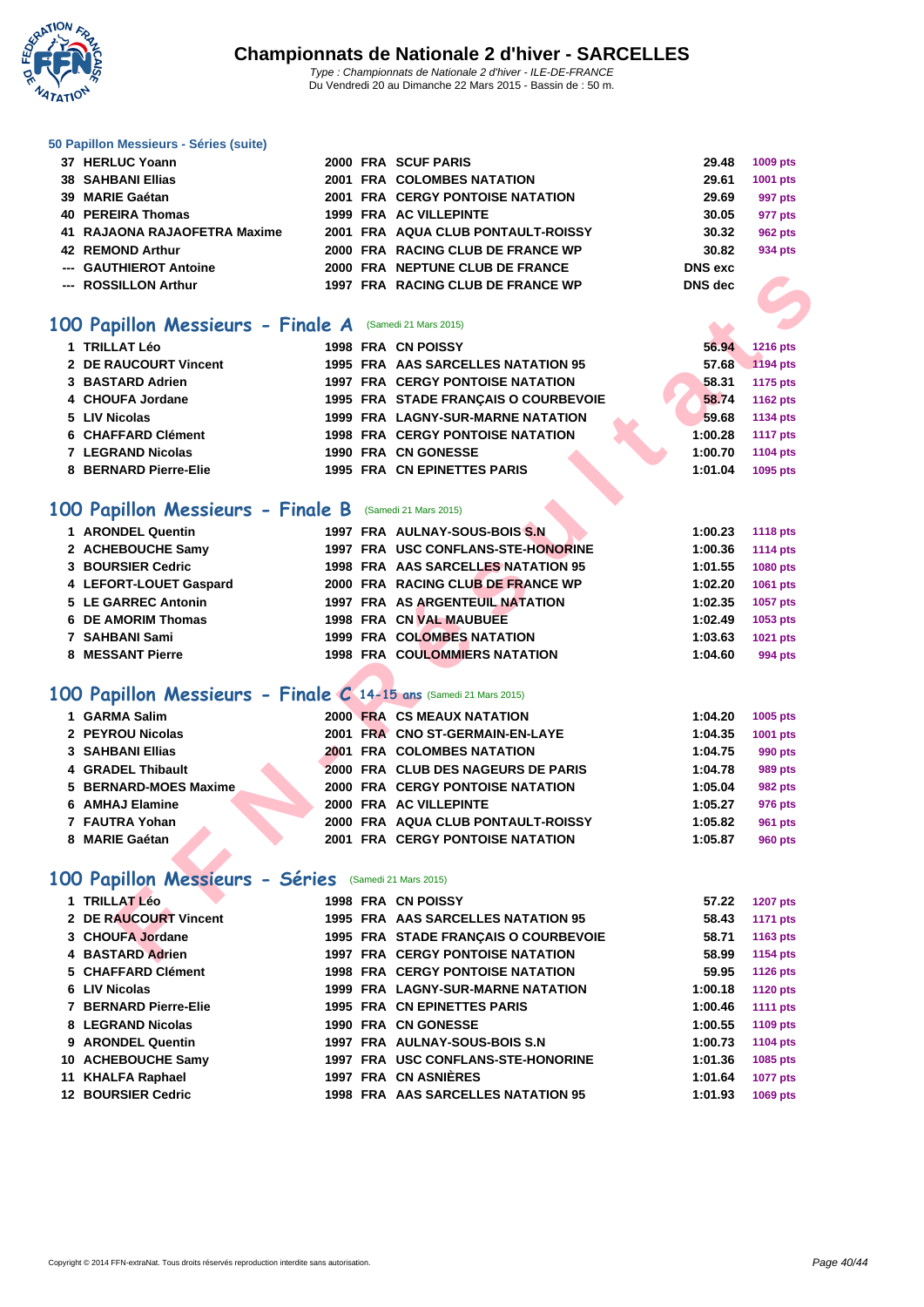**WATATION**  $^{\prime}$ 

## **[100 Papil](http://www.ffnatation.fr/webffn/index.php)lon Messieurs - Séries (suite)**

|     | 13 LEFORT-LOUET Gaspard      |  | 2000 FRA RACING CLUB DE FRANCE WP         | 1:02.18        | <b>1062 pts</b> |
|-----|------------------------------|--|-------------------------------------------|----------------|-----------------|
|     | <b>14 LE GARREC Antonin</b>  |  | 1997 FRA AS ARGENTEUIL NATATION           | 1:02.49        | 1053 pts        |
|     | 15 DE AMORIM Thomas          |  | <b>1998 FRA CN VAL MAUBUEE</b>            | 1:02.88        | <b>1042 pts</b> |
|     | <b>16 MESSANT Pierre</b>     |  | <b>1998 FRA COULOMMIERS NATATION</b>      | 1:03.31        | 1030 pts        |
| 17  | <b>JOUANNEAU Clément</b>     |  | <b>1998 FRA CERGY PONTOISE NATATION</b>   | 1:03.37        | <b>1028 pts</b> |
|     | 18 SAHBANI Sami              |  | <b>1999 FRA COLOMBES NATATION</b>         | 1:03.39        | 1028 pts        |
|     | 19 GARMA Salim               |  | <b>2000 FRA CS MEAUX NATATION</b>         | 1:04.27        | 1003 pts        |
|     | 20 GRADEL Thibault           |  | 2000 FRA CLUB DES NAGEURS DE PARIS        | 1:04.29        | <b>1003 pts</b> |
|     | 21 STURMACH Esteban          |  | 1999 FRA ASN LOUVRES-ROISSY-SURVILLIERS   | 1:04.40        | 1000 pts        |
|     | 22 AMHAJ Elamine             |  | 2000 FRA AC VILLEPINTE                    | 1:04.43        | <b>999 pts</b>  |
|     | 23 FAUTRA Yohan              |  | 2000 FRA AQUA CLUB PONTAULT-ROISSY        | 1:04.68        | 992 pts         |
|     | 24 BUGLER Enzo               |  | 2001 FRA TREMBLAY AC                      | 1:04.78        | 989 pts         |
|     | 25 BAROUMES Léo              |  | 1998 FRA CLUB DES NAGEURS DE PARIS        | 1:04.81        | 989 pts         |
|     | 26 PEYROU Nicolas            |  | 2001 FRA CNO ST-GERMAIN-EN-LAYE           | 1:05.02        | 983 pts         |
| 27  | <b>BERNARD-MOES Maxime</b>   |  | <b>2000 FRA CERGY PONTOISE NATATION</b>   | 1:05.57        | <b>968 pts</b>  |
|     | <b>28 SAHBANI Ellias</b>     |  | 2001 FRA COLOMBES NATATION                | 1:05.89        | 959 pts         |
| 29  | <b>MARIE Gaétan</b>          |  | <b>2001 FRA CERGY PONTOISE NATATION</b>   | 1:06.38        | 946 pts         |
|     | 30 RAJAONA RAJAOFETRA Maxime |  | <b>2001 FRA AQUA CLUB PONTAULT-ROISSY</b> | 1:07.39        | 919 pts         |
|     | <b>PEMA Pelden</b>           |  | <b>1996 FRA CERGY PONTOISE NATATION</b>   | <b>DNS</b> exc |                 |
| --- | <b>BOUHIER Remy</b>          |  | 1998 FRA CS CLICHY 92                     | <b>DNS</b> exc |                 |
|     | --- THIBAULT Thomas          |  | <b>1998 FRA RSC MONTREUIL</b>             | <b>DNS</b> dec |                 |
|     | --- SARGIS Benjamin          |  | 1999 FRA CN POISSY                        | <b>DNS</b> dec |                 |
|     |                              |  |                                           |                |                 |

## 200 Papillon Messieurs - Finale A (Vendredi 20 Mars 2015)

|                                                           |  | <b>INA CONLAVAINAIAIIVIV</b>                                                     |                | 1.97.21        | <b>TOOD PLS</b>                             |
|-----------------------------------------------------------|--|----------------------------------------------------------------------------------|----------------|----------------|---------------------------------------------|
| 20 GRADEL Thibault                                        |  | 2000 FRA CLUB DES NAGEURS DE PARIS                                               |                | 1:04.29        | <b>1003 pts</b>                             |
| 21 STURMACH Esteban                                       |  | 1999 FRA ASN LOUVRES-ROISSY-SURVILLIERS                                          |                | 1:04.40        | <b>1000 pts</b>                             |
| 22 AMHAJ Elamine                                          |  | 2000 FRA AC VILLEPINTE                                                           | <b>999 pts</b> |                |                                             |
| 23 FAUTRA Yohan                                           |  | 2000 FRA AQUA CLUB PONTAULT-ROISSY                                               |                | 1:04.68        | 992 pts                                     |
| 24 BUGLER Enzo                                            |  | 2001 FRA TREMBLAY AC                                                             |                | 1:04.78        | 989 pts                                     |
| 25 BAROUMES Léo                                           |  | 1998 FRA CLUB DES NAGEURS DE PARIS                                               |                | 1:04.81        | 989 pts                                     |
| 26 PEYROU Nicolas                                         |  | 2001 FRA CNO ST-GERMAIN-EN-LAYE                                                  |                | 1:05.02        | 983 pts                                     |
| 27 BERNARD-MOES Maxime                                    |  | <b>2000 FRA CERGY PONTOISE NATATION</b>                                          |                | 1:05.57        | <b>968 pts</b>                              |
| <b>28 SAHBANI Ellias</b>                                  |  | <b>2001 FRA COLOMBES NATATION</b>                                                |                | 1:05.89        | 959 pts                                     |
| 29 MARIE Gaétan                                           |  | <b>2001 FRA CERGY PONTOISE NATATION</b>                                          |                | 1:06.38        | 946 pts                                     |
| 30 RAJAONA RAJAOFETRA Maxime                              |  | 2001 FRA AQUA CLUB PONTAULT-ROISSY                                               |                | 1:07.39        | 919 pts                                     |
| --- PEMA Pelden                                           |  | 1996 FRA CERGY PONTOISE NATATION                                                 |                | <b>DNS</b> exc |                                             |
| <b>BOUHIER Remy</b>                                       |  | 1998 FRA CS CLICHY 92                                                            |                | <b>DNS</b> exc |                                             |
| --- THIBAULT Thomas                                       |  | <b>1998 FRA RSC MONTREUIL</b>                                                    |                | DNS dec        |                                             |
| --- SARGIS Benjamin                                       |  | 1999 FRA CN POISSY                                                               |                | DNS dec        |                                             |
|                                                           |  |                                                                                  |                |                |                                             |
| 200 Papillon Messieurs - Finale A (Vendredi 20 Mars 2015) |  |                                                                                  |                |                |                                             |
|                                                           |  |                                                                                  |                |                |                                             |
| 1 DE RAUCOURT Vincent                                     |  | 1995 FRA AAS SARCELLES NATATION 95                                               |                | 2:08.97        | 1177 pts                                    |
| 2 BASTARD Adrien                                          |  | 100 m: 1:01.29 (1:01.29)<br>$50 m: -$<br><b>1997 FRA CERGY PONTOISE NATATION</b> | $150 m: -$     | 2:09.60        | 200 m: 2:08.97 (1:07.68)<br><b>1168 pts</b> |
|                                                           |  | $50 m: -$<br>100 m: 1:00.63 (1:00.63)                                            | $150 m: -$     |                | 200 m: 2:09.60 (1:08.97)                    |
| 3 LEGRAND Nicolas                                         |  | 1990 FRA CN GONESSE                                                              |                | 2:10.63        | <b>1152 pts</b>                             |
| 4 CHOUFA Jordane                                          |  | $50 m: -$<br>100 m: 1:01.93 (1:01.93)                                            | $150 m: -$     | 2:10.82        | 200 m: 2:10.63 (1:08.70)                    |
|                                                           |  | 1995 FRA STADE FRANÇAIS O COURBEVOIE<br>$50 m: -$<br>100 m: 1:01.96 (1:01.96)    | $150 m: -$     |                | 1149 pts<br>200 m: 2:10.82 (1:08.86)        |
| 5 CHAFFARD Clément                                        |  | <b>1998 FRA CERGY PONTOISE NATATION</b>                                          |                | 2:10.98        | <b>1147 pts</b>                             |
|                                                           |  | $50 m: -$<br>100 m: 1:03.25 (1:03.25)                                            | $150 m: -$     |                | 200 m: 2:10.98 (1:07.73)                    |
| <b>6 BOURSIER Cedric</b>                                  |  | 1998 FRA AAS SARCELLES NATATION 95<br>$50 m: -$<br>100 m: 1:04.64 (1:04.64)      | $150 m: -$     | 2:15.55        | <b>1080 pts</b><br>200 m: 2:15.55 (1:10.91) |
| 7 STURMACH Esteban                                        |  | 1999 FRA ASN LOUVRES-ROISSY-SURVILLIERS                                          |                | 2:23.77        | 963 pts                                     |
|                                                           |  | $50 m: -$<br>100 m: 1:09.04 (1:09.04)                                            | $150 m: -$     |                | 200 m: 2:23.77 (1:14.73)                    |
| 8 RICHARD Killian                                         |  | 2000 FRA LAGNY-SUR-MARNE NATATION                                                |                | 2:24.46        | 954 pts                                     |
|                                                           |  | 100 m: 1:07.78 (1:07.78)<br>$50 m: -$                                            | $150 m: -$     |                | 200 m: 2:24.46 (1:16.68)                    |
| 200 Papillon Messieurs - Finale B                         |  | (Vendredi 20 Mars 2015)                                                          |                |                |                                             |
| 1 SAHBANI Sami                                            |  | <b>1999 FRA COLOMBES NATATION</b>                                                |                | 2:22.64        | 979 pts                                     |
|                                                           |  | $50 m: -$<br>100 m: 1:06.24 (1:06.24)                                            | $150 m: -$     |                | 200 m: 2:22.64 (1:16.40)                    |
| 2 AMHAJ Elamine                                           |  | 2000 FRA AC VILLEPINTE                                                           |                | 2:25.81        | 936 pts                                     |
|                                                           |  | $50 m: -$<br>100 m: 1:10.23 (1:10.23)                                            | $150 m: -$     |                | 200 m: 2:25.81 (1:15.58)                    |
| 3 BERNARD-MOES Maxime                                     |  | 2000 FRA CERGY PONTOISE NATATION<br>100 m: 1:09.95 (1:09.95)<br>$50 m: -$        | $150 m: -$     | 2:26.14        | 931 pts<br>200 m: 2:26.14 (1:16.19)         |
|                                                           |  |                                                                                  |                |                |                                             |
| 200 Papillon Messieurs - Séries (Vendredi 20 Mars 2015)   |  |                                                                                  |                |                |                                             |
| 1 DE RAUCOURT Vincent                                     |  | 1995 FRA AAS SARCELLES NATATION 95                                               |                | 2:09.29        | 1173 pts                                    |
|                                                           |  |                                                                                  |                |                |                                             |

| 1 DE RAUCOURT Vincent | 1995 FRA AAS SARCELLES NATATION 95                    | 2:09.29<br><b>1173 pts</b>              |
|-----------------------|-------------------------------------------------------|-----------------------------------------|
|                       | 100 m: 1:01.76 (1:01.76)<br>$50 m : -$                | 200 m: 2:09.29 (1:07.53)<br>$150 m : -$ |
| 2 CHOUFA Jordane      | 1995 FRA STADE FRANÇAIS O COURBEVOIE                  | 2:10.78<br>1150 pts                     |
|                       | 100 m: 1:01.36 (1:01.36)<br>$50 m : -$                | 200 m: 2:10.78 (1:09.42)<br>$150 m: -$  |
| 3 LEGRAND Nicolas     | <b>1990 FRA CN GONESSE</b>                            | 2:10.91<br>1148 pts                     |
|                       | 100 m: 1:02.60 (1:02.60)<br>$50 m : -$                | 200 m: 2:10.91 (1:08.31)<br>$150 m : -$ |
| 4 TRILLAT Léo         | 1998 FRA CN POISSY                                    | 2:11.84<br>1134 pts                     |
|                       | 100 m: 1:02.99 (1:02.99)<br>$50 m : -$                | 200 m: 2:11.84 (1:08.85)<br>$150 m: -$  |
| 5 BASTARD Adrien      | <b>1997 FRA CERGY PONTOISE NATATION</b>               | 2:13.09<br><b>1116 pts</b>              |
|                       | 100 m: 1:03.76 (1:03.76)<br>$50 m : -$                | 200 m: 2:13.09 (1:09.33)<br>$150 m: -$  |
| 6 CHAFFARD Clément    | <b>1998 FRA CERGY PONTOISE NATATION</b>               | 2:13.44<br><b>1110 pts</b>              |
|                       | $100 \text{ m}$ : $1:02.73$ $(1:02.73)$<br>$50 m : -$ | 200 m: 2:13.44 (1:10.71)<br>$150 m : -$ |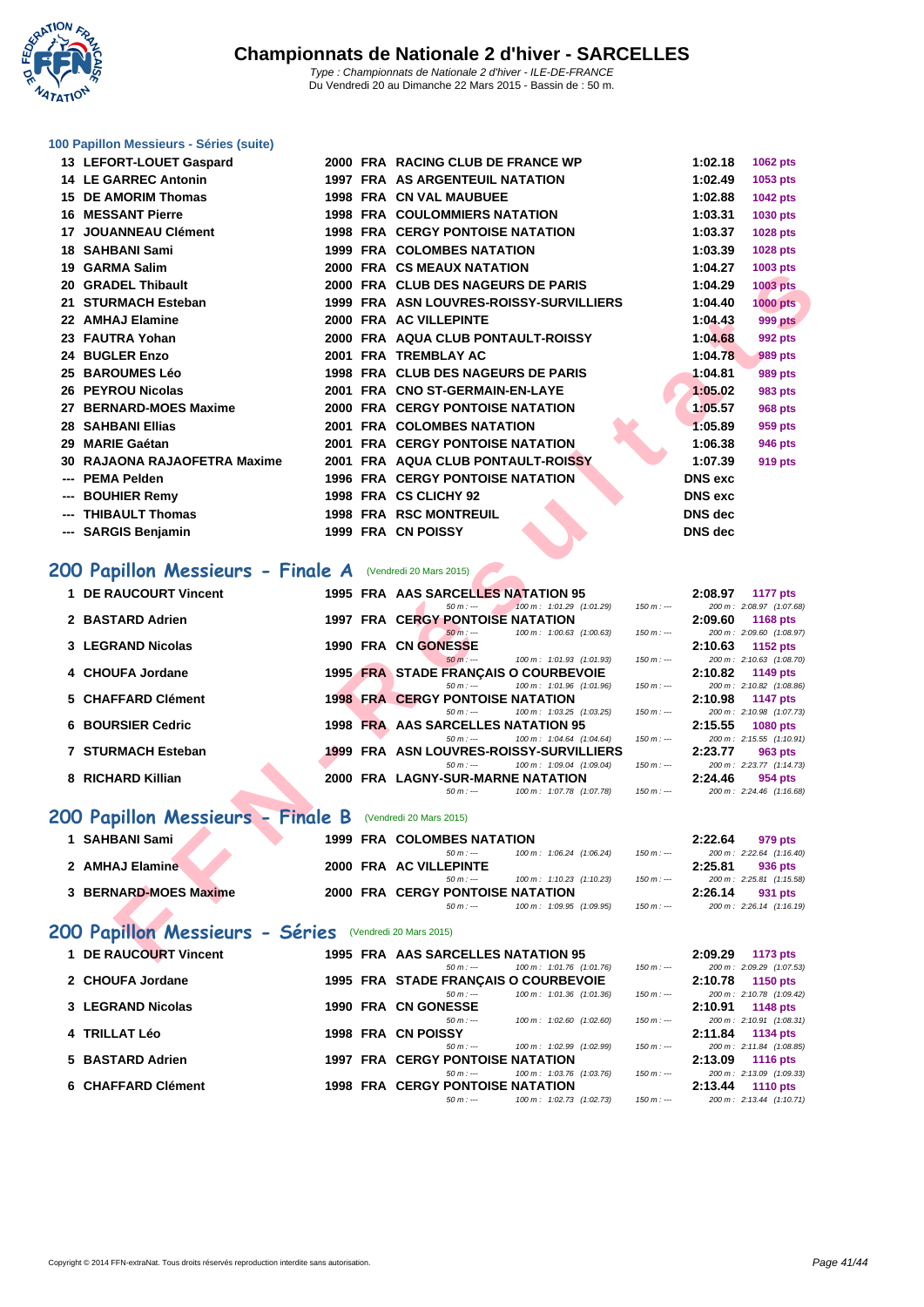

Du Vendredi 20 au Dimanche 22 Mars 2015 - Bassin de : 50 m.

**[200 Papil](http://www.ffnatation.fr/webffn/index.php)lon Messieurs - Séries (suite)**

| 7 BOURSIER Cedric         |  | 1998 FRA AAS SARCELLES NATATION 95      |            |  |                                         |             | 2:17.09 | <b>1057 pts</b>          |
|---------------------------|--|-----------------------------------------|------------|--|-----------------------------------------|-------------|---------|--------------------------|
|                           |  |                                         | $50 m : -$ |  | $100 \text{ m}$ : 1:07.11 $(1:07.11)$   | $150 m : -$ |         | 200 m: 2:17.09 (1:09.98) |
| 8 RICHARD Killian         |  | 2000 FRA LAGNY-SUR-MARNE NATATION       |            |  |                                         |             | 2:21.94 | 989 pts                  |
|                           |  |                                         | $50 m : -$ |  | 100 m: 1:07.08 (1:07.08)                | $150 m : -$ |         | 200 m: 2:21.94 (1:14.86) |
| 9 STURMACH Esteban        |  | 1999 FRA ASN LOUVRES-ROISSY-SURVILLIERS |            |  |                                         |             | 2:24.68 | 951 pts                  |
|                           |  |                                         | $50 m : -$ |  | $100 \text{ m}$ : $1:07.61$ $(1:07.61)$ | $150 m : -$ |         | 200 m: 2:24.68 (1:17.07) |
| 10 SAHBANI Sami           |  | <b>1999 FRA COLOMBES NATATION</b>       |            |  |                                         |             | 2:25.47 | 940 pts                  |
|                           |  |                                         | $50 m : -$ |  | $100 \text{ m}$ : $1:06.02$ (1:06.02)   | $150 m : -$ |         | 200 m: 2:25.47 (1:19.45) |
| 11 AMHAJ Elamine          |  | 2000 FRA AC VILLEPINTE                  |            |  |                                         |             | 2:27.24 | 916 pts                  |
|                           |  |                                         | $50 m : -$ |  | 100 m: 1:06.01 (1:06.01)                | $150 m : -$ |         | 200 m: 2:27.24 (1:21.23) |
| <b>12 POTHIN Matthias</b> |  | 1999 FRA STADE FRANÇAIS O COURBEVOIE    |            |  |                                         |             | 2:27.48 | 913 pts                  |
|                           |  |                                         | $50 m : -$ |  | 100 m: 1:05.69 (1:05.69)                | $150 m : -$ |         | 200 m: 2:27.48 (1:21.79) |
| 13 BERNARD-MOES Maxime    |  | <b>2000 FRA CERGY PONTOISE NATATION</b> |            |  |                                         |             | 2:29.19 | 890 pts                  |
|                           |  |                                         | $50 m : -$ |  | 100 m: 1:09.28 (1:09.28)                | $150 m : -$ |         | 200 m: 2:29.19 (1:19.91) |

#### **200 4 Nages Messieurs - Finale A** (Samedi 21 Mars 2015)

| 1 GOZDOWSKI Jerome | <b>1997 FRA CN VERNEUIL VERNOUILLET</b>               | 2:13.60<br>1147 pts                      |
|--------------------|-------------------------------------------------------|------------------------------------------|
|                    | 100 m : 1:02.30 (1:02.30)<br>$50 m : -$               | 200 m: 2:13.60 (1:11.30)<br>$150 m: -$   |
| 2 GICQUEL Kylian   | 1999 FRA NOGENT NATATION 94                           | 2:15.11<br>1124 pts                      |
|                    | 100 m: 1:05.20 (1:05.20)<br>$50 m : -$                | 200 m: 2:15.11 (1:09.91)<br>$150 m : -$  |
| 3 JONCHERY Pierre  | <b>1998 FRA NOGENT NATATION 94</b>                    | 2:15.70<br>1115 $pts$                    |
|                    | $100 \text{ m}$ : $1:02.59$ $(1:02.59)$<br>$50 m : -$ | 200 m: 2:15.70 (1:13.11)<br>$150 m: -$   |
| 4 CRASSOUS Thomas  | 1999 FRA STADE FRANCAIS O COURBEVOIE                  | 2:17.22<br>1092 pts                      |
|                    | 100 m: 1:06.93 (1:06.93)<br>$50 m : -$                | 200 m: 2:17.22 (1:10.29)<br>$150 m: -$   |
| 5 TRY Richard      | 1998 FRA AC VILLEPINTE                                | 2:19.38<br>$1059$ pts                    |
|                    | 100 m: 1:06.91 (1:06.91)<br>$50 m : -$                | 200 m: 2:19.38 (1:12.47)<br>$150 m : -$  |
| 6 LESEIGNEUR Yann  | 1997 FRA ETOILE ST-LEU-PLESSIS                        | 2:19.42<br>1059 pts                      |
|                    | 100 m: 1:04.22 (1:04.22)<br>50 m : ---                | $150 m: -$<br>200 m: 2:19.42 (1:15.20)   |
| 7 OLIVIER Nicolas  | <b>1998 FRA ASSO NATATION DE SARTROUVILLE</b>         | 2:20.22<br>1047 pts                      |
|                    | 100 m: 1:05.60 (1:05.60)<br>50 m : ---                | 200 m: 2:20.22 (1:14.62)<br>$150 m : -$  |
| 8 MESSANT Pierre   | <b>1998 FRA COULOMMIERS NATATION</b>                  | 2:21.46<br>$1029$ pts                    |
|                    | $100 m + 10791$ $(10791)$<br>$E \cap m + 1$           | $200 - 2.24$ dc $(4.44 + 5)$<br>$4EOM +$ |

#### **200 4 Nages Messieurs - Finale B** (Samedi 21 Mars 2015)

| AMIIAV LIGIIIIIG                                                |  | 15777                                                |                          |             | 2.LI .LT | <b>STO DIS</b>                              |
|-----------------------------------------------------------------|--|------------------------------------------------------|--------------------------|-------------|----------|---------------------------------------------|
|                                                                 |  | $50 m: -$                                            | 100 m: 1:06.01 (1:06.01) | $150 m: -$  |          | 200 m: 2:27.24 (1:21.23)                    |
| <b>12 POTHIN Matthias</b>                                       |  | 1999 FRA STADE FRANCAIS O COURBEVOIE                 |                          |             | 2:27.48  | <b>913 pts</b>                              |
| 13 BERNARD-MOES Maxime                                          |  | $50 m: -$<br><b>2000 FRA CERGY PONTOISE NATATION</b> | 100 m: 1:05.69 (1:05.69) | $150 m: -$  | 2:29.19  | 200 m: 2:27.48 (1:21.79)                    |
|                                                                 |  | $50 m: -$                                            | 100 m: 1:09.28 (1:09.28) | $150 m: -$  |          | 890 pts<br>200 m: 2:29.19 (1:19.91)         |
|                                                                 |  |                                                      |                          |             |          |                                             |
| 00 4 Nages Messieurs - Finale A (Samedi 21 Mars 2015)           |  |                                                      |                          |             |          |                                             |
|                                                                 |  |                                                      |                          |             |          |                                             |
| 1 GOZDOWSKI Jerome                                              |  | 1997 FRA CN VERNEUIL VERNOUILLET                     |                          |             | 2:13.60  | <b>1147 pts</b>                             |
|                                                                 |  | $50 m: -$                                            | 100 m: 1:02.30 (1:02.30) | $150 m: -$  |          | 200 m: 2:13.60 (1:11.30)                    |
| 2 GICQUEL Kylian                                                |  | 1999 FRA NOGENT NATATION 94                          |                          |             | 2:15.11  | <b>1124 pts</b>                             |
| 3 JONCHERY Pierre                                               |  | $50 m: -$<br>1998 FRA NOGENT NATATION 94             | 100 m: 1:05.20 (1:05.20) | $150 m : -$ |          | 200 m: 2:15.11 (1:09.91)                    |
|                                                                 |  | $50 m: -$                                            | 100 m: 1:02.59 (1:02.59) | $150 m: -$  | 2:15.70  | <b>1115 pts</b><br>200 m: 2:15.70 (1:13.11) |
| 4 CRASSOUS Thomas                                               |  | 1999 FRA STADE FRANCAIS O COURBEVOIE                 |                          |             | 2:17.22  | 1092 pts                                    |
|                                                                 |  | $50 m: -$                                            | 100 m: 1:06.93 (1:06.93) | $150 m: -$  |          | 200 m: 2:17.22 (1:10.29)                    |
| 5 TRY Richard                                                   |  | <b>1998 FRA AC VILLEPINTE</b>                        |                          |             | 2:19.38  | 1059 pts                                    |
|                                                                 |  | $50 m: -$                                            | 100 m: 1:06.91 (1:06.91) | $150 m: -$  |          | 200 m: 2:19.38 (1:12.47)                    |
| <b>6 LESEIGNEUR Yann</b>                                        |  | <b>1997 FRA ETOILE ST-LEU-PLESSIS</b>                |                          |             | 2:19.42  | 1059 pts                                    |
|                                                                 |  | $50 m: -$                                            | 100 m: 1:04.22 (1:04.22) | $150 m: -$  |          | 200 m: 2:19.42 (1:15.20)                    |
| 7 OLIVIER Nicolas                                               |  | <b>1998 FRA ASSO NATATION DE SARTROUVILLE</b>        |                          |             | 2:20.22  | 1047 pts                                    |
|                                                                 |  | $50 m: -$                                            | 100 m: 1:05.60 (1:05.60) | $150 m: -$  |          | 200 m: 2:20.22 (1:14.62)                    |
| 8 MESSANT Pierre                                                |  | <b>1998 FRA COULOMMIERS NATATION</b>                 |                          |             | 2:21.46  | 1029 pts                                    |
|                                                                 |  | $50 m : -$                                           | 100 m: 1:07.31 (1:07.31) | $150 m: -$  |          | 200 m: 2:21.46 (1:14.15)                    |
|                                                                 |  | (Samedi 21 Mars 2015)                                |                          |             |          |                                             |
| 00 4 Nages Messieurs - Finale B                                 |  |                                                      |                          |             |          |                                             |
| 1 DELOMEZ Romain                                                |  | <b>1998 FRA COLOMBES NATATION</b>                    |                          |             | 2:20.60  | <b>1041 pts</b>                             |
|                                                                 |  | $50 m : -$                                           | 100 m: 1:06.78 (1:06.78) | $150 m: -$  |          | 200 m: 2:20.60 (1:13.82)                    |
| 2 AMARA Othman                                                  |  | 2001 FRA RACING CLUB DE FRANCE WP                    |                          |             | 2:22.63  | <b>1012 pts</b>                             |
|                                                                 |  | $50 m: -$                                            | 100 m: 1:06.60 (1:06.60) | $150 m: -$  |          | 200 m: 2:22.63 (1:16.03)                    |
| 3 STURMACH Esteban                                              |  | 1999 FRA ASN LOUVRES-ROISSY-SURVILLIERS              |                          |             | 2:23.09  | 1005 pts                                    |
| 3 AITKACI Carl                                                  |  | $50 m: -$<br>2001 FRA STADE FRANCAIS O COURBEVOIE    | 100 m: 1:06.43 (1:06.43) | $150 m: -$  | 2:23.09  | 200 m: 2:23.09 (1:16.66)                    |
|                                                                 |  | $50 m: -$                                            | 100 m: 1:10.57 (1:10.57) | $150 m: -$  |          | 1005 pts<br>200 m: 2:23.09 (1:12.52)        |
| 5 SONDEREGGER Lucas                                             |  | 2000 FRA CLUB DES NAGEURS DE PARIS                   |                          |             | 2:23.22  | 1003 pts                                    |
|                                                                 |  | $50 m: -$                                            | 100 m: 1:09.26 (1:09.26) | $150 m: -$  |          | 200 m: 2:23.22 (1:13.96)                    |
| 6 PEREIRA Thomas                                                |  | 1999 FRA AC VILLEPINTE                               |                          |             | 2:23.71  | 996 pts                                     |
|                                                                 |  | $50 m: -$                                            | 100 m: 1:04.63 (1:04.63) | $150 m: -$  |          | 200 m: 2:23.71 (1:19.08)                    |
| <b>7 BESCHERON Simon</b>                                        |  | <b>1999 FRA SCUF PARIS</b>                           |                          |             | 2:24.06  | 991 pts                                     |
|                                                                 |  | $50 m: -$                                            | 100 m: 1:09.91 (1:09.91) | $150 m: -$  |          | 200 m: 2:24.06 (1:14.15)                    |
| 8 GRANDJEAN Etienne                                             |  | 2001 FRA RACING CLUB DE FRANCE WP                    |                          |             | 2:26.18  | 961 pts                                     |
|                                                                 |  | $50 m: -$                                            | 100 m: 1:08.15 (1:08.15) | $150 m: -$  |          | 200 m: 2:26.18 (1:18.03)                    |
| 00 4 Nages Messieurs - Finale C 14-15 ans (Samedi 21 Mars 2015) |  |                                                      |                          |             |          |                                             |
|                                                                 |  |                                                      |                          |             |          |                                             |
| 1 ZEINATY Paul                                                  |  | 2001 FRA STADE FRANÇAIS O COURBEVOIE                 |                          |             | 2:24.92  | 979 pts                                     |
|                                                                 |  | $50 m: -$                                            | 100 m: 1:11.88 (1:11.88) | $150 m: -$  |          | 200 m: 2:24.92 (1:13.04)                    |
| 2 MAGUERRE Thomas                                               |  | 2000 FRA SN FRANCONVILLE                             |                          |             | 2:27.77  | 938 pts                                     |
|                                                                 |  | $50 m: -$                                            | 100 m: 1:08.22 (1:08.22) | $150 m: -$  |          | 200 m: 2:27.77 (1:19.55)                    |
| 3 AMHAJ Elamine                                                 |  | 2000 FRA AC VILLEPINTE                               |                          |             | 2:28.18  | 933 pts                                     |
|                                                                 |  | $50 m: -$                                            | 100 m: 1:10.07 (1:10.07) | $150 m: -$  |          | 200 m: 2:28.18 (1:18.11)                    |
| 4 GYSEMBERG Thomas                                              |  | 2000 FRA CLUB DES NAGEURS DE PARIS                   |                          |             | 2:29.89  | 909 pts                                     |

#### **200 4 Nages Messieurs - Finale C 14-15 ans** (Samedi 21 Mars 2015)

| 1 ZEINATY Paul     | 2001 FRA STADE FRANÇAIS O COURBEVOIE              |             | 2:24.92<br>979 pts       |
|--------------------|---------------------------------------------------|-------------|--------------------------|
|                    | 100 m : 1:11.88 (1:11.88)<br>$50 m : -$           | $150 m : -$ | 200 m: 2:24.92 (1:13.04) |
| 2 MAGUERRE Thomas  | 2000 FRA SN FRANCONVILLE                          |             | 2:27.77<br>938 pts       |
|                    | 100 m: 1:08.22 (1:08.22)<br>$50 m : -$            | $150 m : -$ | 200 m: 2:27.77 (1:19.55) |
| 3 AMHAJ Elamine    | 2000 FRA AC VILLEPINTE                            |             | 2:28.18<br>933 pts       |
|                    | 100 m : 1:10.07 (1:10.07)<br>$50 m : -$           | $150 m : -$ | 200 m: 2:28.18 (1:18.11) |
| 4 GYSEMBERG Thomas | 2000 FRA CLUB DES NAGEURS DE PARIS                |             | 2:29.89<br>909 pts       |
|                    | 100 m : 1:14.07 (1:14.07)<br>$50 m : -$           | $150 m : -$ | 200 m: 2:29.89 (1:15.82) |
| 5 GARMA Salim      | 2000 FRA CS MEAUX NATATION                        |             | 2:30.06<br>907 pts       |
|                    | $100 \text{ m}$ : 1:11.13 (1:11.13)<br>$50 m : -$ | $150 m : -$ | 200 m: 2:30.06 (1:18.93) |
| 6 GIBERT Alexandre | 2000 FRA CN VERNEUIL VERNOUILLET                  |             | 2:30.58<br>899 pts       |
|                    | 100 m: 1:10.92 (1:10.92)<br>$50 m : -$            | $150 m : -$ | 200 m: 2:30.58 (1:19.66) |
| 7 LATRECHE Adam    | <b>2001 FRA CERGY PONTOISE NATATION</b>           |             | 2:32.68<br>871 pts       |
|                    | 100 m : 1:14.77 (1:14.77)<br>$50 m : -$           | $150 m : -$ | 200 m: 2:32.68 (1:17.91) |
| 8 FRETARD Théo     | 2000 FRA CN POISSY                                |             | 2:34.41<br>848 pts       |
|                    | 100 m: 1:12.61 (1:12.61)<br>$50 m : -$            | 150 m : --- | 200 m: 2:34.41 (1:21.80) |

#### **200 4 Nages Messieurs - Séries** (Samedi 21 Mars 2015)

100 m : 1:01.89 (1:01.89)

**1 JONCHERY Pierre 1998** FRA **NOGENT NATATION 94 2:14.90 2:14.90 1127 pts**<br> **1998** FRA **NOGENT NATATION 94 100 m**: 1.01.89 (1:01.89) **150 m**: -- **200 m:** 2:14.90 (1:13.01)

| 2:13.60 1147 pts         |
|--------------------------|
| 200 m: 2:13.60 (1:11.30) |
| 2:15.11 1124 pts         |
| 200 m: 2:15.11 (1:09.91) |
| 2:15.70 1115 pts         |
| 200 m: 2:15.70 (1:13.11) |
| 2:17.22 1092 pts         |
| 200 m: 2:17.22 (1:10.29) |
| 2:19.38 1059 pts         |

**2:17.09 1057 pts**<br> $\frac{150 \text{ m}}{200 \text{ m}}$  **2:17.09 1:09.9** 

|          | 2:20.60 1041 pts         |
|----------|--------------------------|
| $m: -$   | 200 m: 2:20.60 (1:13.82) |
|          | 2:22.63 1012 pts         |
| $m: -$   | 200 m: 2:22.63 (1:16.03) |
|          | 2:23.09 1005 pts         |
| $m: -$   | 200 m: 2:23.09 (1:16.66) |
|          | 2:23.09 1005 pts         |
| $m: -$   | 200 m: 2:23.09 (1:12.52) |
|          |                          |
|          | 2:23.22 1003 pts         |
|          | 200 m: 2:23.22 (1:13.96) |
| $m: -$   | 2:23.71 996 pts          |
|          | 200 m: 2:23.71 (1:19.08) |
| $m: -$   | 2:24.06 991 pts          |
| $m:$ $-$ | 200 m: 2:24.06 (1:14.15) |
|          | 2:26.18 961 pts          |

| $50 m: -$ |                   | 200 m: 2:24.92 (1:13.04) |  |
|-----------|-------------------|--------------------------|--|
|           | 2:27.77 938 pts   |                          |  |
| $50 m: -$ |                   | 200 m: 2:27.77 (1:19.55) |  |
|           | $2:28.18$ 933 pts |                          |  |
| $50 m: -$ |                   | 200 m: 2:28.18 (1:18.11) |  |
|           | $2:29.89$ 909 pts |                          |  |
| $50 m: -$ |                   | 200 m: 2:29.89 (1:15.82) |  |
|           | $2:30.06$ 907 pts |                          |  |
| $50 m: -$ |                   | 200 m: 2:30.06 (1:18.93) |  |
|           | $2:30.58$ 899 pts |                          |  |
| $50 m: -$ |                   | 200 m: 2:30.58 (1:19.66) |  |
|           | $2:32.68$ 871 pts |                          |  |
| $50 m: -$ |                   | 200 m: 2:32.68 (1:17.91) |  |
|           | 2:34.41 848 pts   |                          |  |
| $50 m: -$ |                   | 200 m: 2:34.41 (1:21.80) |  |
|           |                   |                          |  |
|           |                   |                          |  |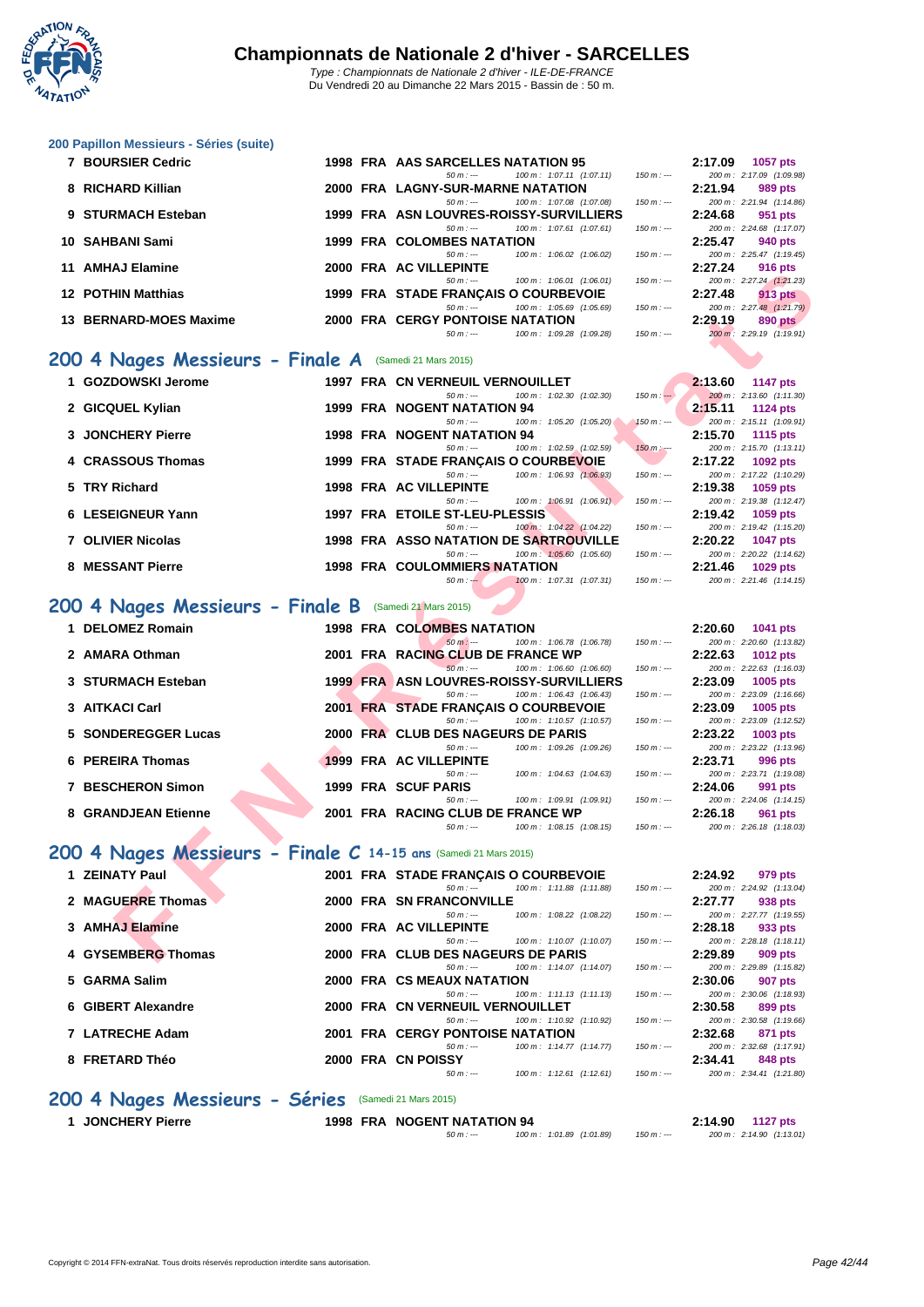

|    | 2 GOZDOWSKI Jerome          |  | 1997 FRA CN VERNEUIL VERNOUILLET                                                 |             | 2:16.55 | 1102 pts                                    |
|----|-----------------------------|--|----------------------------------------------------------------------------------|-------------|---------|---------------------------------------------|
|    | 3 CRASSOUS Thomas           |  | $50 m: -$<br>100 m: 1:02.79 (1:02.79)<br>1999 FRA STADE FRANÇAIS O COURBEVOIE    | $150 m : -$ | 2:17.27 | 200 m: 2:16.55 (1:13.76)<br>1091 pts        |
|    | 4 GICQUEL Kylian            |  | $50 m: -$<br>100 m: 1:05.70 (1:05.70)<br>1999 FRA NOGENT NATATION 94             | $150 m: -$  | 2:17.74 | 200 m: 2:17.27 (1:11.57)<br>1084 pts        |
|    | 5 OLIVIER Nicolas           |  | 100 m: 1:03.36 (1:03.36)<br>$50 m: -$<br>1998 FRA ASSO NATATION DE SARTROUVILLE  | $150 m: -$  | 2:19.94 | 200 m: 2:17.74 (1:14.38)<br>1051 pts        |
|    |                             |  | 100 m: 1:05.59 (1:05.59)<br>$50 m: -$                                            | $150 m: -$  |         | 200 m: 2:19.94 (1:14.35)                    |
|    | <b>6 LESEIGNEUR Yann</b>    |  | 1997 FRA ETOILE ST-LEU-PLESSIS<br>100 m: 1:03.76 (1:03.76)<br>$50 m: -$          | $150 m: -$  | 2:20.21 | <b>1047 pts</b><br>200 m: 2:20.21 (1:16.45) |
|    | <b>7 MESSANT Pierre</b>     |  | 1998 FRA COULOMMIERS NATATION                                                    |             | 2:20.51 | <b>1043 pts</b>                             |
|    | 8 TRY Richard               |  | 100 m: 1:06.25 (1:06.25)<br>$50 m: -$<br>1998 FRA AC VILLEPINTE                  | $150 m: -$  | 2:21.36 | 200 m: 2:20.51 (1:14.26)<br><b>1030 pts</b> |
|    | 9 RICHARD Killian           |  | $50 m: -$<br>100 m: 1:07.53 (1:07.53)<br>2000 FRA LAGNY-SUR-MARNE NATATION       | $150 m : -$ | 2:21.44 | 200 m: 2:21.36 (1:13.83)<br>1029 pts        |
|    | <b>10 CANTRELLE Gilles</b>  |  | 100 m: 1:08.45 (1:08.45)<br>$50 m: -$<br>1990 FRA BOIS-COLOMBES SPORT            | $150 m: -$  | 2:21.68 | 200 m: 2:21.44 (1:12.99)<br>1025 pts        |
|    | 11 CLEDIERE Antoine         |  | $50 m: -$<br>100 m: 1:08.48 (1:08.48)<br>1997 FRA SO ROSNY                       | $150 m: -$  | 2:23.24 | 200 m: 2:21.68 (1:13.20)<br>1003 pts        |
|    |                             |  | 100 m: 1:09.55 (1:09.55)<br>$50 m: -$                                            | $150 m : -$ |         | 200 m: 2:23.24 (1:13.69)                    |
|    | 12 DELOMEZ Romain           |  | <b>1998 FRA COLOMBES NATATION</b><br>100 m: 1:08.25 (1:08.25)<br>$50 m: -$       | $150 m: -$  | 2:23.34 | 1001 pts<br>200 m: 2:23.34 (1:15.09)        |
|    | 13 STURMACH Esteban         |  | 1999 FRA ASN LOUVRES-ROISSY-SURVILLIERS                                          |             | 2:24.21 | 989 pts                                     |
|    | <b>14 SONDEREGGER Lucas</b> |  | $50 m: -$<br>100 m: 1:06.99 (1:06.99)<br>2000 FRA CLUB DES NAGEURS DE PARIS      | $150 m: -$  | 2:24.36 | 200 m: 2:24.21 (1:17.22)<br>987 pts         |
|    | 15 PEREIRA Thomas           |  | $50 m: -$<br>100 m: 1:08.86 (1:08.86)<br>1999 FRA AC VILLEPINTE                  | $150 m: -$  |         | 200 m: 2:24.36 (1:15.50)                    |
|    |                             |  | 100 m: 1:04.91 (1:04.91)<br>$50 m: -$                                            | $150 m: -$  | 2:24.97 | 978 pts<br>200 m: 2:24.97 (1:20.06)         |
|    | <b>16 BESCHERON Simon</b>   |  | 1999 FRA SCUF PARIS<br>100 m: 1:08.89 (1:08.89)<br>$50 m: -$                     | $150 m: -$  | 2:25.08 | 976 pts<br>200 m: 2:25.08 (1:16.19)         |
|    | 17 AITKACI Carl             |  | 2001 FRA STADE FRANCAIS O COURBEVOIE                                             |             | 2:25.34 | 973 pts                                     |
|    | 18 AMARA Othman             |  | 100 m: 1:10.53 (1:10.53)<br>$50 m : -1$<br>2001 FRA RACING CLUB DE FRANCE WP     | $150 m: -$  | 2:25.41 | 200 m: 2:25.34 (1:14.81)<br>972 pts         |
|    |                             |  | 100 m: 1:07.08 (1:07.08)<br>$50 m : -$                                           | $150 m: -$  |         | 200 m: 2:25.41 (1:18.33)                    |
|    | <b>19 GRANDJEAN Etienne</b> |  | 2001 FRA RACING CLUB DE FRANCE WP<br>100 m: 1:07.32 (1:07.32)<br>$50 m: -$       | $150 m: -$  | 2:25.44 | 971 pts<br>200 m: 2:25.44 (1:18.12)         |
|    | 20 ZINSMEISTER Julien       |  | <b>1997 FRA COULOMMIERS NATATION</b>                                             |             | 2:25.48 | 971 pts                                     |
|    | 21 ROSSILLON Virgile        |  | $50 m: -$<br>100 m: 1:07.63 (1:07.63)<br>2000 FRA RACING CLUB DE FRANCE WP       | $150 m: -$  | 2:25.71 | 200 m: 2:25.48 (1:17.85)<br>967 pts         |
|    | 22 ZEINATY Paul             |  | $50 m: -$<br>100 m: 1:10.04 (1:10.04)<br>2001 FRA STADE FRANÇAIS O COURBEVOIE    | $150 m: -$  | 2:26.00 | 200 m: 2:25.71 (1:15.67)<br>963 pts         |
|    |                             |  | 100 m: 1:11.03 (1:11.03)<br>$50 m: -$                                            | $150 m : -$ |         | 200 m: 2:26.00 (1:14.97)                    |
|    | 23 AMHAJ Elamine            |  | 2000 FRA AC VILLEPINTE<br>$50 m: -$<br>100 m: 1:07.09 (1:07.09)                  | $150 m: -$  | 2:26.70 | 953 pts<br>200 m: 2:26.70 (1:19.61)         |
|    | 24 MAGUERRE Thomas          |  | <b>2000 FRA SN FRANCONVILLE</b>                                                  |             | 2:27.62 | 940 pts                                     |
|    | 25 SHEN Simon               |  | 100 m: 1:08.58 (1:08.58)<br>$50 m: -$<br>1999 FRA SCUF PARIS                     | $150 m: -$  | 2:28.09 | 200 m: 2:27.62 (1:19.04)<br>934 pts         |
|    |                             |  | $50 m: -$<br>100 m: 1:10.15 (1:10.15)                                            | $150 m: -$  |         | 200 m: 2:28.09 (1:17.94)                    |
|    | 26 GARMA Salim              |  | <b>2000 FRA CS MEAUX NATATION</b><br>$50 m: -$<br>100 m: 1:09.79 (1:09.79)       | $150 m: -$  | 2:28.75 | 925 pts<br>200 m: 2:28.75 (1:18.96)         |
|    | 27 GYSEMBERG Thomas         |  | 2000 FRA CLUB DES NAGEURS DE PARIS                                               |             | 2:30.65 | 898 pts                                     |
| 28 | <b>GIBERT Alexandre</b>     |  | 100 m: 1:13.14 (1:13.14)<br>$50 m: -$<br>2000 FRA CN VERNEUIL VERNOUILLET        | $150 m: -$  | 2:30.77 | 200 m: 2:30.65 (1:17.51)<br>897 pts         |
|    | 29 PLOIX Adrien             |  | $50 m: -$<br>100 m: 1:10.51 (1:10.51)<br>1999 FRA RACING CLUB DE FRANCE WP       | $150 m : -$ | 2:32.61 | 200 m: 2:30.77 (1:20.26)<br>872 pts         |
|    |                             |  | $50 m: -$<br>100 m: 1:09.26 (1:09.26)                                            | $150 m: -$  |         | 200 m: 2:32.61 (1:23.35)                    |
|    | 30 LATRECHE Adam            |  | <b>2001 FRA CERGY PONTOISE NATATION</b><br>100 m: 1:13.05 (1:13.05)<br>$50 m: -$ | $150 m: -$  | 2:33.15 | 865 pts<br>200 m: 2:33.15 (1:20.10)         |
|    | 31 FRETARD Théo             |  | 2000 FRA CN POISSY                                                               |             | 2:33.48 | 860 pts                                     |
|    | 32 REMOND Arthur            |  | 50 m : ---<br>100 m: 1:12.62 (1:12.62)<br>2000 FRA RACING CLUB DE FRANCE WP      | $150 m : -$ | 2:34.37 | 200 m: 2:33.48 (1:20.86)<br>848 pts         |
|    | 33 MOREAU Maxime            |  | $50 m: -$<br>100 m: 1:13.87 (1:13.87)<br>2001 FRA CN ASNIERES                    | $150 m: -$  | 2:36.57 | 200 m: 2:34.37 (1:20.50)<br>819 pts         |
|    |                             |  | 100 m: 1:12.97 (1:12.97)<br>$50 m: -$                                            | $150 m: -$  |         | 200 m: 2:36.57 (1:23.60)                    |
|    | ---  SAHBANI Sami           |  | 1999 FRA COLOMBES NATATION                                                       |             | DSQ Ni  |                                             |

#### **400 4 Nages Messieurs - Finale A** (Dimanche 22 Mars 2015)

| RICHARD Killian     |                           |             | 2000 FRA LAGNY-SUR-MARNE NATATION |             |                           | 4:55.62     | 1041 pts                  |
|---------------------|---------------------------|-------------|-----------------------------------|-------------|---------------------------|-------------|---------------------------|
| $50 m : -$          | 100 m : 1:06.08 (1:06.08) | 150 m : --- | 200 m : 2:23.91 (1:17.83)         | 250 m : --- | 300 m : 3:49.82 (1:25.91) | $350 m : -$ | 400 m : 4:55.62 (1:05.80) |
| 2 LE GARREC Antonin |                           |             | 1997 FRA AS ARGENTEUIL NATATION   |             |                           | 4:56.41     | 1035 pts                  |
| $50 m : -$          | 100 m: 1:07.08 (1:07.08)  | $150 m : -$ | 200 m : 2:23.23 (1:16.15)         | 250 m : --- | 300 m : 3:51.45 (1:28.22) | $350 m : -$ | 400 m : 4:56.41 (1:04.96) |